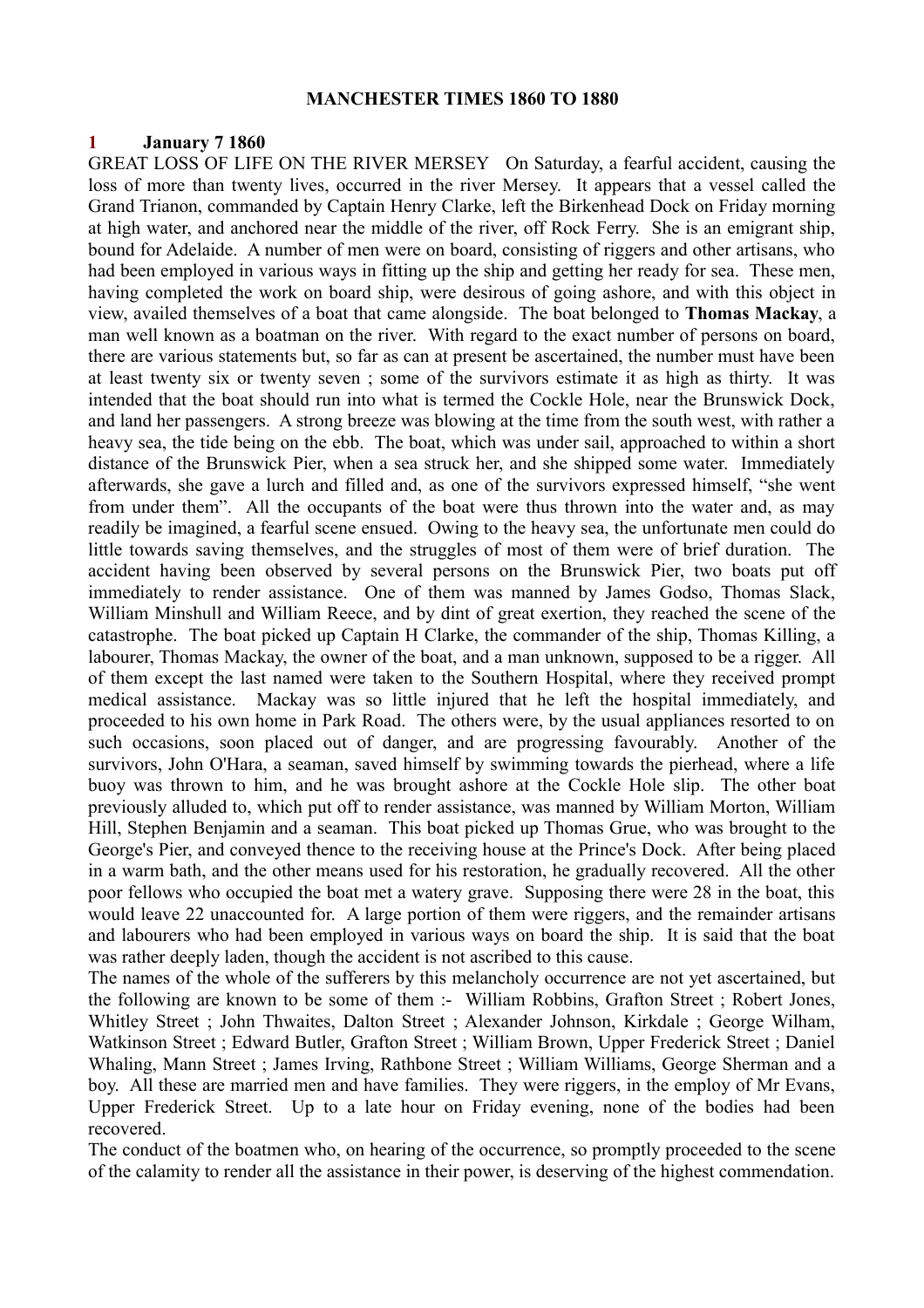## **2 March 10 1860**

SUICIDE BY A BOATMAN On Tuesday, an inquest was held at the Coroner's Court, Ridgefield, before Mr Herford, City Coroner, on the body of **John Jackson,** aged 53, boatman in the employ of Mr Billington. On Monday morning, deceased was perceived by Francis Rolls, cattle dealer, hanging to the mast of a boat lying in the canal near Piccadilly, and on examination, was found to be dead. It appears that the deceased had been in a low state of mind for some time. A verdict of "Suicide whilst in an unsound state of mind" was returned.

## **3 March 31 1860**

BREACH OF GAME LAWS **William Shaw**, alias Nicker, was charged at the New Bailey on Thursday with unlawfully shooting a hare. Mr Thomas Farnworth, farmer, Barton, deposed that on Tuesday morning the  $20<sup>th</sup>$  inst, he saw a man shoot a hare. Someone then ran to get it; but on seeing witness, he went away again, when the man who shot immediately fetched it, and ran in the direction of the canal. Witness was of opinion that the defendant was not the man who shot. The captain of the canal boat on which the defendant was engaged, and a boatman who was also on the boat at the time, were both called, but proved nothing. Farnworth's son was called, and contradicted himself several times. At first, he said he only heard the gun fired ; then that the gun was fired twice, and that he saw the hare shot ; and then that the defendant was not dressed like the man who shot. The hare was found behind the canal bank. The bench considered the case proved, and fined the defendant 20s and costs.

#### **4 July 7 1860**

SHOCKING RUFFIANISM IN GLOUCESTERSHIRE On Sunday last, a boatman, while maddened with drink, committed a series of atrocities whilst upon the Hereford and Gloucester Canal at Oxenhall, near Newark in Gloucestershire, which it is surprising did not result in the death of several persons. It seems that a boat proprietor named Butler was walking along the canal, when he was met by some children, who ran to him screaming and entreating him to save their mother, who was "being murdered by their father". Butler hastened to the spot, and found a woman, nearly nude, struggling in the canal. He got her out, and then her husband, a boatman named **Holloway,** commenced an attack upon Butler, during which, rushing upon him with an open knife, he inflicted a gash in his throat three inches long, and stabbed him in four other places in the neck and face. Mrs Butler coming up to her husband's aid, Holloway hurled her head foremost into the canal. Another woman who had taken some part in the affair was also thrown in by the infuriated fellow, who again set upon Butler, as he was profusely bleeding from his wounds, yet attempting to draw his wife out of the water, and precipitated him in also. An aged man now came up, but he had no sooner commenced to remonstrate than he too was hurled in by Holloway. In all, no fewer than five persons were together in imminent danger of drowning at the hands of the drink maddened boatman. Happily, however, they were all got out without fatal consequences having ensued. The fellow was sensible enough to get with his boat into an adjoining tunnel, so soon as he knew that the officers of justice had been sent for, and it was Monday before he was arrested. It has been ascertained that he had been drinking freely of some wine that was being conveyed in casks on board another boat then lying in the canal ; and that, dragging his wife from her bed, he had thrown her, undressed, into the canal twice before Butler came up. Butler's wounds, although severe, are not expected to terminate fatally.

## **5 August 11 1860**

LAMENTABLE CASE OF SUICIDE On Monday, Mr Herford, the city coroner, held an inquest on the body of Jane Hallard of Stott Street, Hulme, the wife of James Hallard, yardman at Messrs Galloway and Co's. On Monday morning, about half past four o'clock, a boatman named **James Banner** saw the body of the deceased floating in the Rochdale Canal, when he communicated the fact to a policeman, and they took her out of the water. The deceased had a slight cut or scratch upon her throat, and in her pocket, there was found a razor. Her husband stated that about half past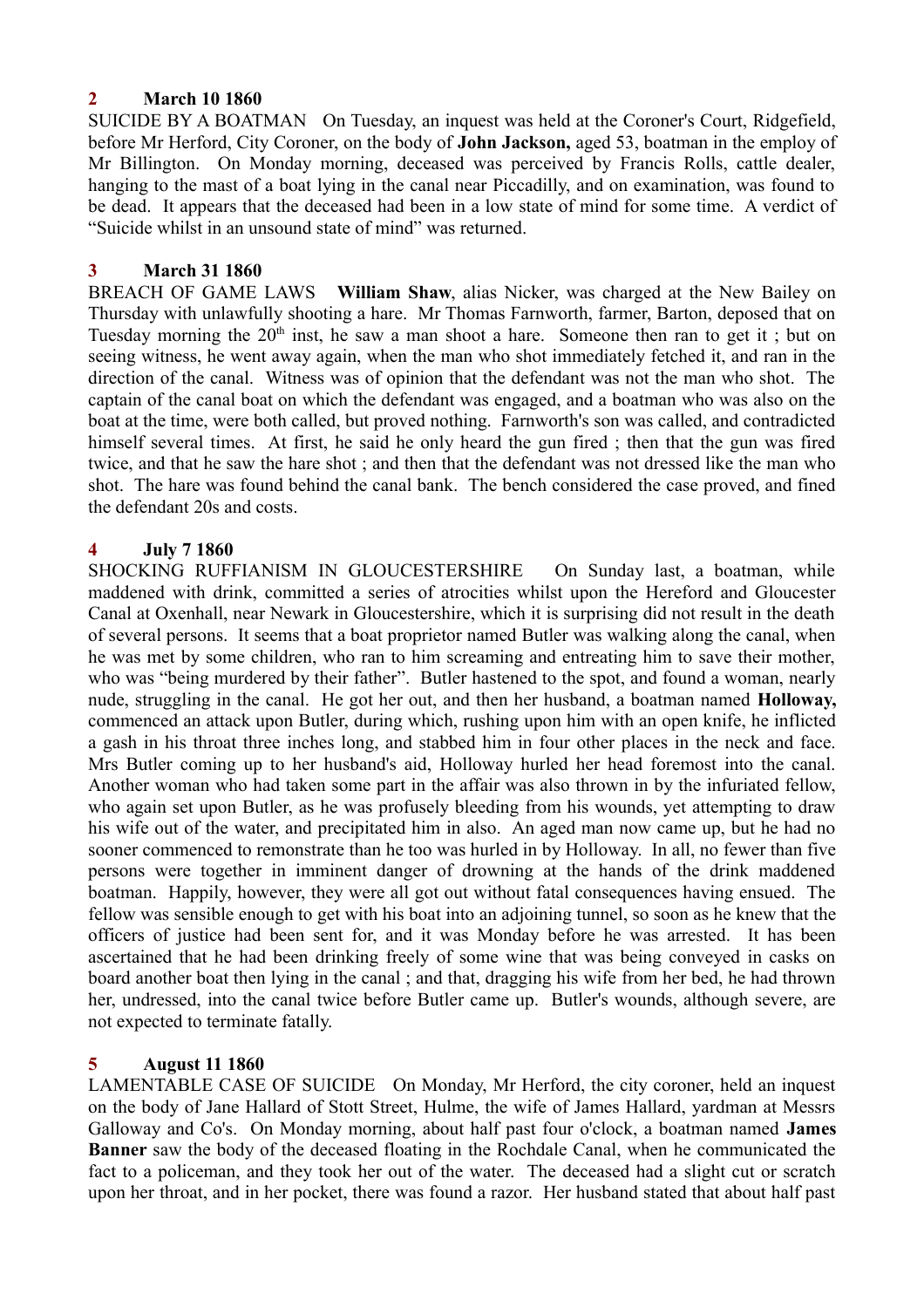eight on Sunday night, she went to borrow a newspaper for him from a neighbour, and afterwards she said she would go and take a short walk. She was pregnant, and whilst she had been carrying the child, she had occasionally been insane. He found one of his razors missing, which no doubt the deceased had carried away with her. She was a sober woman, and had lived with him on good terms. A verdict of "Found drowned" was returned.

## **6 August 18 1860 South Lancashire Assizes**

CHARGE OF WIFE MURDER IN LIVERPOOL Thomas Rawlinson (41), carter, was indicted for the murder of his wife, in Mason Street, Wapping, Liverpool, on the  $10<sup>th</sup>$  of June last. The prisoner and his wife lived in a cellar in Mason Street. The deceased was of very intemperate habits, and had on the morning in question been drinking with two other persons, one of whom was a boatman. Before seven o'clock that morning, the deceased had become very drunk, and by about eleven o'clock she was completely helpless. She managed, however, to fasten the door and to crawl into the back cellar, and was there in a beastly state of intoxication when, about half past twelve o'clock, the prisoner came to his dinner. When he arrived, the door was fastened, but in a short time the deceased came and admitted the prisoner, using toward him language of the most irritating and filthy kind. On having no dinner provided for him, he said, "It was very hard that a man should have no dinner provided for him after he had been working hard all day". He then went into a raging passion, and going into the back cellar, he seized a saucepan, and struck the deceased on her temples, by which her skull was fractured in such a way as to cause death, The witnesses for the prosecution who knew the prisoner well spoke of him in the highest terms as to his sobriety, honesty and industry, and stated that his wife was a most dissolute woman, and offered very great provocation. The woman died in a few days after the violence had been used. The jury returned a verdict of "Manslaughter" against the prisoner, but said the crime was committed under circumstances of great aggravation. The sentence was one months imprisonment.

## **7 October 27 1860**

DEATHS BY DROWNING About seven o'clock on Thursday morning, the body of a woman unknown, apparently 30 years of age, was found floating in the Rochdale Canal near the Ancoats Bridge. She had contused wounds on the head, but the surgeon, on making a *post mortem* examination, stated to the coroner's jury that although produced during life they were not the cause of death, it having resulted from drowning. A verdict of "Found drowned" was returned. Early the same morning, a splash was heard in a lock near the same place. A hat was seen floating upon the surface, and on grapples being obtained, a body was brought up, which was recognised as that of **William Carter,** a boatman from Mirfield, and about 29 years of age ; he was quite dead. An inquest was held on the body, before Mr E Herford, city coroner, and a similar verdict to the above returned.

## **8 February 2 1861**

MYSTERIOUS FATE OF A ROMAN CATHOLIC PRIEST Alexis Flint, a Roman Catholic priest of some note, who recently left Paris in consequence of his preaching in rather strong terms about the Emperor, and having been threatened that he would be imprisoned for non payment of mass receipts, which had been owing from him for six years, was found dead in the Mersey yesterday by a boatman named **Peter Henshaw.** The deceased had lately come to Liverpool and had taken his passage in the American (?) steamer, which sailed on the  $5<sup>th</sup>$  ult. On that day, he went out in rather an excited state, and never returned to his lodgings. On his person were found a gold watch, and in a purse 25 ten dollar pieces, 4 twenty ditto, 14 five ditto, 22 one dollar pieces in American gold money, and smaller sums in French and Sardinian coin. The body of the deceased was identified by Mr Vandepitto, of the Eldon Street Roman Catholic Chapel, with whom he had been lodging. The body now lies in the dead house, and an inquest will be held on it today (Saturday) before the Liverpool borough coroner.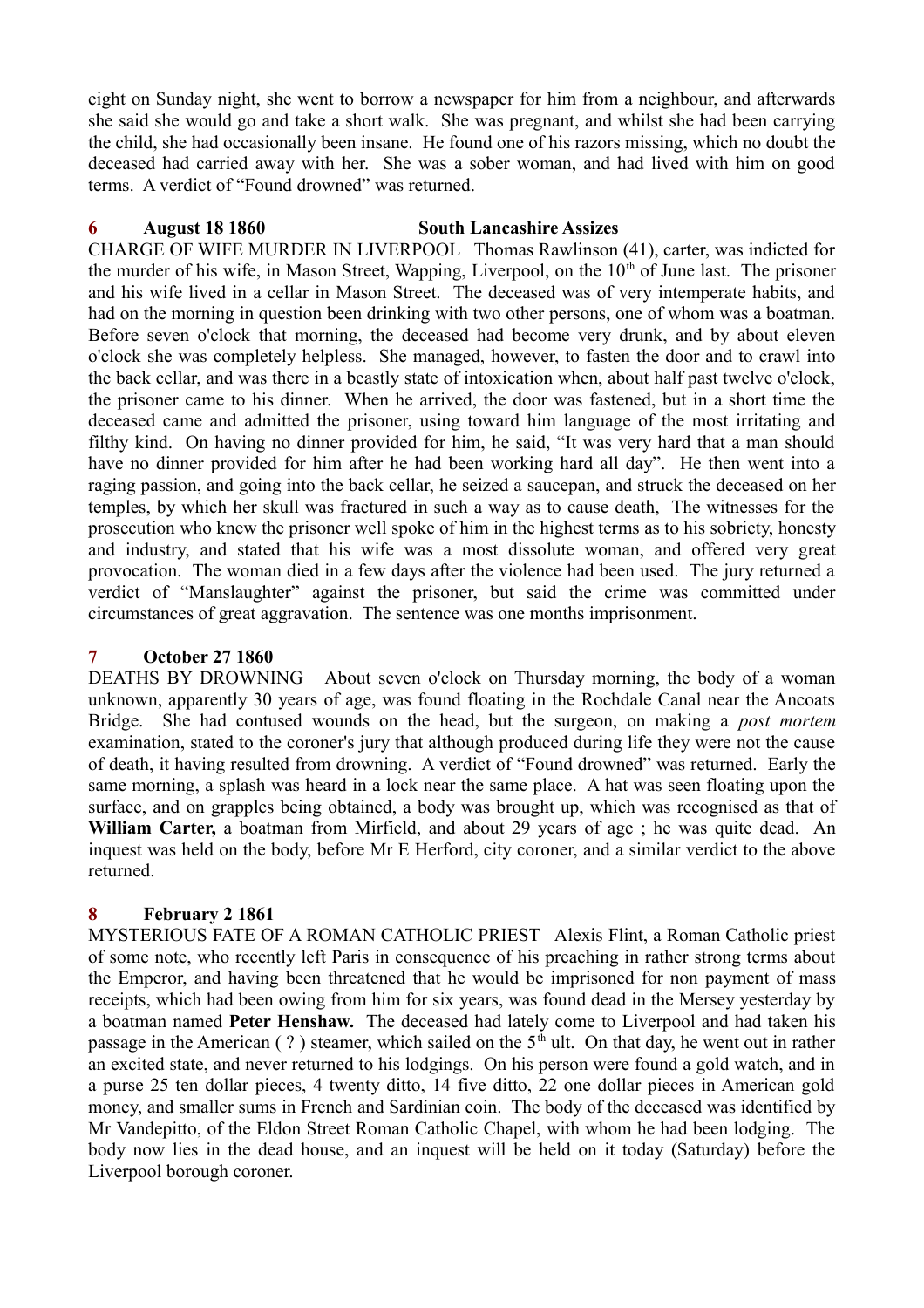## **9 March 30 1861**

FATAL AFFRAY IN A PUBLIC HOUSE Early on Tuesday morning, a disturbance took place in the Walton Arms Inn, Altham, near Padiham, which terminated in the death of **John Whittaker**, a boatman of Craven, Yorkshire. It appears that on Monday evening, Whittaker, along with Henry Webster of Padiham and James Hodgson of Hapton, went to the Walton Arms Inn, and remained till about twelve o'clock drinking with his friends. He then asked the landlord, Benjamin Williams, for a bed, but Williams told him he could not have a bed there that night. Whittaker then commenced kicking and striking the landlord in the lobby of the house, and the landlady called on another man, James Redfern, who had just come in with a loaded gun, to assist, and Redfern did so, and Whittaker and his two friends were ejected from the house. Redfern then prepared to go, and for this purpose he shouldered his gun, and was in the lobby when Whittaker and the two other men returned and recommenced the attack on the landlord. The landlord, being exhausted with the previous struggle, was soon overpowered, and one of the men seized the gun from Redfern. Redfern called out, "That gun is loaded, and will shoot every ---- of you", and had just stepped back about three yards, when the gun went off, and the charge lodged in Whittaker's left side. Whittaker fell instantly, and medical aid was called in, but the unfortunate man died about half past four o'clock. The men are in custody.

## **10 April 13 1861**

HIGHWAY ROBBERY AND MURDER On Wednesday afternoon, an inquest was held at the Bull's Head, Darkhouse Lane, Coseley, before Mr W H Phillips, deputy coroner for the Wolverhampton district, respecting the death of an aged man named **Walter Piper**, a boatman, who had died near that house the day before from injuries he had received in the same district from highwaymen. The deceased was a single man, and lodged with George Wootten, a shoemaker. He left home on the morning of the 25th of March last, saying he was going with a boat for his master to Birchills near Walsall. His master was Samuel Wilcox of Darkhouse Lane. The deceased was accustomed to go to Bilston market, about one mile away, every Monday evening. On the evening of the 25th of March, at about nine o'clock, a witness heard that the deceased had been injured and robbed. He found him in the house of a neighbour, bleeding from a severe wound in the forehead ; the skull was driven in. Witness took him home, and sent for a surgeon, but he did not come. The next morning, he sent for another surgeon, who came, and the deceased received surgical aid up to the time of his death. Before he became insensible, he said that he was coming through the Blue Button Leasowe, a field not far away from his lodgings, when two men sprang out of the hedge close by the pathway, one of whom clutched him by the throat, and the other dragged him out of the footpath and under the hedge, where he rifled his pockets of a brass tobacco box, containing 3s 6d, a bag, 1lb of bacon, 1lb of cheese, two loaves of bread and some meat. He was a very quiet man, and witness never knew him to quarrel with anyone. His friends lived at Hagley. After several witnesses had been examined, the inquest was adjourned. The coroner said that no doubt a verdict of "Wilful murder" would eventually be returned against someone.

## **11 April 27 1861**

WILFUL MURDER NEAR BILSTON On Tuesday afternoon, an adjourned inquest was held at the Bull's Head, Darkhouse Lane, near Bilston, Staffordshire, on the body of **Walter Piper,** a boatman aged about 60, who was knocked down in a field near that place on the night of the  $25<sup>th</sup>$  of last March, and robbed, and who died of the wound which he then sustained on the 2<sup>nd</sup> of April. It will be remembered that the old man was of a quiet disposition and steady habits, and that he was returning to his lodgings at Darkhouse Lane about nine o'clock, carrying a bag with some marketings, when he was pounced upon by two men, one of whom garotted him, the other dealt him a violent blow with a weapon on the forehead, and both rifled his pockets and then decamped with their contents and his bag of provisions. Two men were seen darting out of the field immediately after the offence, and the old man was found lying insensible on the ground and bleeding profusely from the wound on his head. These facts were elicited from the deceased's dying statement, and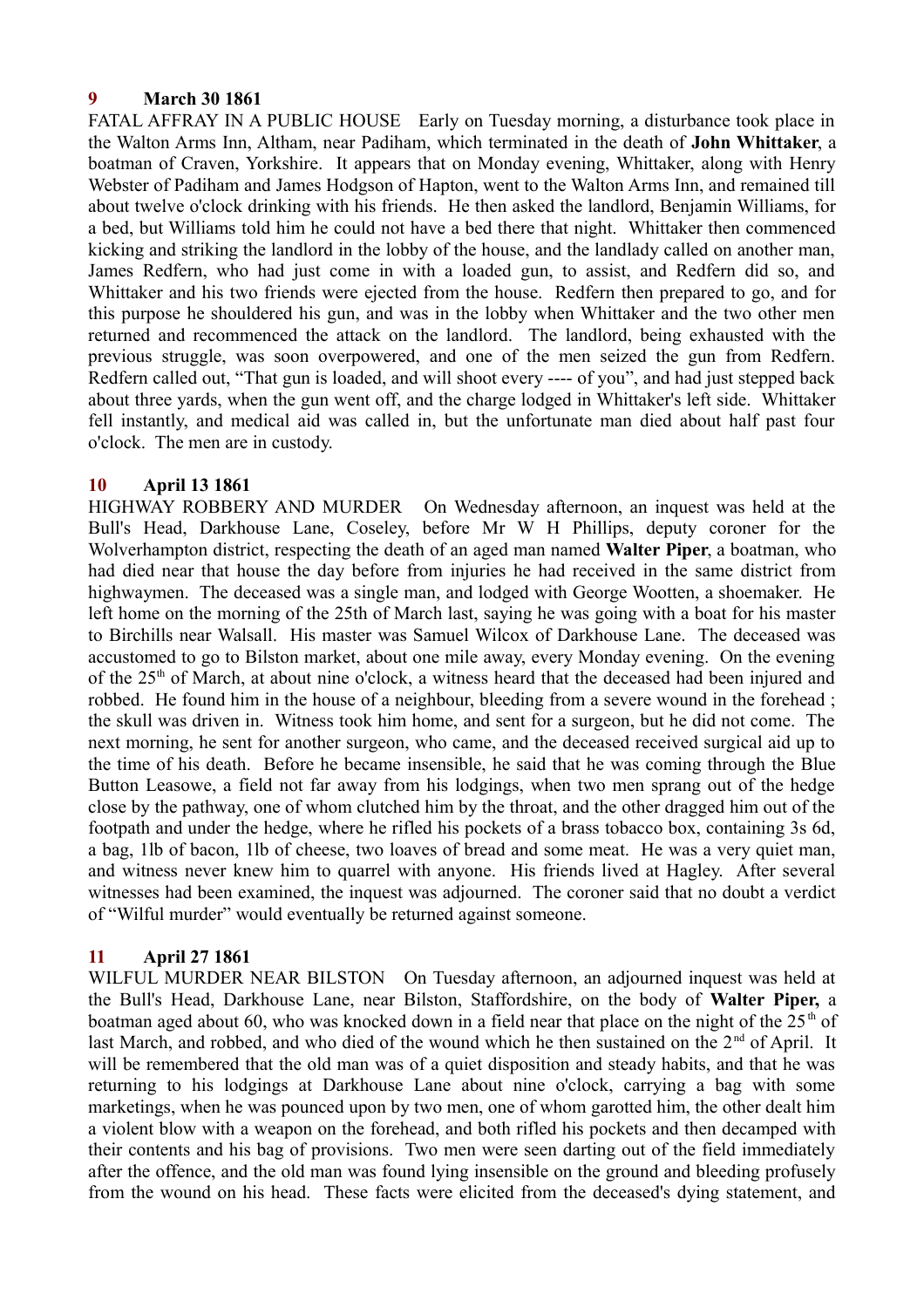from the evidence of the man who found him where his murderers had left him. On Tuesday, Mr H D Booth, surgeon of Bilston, having been examined as to the nature of the old man's wounds, the jury, after learning that there was no more evidence forthcoming, returned a verdict of "Wilful murder against some person or persons unknown". The Coroner said that he should apply to the Home Secretary to offer a reward, and it was said that a similar course would be taken by the Chief Constable of Staffordshire.

# **12 June 8 1861**

STEALING COTTON BY WHOLESALE At the New Bailey on Saturday, a very serious charge was investigated, in which a number of boatmen appeared as prisoners. Their names were **William Jones, David Taylor, Joseph Welsby, James Welsby** and **Thomas Welsby**. They were charged with two robberies. One was for stealing cotton from nine bales which had been sent by Messrs E and G Wood to Messrs Tinker of Bugsworth ; and the second was for stealing cotton from seven bales sent to Messrs Bennett and Co of Chapel-en-le-Frith by Messrs Thompson, McKay and Co. Both cases occurred between the  $15<sup>th</sup>$  and  $18<sup>th</sup>$  May. Mr Smith (solicitor to the Manchester, Sheffield and Lincolnshire Railway) appeared for the prosecution, Mr R B B Cobbett represented the Welsbys, and Mr Ambler appeared for William Jones. A great deal of time was occupied in the examination of witnesses, and much care was taken in tracing the cotton through the various stages of transmission until it was finally delivered by the prisoners. The nine bales had been sent from the New Quay Company's warehouse in Water Street, to the Peak Forest Canal Company's premises, and from thence they were dispatched to their ultimate destination by the boat *Fame.* The seven bales were brought by Messrs Thompson, McKay and Co from Liverpool to Manchester, and sent from their premises by the boat *Sophia* on the Ashton Canal, to Messrs Bennett and Co's mill at Chapel-en-le-Frith. The *Fame* was managed by Taylor, Jones and **Richard Speakman**, the nephew of the captain, and left Manchester on the  $15<sup>th</sup>$  of May. On arriving at their destination at Bugsworth, six of the bales were found to be 53lb short of their proper weight. The seven bales which were sent by the *Sophia* were found to be deficient 40lb. On the 17<sup>th</sup> of May, a detective who was set to watch at the Ashton lock near Philips Park saw, about three o'clock in the morning, three of the prisoners each take a bag of cotton from the *Fame* ( which was then on its return journey to Manchester) and place them in a stable which the prisoners occupied near to the canal. Upon searching the prisoners' houses and stable the eleven bags were found, containing 180lb of cotton. This was Orleans cotton, and of a similar character to that belonging to Messrs Tinker. It was elicited, in the course of the cross-examination of the witnesses, that the bags had been "sampled" before they were given into the care of the prisoners – that is, they had been cut and a sample taken out, but it was stated that it was not possible for cotton to any large extent to fall out. All the prisoners were committed for trial, bail being allowed in the case of Thomas Welsby, who is only a boy.

## **13 August 10 1861 Correspondence**

## GALLANT RESCUE FROM THE RIVER IRWELL

## *To the Editor of the Weekly Times*

Sir – On Sunday afternoon, at half past two, when the river was very rough, two young men were observed coming down the river in a pair oared boat by **William Partington**, boatman at the Pomona Gardens. He saw that they were in a very dangerous position, and shouted out to caution them, but it was useless, and overboard they both went into the dark surging waters. Partington instantly pushed off to their assistance, and by the most gallant efforts, the brave fellow succeeded in saving them from certain death. He has been at the ferries 18 years, and during that time he has saved 15 lives. Now, I think, Sir, that Partington is really deserving of some public testimonial, and I write to you in the hope that the matter may be taken up by some influential person, in which case I should be very happy to co-operate. I am, sir, yours respectfully, ROBERT DIBB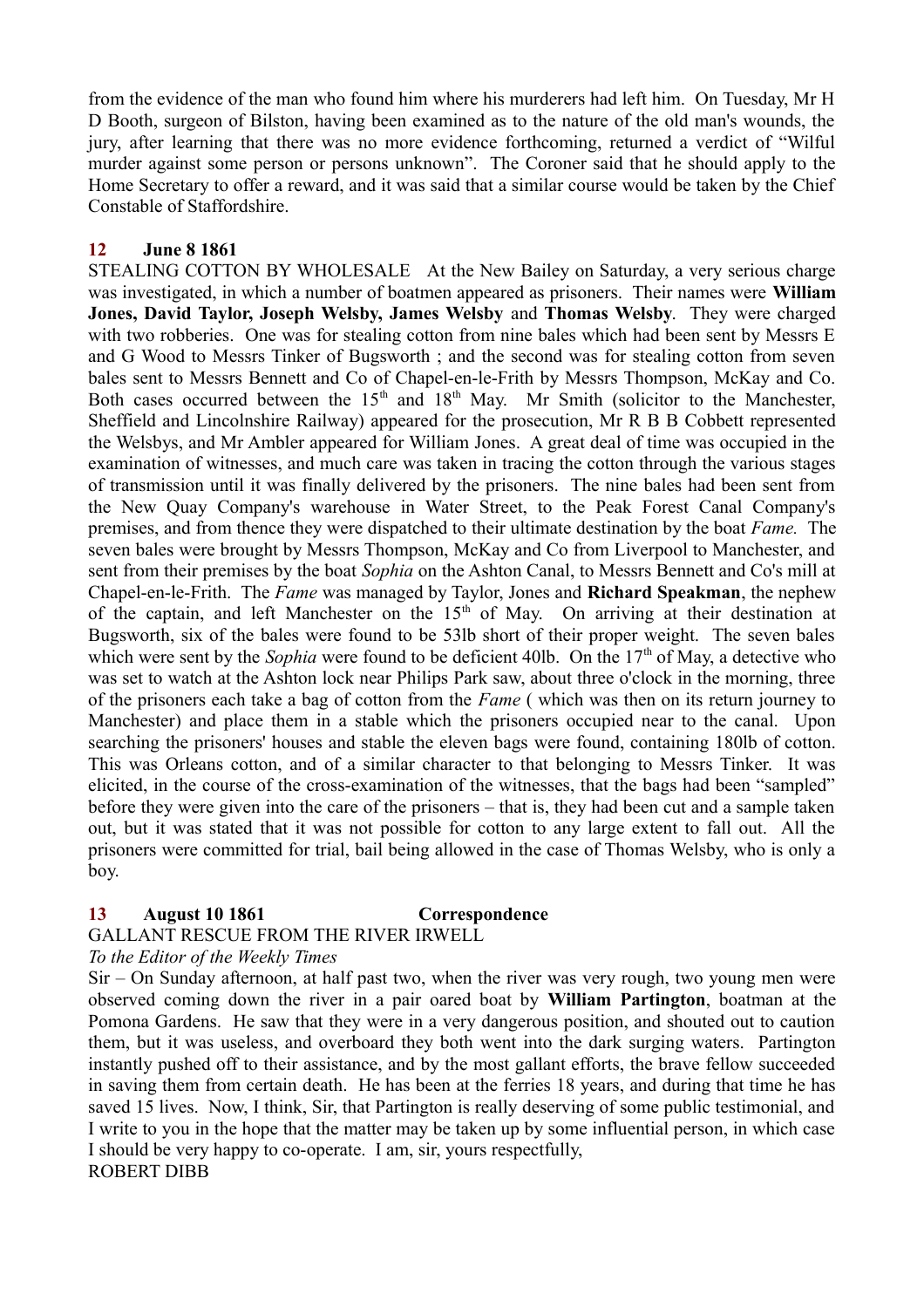## **14 August 17 1861**

BURSTING OF THE CANAL NEAR BARNSLEY At an early hour on Tuesday morning, an alarm was raised that the embankment of the canal at Roystone had given way. At the time of the occurrence a sloop was close to the spot, and was in some danger from the sudden fall of the water. The boatman was the first to discover the flow, which was supposed to be merely a surface leak, and for which purpose the boat was put alongside, so as to stop the gap. On this being done, the water rapidly oozed out, carrying away the side of the embankment the full length of the boat, which fell down a depth of nearly 12 feet, and was floated along the fields, a distance of 400 yards, where it became safely embedded amongst the standing corn, and was afterwards drawn to the canal by horses. Not far from the embankment, there was fortunately a culvert, which took a good deal of the water. Had the accident taken place on the lower embankment, it must have carried away a considerable portion of the line of railway which runs parallel with the canal. As it is, a good deal of damage has been done, whilst the canal has been drained for a distance of nearly eleven miles, in no place being much over 3 foot in depth.

## **15 September 14 1861**

FRIGHTFUL ACCIDENT IN A CANAL TUNNEL For some weeks past, several of the boats on the Grand Junction Canal have been propelled by steam instead of being drawn by horses, and with proper adaption of the tunnels &c, there is no doubt that the difficulties hitherto experienced in navigating canals with steamboats are in a fair way of being overcome. There are several tunnels on the canal, one of them being at Agar Town, and another, that in which occurred the melancholy accident we are about to detail, being close to the Bilsworth station on the London and North Western Railway. The canal tunnels are made of brick and are little, if at all, larger than a sewer. The tunnels are so constructed that horse power is of no use, previous to the introduction of steam, the boats being propelled by a process called "legging". The process is this : A board is placed out on either side of the boat, and on each board lies a man who places his foot against the wall of the tunnel, and thus pushes the boat along. This system still prevails on boats to which the steam engine has not yet been applied, and as the labour of thus "legging" the boat along is both arduous and disagreeable, the steam engine is welcomed as a very agreeable substitute. The engine, however, is not without its disadvantages for, as the tunnels are long and, as we have said, no larger than sewers, the boatmen are half stifled by the volumes of carbon that are emitted from the low funnel ; coal being burnt instead of coke. On Friday night, two steam boats entered the tunnel, and became entangled, but were by some exertion – on whose part cannot now be ascertained – set free. The boat which the steamer was towing was, however, unloosed from it, and was left behind. The smoke from the engine flue became dreadfully dense, and very much effected the "leggers" so much so that they could not work. On board the steamboat, its effect was such that it suffocated two men, one of whom fell into the water, and was not found until some hours afterwards when the canal was dragged. A third man in the company's employ was so overpowered that, on arriving at the mouth of the tunnel, he too fell overboard ; the water, however, restored him to partial consciousness, and he managed to climb on board the boat again and instinctively shut off the steam. The boat could only proceed a short distance, and on arriving at the lock, the awful catastrophe was at once revealed. A young carpenter was lying dead in the hold, one of the boatmen was missing, and the two engine men were lying near the furnace, awfully burned. They were at once removed to the Boat Inn, adjoining the lock, and medical men were at once sent for from Toucester and Blisworth. They attended to the sufferers, who are now progressing favourably, though it will be a long time before they are again fit for work.

## **16 April 12 1862**

SERIOUS CHARGES AGAINST AN IRON MERCHANT AND AN IRON MASTER At the Birmingham Police Court on Saturday, before A Ryland and W James Esqrs, Mr William Izod, George Street, Edgbaston, iron merchant ; Frederick Hill, Stafford Street, clerk ; Jacob Pool, Goldthorn Hill, Wolverhampton, clerk ; and **Thomas Leighton**, West Bromwich, boatman, were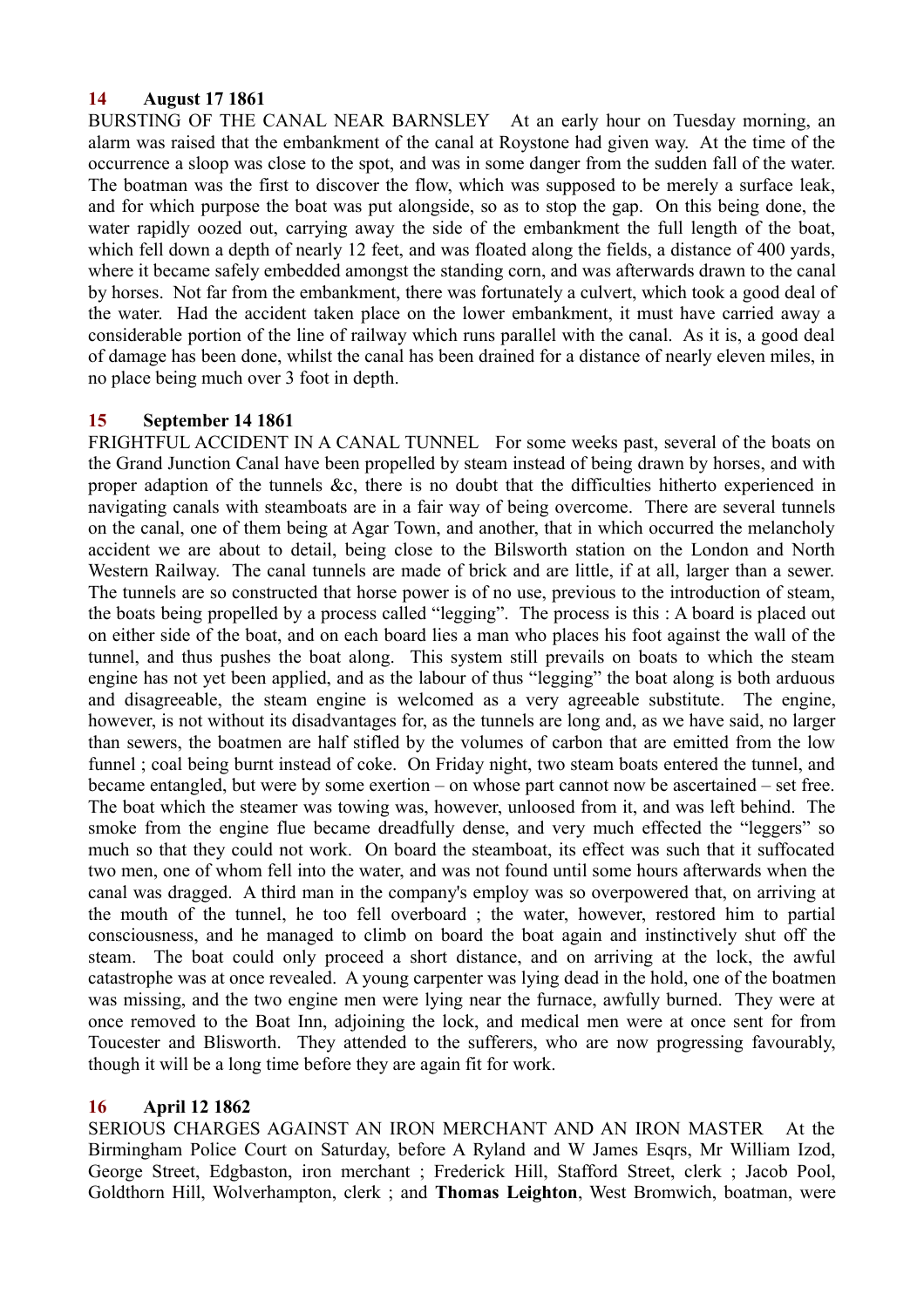summoned for conspiring together, on the  $3<sup>rd</sup>$  of February last, to obtain, and for having obtained, 1000 tons of iron, the property of Messrs Edward Bagnall, Thorneycroft and Sam Griffiths. A summons had also been made returnable on that day against Mr Sam Griffiths and a clerk of his named Whitehead, on charges of conspiracy and fraud. The first proceedings in this matter were taken on Monday last, when summonses had been made returnable against Mr Izod and the other persons implicated in that charge, and when Mr Staveley Hill appeared for Messrs Thorneycroft and Co, and Mr Motteram and Mr Keneally appeared for the defendants. It was then arranged that, as there were many witnesses to be examined on each side, and the proceedings would be likely to occupy a whole day, that an adjournment should be taken to Saturday. Later in the day, Mr Keneally applied for the summons against Mr Griffiths and Whitehead. The learned gentleman said that, on the  $26<sup>th</sup>$  of December last, Mr Griffiths invited Mr Izod to dine with him at the Queen's Hotel, Birmingham, and on that occasion informed him that he had a large quantity of iron such as he (Mr Izod) used in his business to dispose of. An agreement was then entered into that Mr Izod should be supplied with this iron at the rate of 200 tons per week, and that Mr Izod should at once give Mr Griffiths a cheque for £1000, and two bills, one at two months and one at four months, for £1000 each. As he had not stamps for the bills by him, Mr Griffiths, on the following day, sent his clerk Whitehead to Mr Izod, and the contract was then completed, and Whitehead handed to Mr Izod a memorandum of the terms of the contract. Application had been repeatedly made for the fulfilment of the contract for the weekly delivery of iron, but all in vain, and they were in a position to prove that Mr Griffiths had no iron of the description specified at his works. The summonses were at once granted. On Saturday, another adjournment was granted, the counsel on both sides being stated to be at Gloucester. The case has excited the greatest interest in the iron district, and many ironmasters were present in court on both days.

## **17 April 26 1862**

EXTRAORDINARY CHARGE AGAINST A STAFFORDSHIRE IRON MERCHANT At the Birmingham Police Court, the attention of the Stipendiary magistrate, Mr Kynnersley, was occupied during the whole of the day on Tuesday and in the morning of Wednesday in hearing the summonses that had been taken out by Messrs Edward Bagnall, Thorneycroft and Co, against William Izod, Stafford Street, Birmingham, iron merchant ; Frederick Hill ; Jacob Poole, and James Sutton, his clerk ; and **Thomas Leighton**, steerer and haulier, charging them with conspiracy to defraud the complainants of a large quantity of iron. There was also a cross summons against Mr Samuel Griffiths, ironmaster, and William Whitehead, his clerk, charging them with obtaining from Mr Izod, by means of false pretences, a cheque for £1000 and two bills (one at four months and one at six months) for £1000 each. From the evidence, it appeared that Mr Griffiths is a banker at Wolverhampton, the proprietor of several large ironworks in South Staffordshire, and of one in Northamptonshire. In some of these works, Mr Thorneycroft holds an interest, but Mr Griffiths also held three of the furnaces, one of which was at Bilston Brook and another at Windmill End. Mr Griffiths and Mr Izod had had many transactions in the iron trade, and on the  $26<sup>th</sup>$  of December last, a contract was entered into between them by which Mr Griffiths was to supply to Mr Izod 3000 tons of cinder bar iron at £2 5s 6d per ton, and Mr Izod gave Mr Griffiths in advance a cheque for £1000 and two bills, each for £1000. After some few weeks, Mr Griffiths began supplying the iron, and by the 1st of January last had sent £450 worth. About this time, there were rumours afloat about Mr Griffiths having made a compromise with his creditors, and Mr Izod began to fear he would never get his contract completed. He determined, however, to have some iron, and attempted to bribe Mr Chapman and Mr Merryman, two of the managers of furnaces, to send him some iron without the knowledge of Mr Griffiths. This failed, and then on Monday the  $4<sup>th</sup>$  of February last, Mr Izod gave the two defendants, Poole and Sutton, each a cheque for £10, and in the evening, they went in a cab to Wolverhampton, calling on the way at the house of Leighton, the other defendant. On their return from Wolverhampton with a man named Silvester, who they had tried to get to send some iron to Mr Izod, saying that it was all right and that they had plenty of money, they went back to Leighton's and stayed with him about an hour. At about four o'clock on the next morning, Leighton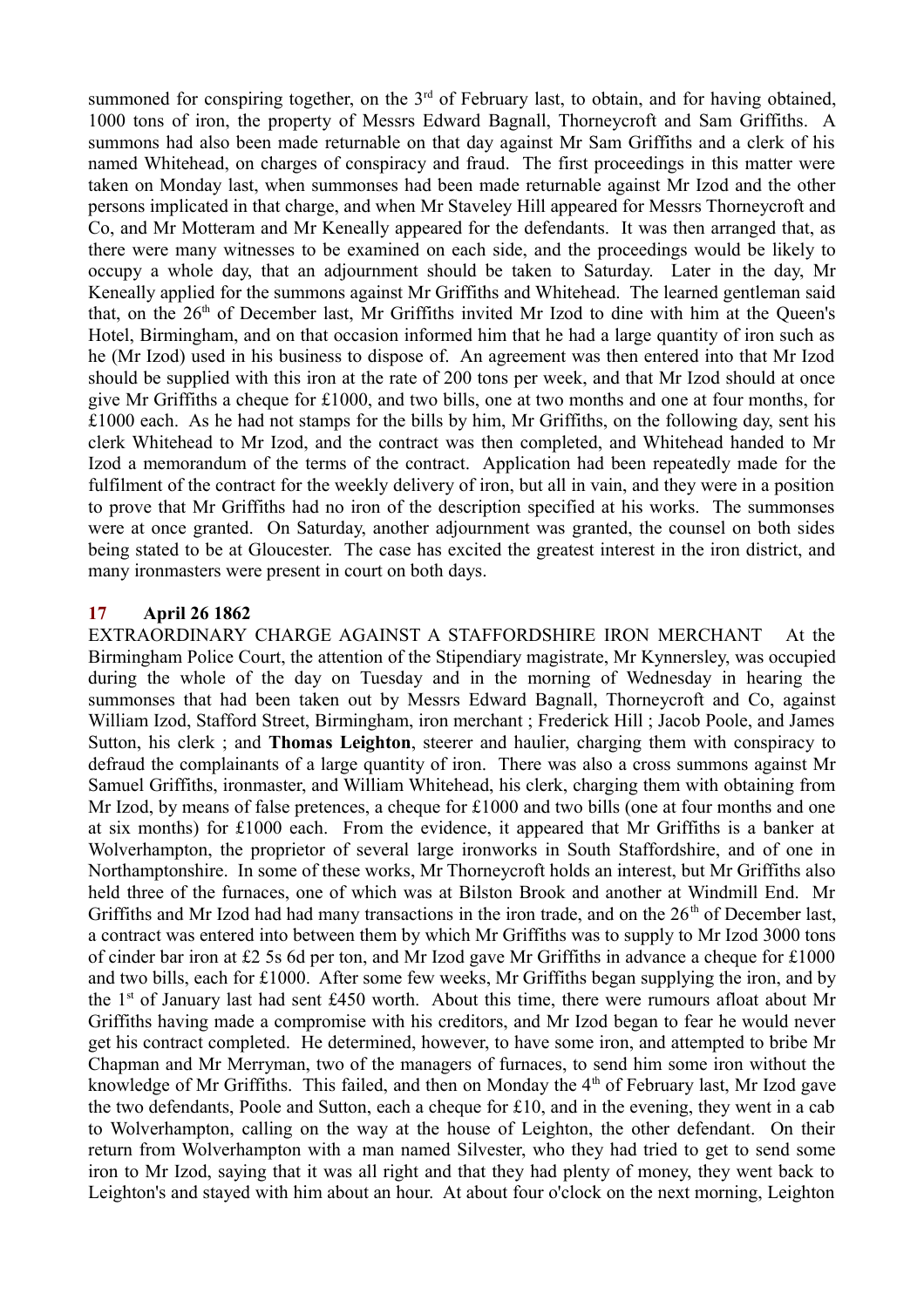spoke to a boatman named **Dingley** about some boats. At that time, there were three boats at the Staffordshire Works, one of them loaded with nail sheets, consigned to Mr Charles Shaw of Birmingham ; one loaded with rounds and consigned to Messrs Western and Grice ; and one loaded with unfinished bars, consigned to an iron merchant at Rowley. Leighton ordered Dingley, who was his subordinate, to take the boat load of nail sheets consigned to Mr Shaw to Mr Izod instead, and Dingley took the boat to Johnson's Wharf, Birmingham, where it was unloaded by Mr Izod's servants. The defendant Hill received the lading notes, in which the iron was consigned to Mr Shaw, and said it was all right. Mr Staveley Hill contended that Mr Izod obtained the iron, which was not of the same kind as that for which he had a contract, in this manner with the intent to defraud Mr Griffiths, or with the idea that Mr Griffiths would connive at their proceedings, careless if the iron belonged to a creditor, either as to who had it or as to what became of it. On the other hand, it was contended by Mr Motteram that Mr Griffiths had had £1000, besides bills for £2000, for £450 worth of iron, and that, although Mr Izod had had £600 worth of iron besides the £450 worth sent, he had not had as much as he had paid for. There were two other transactions of exactly a similar kind to that detailed in the evidence, but before these were gone into, it was agreed to take an adjournment to Tuesday next.

# **18 July 12 1862**

THE ASHTON-UNDER-LYNE MURDER The adjourned examination before the magistrates took place on Thursday in the Ashton Town Hall. There were on the bench Mr A P Wimpenny (chairman), Messrs J Chadwick, N Buckley, G Heginbottom, A Aspland, the Mayor of Ashton &c.

There were four prisoners in the dock – Michael Burke, John Ward, Thomas Barlow and John C Johnson.

Mr R B B Cobbett was for the prosecution ; Mr J B Torr appeared for Ward and Barlow ; Mr W P Roberts for Burke and Johnson.

Mr Cobbett said three of the prisoners were charged with the murder of a constable named Jump, and an attack of a felonious character on another officer named Harrop. The prisoner Johnson was charged with harbouring two of them after the offence was committed. It would be impossible to conclude the case against the prisoners that day, because with regard to one, Barlow, who was very recently apprehended, the evidence they had as yet was very insufficient, although they would be able to get much more ; and with regard to the others, the evidence against them was very strong in itself, yet still the constables had reason to know that further evidence would be obtained. He would ask the bench to remand the prisoners after they had heard the evidence which he would lay before them. He would call the whole of the witnesses they had, and go into the whole case so far as they were able consistently with the ends of justice. The facts of the case were then detailed to the bench, reference being constantly made to a model of the place where the affray and murder took place

The evidence taken on the last examination was read over by the clerk to the magistrates.

The plans having been put in and proved,

Joshua Bamford was called. He said he was a watchman in Clifford's brick yard. On the morning of the  $28<sup>th</sup>$  of June, he was in the yard watching, in company with James Hall, and about half past one, he saw a number of men walking over the flat bricks. There were six or seven men. He shouted for assistance, and when some men came to him, those who had been destroying the bricks went away, in the direction of the barracks.

Cross-examined by Mr Torr : The men he called to for assistance were men that had come to keep him company; they had not been set to watch. It was a very dark morning.

Frederick Bamford said : He was a son of the last witness. He was employed as a brick burner. He was there on the morning of the 28<sup>th</sup> of June, between three and four o'clock. He found about 18000 bricks had been destroyed, the value of which would be £6. He singled out a number of bricks that had footmarks upon them, and delivered them to the police. The bricks produced were those he selected.

Superintendent Chadwick of Stalybridge proved that the bricks produced were those he directed to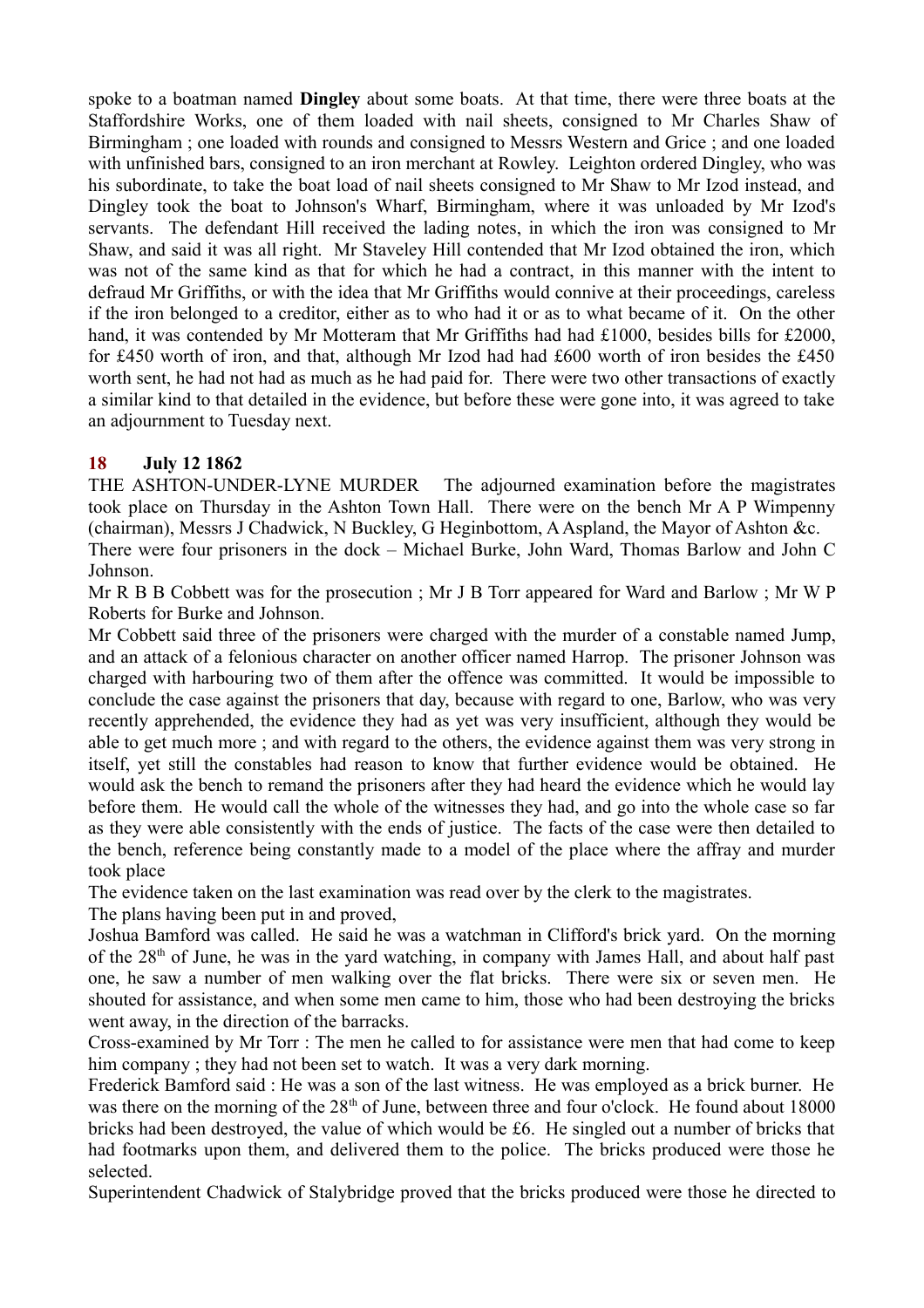be taken up out of the yard. The boots produced made impressions exactly corresponding with those found upon the bricks.

Sergeant Anderson, stationed at Little Bolton, apprehended the prisoner Barlow at his residence in Droylsden on Monday morning last. He took the boots produced by the last witness from the prisoner. On searching the house, he found in the pantry, on the ground floor, the paper of swan shot produced. He made impressions on the bricks produced, and found they corresponded with those found on the bricks taken from the brick croft.

James Hurst, watchman for Mr Whittaker at Hurst, said : About twenty minutes before two o'clock on the morning of the 28<sup>th</sup> ult, he saw a number of men coming from the direction of the Barracks. There were six or seven men, and they bade him good morning. When he last saw them, they were going towards Hurst church.

Cross-examined by Mr Roberts : There was nothing extraordinary in the appearance of the men.

By Mr Torr : He would not undertake to say no people passed on the road in the course of the night besides the men he saw.

Sergeant G Harrop said he was on duty on the morning of the  $28<sup>th</sup>$  June last with Jump, who is since dead. About five minutes before two, he was in Smallshaw Fold with Jump. He was passing from Smallshaw Fold in company with Jump through a field road which leads to Broadoak Lane. When they had got about 20 or 30 yards up the road, they saw a number of men coming round the curve of the road. The witness and deceased passed forward, the men coming towards them ; when within 20 or 30 yards, the men left the footpath, and walked in single file on the grass. Four or five of the men who passed had something over that side of the fence nearest to witness. Each man carried a bludgeon concealed under his slop. He believed that he stepped before the last man but one, and said, "My man, what is the meaning of all this? There is something strange in you being here this time in the morning, and all of you having large bludgeons with you". The man put his hand on witness's breast, and tried to pass by on the left. Witness put his hand on the man's breast, and said, "He had no need to be afraid of him (witness) if he had done nothing wrong". The man tried to get away, when witness immediately seized him by the collar. The man called out, "Now, men ; now, men", in a quick tone. Some of the other men, who were in a group, spoke, but the officer could not tell what they said. The man that witness held was still struggling, when he saw the prisoner Burke pull a pistol out of his jacket. In struggling to get away, witness's prisoner fell on to his knees, and while leaning forward, witness's stick was suddenly knocked out of his hand, and immediately a shot struck him over the right eye ; a second shot was immediately fired, and this went over witness's head. Someone struck him on the left hand, and the prisoner he had hold of got away, but before he escaped, witness wrested the bludgeon he produced from his hand. When the prisoner got away, he saw Ward and another man in front of him with bludgeons, and they began striking witness with their bludgeons. The man not in custody, who was with Ward, witness struck with the bludgeon he had in his hand, and he immediately ran away. Then he struck Ward a blow on the front of the head, and he ran away. Another man then commenced throwing stones at witness, and he chased him across the field in the direction of the pit. The man threw himself over the hedge and fell in a ditch on the other side. Witness threw his bludgeon and struck the man on the body, and immediately followed him over the hedge. After having got over the hedge, he heard two shots in the direction of Smallshaw Fold, and then he heard Jump making a moaning noise. He went towards Jump and found him in a crouching position, leaning against the gatepost of Smallshaw Fold yard. A man named Smith then came up, and he and witness carried Jump into Williamson's house. The shot produced was extracted from the back of the deceased, and the paper from one of the wounds in his throat. When deceased was picked up, his staff was fastened on his wrist. On searching the field afterwards, he found two bludgeons and two caps. The black cap was found where the man got over the hedge and fell into the ditch ; the brown one was where the two bludgeons were lying. The man who escaped over the hedge was very like Barlow. The man who escaped from me across the field was not Ward. All the men wore caps, and their boots and five or six inches of their trousers were wet and dirty. The man he had hold of did not fire at witness ; it was some of the other men. Both of witness's arms were bruised severely, his face filled with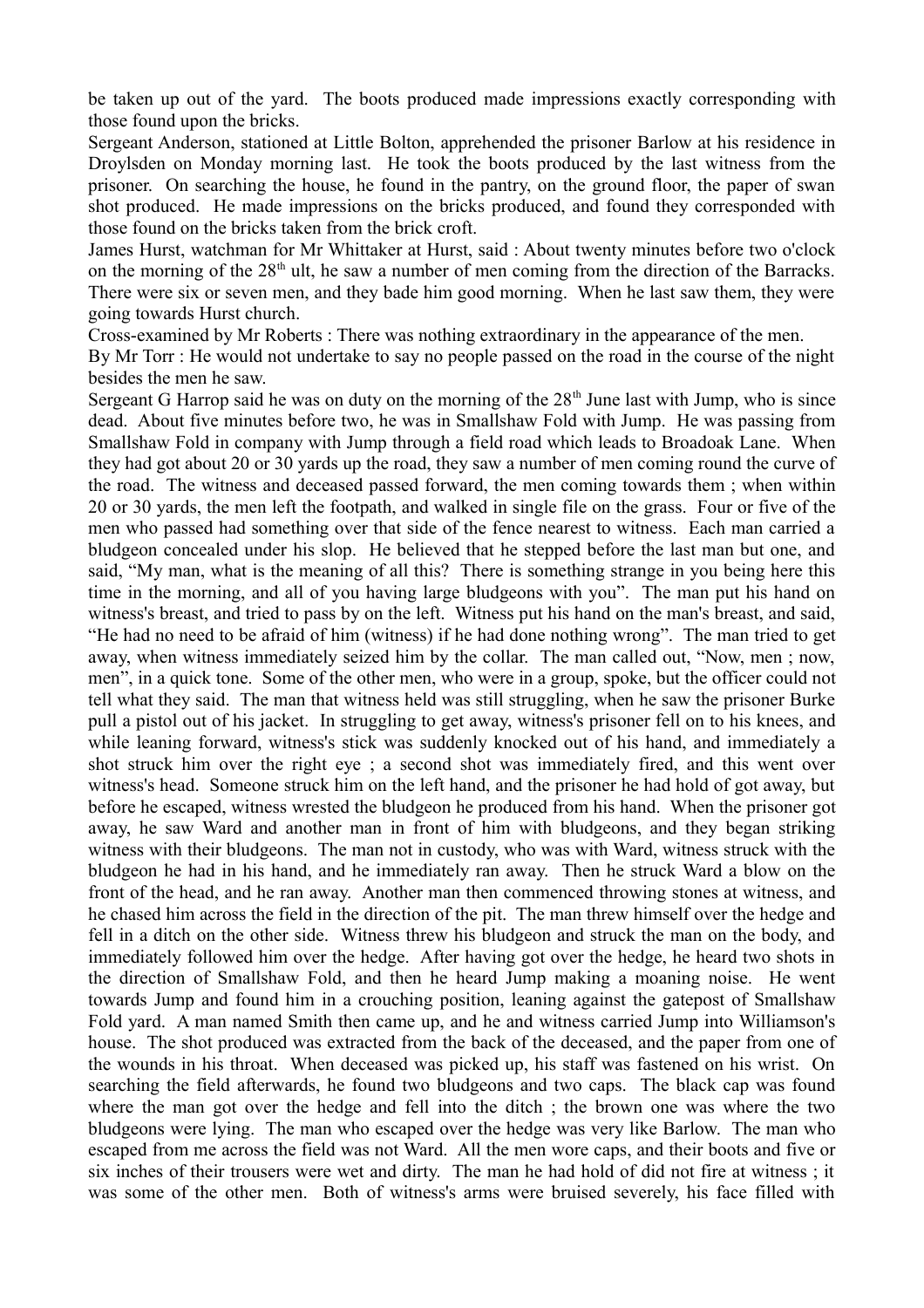powder, the cut over his right eye from the shot bled very much.

Examined by Mr Torr : His duty that night lay in Oldham Road, Little Moss and Hurst. He believed the shots were fired from a revolver. The whole struggle lasted from seven to eight minutes.

Dr S D Lees examined the body of the deceased Jump. He found two gunshot wounds on the upper part of the left breast. At the back, under the left shoulder blade, he extracted a bullet or piece of lead from beneath the skin. He traced the ball which he extracted through the lower and outer opening of the chest, under the second rib, through the upper lobe of the left lung, below the fourth rib behind, to the part of the back where he extracted the ball. He traced the other ball, which was nearer the breast bone, which passed through some of the large blood vessels proceeding to the neck, and traced it to the backbone and spinal canal. He did not succeed in extracting the ball, because he did not think it was necessary, and he would have been obliged to mutilate the body a good deal.

Cross-examined by Mr Torr : There was nothing so eccentric as the course of a bullet through a body.

Re-examined : Harrop was suffering when witness first saw him, on the morning of the murder, from a grazed or scooped wound on the right eyebrow. A few days ago, witness counted ten particles of gunpowder still in his face.

Mr Samuel Williamson, grocer, living at Smallshaw Fold, said on the morning of the  $28<sup>th</sup>$  June he was aroused from sleep by the sound of a shot. He got up to a window which overlooks the yard, and then he heard two more shots fired. Almost immediately, there was a rush of men from the field into his yard ; they broke down the fence in getting into his yard. There were seven, if not eight. A police officer then came out of the field through the stile by the kitchen, and stood by the other stile which was near the gate. He was without his hat, and staggered as though he was exhausted. Another man then came through the broken fence and stood about the middle of the gate. Jump at that time was leaning with one hand on the stump of the stile. The man near the gate fired two shots in rapid succession, and then Jump fell. Witness then went out and assisted to get Jump in. About two hours after the murder, he found the piece of paper produced on the step of his shop door, about three yards from where Jump was shot. It bore some writing, and the name of Michael Burke.

William Smith, collier residing in Smallshaw Fold, stated that he heard some shots on the morning of the murder. He went out and assisted to remove the deceased into Williamson's house, where he died.

**Nehemiah Ogden,** boatman, living at Smallshaw, stated that he was aroused early in the morning of the  $28<sup>th</sup>$  by hearing a gun shot and, on getting up to his window, saw four men opposite his house.

They were looking in the direction of Williamson's yard. One man came running to the others, and he called out, "Wild, you must not call out my name any more".

**Mrs Hannah Ogden** corroborated her husband's evidence. She added that the five men were opposite their house when the two last shots were fired ; that would be about 100 yards from where the body of Jump was found.

Mr William Hulme, who lives to the right of Smallshaw Fold, stated that he was aroused in the morning in question by hearing shots fired. He got up to his window and saw two men running past; one man was taller than the other.

Mr Joseph Knott of the "Hero of Alba" beerhouse, produced a small account book. It contained an entry of 5s 4d against Burke, for drink, under the date of February  $10<sup>th</sup> 1862$ . The paper produced (which was the one found on the ground near the body of Jump) was in witness's handwriting ; it was a bill for 5s 4d for drink.

Cross-examined by Mr Torr : He had three or four other customers of the surname of Burke, but the prisoner was the only Michael Burke he knew.

Mr Superintendent Pickering of Rochdale said, on Saturday last, Johnson told him he (Johnson) had something to say about the affair. After being cautioned, he stated that he was in bed on Saturday morning the  $28<sup>th</sup>$  ult and, hearing a knock at his door, he got up. He found Ward standing there; and having the key of his cellar in his pocket, he took Ward there. They remained in the cellar, and at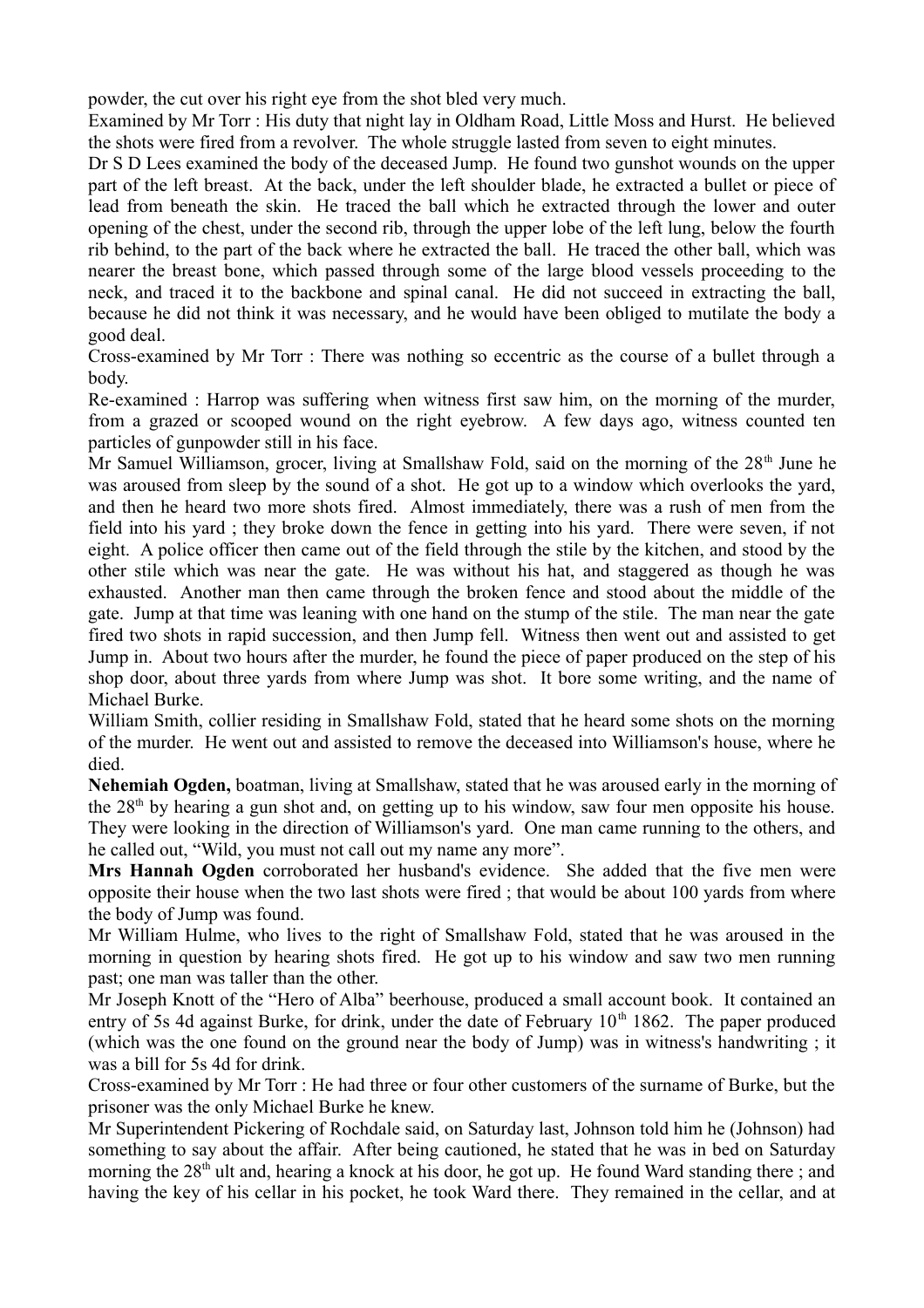eight o'clock Burke came. (At this point the witness was stopped. It was intimated that in the statement which was made, there was something criminating one of the prisoners, which it was not desirable should be given then. The counsel for the prisoners consented to this arrangement, and the witness stepped down.)

Mr Roberts applied that Johnson should be admitted to bail on account of his being ill. (On Sunday last we were informed that he had an attack of *delirium tremens*).

Mr Cobbett opposed the granting of bail, on account of the serious nature of the charge in which he was implicated.

The Bench said they were unanimous in refusing bail to Johnson.

The court then remanded the prisoners until next Monday, when they will be brought up at the New Bailey, Manchester, and without evidence being given, be remanded again to the Monday following at Ashton.

The inquiry before Mr Rutter commenced at two o'clock, and was carried on simultaneously with the examination before the magistrates ; the evidence which was given was exactly similar to that taken by the magistrates ; and a verdict of "Wilful murder" against Burke and Ward was returned unanimously.

APPREHENSION OF FOUR MEN IN LONDON We learn from a London paper that four men had been apprehended in the metropolis on suspicion of being concerned in the murder at Ashton. The men were brought up at the Worship Street Police Office, before Mr Leigh. They gave the names of John Muckell, 26 years of age, belonging to Ayrshire, Scotland ; Thomas Carlyle, 25, of Armagh, Ireland ; Stephen McGowan, 22, of Tyrone, Ireland ; and Peter Smith, 19, of Gateshead, Durham. The police constables stated the circumstances under which they were apprehended, and handed in to the magistrate a printed information from Ashton of the murder, as well as a description of the missing men. Mr Leigh having carefully perused this, and a description of the appearance and dress attached to it, said : This in several particulars attaches to the prisoners at the bar. They have in some instances denied each other's statements. One of them has given two names, and there is reason to believe that all have come from the same district. It is my duty to remand them, therefore, that opportunity may be afforded of communicating with the police authorities at Ashton-under-Lyne. The prisoners were then removed, each denying his guilt, and Smith declaring that he did not care a button about it. The men have since been discharged.

APPREHENSION OF ANOTHER MAN Another man, of the name of Robert Ryan, brickmaker, Ashton, was apprehended on Thursday evening by Constable Dunn, on suspicion of being connected with this murder.

## **19 July 30 1864**

COLLISION OFF THE MERSEY On Saturday night, a collision took place between two steamers, the *Cognac* and the *Golden Pledge*, about half a mile below the Rock Lighthouse at the mouth of the Mersey, by which three men belonging to the latter vessel lost their lives. The *Cognac* is a regular trader between Liverpool and Cadiz, under the command of Captain Williams, and when the accident occurred was inward bound from that place. The *Golden Pledge,* Captain Bartlett, commander, was outward bound for Havana, and heavily laden with a cargo of coals. It appears that the collision was so severe that the *Cognac* cut the other vessel down nearly to the water's edge, and also began to sink immediately. The officers and crew made the most desperate efforts to save themselves, but three of the men belonging to the *Golden Pledge* were unsuccessful. The captain, mate and pilot, on the vessels coming into contact, clung to the *Cognac* and were rescued. A boatman named **Plunkett,** who was towing a boat astern of the *Golden Pledge*, succeeded in saving ten others who were struggling in the water until they could be picked up. The three hands missing, two engineers and one fireman, went down with the vessel. It is thought that the *Cognac* has not sustained any serious damage. The wreck of the *Golden Pledge* lies on the west side of Crosby Channel, and on Sunday, portions of it were observed floating about at the mouth of the river, where the occurrence took place. The *Golden Pledge* belonged to Messrs Klingender and Co, merchants of Liverpool.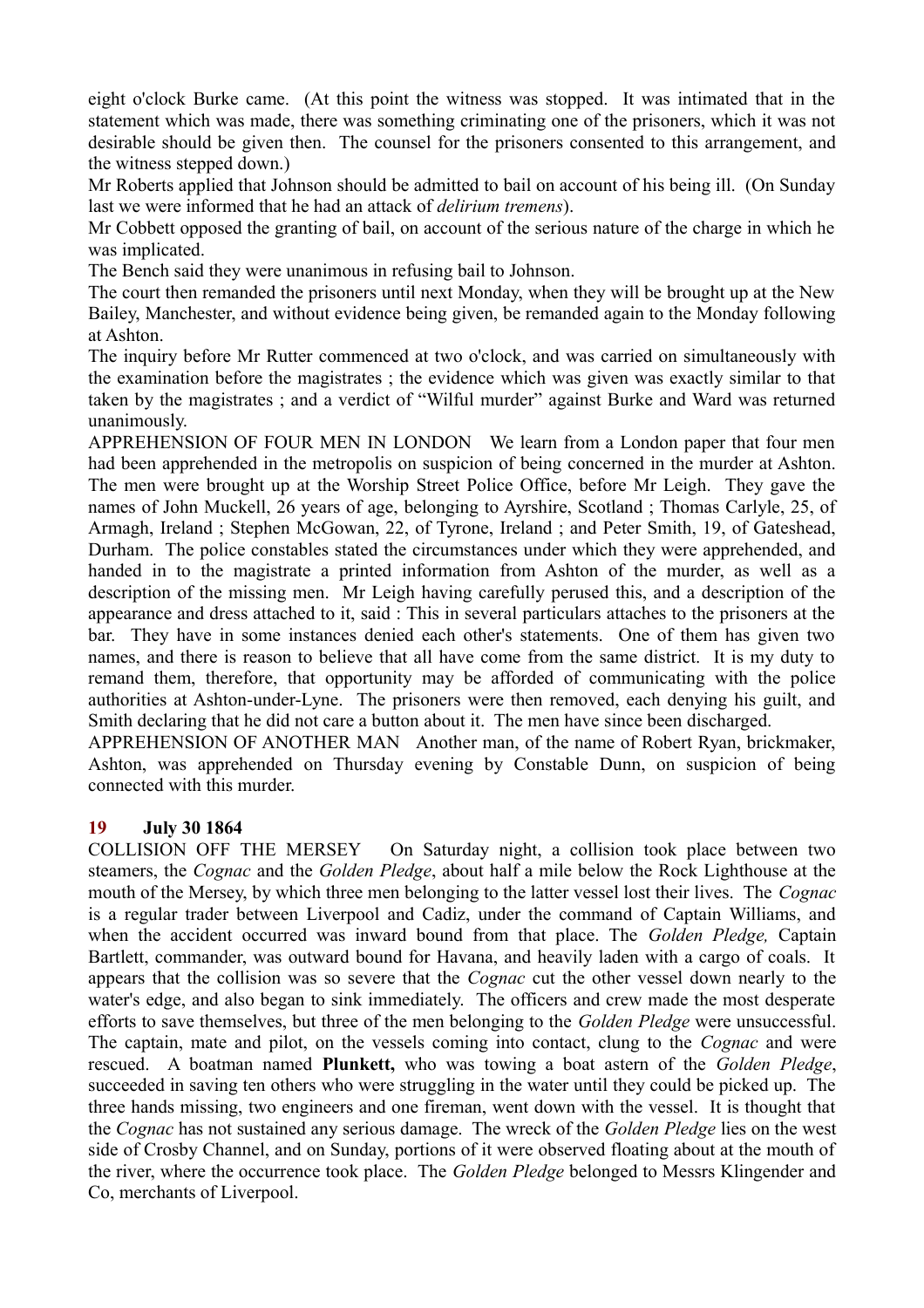#### **20 November 26 1864**

BOATMEN'S BETHEL The annual meeting of the friends of the above named institution, which for a number of years has been established in this city, took place on Wednesday evening in the schoolroom of the institution, under the presidency of the newly elected Mayor of Salford (Mr Wright Turner). There were also present Mr Alderman Heywood, Mr Alderman Bowker, Mr Saunders (barrister), The Rev G Phillpot (the rector of Gorton), Mr Councillor W Booth, and other gentlemen. There was a very good attendance, there being a fair proportion of boatmen, together with their wives and children, present. Letters of apology were read from the Hon Algernon Egerton MP, and Mr William Morris, who regretted their inability to attend that evening. After tea, the Rev J Shipman read the annual report, which stated that the work of visitation had been continued by the agents of the district, and had been attended with a very great amount of success. The number of visits paid by the missionaries who, it might be said, had on all occasions met with a hearty reception, was 9,370 ; and the number of adult persons met with in these visits was 29,190. These numbers showed an increase of 1400 visits paid and 3,597 boatmen met with. The missionaries engaged in the work conversed with the men on moral, social and religious subjects, which it was evident, from the deep attention the men paid, had effected much good. There had been circulated upwards of 25,000 tracts, books and copies of the Scriptures, that number being more than 5,000 in excess of the number last year. The services at the Bethel had also been attended with success, but in connection with the Sunday School, the committee had to regret a slight decrease in the attendance. It was, however, hoped that the number would be rapidly increased by next year. Several additions had been made in the library, which had been very extensively used, and much interest had been shown on the part of the scholars in the perusal of the works entrusted to them, and in the purchase of periodicals, monthly and otherwise. During the winter months, the Saturday evening entertainments had been crowded on every occasion, and equal success had attended similar entertainments which had been commenced during the present season. During the year, a missionary had been appointed for Birmingham and the canals in the Midlands districts ; this, by removing from the society the South Staffordshire canal districts, gave an opportunity to devote more time and attention to this immediate neighbourhood. The land station at Birmingham is at the Worcester Wharf, and is in a flourishing condition. The Chairman, who was received enthusiastically, said he attended not only to express his own individual sympathy with the society, but also on behalf of the corporation of Salford, to give expression to their feelings of appreciation of the endeavours that had been put forth by the institution. There was no class that was deserving of more sympathy than that to which were borne the benefits which might be achieved by such an institution as this. They were a class of people that had been very much neglected – and their occupation was not likely to lead them to places of worship, or places where they would be likely to obtain intellectual culture (Applause). Mr Stevenson, one of the missionaries, gave an interesting account of his labours amongst the boatmen of the Lancashire district. Mr Alderman Heywood said that the society had been of great service in the past, and there could not be much doubt as to the good that might be done in the future by the institution in the distribution of tracts amongst that class of men towards whom the operations of the society were directed. (Applause) Mr Saunders also addressed the meeting. Referring to a motto on the wall of the room, "Opportunity is the cream of time", he said an Italian poet had once described opportunity as a damsel poised on a wheel – the wheel rapidly revolving and she going with it. She was beautiful, and her locks were all dishevelled ; they were all in front – there were none behind ; fortunate the persons who grasped opportunity, but those who did so must grasp her by the forelock. He urged the men to make the most of the opportunities afforded them by their institution, and spoke of the value of a religious education and training. Mr Alderman Bowker gave a brief outline of the origin of the Bethel, and said that the boatmen had been very much distressed by the small amount of cotton which had been shipped to Manchester ; but the numbers had but slightly diminished as compared with other districts. Several other addresses were afterwards given, and the meeting terminated shortly before ten o'clock.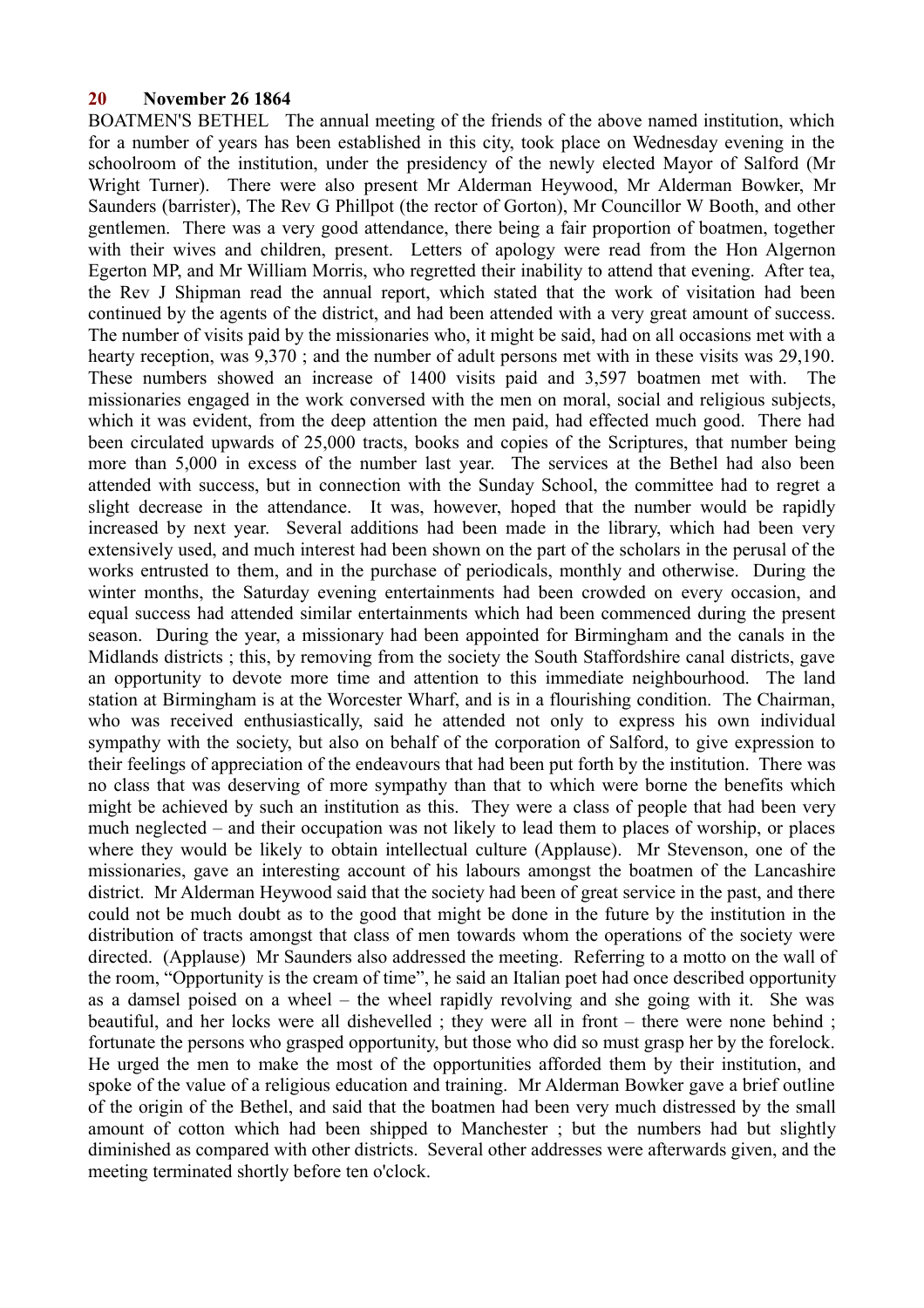# **21 April 15 1865**

DISTRESSING INCIDENT AT GAYTHORN On Monday, Mr Herford held an inquest on the bodies of **John Pendlebury** of Bedford Leigh, boatman, 39 years of age ; **Catherine,** his wife, 29 years of age ; and **Mary Ann**, aged 15 months, their daughter. Pendlebury was captain of the flat *Walter*, belonging to Mr John Kirk of Black Lane, near Wigan ; and a man named **Dickinson** was mate of the same boat, It seems that, on Saturday evening, Pendlebury went to his cabin late, and in a state of intoxication. He requested his wife, who was asleep with the child in bed, to get up and prepare him his supper. She refused, and a quarrel ensued. Dickinson made his way out of the boat, and whilst at a short distance, he saw the man leave the craft, followed by his wife, with the child in her arms. They disappeared from his view, and he went to sleep in an old boat that was close by. About midnight – soon after the time when deceased left their boat – Thomas Hodgson, whose father is the agent for the Rochdale Canal Company, and who lived at the house attached to the office in Gaythorn, heard screams repeated four or five times. He got up and walked along the canal bank and, after looking carefully about, discovered the body of a child floating in the water, and a few yards from it, a bonnet. Witness said he heard no voice but a woman's. He had known about a score similar accidents, which might have been prevented by a proper fence on the canal side, and lights were also required. He communicated with the police, and the drags were obtained, the result being the finding of the bodies of the deceased boatman and his wife. There was some women's clothing found in the water. It was deposed at the inquest that the deceased man had threatened to kill her, and had frequently chased her out of the cabin. The jury returned a verdict of "Found drowned".

## **22 June 16 1866**

MURDEROUS ASSAULT AND ROBBERY NEAR BRADFORD On Monday, at the West Riding Court at Bradford, **Abraham Varley**, master of the boat *Ada,* running on the Liverpool and Leeds Canal, and another young man named **Isaac Furrbeck**, a boatman, were charged with having, at an early hour on Saturday morning, made a murderous attack upon one Jonathan Sugden, a weaver residing at Windhill near Bradford, and also with stealing a Paisley shawl from Mrs Sugden. Between one and two o'clock on Saturday morning, the prosecutor, who was slightly the worse for liquor, was out smoking in front of his own house, when his son, a young man, came up, hotly pursued by the prisoners, in the direction of his father's house. As the prisoners came across a bridge, the prosecutor asked what was the matter, and the prisoners, without giving any reply, immediately knocked the prosecutor down and made a violent attack upon him, kicking him upon the head and face till the blood flowed profusely therefrom. Alarmed by his cries, the prosecutor's wife went to his assistance, and Varley took from her a shawl which was on her head, and took it away with him to his boat. The prisoners returned to the attack, and Furrbeck on the second occasion carried a large iron bar, which was found to be marked with blood, though there was no other evidence of its having been used. The prisoners were committed for trial at the sessions.

## **23 September 29 1866**

FATAL OUTRAGE IN ANCOATS – EXAMINATION OF THE PRISONERS Yesterday at the City Police Court, four youths named Joseph Rodgers, Henry Holland, Thomas Craven and Thomas Glennan were charged with being concerned in the death of Mr Thomas Lee, stationer, Bradford Road, who was attacked by the prisoners on Wednesday, about half past five o'clock, and kicked to death. The first witness called was **Ellen Jewell**, the wife of a boatman, who was passing down Jersey Street on Wednesday afternoon, and saw several youths standing at the corner of a street, amongst whom were the prisoners. Rodgers came out of the crowd and put his arm round her neck, and then ran away. She pursued him up a narrow street, when he stopped and faced her, threatening to fight. She then asked him to leave her alone. The greater part of the crowd followed her up the street, and when she got back in the main street, one of the crowd pushed her. Her husband remonstrated with her, and they all closed around them like a swarm of bees. One of the crowd jumped on the horse her husband was leading. Her husband tried to break away, when they began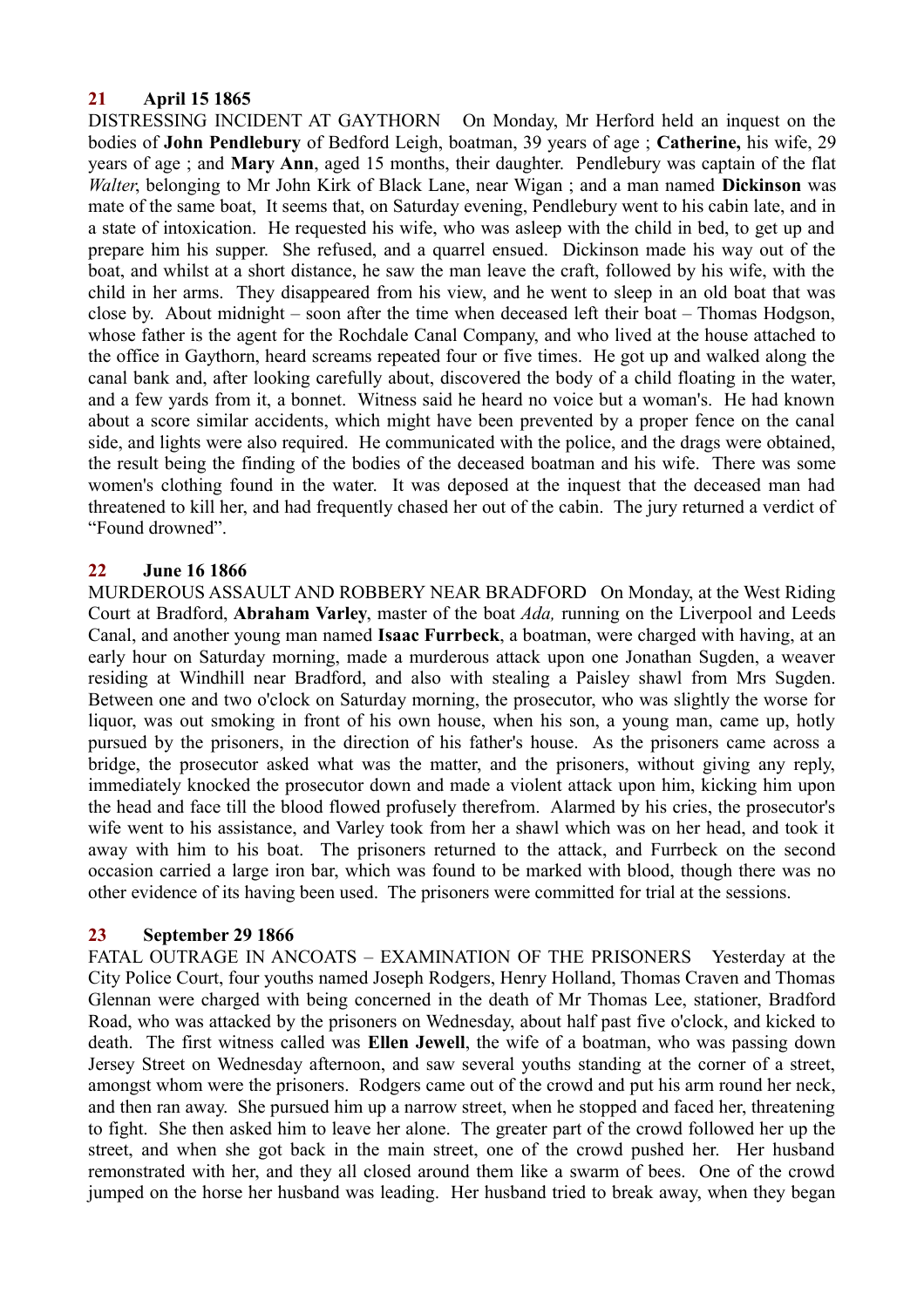to beat him on the side of the head. One of them seized the bridle, another caught hold of the tail, and a third lifted up the hind leg. At this time, the deceased came up, and asked the boy who was on the horse's back to get off. Rodgers then went up to him and struck him on the side of the face and knocked him down. Holland likewise struck him and knocked him down a second time. When he was down, they began kicking and abusing him. She saw Holland give the last kick. She did not know the other two. While the kicking was going on, her husband went for a policeman, and he was away for about ten minutes. The man on the horse jumped on to the deceased's neck. When the policeman came, they had all gone. The witness was subjected to a lengthened crossexamination by the prisoners as to her identification of them, and she made several discrepancies in her statement. At one time, she stated that Craven was the one she identified, and at another time Rodgers. It was evident, however, that she was very confused. Her husband, **Edward Jewell**, swore to Rodgers and Holland. Holland hit him on the back of the head, and the man on the horse hit him on the jaw. When the deceased came up, he asked what they were doing to his horse. Rodgers then struck him down, and witness also received several blows. Glennan and Holland struck deceased several blows and knocked him down twice. He then went for a policeman. As he was coming back with the officer, they all ran ; the policeman took up the chase, and ran Rodgers down to his own house. He afterwards saw Holland standing at the door of a public house with three men. Witness was cross-examined by Holland to show that witness did not identify him at the Police Station, when he admitted that he did not then, but had since in his own mind.

Mary Fowler, a widow living in Wood Street, was passing through Jersey Street, and saw the row. She spoke to seeing blows exchanged at a distance, and on coming nearer, she saw Rodgers strike deceased. The first blow did not knock him down. Holland struck him, and he fell and got up again, when Rodgers and Holland knocked him down again. She then saw the deceased turn round on his chest, and several of them began to kick him. She saw Craven and Glennan in the crowd, but she did not see them strike or kick. She raised the alarm of police, and they ran away. She ran to the man, and he was taken into a neighbour's house, and died in her arms. She identified Holland at once at the station.

Jane Foster, a married woman living in Jersey Street, spoke of the incident of the horse, and said she heard the deceased say, "Don't be foolish, young man, get off". They then knocked his hat over his eyes, and Rodgers came up and struck him in the face. A man very much like Holland ran at him and hit him, and kicked him. There was a crowd round. When it dispersed, she saw the deceased bleeding, and she went to him to pick him up, and Rodgers ran at her and attempted to kick her, and called her a foul name. The all then ran away. She helped to carry him into her house, where he died in the arms of last witness. She could only identify Rodgers.

William Barber proved seeing Craven run away.

Police-constable Simpson, the officer who was called by the boatman, deposed to chasing Rodgers, whom he never lost sight of till he took refuge in his mother's house.

Detective Rowbottom proved the apprehension of Holland, who said that he knew nothing about it. The other prisoners were apprehended by Sergeant Bateman. The wife of the deceased was called to identify the body, and Dr Pearse, the house surgeon of the Infirmary, who made a *post mortem* examination of the body, deposed to the cause of death. He said he found a number of bruises on both sides of the face, especially on the right side. Below the eye, there was a small wound with a contused edge. There was a very severe bruise external to the right temple, and blood was issuing from the right ear. On removing the top of the skull, he found a large quantity of extravasated blood on the brain. The wound on the right temple was sufficient to have caused death. The appearance of the body was healthy. The kick must have been a very severe one, as the tissues were quite unrecognisable.

The prisoners were here made to take off their clogs, which were examined by the witness, who said that the wounds might have been caused by them.

The prisoner Glennan, on being called for his defence, said that he was away at the time. He left Manchester on Monday and went to Leeds, and slept on Monday night at Huddersfield and Tuesday night at Leeds. Left Leeds on the morning the incident occurred about ten, and did not arrive in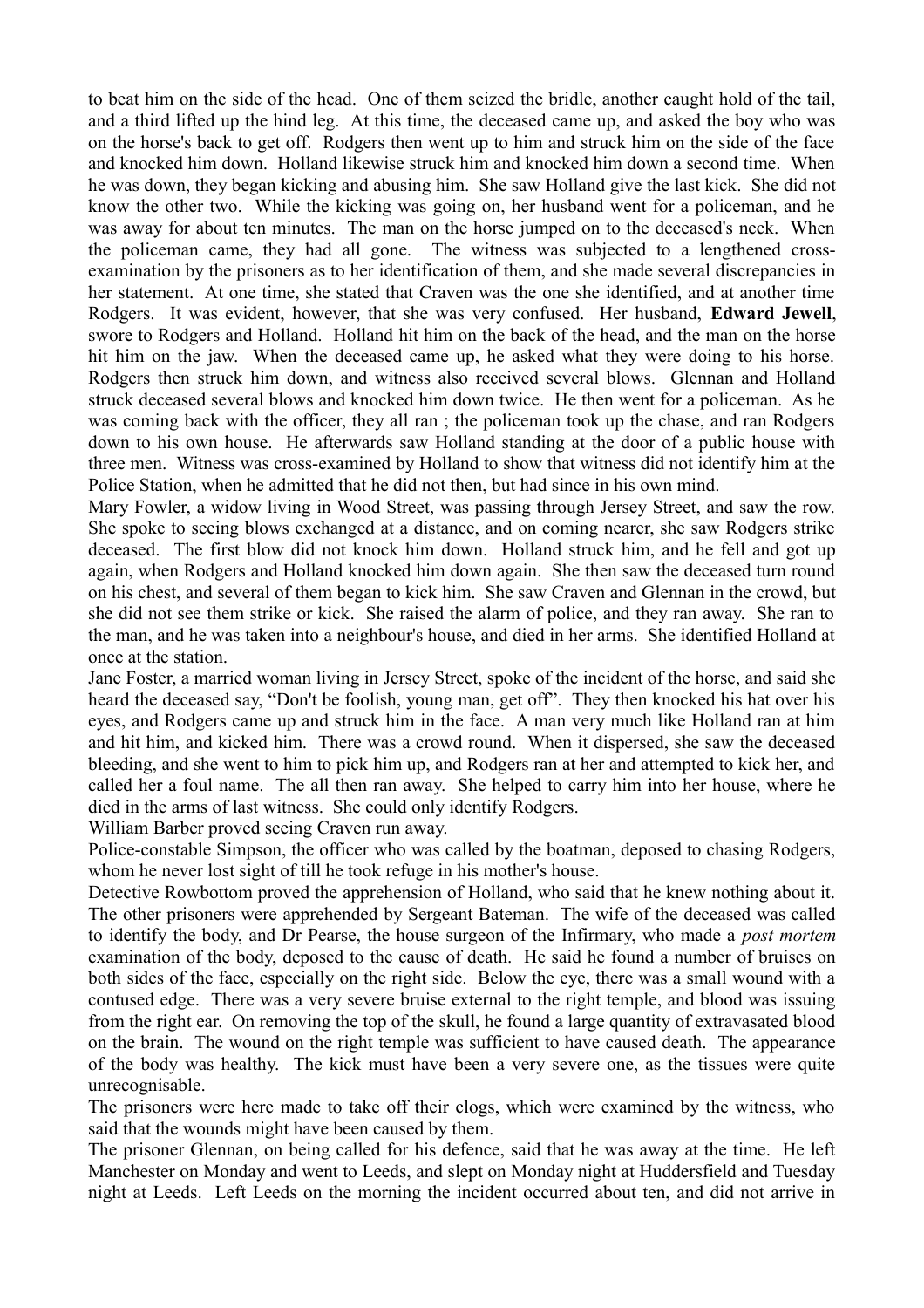Manchester till half past eleven. He told this story in a truthful manner, gave the address of the night refuges he had slept in, and called two witnesses who were his companions on the journey to Leeds. Holland made a similar defence, and said that he had been to Oldham, but not with such an air of truth about it. The prisoners were then committed to the assizes, Mr Fowler remarking that the charge verged very much upon murder. They would, however, be committed for manslaughter. The friends of the prisoners raised a great cry in court on their being committed.

The inquest was opened at the City Court, and adjourned to Thursday.

## **24 October 6 1866**

THE FATAL OUTRAGE IN ANCOATS Sergeant Rowbottom of the Manchester detective force, apprehended another man on this charge about one o'clock on Wednesday morning, in Wigan. His name is John Dunne, and he is the person described by the witness last week as having mounted the boatman's horse, knocked deceased's hat off and, according to the evidence of the boatman's wife, jumped upon the deceased. He was brought before the magistrates on Wednesday, and Sergeant Rowbottom stated that, when he charged the prisoner with the offence, he admitted having got upon the horse, and that both the boatman and the deceased asked him to get off, after which the men began to kick deceased, but he (prisoner) did nothing to him. The two witnesses, Mrs Foster and Mrs Fowler, who were examined last week, identified him as the man who mounted the horse. Mrs Foster said she saw him jump off, but could not say whether he jumped on deceased's neck ; if he did so, it was accidental. He was committed to the assizes.

## **25 November 24 1866**

## THE FLOODS – GREAT LOSS OF LIFE AND PROPERTY

MANCHESTER AND SALFORD On Saturday, the scene of the inundations to Broughton and Salford were visited by crowds so great as to swell the ordinary traffic through Strangeways to something like the dimensions of the Whitsuntide race days. The Bury New Road was on the previous day flooded to a depth of several feet from the north end of the Assize Courts as far as the ascent of Higher Broughton. Very few pedestrians ventured upon wading, and the carts and omnibuses, with full loads of passengers, made slow progress through the flood. The phenomenon of paddling one's own canoe along such a thoroughfare was exhibited with more or less applause or jeering from the inevitable mob, and was hardly surpassed in strangeness by the occasional appearance of a boat in tow of an omnibus. On Saturday at daybreak, the flood had so far receded as to leave quite dry nearly all the thoroughfares, but in the afternoon, a great part of Broughton Lane, Great Clowes Street, and the gardens and fields in that quarter, were still about a foot deep in water. Very early in the forenoon, the Mayor of Salford (Mr Pochin), accompanied by Mr Marshall, acting head constable, visited Broughton, and took measures to protect the deserted houses until the return of their occupants. This was not an unnecessary precaution as, in one instance, a house had been scarcely left by its inmates before two prowlers were seen attempting an entrance by a back window and, on being detected, were summarily punished by being thrown from a ladder into the water below. No case of robbery has, however, been reported to the police. In most instances, people returned to their houses as soon as it was possible to approach them, and found their household goods in a sad plight as, in the haste of departure on Friday, the furniture had not been removed from the lower to the upper rooms. All Lower Broughton and adjacent parts bore evident traces of the flood. Deposits of slimy mud were everywhere visible, and the great numbers of cellars of the district formed reservoirs of water and mud which, owing to the want of cellar drains, had to be baled and pumped out with much labour. To assist in this operation, the mayor ordered out the fire brigade, with their engines, with instructions to attend in the first instance to cellar dwellings, that the inhabitants of these wretched abodes might return to them if they could. In the next place, the efforts of the men were to be given to the clearing of works stopped by the water, that labour might be resumed ; and, these tasks accomplished, they were to give aid wherever required. The work seemed to be pitifully slow and difficult. Some of the sights witnessed were of a most dismal description. The river had apparently first burst its bounds at the end of the Hough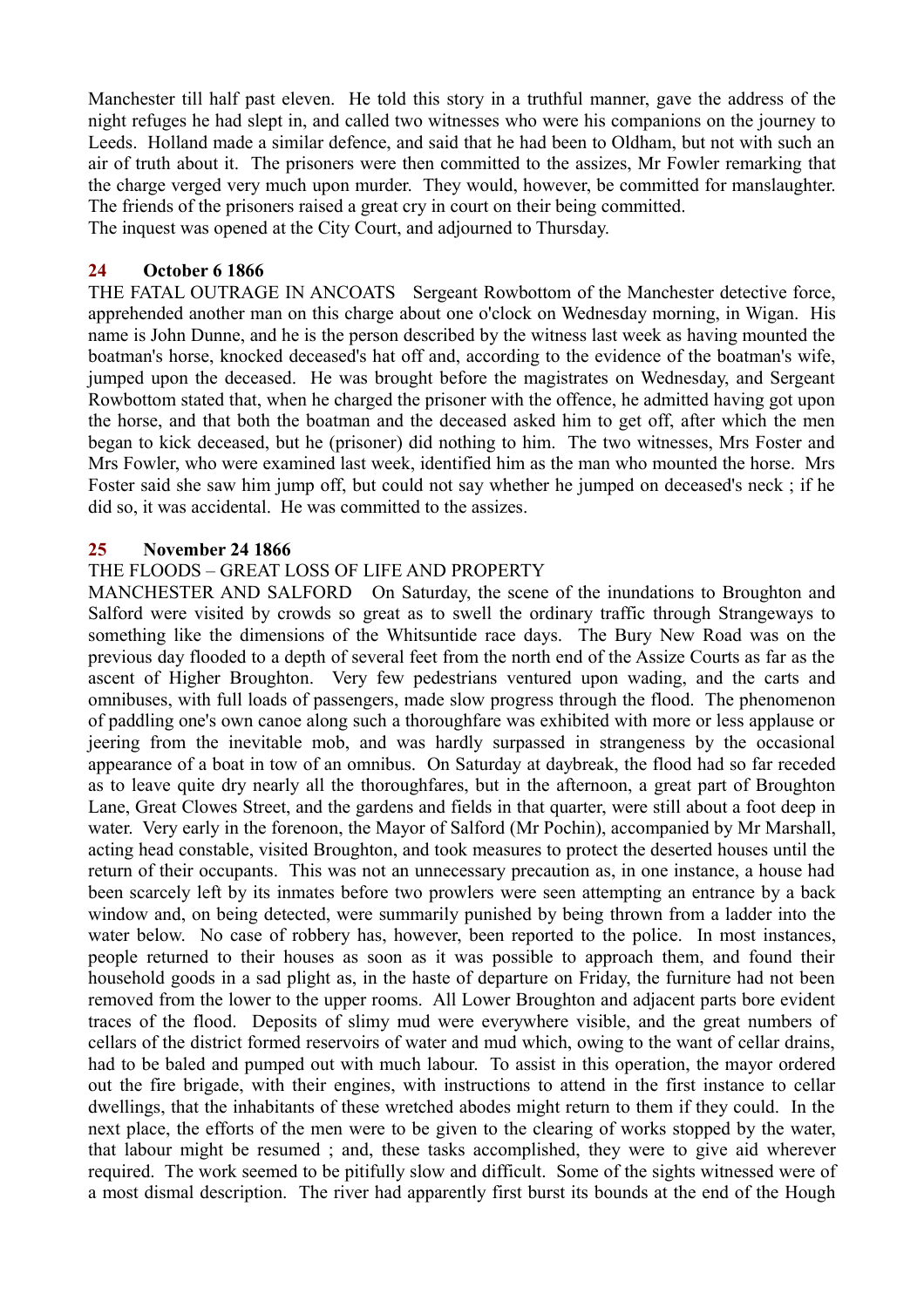Lane, where it had broken the embankment for some distance, and carried with it large quantities of sand and gravel, which it flung upon the adjacent parts. A little below the broken embankment, mud was deposited to a very considerable depth, and a beautiful garden attached to a dwelling at this point was completely destroyed by the flood, and the materials it brought with it. Just outside the broken embankment, the torrent had hollowed out something resembling a cavern, extending nearly across the road, and in which a lamppost had been swallowed up, the top only remaining visible. The large number of streets between this point and the bridge, bounded on one side by the river and on the other by Lower Broughton Road, appeared to have been the most deeply inundated, the water line on the dwellings varying from four to six feet high ; and here the injury to furniture was very great. In its course along Lower Broughton Road, the flood had risen high on all the houses on either side ; and the force with which it had rushed along was rendered apparent by levelled garden walks, and the destruction of ornamental palisades. The paper works of Messrs Robertson and Stansby, in this street, were flooded to a great depth. It was said the loss to the firm in paper alone would be £1000, and a lurry loaded with five tons of material had been floating about the yard. Following the same line along Sussex Street to the new iron footbridge across the river to Springfield Lane, an equal degree of destruction was observable. A number of houses in course of erection had been partly thrown down by the force of the current, and in some instances those left standing were so injured that it will be necessary to pull them down. Along Great Clowes Street, especially upon the left hand from the bridge, the neatly kept gardens were covered with mud, walls and fences being thrown over, summer houses displaced and upset, and the furniture within the houses more or less damaged. Behind Russell Terrace, perhaps greater ruin had been wrought than anywhere else, the flood having rushed unimpeded over a large space of unoccupied ground until it broke upon the back garden walls, partly carrying them before it, and on receding it left great pools in the low lying gardens. At the end of Duke Street, a lake of great depth had been left, in which it was said a man named Thomas Bowen had been drowned, and for whose body diligent search was made on Saturday without success. In the Salford district – the Adelphi and the locality between Broughton Road and the river – the damage, from the nature of the property, was not so apparent, but the aggregate loss to the poor inhabitants must be something very considerable. The Mayors of Manchester and Salford have sanctioned the placing of subscription boxes in several public places for the collection of pence for the relief of the sufferers. In several public works on the Salford side, great damage has been done, and shopkeepers have also lost considerably by the flooding of their cellars. A grocer in Chapel Street has lost upwards of £150 worth of sugar alone. Fortunately the new river wall erected opposite the Crescent to protect the Willow Bank, and which was only finished very recently, was found on the subsidence of the river to have remained intact, although large quantities of soil had been scooped out from behind. Pool Park, during Saturday, remained navigable throughout the whole extent of the lower part, although in the deeper parts the water had fallen from a height of eleven feet to six feet. On Sunday forenoon, it had fallen considerably lower, and it was found that the highest walk had been covered by at least 5 ft of water. Beyond the Park, in the Wallness, considerable damage has been done, and on towards the Suspension Bridge, the ground remained on Sunday almost entirely under water.

The person named above as having been drowned was not the only one who lost his life. Bowen was a sheriff's officer in the employ of Mr Martin Newton. It is said that he was on his return from serving a writ of distraint when he lost his footing, near Broughton Town Hall, and fell into the deep pool in Duke Street ; his body has not been recovered. Another victim was a man named Samuel Hall, a carter in the employment of Mr Edge, Harris Street, Strangeways. He had been out with his horse and cart about five o'clock on Friday, and was told by his master that it was unsafe to cross the river to the stable, which was on the Salford side near the iron bridge leading from Sherborne Street, Strangeways. He, however, ventured to cross this bridge, over which the water was flowing, and when he got to the opposite side of the river, the current was so strong that the horse, cart and driver were washed away. The horse and cart lodged on a piece of waste land close by, and the body of the man was carried down the stream, and has not been recovered. A third loss of life occurred at Messrs Lockett's engraving works, Strangeways. These premises are situate close to the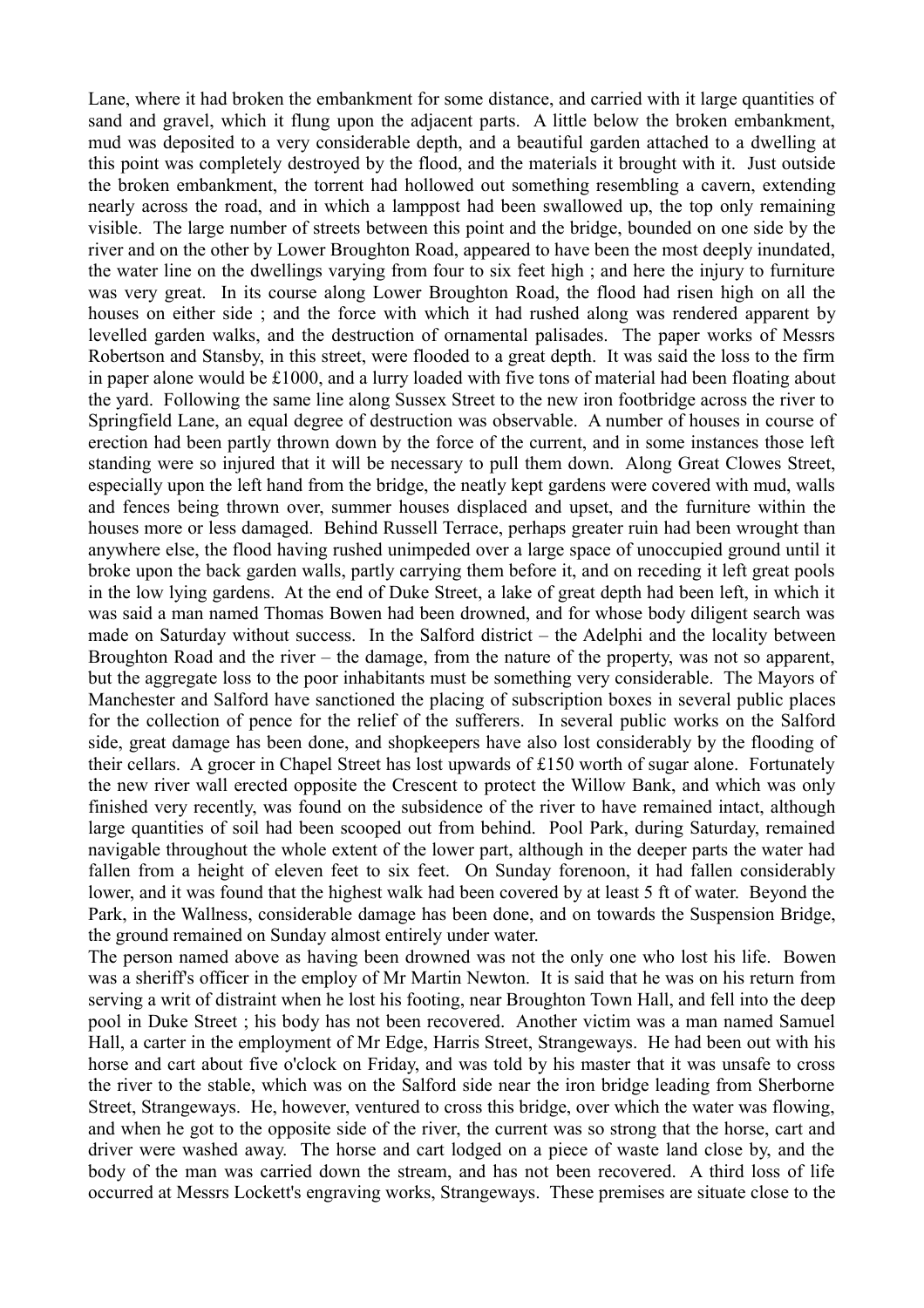river, and have suffered much in the flood. Adjoining the river is a joiner's shop, a building two storeys high. Several workmen had congregated there ; amongst others, an old man named James Radcliffe, who could not be induced to leave. He said that he was safe enough, for the water would never reach him. His son tried to persuade him to leave, but the old man was obstinate. This was about eleven o'clock on Friday evening. Just at that time, the flood freshened, and the water rose rapidly, and the other men left. The water was about up to the crown of the arch of the gateway leading from Lockett Street. About three o'clock in the morning, the outer wall of the joiner's shop, which had been sapped by a branch of the stream, gave way, and the whole building collapsed. The unfortunate man was washed down the stream, and his body was found early in the morning at the Salford new bridge. Several instances of narrow escapes are recorded. One occurred to Sergeant Dewsnap and a police officer named Savage. The sergeant went to the assistance of some persons, when he fell into the water, and was carried into the current. Being a good swimmer, he managed to reach the Salford side, expecting to hear that his fellow officer had been drowned, as he saw his hat floating down the stream. Luckily, however, Savage managed to get on to a raft, and reached the Manchester side in safety. One of the most dangerous localities of the flood was Broughton Lane. In several places, the iron railings were washed across the road, and in one instance they nearly capsized a cab. The water was so deep that the horse had to be taken out of the cab, and the cab had to be left until morning. Mr Superintendent Tozer and the members of the Fire Brigade, and the police generally, rendered very efficient service in rescuing the inhabitants of the flooded houses. On one occasion, Mr Tozer was in considerable danger. He fell into a culvert which was partially open in Broughton Lane, but escaped fortunately with only an unpleasant ducking.

After brilliantly fine and frosty weather all Saturday, people were alarmed again by the heavy fall of rain during the night, and until noon on Sunday. Between twelve and one o'clock on Sunday afternoon, the water again rose with alarming rapidity, and all the low lying portions of the district were once more submerged. A perfect panic appeared to prevail among the inhabitants, many of whom removed from the neighbourhood during the day. Even on Saturday, people on returning home found the condition of their dwellings so alarming that instead of attempting to render them habitable again, they removed their property forthwith. In this wise, perhaps 100 houses were vacated on Saturday alone. The exodus spread consternation among the house agents and owners, who vainly endeavoured to persuade the fugitives that large fires would speedily cure the damp. The second flood was even less expected than the first, and as it occurred during divine service, many families who were in the churches or chapels had to wade knee deep to their houses, In lower Broughton Road and other streets, the houses which had been cleaned up and restored by hard work on Saturday, were found in nearly as bad a plight as before. The experience was enough to quench every hope of house holding in the neighbourhood again, and the hint was very extensively acted upon. Lurries and furniture vans were remarkably in demand for a Sunday afternoon, and labour was hired at extraordinary rates. In may cases where the people were too poor to remove in this fashion, there was the same determination not to sleep another night in Lower Broughton. Men were seen staggering under loads of beds and bedding, husbands carrying their wives, and sons their mothers. The panic lasted till evening, although the flood, which had scarcely risen to one third the height of the previous day, had subsided early in the afternoon. The removal has chiefly been from Drake Street, Union Street, Sussex Street and Willis Street. In Drake Street, the chimney pieces had been washed away, and flags in the kitchen floors were displaced, leaving the houses quite unsafe. The foundations have not only been sapped but washed away. An unfortunate woman living in one of these streets was so frightened that she became insane, and had to be conveyed to the lunatic ward of the Workhouse. In another case, the removal had to be arranged so suddenly that the body of a child which died on Sunday morning had to be packed up with the furniture in one of the vans. The incidents included every variety of the grotesque. Where there was no actual removal, the sudden rise of the flood sent everybody to the upper floors. Man and beast were driven together, and the case of a pig in a bedroom ceased to be suggestive of Irish partiality. The man who escaped the Portland fire with no other salvage than a packet of envelopes was nearly paralleled – not quite – by a lady whose presence of mind was just equal to a flight upstairs with a shovelful of coals – not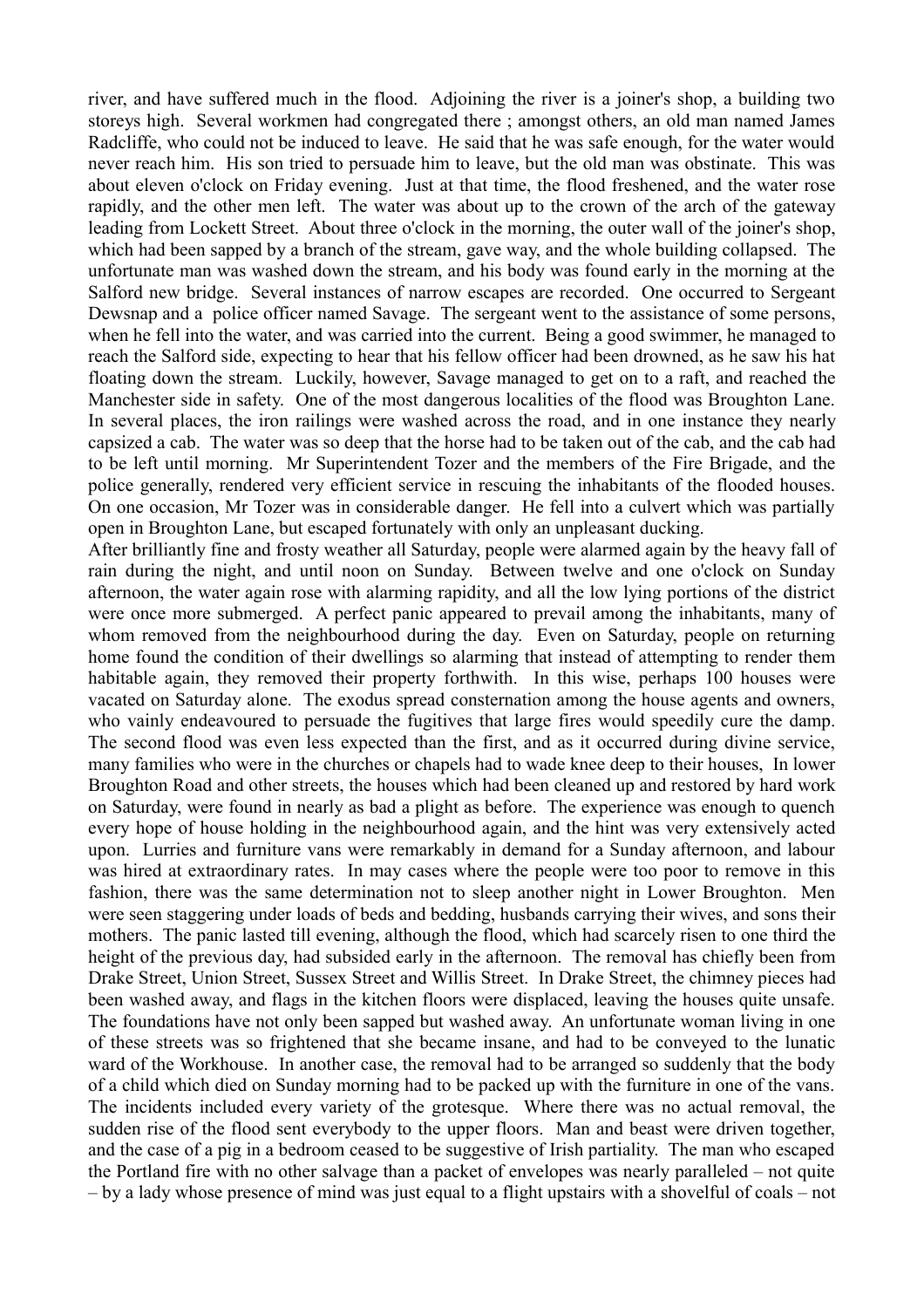a bad thought either, when there was no second chance of visiting the cellar for a day or two. Up to Sunday night, there was neither drinking water nor gas available in many of the houses. The members of the Broughton volunteer fire brigade were rendering conspicuous service by lighting people about with flaming torches. During Sunday, the thousands of sightseers who thronged the Strangeways and Broughton Roads completed the previous day's resemblance to a fair or a race going.

It would be impossible to estimate accurately the damage which has been caused. Messrs Lockett, Strangeways, have suffered very severely, the inconvenience sustained by the washing out of the patterns being very great. The new Salford bridge has received some damage from the continual concussion of the barrels and debris that floated down the river, but its stability has not in any way been impaired. The footway across Waterloo Bridge has been stopped. The Sherborne Street Bridge, which had to be closed on Friday, is reopened and quite uninjured, but was very slippery on Sunday from the lubrication of various oil casks which had been wrecked upon it. Messrs Briggs of the chemical works are very great losers. Most of the casks which were seen floating down the river belonged to this firm. There has been a salvage of about 20 barrels, which were arrested at different portions of the river. Messrs Calden, at the horse repository near Victoria Bridge, were very successful in removing their horses to an upper floor. Several houses in Lower Broughton have been rendered uninhabitable, the partition walls in many cases having fallen. On Sunday, about noon, a large number of oil casks, some empty and others full, went floating down the river.

DREADFUL CATASTROPHE AT LEEDS The stream of the Aire was swollen to a considerable extent during the course of Friday and Saturday, owing to the heavy rains which prevailed for some sixteen hours, these downfalls appearing to have been general throughout the whole Craven and Airedale district. At Kirkstall, the river overflowed on to the rails, leaving no distinction between its natural and adopted course than here an overturned porter's box, and there the remains of the wooden passenger station. At Kirkstall forge, the bridge was undermined by the seething waters, the down line of rails having sunk several feet. At the Forge itself, an immense amount of damage was done, as was the case all along the course of the valley. Near Apperley Bridge Station, on the Midland line, was a viaduct of some seven or eight arches spanning the river Aire. The swollen stream brought down a quantity of debris, and this rubbish had ultimately the effect of weakening and bringing down the bridge. A goods engine and several trucks were precipitated into the stream, but the driver and stoker saw the danger ahead, and leaped off before the carriages reached the place where they made their plunge into the waters beneath.

All other matters connected with loss of property by flood, however, pale into insignificance when compared with the loss of life which occurred at Leeds Bridge on Saturday morning. The flood gradually declined after midnight on Friday, and on Saturday, in consequence of many of the mills being stopped by backwater and other causes, a great many factory girls and operatives wandered along the course of the stream to see the wreck that the tumultuous current brought down. The bridge over the Aire, at the foot of Briggate, is composed of three arches, and on Friday night, a large boat laden with coal was rudely torn from her moorings and dashed against the buttresses of the bridge. Here she materially obstructed the current, and turned a body of water through the third arch, nearest Briggate, thus greatly increasing the wash on that side of the stream. Closely abutting upon this arch, and only separated from it by a narrow horseway leading down to the old ford, is Mr Conyer's leather factory. Two terraced roadways are built about this establishment, one on the fore shore, and about two feet above the ordinary level of the river, and the other several feet higher. On this lower platform or landing, some 35 persons were standing on Saturday morning, most of them being mill hands. Suddenly the balcony, which had been persistently washed by the waves since ten o'clock on the preceding day, gave way, and the whole mass of humanity were swept away by the roaring stream. As man and woman, boy and girl, were carried under the archway, their pale upturned faces were seen gaspingly shrieking out for that succour which no human hand was able to extend to them. For the waters, pent up within a very restricted channel, roared and raged furiously against the archway, which was barely able to carry off the great body of the stream. The unfortunates soon disappeared beneath Mr Swabey's wharf, on the lower side of the bridge, and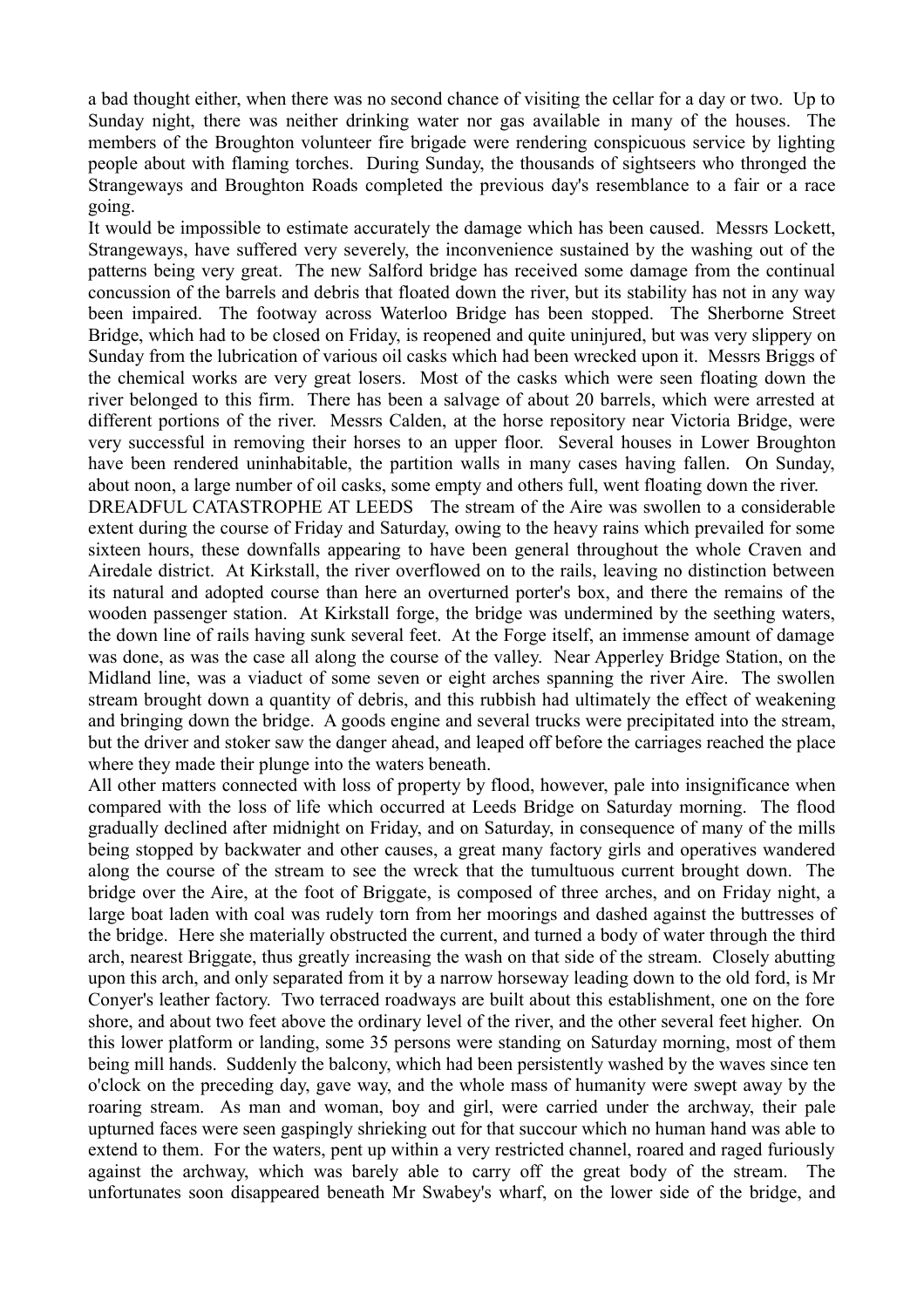here it was that bravery and moral courage were first shown by the persons about the spot. Self possession had by this time returned, and great efforts were made to rescue the drowning creatures, who were rapidly being borne away by the cataract of waters. Two boatmen broke open the door of a little office on Mr Swabey's stage, and succeeded in rescuing two men from the watery grave that was imminent. A third man had apparently got stunned against the beams of the landing, for though a gallant fellow of the name of Kirtley fastened a rope round his body, and then jumped into the river to recover the body, he found that his humane labours had been in vain, for life had departed. The corpse turned out to be that of Mr Ellis, a cloth dresser living in Wilson Street, Leeds – a young man about thirty years of age. Two captains of river vessels fortunately happened to be on Warehouse Hill, where the corn factors' offices are situated, when the alarm of the accident was given. One was **Thomas Harrison** of the *Clara*, of Rawcliffe near Goole, and the other **Henry Stones** of the *Vesta*, hailing from Louth in Lincolnshire. As soon as they realised the situation, they jumped aboard a vessel near the quay, and prepared for emergencies. The first sight they observed was that of a number of females clustered together in the despairing death agony, each having her hands rigidly interlaced in the hair or the clothing of her companion. As this floating mass of humanity was being rapidly hurried past the vessel upon which Harrison and Stones had taken up their position, the latter, each armed with a boat hook, succeeded in catching hold of the drowning girls, and dragged them on deck without much difficulty, owing to the vice like and tenacious grasp in which each female held her neighbour. The wharves were crowded with spectators, who had gone down to see the wreck floating down the stream, but whose interest was soon deepened into intensity when they saw the drowning persons struggling with the seething and furious current, their countenances already ghastly with the horror of death and, before any assistance could be attempted, some twenty human creatures were hurried into eternity by the cruel flood. On Sunday morning, the body of a girl of 17 was taken out of the river near Low Fold. A vast amount of live and dead stock carried down the stream, and amongst other articles of property were noticed, on Sunday, a cottage piano, a kitchen dresser, a portion of a bedstead, hay and straw, &c. At Low Fold, about half a mile below Leeds Bridge, a great deal of mischief was done. Here the river runs parallel to the canal, the only intervening space being a green field. On Saturday and Sunday, this neighbourhood presented the appearance of a lake, the accumulated volume of water rushing past Taylor's forge like a cataract. Among the establishments that have sustained damage from the flood are those of Mr Thompson, leather and cloth works, 100 hides having been swept away, as well as a portion of the building ; and Messrs Hives and Atkinson, flax spinners, where the water in the A building almost reached up to the threads in the spinning frames. The night shift man at the latter establishment heard an anxious cry for help from a poor fellow who was floating past on the full flood, but he was unable to render him any assistance, and the unfortunate wretch drifted away to his doom. Considerable damage has been done to the North Eastern Extension Works in School Close, the plant and material having been very considerably disarranged by the furious current. An inquest was held on Monday afternoon at the Leeds Town Hall, before Mr Emsley, coroner, on

the body of William Ellis, 30 years of age, and who resided at Beeston Hill, Leeds. The deceased, who was a married man without family, was employed under his father at a cloth dresser's establishment in Wilson Street. Owing to the flooding of the mill in Wilson Street, he and another man named Rayner went to see the course of the raging torrent. They visited several places before they arrived at Leeds Bridge, but when they reached the latter point, they both appear to have availed themselves of the fatal stage attached to Mr Conyers's leather factory. Thirteen mill girls, who had been prevented from working from the same cause – had preceded them, and there were also other persons on the platform, the number altogether being about 30. When the flood carried away the balcony, Lee and the deceased were both whirled under the archway of the bridge, but the latter appears to have struck his head against some timber or stone, and to have been almost immediately killed. He was dead when the two boatmen just below the bridge fished him out of the stream. Lee was more fortunate, for the raging stream carried him under Mr Swabey's pier, and here he managed to buoy himself up until the boatmen above broke a hole in the wooden platform, and thus rescued the half dying and unconscious man. Sergeant Sutherland of the police force, said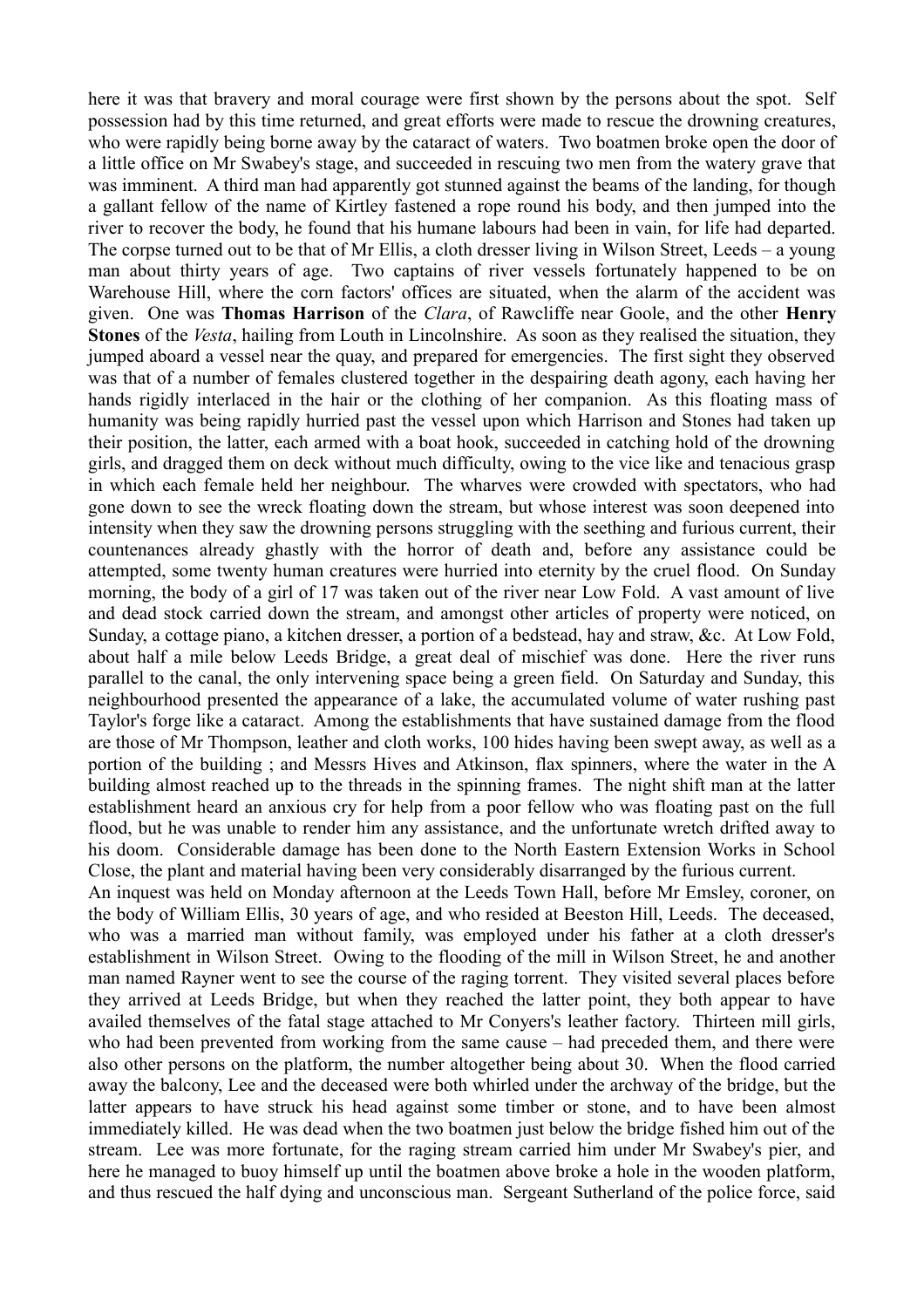he warned the people against going on the landing, but they persisted in spite of his caution. Mr Conyers, the proprietor of the platform in question, stated that it was about six yards long, and it rested for its whole length upon two strong brick walls. There was also about a yard of walling outside the landing, on the side next to the river. The force of the stream had been against it for nearly 24 hours. It was his opinion, however, that the landing was sufficiently strong to resist the flood, and that it had been struck by the swept down stage of the Messrs Hudson. The jury found a verdict of "Accidental death".

PRESTON A flood, the like of which has not been seen for 30 years, prevailed at Preston. On Friday afternoon, the flood all along the valley of the Ribble, from Ribchester past Preston and down as far as Salwick, a distance of about ten miles, continued to increase ; but, as the rain ceased early in the afternoon – it had fallen incessantly since Thursday morning – the overflow did not extend so rapidly as it had previously done. From four o'clock in the afternoon up to half past ten at night, it rose about ten feet, and then began to subside. During Friday evening, the most extraordinary scenes were observable. All the workshops and some of the mills on the western side of the town adjoining the banks of the Ribble had for some hours before that time been inundated and closed and, as the current of water which ran through some of the streets at the rate of ten or twelve miles an hour continued to increase in volume and impetuosity, those parties who had removed their furniture upstairs and had taken up their quarters in the bedrooms, became more apprehensive, and several of them hailed passing boats, sailed to the bottom of Fishergate Hill, and then proceeded into the town to the houses of their friends. The individuals who remained in their deluged houses had, of necessity, to put up with many inconveniences. All the gas meters were stopped up with water, their supplies of coal in the cellars and back yards were cut off, lights had to be supplied to some people through bedroom windows, and others had to get all sorts of rubbish to keep up their fires. One young woman, whilst looking at a gas meter which was out of order, caused an explosion, and got blown out of a room. Her arms and face were badly burned. On Saturday night, the gas could not be lighted in several of the houses on the western side of town. Many persons had to keep pigs in their houses on Friday night, and one man who lives on the Ribble side had to accommodate a horse as well as several pigs in his house. Late on Friday night, fears were entertained as to the safety of the tramway bridge, but it stood firm, although at one time the water was within a foot of running over it. Several sheep  $-15$  or  $20$  – which had been driven upon an embankment between the East Lancashire and North Union Railways, were washed away. During the day, many cattle and sheep were drowned and washed away. A dog kennel and a chest of drawers also floated down the river from some place, and large rafts of timber occasionally passed along with the current. Haystacks and trees were nearly out of sight. On Friday evening, a lurry and three horses belonging to Messrs Dobson and Barlow, machinists of Bolton, had, along with the driver and several other persons riding with him, nearly been washed away at Walton. Directly they had passed the bridge there, the water swept lurry, horses and men off the road against a hedge. Hours elapsed before they could be rescued. In the course of the evening, a man named Fox went from one of the Preston livery stables with a horse and drag, to endeavour to rescue the men on the lurry. Fox got pretty near them, but before he could reach the spot, his conveyance and horse were washed right over the road. The horse was drowned. Fox got hold of a fruit tree in a nursery garden, and it was ten minutes to twelve o'clock at night before he was got off it. At one of the cotton mills in Walton, all the operatives were thrown out of work on Friday, and the rapidly rising waters barely gave them time to escape. At Longridge, a neighbouring village, which stands on considerably higher ground northwards – cottages, roads &c were flooded. The highway between Preston and Garstang was almost impassable, even in conveyances in some parts, and land on the banks of the Brock and the Wyre was deluged for miles. A young man named Harrison was drowned whilst bringing a horse and cart from Cottam to Preston on Friday. Between Preston and Kirkham, miles of land were under water, and on some portions of the Preston and Wyre Railway, the trains had to pass through patches of water three feet deep. The footboards of the carriages were out of sight, and it was feared that the engine fires would be extinguished, but this was fortunately avoided. Loads of broken pieces of timber, supposed to be portions of wrecked vessels, were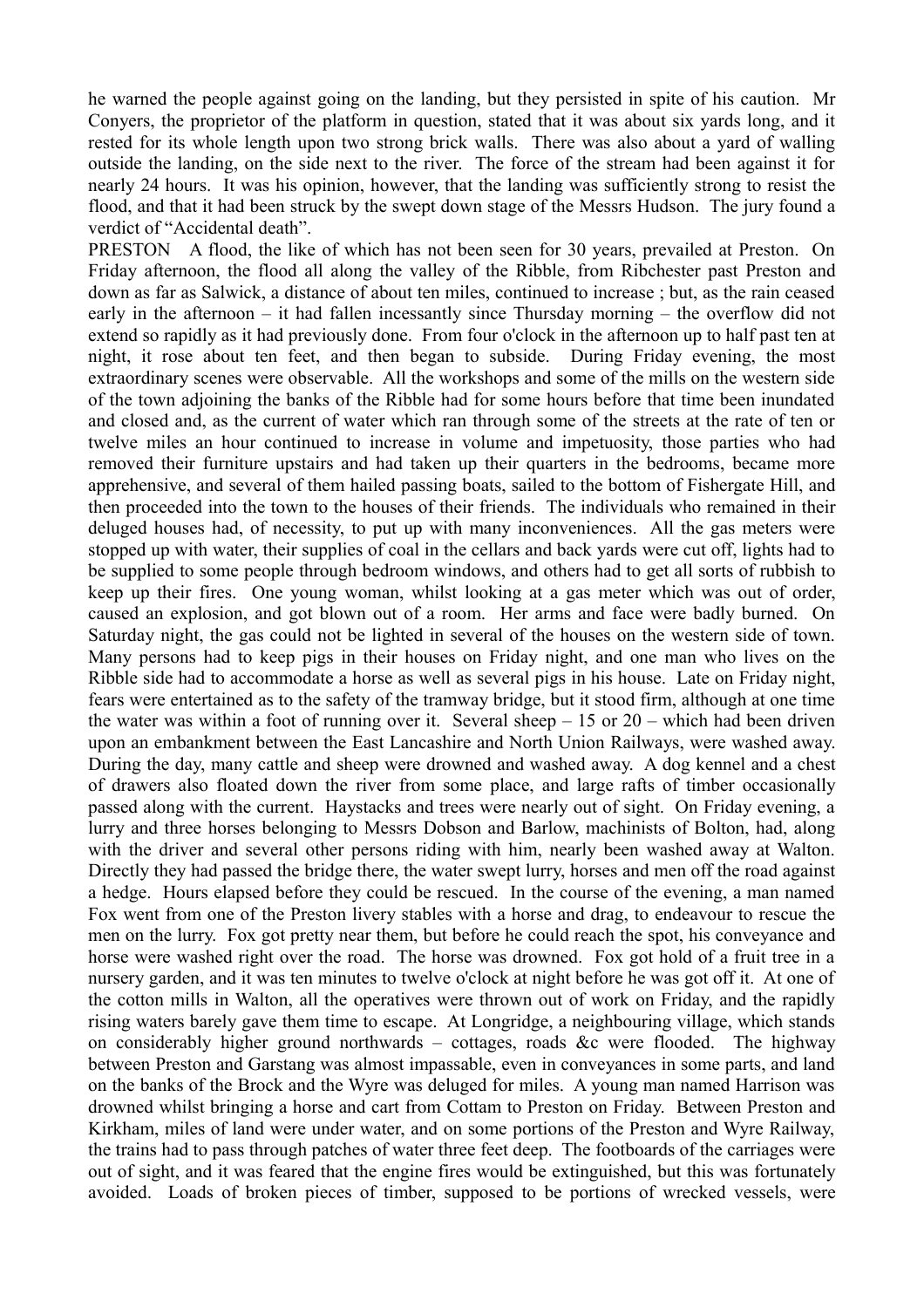washed into the estuary of the Ribble at Lytham. At Blackpool, there was not a very rough sea running on Friday, but the overflow of water which came from the drains and rivulets flooded the cellars of many houses extensively. Miles of land in the Fylde were inundated. At noon on Saturday, the Ribble had "dropped" within its banks several feet, and the overflow on all the adjoining land rapidly subsided, and enabled persons to form some idea of the damage which had been done by the flood. Many of the footwalks at the side of the river in Preston and the neighbourhood were greatly damaged ; some were nearly washed away ; the embankment had in several parts been swept away ; and the foundations of one of the adjoining inns were washed bare to the very bottom. A man named Crook, who lives at this inn, has lost nearly 20 pleasure boats. At Walton, the mill of Messrs Calvert Brothers has been damaged to the extent of £4000, and injury has been caused in and about the village which cannot be covered for less than £20,000. On Saturday morning, the dead body of a man named Whittaker was found in one of the rooms of Messrs Calvert's mill. He had been working at the place, and was last seen alive at five o'clock on Friday evening. The room he was found in contained a good deal of water, and it is supposed that on Friday evening he had been climbing up to one of the mill windows, had then fallen back, and had been either drowned or killed by the machinery which he might come in contact with. At Myerscough, the Lancaster and Preston Canal overflowed its banks ; and at Croston, vast tracts of land were inundated by the river Yarrow. The streets of the village were in some places four or five feet deep in water.

Soon after nine o'clock on Sunday morning, the water in the Ribble began to increase again, and as the forenoon advanced, people living on the banks of the river were apprehensive of another flood. At noon, the water had risen about five feet, and at half past two in the afternoon, it had increased two more feet. At this time, the river was overflowing again in several places. The lower part of Penwortham Holme and a portion of the marshes below were flooded ; the water was running nearly level with Preston New Quay, and it was only a few inches from running over upon the highway along Ribble Place and towards Penwortham. The remaining portions of the footpath from Penwortham Bridge to the North Union Railway – about a quarter of a mile long – were covered, and the water washed roughly about the foundations of the Pleasure Boat Inn, which had previously been bared by the flood. The overflow also spread into two or three fields on the south western side of the Ribble, between the railway bridges. Some people who had left their houses on the Ribble side on Sunday morning could not get back to them without boats after dinner. The ground beneath some of the railings adjoining the North Union Railway Bridge has been washed away, and the stones intended to act as supports are hanging to the iron bars let into them. A good deal of water has been drained out of the Avenham valley. Miller Park presented a very muddy desolate appearance. Thousands of persons on Sunday afternoon were standing on the walks above the Ribble, watching the rapidly flowing river and looking at the damage which Friday's flood caused. Several huge logs of wood and portions of trees floated down the river on Sunday. At about three o'clock, the water began to subside again rather suddenly, and it continued to do so until eight o'clock at night, when the tide checked the current a little and heightened the water slightly. The bodies of two men have been washed up at Penwortham Holme. It appears that both of them were Preston men, that their names were Diggles and Ashcroft, and that they were last seen in a boat on Friday, looking out for wreck coming down the Ribble. The inquest on the body of the man Whittaker, whose dead body was found in Messrs Calvert's mill at Walton, has been held. The evidence showed that he was drowned after attempting to rescue several men who had been washed away on a wagon at Walton, and that he was under the influence of drink at the time. At Penwortham, two cottages situated at the side of the highway leading from Preston to Leyland have been washed completely away. The foundations of many of the houses on the western side of Preston have been shaken very considerably.

BRADFORD On Friday, there was a very destructive flood at Bradford. The immense weight of rain which fell during the previous night and during the morning filled the brook which runs through the town to overflowing, and the consequence was that many thoroughfares, including Thornton Road, Leeds Road, Bridge Street, Market Street, Canal Road &c, presented the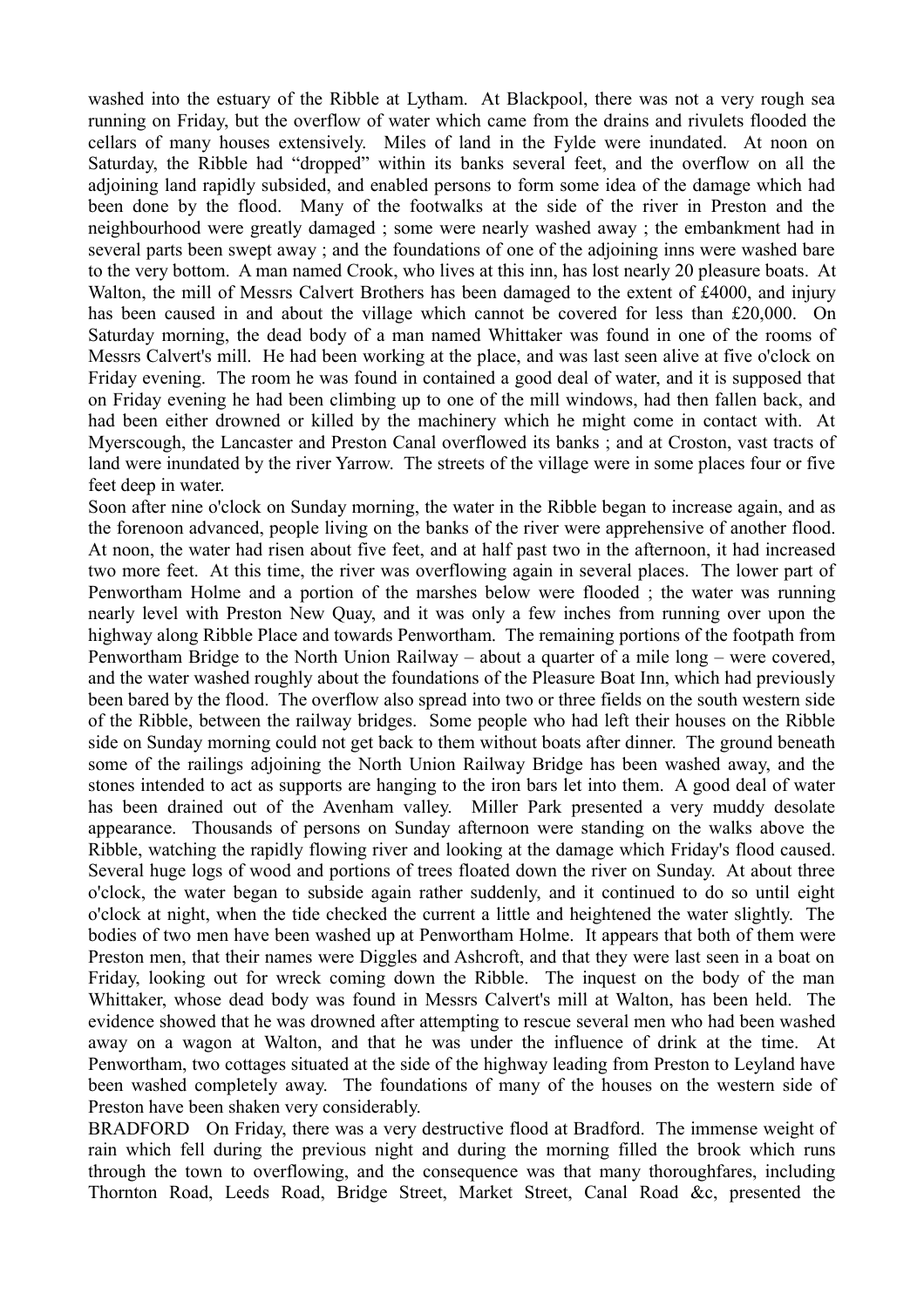appearance of rivers, in the streams of water that flowed through them, and the lower rooms of many mills, workshops,warehouses and dyehouses adjoining the banks of the beck were flooded, as were also all the cellars of the warehouses and shops situate near the course of the stream in the centre of the town. For more than a mile, places of business, workshops and cellars were inundated, and much valuable property was injured and destroyed. Some were able to rescue their property. At the early part of the day, the overflowing of the beck seemed aggravated by the circumstance that the flood gates, used for the purpose of impounding water required by the Bradford Canal, could not be opened to any great extent to allow a free course to the stream in the beck. A proposition to blow down the gates with gunpowder, though received with favour at first, was on mature consideration abandoned, from the fear that a sudden opening of the gates would flood the lower rooms of an adjoining manufactory, where valuable materials was stored and could not be removed, and also inundate the Gasworks in the same locality, and probably put the town in darkness for the night. Situated at the junction of several valleys, which have a confluence of streams, the town has been always liable, as its original name (Broadford) would indicate, to floods, and if we venture to make an estimate from the data supplied by previous floods, 10 or 20 years ago, the damage at present cannot be less than £40,000 or £50,000.

A RAILWAY VIADUCT AND TRAIN SWEPT AWAY The valleys of the Aire and Wharfe were on Friday covered with broad streams of deep water, thousands of acres of pasture land being entirely covered. Trees were rooted up in every direction, the tops of those which maintained their ground peered through the water to tell of their desolate state. About half past five o'clock, eight or ten lofty arches which form a long viaduct of the Midland Railway at Esholt, were swept away by the flood. The intimation of the accident was a loud crash, which was heard by one of the platelayers on the line. He ran to the Apperley Bridge Station with the alarm. The promptitude of himself and the station master in all probability was the means of saving life. Having put on the distance signal intimating danger, both the station master and some of his assistants, with great intrepidity, ran over the bridge to give warning to an approaching luggage train. As they got over the bridge, the train came through the Thackley tunnel, a short distance from the viaduct, and was signalled. The train, however, did not stop, but went slowly on towards the viaduct. The luggage train no sooner touched the viaduct than the whole mass of masonry fell, and the train fell into the breach a dreadful wreck. The water had sapped the abutment of the bridge nearest the tunnel, and it gave way, followed by the rest of the bridge. The driver and others in charge of the luggage had to get down from the train, and left it to proceed into the open gulph and sink into the water. The Worth Valley, between Keighley and Howarth, presented at every step indications of the disasters caused by the flood of Friday, and the country above and below Keighley was one vast sheet of water, rolling down in a restless torrent, and tearing up almost everything in its way. Mills and dwelling houses had been flooded, and many persons rescued with difficulty from drowning. Both town and country had been very unceremoniously cleared of long accumulations of impurity.

STOCKPORT At Stockport, the Mersey is said to have been higher on Friday than at any time since 1799. A number of mills were flooded, and considerable damage was done. Trees, timber, barrels and carcases of animals came down the river. Houses and fields were inundated. The water rolled by the margin of Vernon Park impetuously, and flooded the lands higher up the river. At the weir, the river was so full that the little cataract which forms a source of attraction to so many entirely disappeared. The lower storey of Mr Hopwood's new mill, in which a quantity of machinery had been placed, was inundated. A shed at the back of Mr Emery's mill was carried away. The extensive works of Mr Geo Gould, dyer, Chestergate, were severely visited, and considerable damage done to the building, portions of the brickwork being washed cleanly away. The well and pump also received injury, and a quantity of liquid used in the process of dying was lost, and the well much injured, The water in the works was seven feet deep. The height of the river above the usual level, measured at Wellington Bridge, was about fourteen feet. The embankment near Brinksway Bridge was washed away to a considerable extent. A boy about 15 years of age, son of Mr Nixon, Whitehill Farm, Reddish, ventured on to a field on the edge of the river at his father's farm at noon on Friday, in quest of salvage, but was surrounded by the water and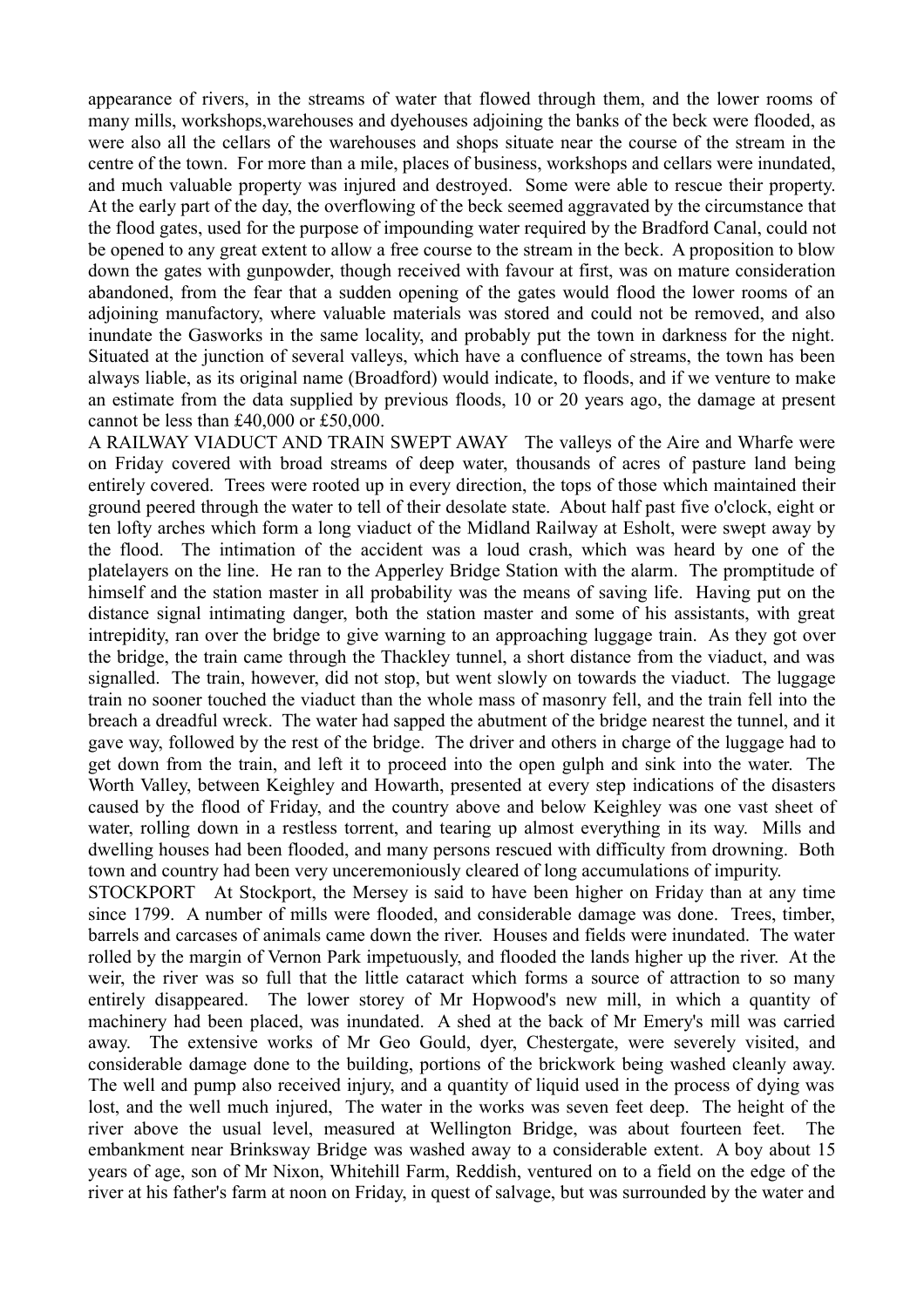had to take refuge in a tree. He remained there the whole of the afternoon and night, and the water raged furiously past on all sides. No effort to release him proved successful, and he had to remain in his perilous position until Saturday. Pigs, a cow and calf, and a living dog chained to its kennel, went down the river. The whole country from Heaton Mersey to Northenden was one complete sheet of water, in some places said to be six feet deep. The traffic of the line from Tivet Dale station to Northenden was swamped. The lands of Mr Watkin MP were swamped, the water reaching within 30 or 40 yards of his residence.

MARPLE AND COMPSTALL At Marple, New Mills, and further up the course of the Goyt, the embankments suffered, and the plantations along each side were greatly injured. The Marple Bridge forge weir, unable to stand the immense pressure and the constant battering of trees &c hurled against it by the roaring mass, gave way, and was reduced to a complete wreck. The corn mills of Mr Andrew were flooded, and a colliery belonging to the same gentleman was invaded to the extent of about two feet, many of the workmen narrowly escaping with their lives. Beyond the flooding of the lower parts of some of the buildings adjacent to the river (including the Norfolk Arms), there is nothing further serious. Lower down the stream, at Haughton Dale, a good deal of commotion was caused ; for besides deeply flooding the machinery at Mr Walton's wireworks, the cataract washed away an iron footbridge connected with the works, and another wooden footbridge. The iron bridge was carried down as far as Lower Haughton Bridge, where a portion of it was received. As the water increased, tree after tree was torn up and carried along with great velocity. As usual on the occurrence of such disasters, a large number of persons zealously engaged themselves in the foolhardy occupation of gathering salvage, in the shape of wood, skips &c, from the surface of the water as it rushed past. On many occasions the result has proved serious, and it is stated that at Dukinfield a number of men were so engaged, armed with grappling irons and ropes, that for greater safety one of them secured one end of a rope to a large tree growing on the river's bank, and fastened the other end round his body ; and that having been engaged for some time "grappling", by a sudden rise of the water the tree was washed down, and the unfortunate man dragged into and carried away by the roaring, surging element. A messenger on horseback was dispatched to various places down the stream, but failed to gain any tidings of the man who, we are informed, has left a wife and seven children.

DEWSBURY A considerable portion of the suburbs, and part of the town of Dewsbury were inundated by the river Calder overflowing its banks. From the woollen mills of Messrs Senior, Porrett and Co, several bales of shoddy were washed away. The people at work in the manufactories were much alarmed, for all egress therefrom was cut off except by vehicles. From eight o'clock to half past, the water rose seven inches, and was higher than at the time of the Holmfirth flood. The carcases of cattle, pigs and other animals, the trunks of trees, and household furniture were swept down the river. The shops in the centre of the town were flooded with water several feet, and the greatest alarm prevailed. All the mills on the bank of the river and for some distance inland had their engine fires extinguished and their lower rooms inundated. Pieces of machinery (large wooden rollers &c) were observed floating down the valley, along with trees, carcases of pigs, cows and horses. The water reached a higher point than it did on the occasion of the great flood at Holmfirth.

GREAT LOSS OF LIFE AND PROPERTY At a late hour on Friday night, when the current was running strong through the whole district, a cab, driven by a man named George Draycott and belonging to Messrs Ockerby and Sons, was going over the Savile Bridge, and the driver from the box perceived that the road ahead was like a river. In the cab were three persons – Mr Matthew Thackrah, manufacturer, of the firm of Ellis and Thackrah, and two women, all residents at Savile Town. The whole of the occupants of the vehicle were desirous of reaching their homes, and the cabman, nothing daunted by the scene before him, drove on through the water, which was so high that at times it was with difficulty that the animal's head was kept above the surface, and nothing serious happened until the corner of Wharf Street had been reached. At this point, the road had been literally torn up by the rushing water, and by the dropping of the cab into a deep hole, the vehicle was overturned. The driver for a moment or two maintained his seat on the box, but the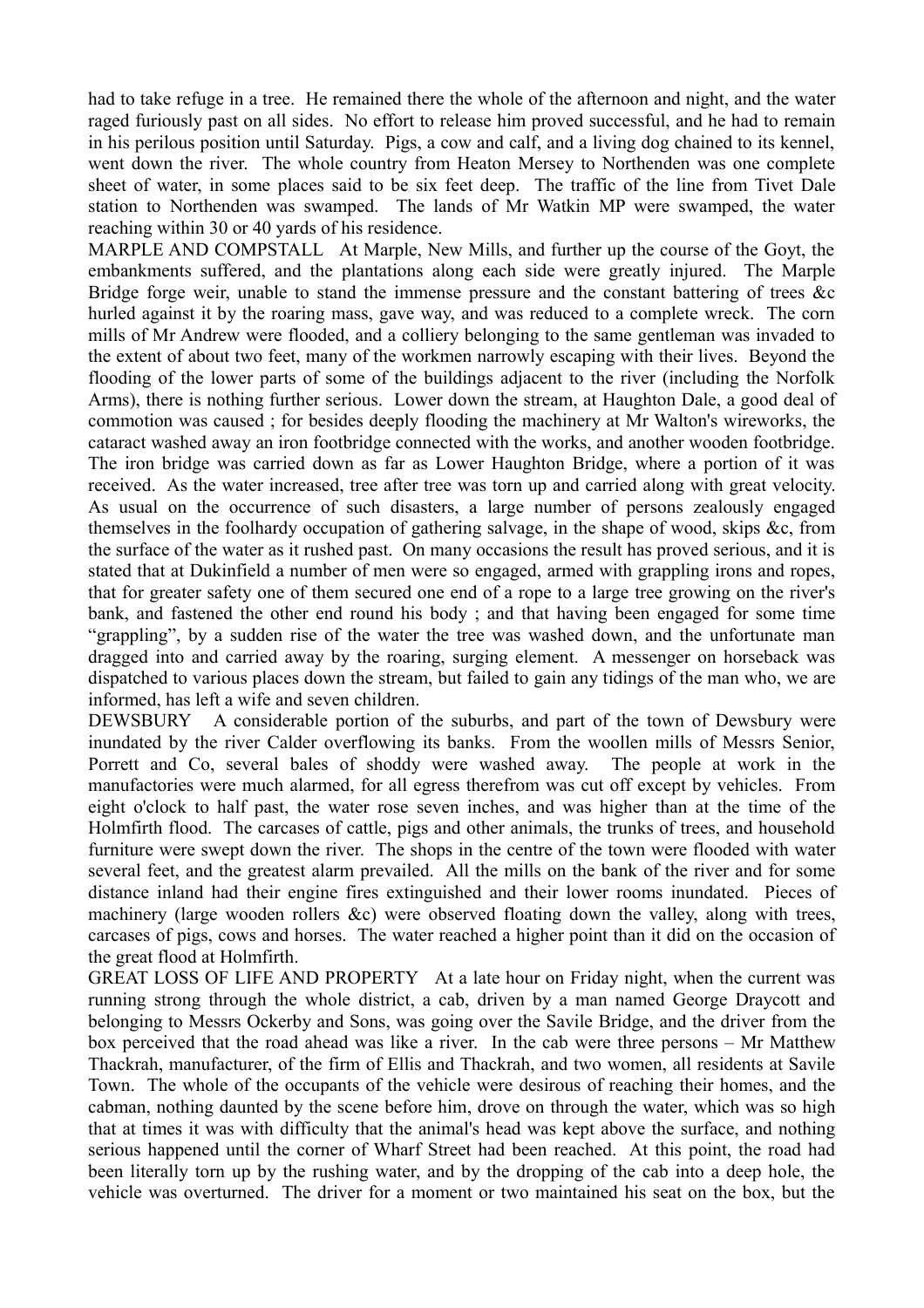struggles of the horse to liberate itself from the shafts compelled him to leave hold, when he was washed away, and found a watery grave. The occupants of the vehicle remained inside, up to the waist in water, and in an ecstasy of fright lest they should be rolled out of the road into deep water below. They were, however, gallantly rescued by Mr Wm Thackrah, after some hours exposure, and when they were nearly insensible. He went into the water up to the armpits, but was saved from being washed away by a strong rope tied to his middle and held by people on the bank. A sad catastrophe happened about a mile from the town and near Clegford Bridge. A cart, containing John Thorpe, the driver ; Mr Thomas Wild of Thornhill ; Mr Whittaker of Northgate, tailor and draper ; and his two sons (Matthew and William), together with a young man, a clerk in the Savile Estate Office, was passing along the road leading from Clegford Bridge to Fall Lane, the water being up to the horse's body at the time, and rapidly rising, when the stream, beating against the wall on the west side, burst it down, and carried the cart and its living freight through the boundary wall of the Dewsbury Mills yard, and hurled the whole into deep water, and some of them to the river below. Mr Whittaker and his sons were drowned, and so was Mr Wild. The driver also met his death. The clerk, whose name was not ascertained, and Mr Stead were more fortunate for, being driven against the roof of one of the stoving houses on the bank of the river at Dewsbury Mills, they made good their footing and escaped. Upon this place, though they made loud appeals for assistance, they had to remain until nearly two o'clock ; but by that time, the waters had so far subsided that by the aid of a boat they were rescued. The body of one of the Whittakers (a boy) was found shortly before ten o'clock in the lake spreading over the large yard attached to Dewsbury Mills. A man named Oldroyd was also drowned ; he was swept away close to the spot where the cabman met his end. A boy named Fligg belonging to Thornhill, who had ventured along the highway, was carried off and drowned in the sight of several people. A woman, also of Thornhill, has been drowned by the flood, and her body has not been recovered. The destruction of property at the mills on the banks of the river is immense ; one firm alone estimate their loss at £1000.

On Monday, Mr Thomas Taylor, the district coroner, held an inquiry at Dewsbury touching the death of three of the victims of the flood which occurred in the vale of the Calder on Friday and Saturday last. The names of the deceased were William Henry Whittaker, tailor ; George Draycott, cab driver ; and Thomas Oldroyd, mill operative. Evidence was given showing how each of deceased met their deaths. Draycott, it seems, was repeatedly warned not to go to the spot from whence he was washed away, but he paid no heed, and was drowned. The man Wild (whose death is already reported) was mainly answerable for the death of five persons, including himself, for it was given in evidence that he was drunk, and urged the driver of the wagon in which they were to go forward, though the road was like a torrent. This he did ; the wagon and its living freight were washed away, and only two out of seven escaped. Oldroyd, it was shown, was engaged in making heroic efforts to rescue first the occupants of a floating cab, and then two men who had been swept off a wagon laden with iron. The horse on which he was riding was swept away, and he rolled off its back to rise no more. The coroner made a few comments on his courageous conduct. Verdicts of "Accidental death" were returned. The bodies of the other victims have not yet been recovered.

WARRINGTON One of the highest and most destructive floods within living memory occurred on Saturday morning at Warrington. The Mersey, swollen by the heavy rains of Thursday night and Friday, rose to an enormous height, laid under water a vast extent of country, and destroyed an amount of property, including live stock, the value of which it is impossible to form any estimate. In a very short time, Knutsford Road was under water, the fields on either side were flooded, haystacks were undermined and swept away, and sheep, if not horned cattle and horses, were drowned. In Arpley especially, on the Lancashire side where, as is well known, the land is low lying and at all times liable to floods, were the effects of the disaster apparent. At ten o'clock, the highest point of the flood was reached, and the state of things then in the low lying parts of the town, particularly in Mersey Street and Latchford, was most serious. The river, at Warrington Bridge, was within about two inches of the highest arch, and only a few inches below the stone archway on the edge of the river leading towards Arpley, rushing on at a terrific rate. Arpley, seen from the railway station, was a vast sheet of water, extending as far as the eye could reach ; The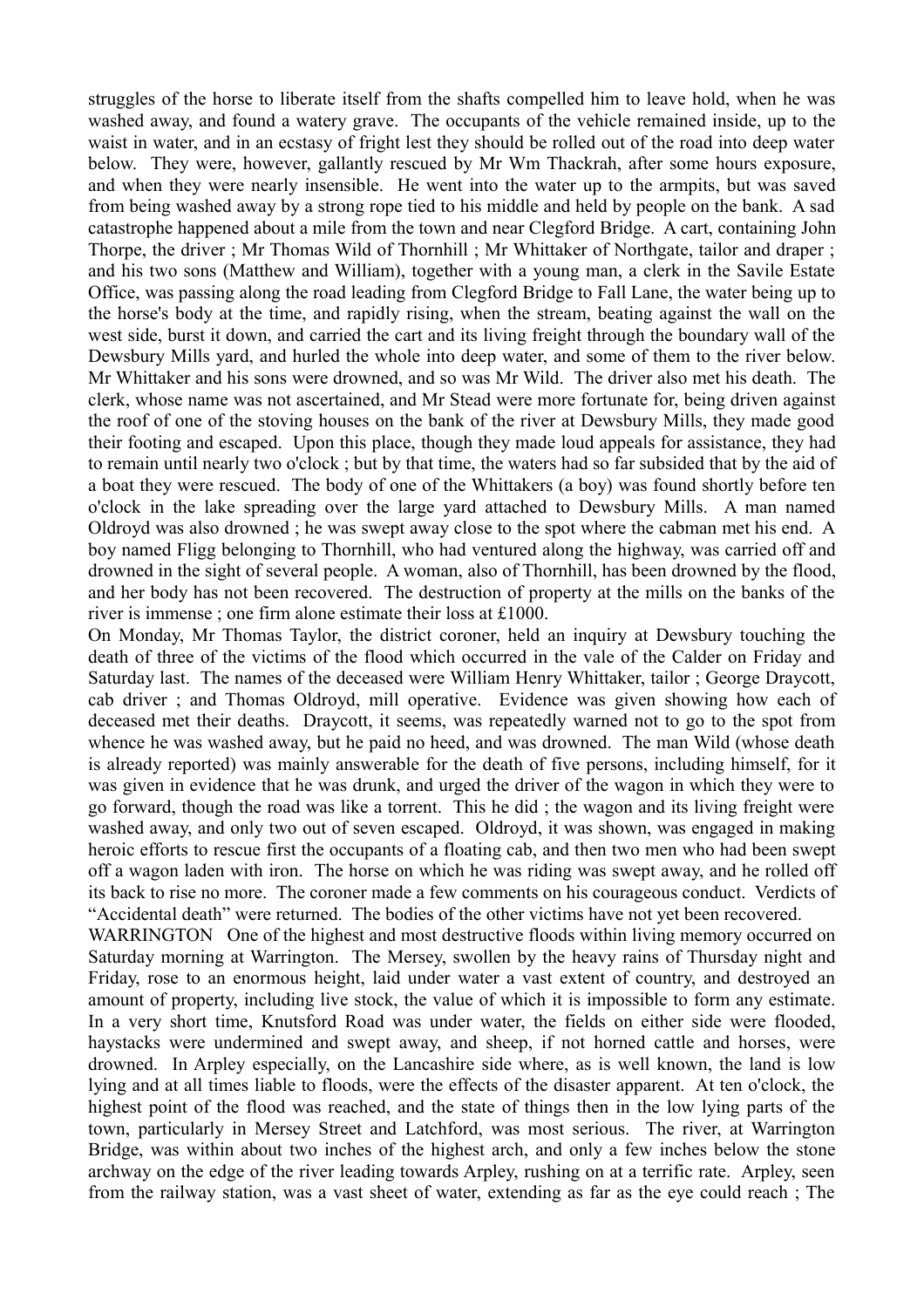Recreation Ground was covered, and boats were out upon it ; and in several fields, parties were out in boats searching for sheep, a considerable number of which, it is feared, had perished. As to the height of the flood, some idea may be formed from the fact that it extended as far into the town as Fennel Street and Dial Street, up to the Bridewell steps, the water in the kitchen of the Old Cow being a foot or more in depth. No part of the town has suffered so much as Latchford. Along the Wilderspool Road it was impossible for foot passengers to proceed ; between the bridge and the level crossing, people were carried in carts or other conveyances, and the houses on the river side were, of course, all flooded. The water reached almost to the window sills of the cottages at Arpley View, and the inhabitants were imprisoned, finding it necessary to betake themselves to their bedrooms for safety. In the provision shops, we believe considerable damage will have been done. Knutsford Road, however, was in the worst plight. It was impossible for conveyances of any kind to get along. As far as Black Bear Bridge, and extending far on either side, it was one complete waste of water. The flood came up as far as Sparling Street, and entered the courts and yards in the vicinity. In Bakehouse Yard, which is inhabited wholly by poor people, the water was three or four feet deep, and several who lived in cellar dwellings were completely drowned out. In James Street, the water rose as high as the door steps of some of the houses. The water rushed down Princess Street and Fountain Street with great rapidity. Messrs Roberts, Dale and Co on Friday received a telegram from their Manchester establishment, informing them of the state of things there. This put them on the alert, and they had a great quantity of acids removed out of harm's way. But it was impossible wholly to avert the danger. Five pans of magenta liquor, at their Latchford works, were completely lost. Each pan contained five hundred gallons. The whole works were flooded, and the workpeople had to return home. There was nearly a foot of water in the counting house. Messrs Roberts, Dale and Co's Mersey Street works were also stopped. Messrs Edelston and Son's pin mill was stopped, the workmen being unable to get up to it. Some of the stock belonging to cow keepers and others was with difficulty saved. The cattle and horses were loosed from their stalls and conveyed to places of safety. A luggage train coming from Arpley station about ten o'clock came to a stand suddenly in the water, causing a violent shock. The guard was struck by the handle of the break and severely hurt, and a man who was in the van with him was thrown down. In Howley Lane and Dutton Street, the cottages were flooded to such an extent that the furniture in the kitchens was floating about, and the cottagers were obliged to take refuge in the upper storeys of their dwellings until they were rescued.

WIGAN To the north side of Wigan, the river Douglas appeared to reach its highest point about noon on Friday, but to the south east, where it is joined by several large brooks, the flood gradually increased in extent till far on in the evening. Near here, large numbers of dwellings were filled with water, and much of the overflow found its way into the Leeds and Liverpool Canal. Here, scores of meadows were placed under water, and the highway from Wigan to Ormskirk and Liverpool was covered at Robin Lane Ends two or three feet deep for a couple of hundred yards. It was market day at Wigan, and those farmers who had come into the town on foot had to avail themselves of the carts which plied for hire at the spot, and ferried passengers over for a few pence each. Beyond this point, the valley widens considerably, and the canal runs for several miles close to the banks of the river. On Friday afternoon, and for some time on Saturday morning, the course of the stream was hardly to be distinguished, and the towing path of the canal was in many parts all that was to be noticed amidst a perfect wilderness of water. At Newburgh, some eight miles from Wigan, the flood gradually rose until the evening, and then caused a serious stoppage of the traffic on the Manchester and Southport Railway. A few hundred yards beyond the Newburgh passenger station, the river runs beneath a small embankment, and for some hours this embankment formed a sort of dam, and created a great lake on the south side of the railway. Just after the five o'clock express from Manchester had passed the spot, there appears to have been a sudden rise of the waters, owing, it is thought, to the lifting of a floodgate on the canal, which was then full to overflowing, and in a very short time a portion of the flood was rushing over the railway, and covering the road to a depth of four or five feet. All further traffic was, of course, stopped for the night, and as there was no subsiding of the waters till after nine o'clock next morning, very considerable inconvenience and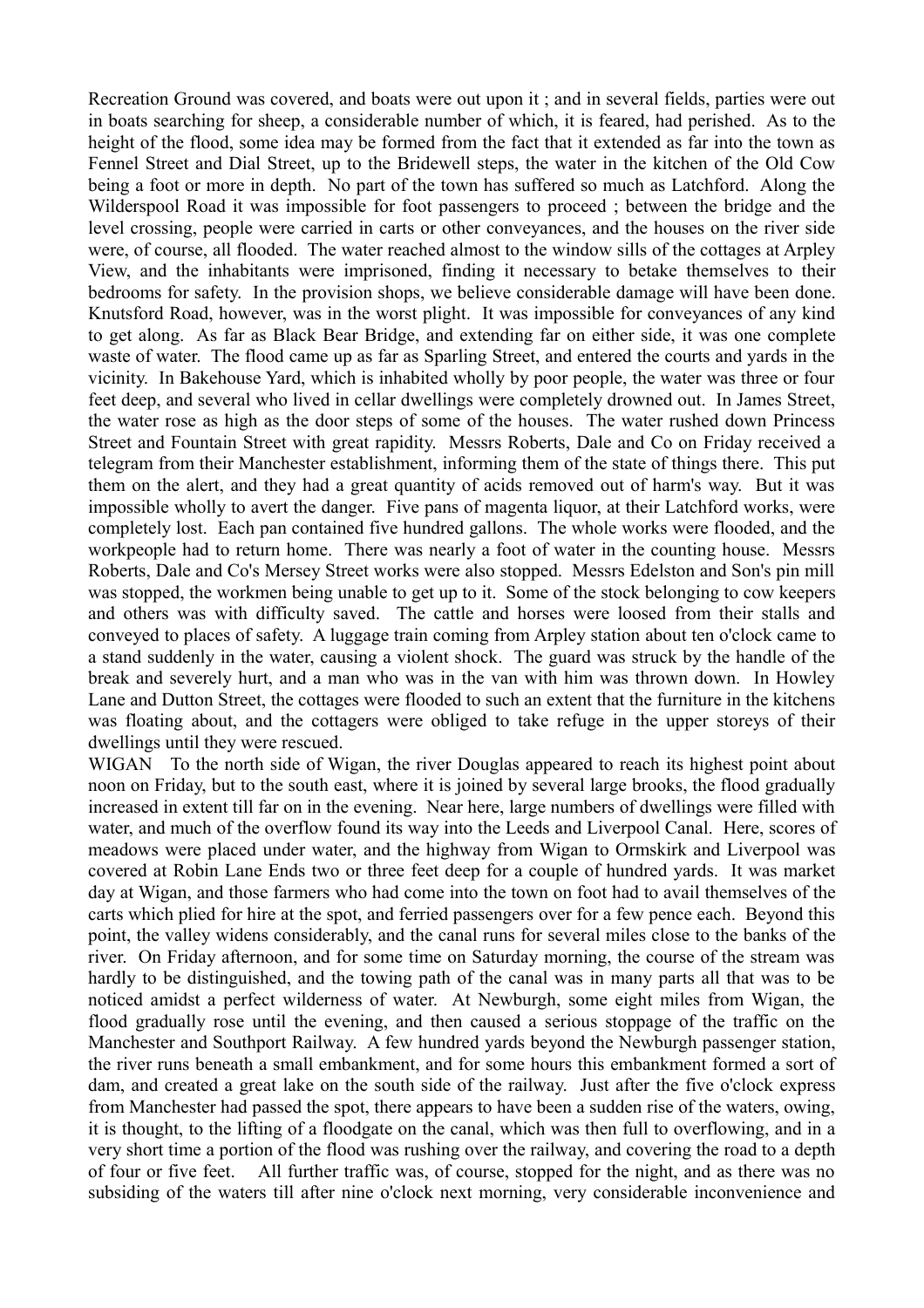delay were caused. The trains between Southport and Wigan were sent round by Rainford and Burscough junctions – causing the loss of several hours – till noon on Saturday, when one line was opened, but it was dusk before both were in working order. Large quantities of the sand and gravel forming the embankment were washed into the adjacent fields, but none of the rails were lifted from the road. In this neighbourhood, the banks of the river were in many places only faintly perceptible on Saturday afternoon, while beyond, hundreds of fields were hidden by the water. Many of the small farmers had much difficulty in saving their cattle and pigs ; but so far as can be learned, no live stock has been lost.

On Sunday afternoon a lad, ten years of age, named John Sweeney, was kneeling upon a small wooden bridge, just touched by the water, when he overbalanced himself, fell into the current, and was immediately lost to sight.

BLACKBURN AND DISTRICT The flood of Friday was thoroughly abated on the evening of that day, but not before it had done a vast amount of damage to householders, shopkeepers and mill owners. In ten mills which were stopped by the river water slowing into the flues and slacking out the fires, more or less damage was done by the water completely saturating and damaging weft and yarn, and a large number of beams in the looms were destroyed or seriously damaged. So far as Blackburn was concerned, no life was lost, though several pigs, ducks and fowls ; but in the neighbouring townships of Ribchester, Osbaldeston and Salesbury, three persons are reported to have been drowned, and large numbers of sheep, oxen and cows were also swept along out of their pasture by the flooding of the Ribble, which backed up to such a height at Ribchester as had never before been known. Near Ribchester, a farmer and his servant man narrowly escaped being drowned by a very hazardous attempt to get six cows out of an inundated field. The cattle were standing upon an elevated part of it, nearly submerged, and were with great difficulty recovered, the men dragging them along with ropes up to the neck in water, but happily out of the current. Some people living on the banks of the Ribble near this place and at Billington secured sheep, pigs, fowls &c by putting them in their bedrooms and hay lofts. Several old buildings were washed down, and many farm implements were carried away with the flood. The loss to several farmers is considerable, and will in some instances seriously inconvenience them, at the least. The damage resulting from the bursting of the embankment of a reservoir at Church has not yet been fully ascertained, but it is likely to fall heavily upon Messrs Barnes.

In Accrington, two or three mills had to cease work on account of their sheds being flooded by the waters of the river Hyndburn. At Church, several houses were flooded, and a lodge connected with the collieries worked by the trustees of the late Joseph Barnes burst its embankment about six o'clock in the morning. The water of the Oswaldtwistle brook was dammed up for the purpose of supplying a water wheel used to pump water out of the Park Pit, and it seemed that the machinery used for lifting the "cloud" in case of flood was out of order, and the water began to overflow its embankment, which was built of rubble. The night watchman, apprehending danger from the water, woke the inmates of two houses near, twelve in number, and they made a hasty retreat to neighbouring houses ; at four o'clock, two hours afterwards, the houses were entirely swept away, and thousands of tons of loose rock adjoining them. A large quantity of water rushed into the coalpit, and it is apprehended that all the lower workings are filled, and that great loss will be sustained through the stoppage of the pit. Two firemen in the pit were got out safely.

BURNLEY On Friday morning, between six and seven o'clock, the overflow attained a great height, and intense excitement prevailed in the parts of the town near the banks of the river, where the water had entered the cellars, and in some instances reached the upper apartments. Men, women and children had to be assisted by various means to leave their dwellings, and furniture of every description was removed as rapidly as possible. In Wapping, where there are a large number of beerhouses, general stores and small shops, the water made great havoc, and rafters were hastily put together, and ladders called into request, to secure the escape of the inhabitants from the chamber windows. In Cheapside, cellars, public houses and workshops were also flooded ; and in Lane Bridge the greatest anxiety prevailed among the inhabitants. In this district, a small stream runs beneath a considerable block of houses and workshops, and empties itself into the Calder. In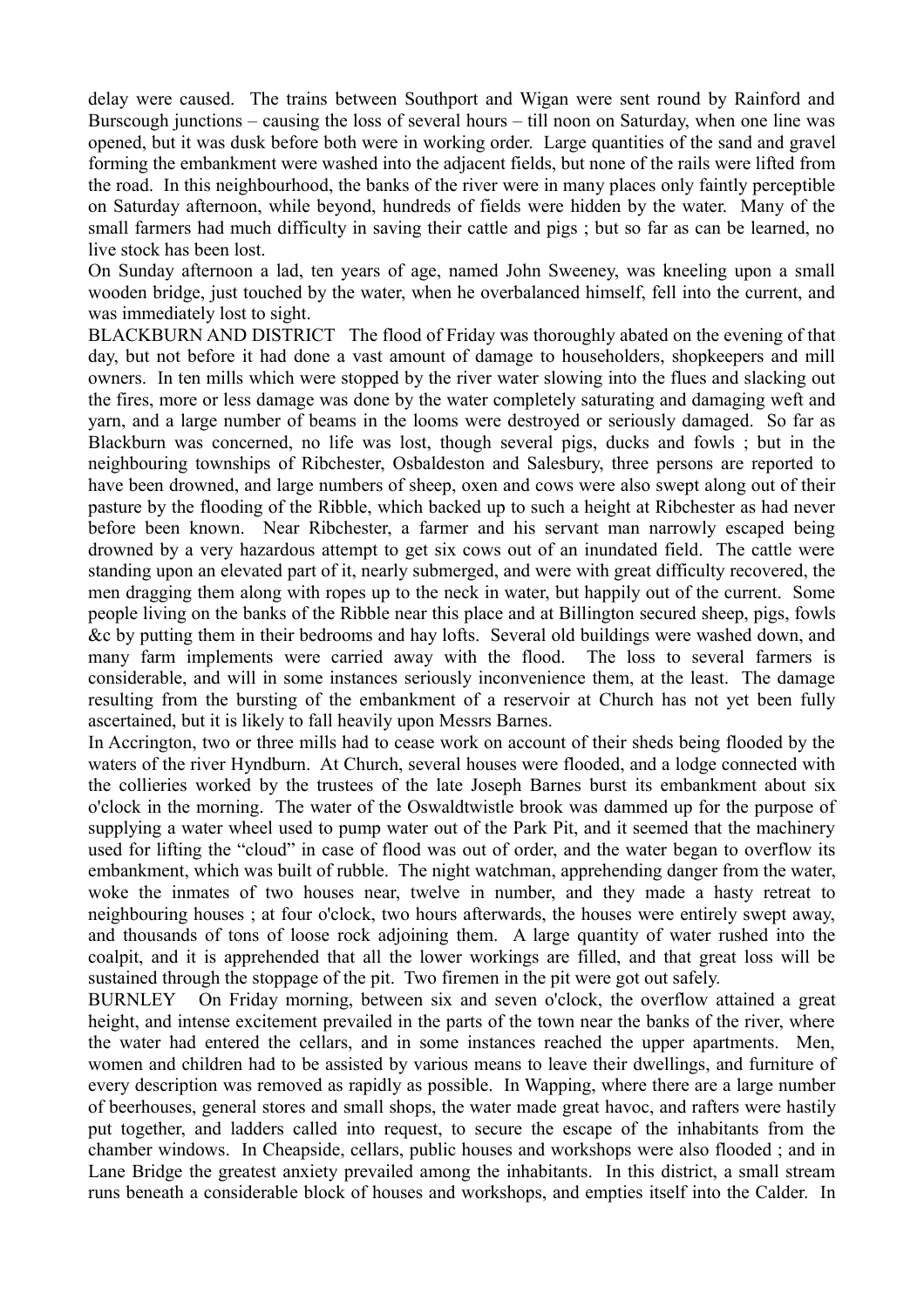consequence of the vast volume of water taking this route, and the great pressure given by an abrupt descent, the arching was burst, and the basement storeys were immediately submerged, to the great terror of the inhabitants. In Burnley Wood, vast tracts of land were laid under water, and a considerable portion of Towneley Park was in a similar condition. Several of the mills were also inundated, and incapacitated from working by the water getting to the boiler houses. The stone bridges were in considerable danger, and it was found expedient to remove a portion of the parapet of one in Bridge Street, to allow the overflow to escape by the street. A wooden bridge crossing the Brun, near the old brewery, was completely swept away, as was also Sandholme Bridge. Another bridge at Pheasant Ford was demolished ; and trees of immense size were occasionally swept along. The municipal authorities were busy directing precautionary measures, and the services of the fire brigade were called into requisition to assist those who had delayed leaving their houses or removing their goods.

ROCHDALE Nearly all the mills on the banks of the river Roach about Rochdale were flooded. Some of the bottom rooms of the mills were four or five feet in water, and work had to be suspended. A great deal of damage was done to machinery and manufactured goods in the various mills. During the day, the carcases of sheep, pigs and horses, flannel pieces, planks of timber and barrels were washed down the river.

At Bacup and Bury some damage was also done.

OLDHAM In the neighbourhood of Oldham, there has been a considerable amount of flooding, especially in the direction of Shaw, where the low lying lands have been completely submerged and dwelling houses entered by the water. In Hollinwood, owing to the inadequacy of a culvert to take the great quantity of water running towards it, several houses and mills have been entered, the water lodging in the lower rooms. In the valley of Saddleworth, the fields were completely submerged, nothing appearing above water but houses and trees. The river Tame was greatly swollen by the vast quantity of water sent into it by the numerous tributary streams and, overflowing its banks, it inundated the lower rooms of several mills in the neighbourhood of Mossley, doing damage, it is feared, to a considerable amount in some instances. As the water continued to rise until noon, great apprehension was manifested by those living in the lower districts ; but beyond the flooding of the houses, no great damage was sustained. A carter named James Whitworth fell into the water near Scout Hill, and was carried down the stream, whilst attempting to get hold of some pieces of wreck. HYDE From above Broom Stair Bridge to below Glasshouse Fold Bridge was one sheet of water,

with here and there a little patch of green, like small islands in a lake. At Broom Stair, the water rose about fourteen feet above its usual level, and was within a few feet of the arch of the bridge. At ten o'clock in the forenoon, the water had risen to within four feet of the mark of the great flood, August 7 1799, and was within ten feet of the warehouse windows and about the same distance from the bridge on its lower side. Betwixt there and Haughton Dale Mills was one lake of water.

HALIFAX At Ripponden, near Halifax, a sad fatality occurred. A married woman named Elizabeth Bottomley, and three children named Kershaw, were crossing a small bridge on their way to work, when the bridge was carried away by the flood, and the unfortunate woman and the children perished.

WAKEFIELD The Calder rose to a great height, and in many places overflowed, and caused the districts around to present the appearance of a series of reservoirs. Early on Friday, as a keel from Beverley was being lowered down to Mr Fawcett's corn mill for the purpose of being unloaded of a cargo of wheat, the rope broke, and it was drifted down to the weir close by. The captain, whose name is **Armstrong**, and the mate did their utmost to prevent its going over the dam stakes, and two men named Amos Bates (a corn miller) and William Hepworth (a corn porter) went to their assistance. While these two men were proceeding from the shore towards the keel with some tackle in a small boat, they were capsized, and Bates was drifted down the stream ; his companion, however, managed to reach the shore. The mate of the vessel, while endeavouring to reach the shore, was washed away. Neither of the bodies had been recovered when our parcel left ; and the river was rapidly rising, the lower parts of the town being for the most part under water. During the day, another vessel laden with wheat was drifted down to the weir, and it went over the damstakes.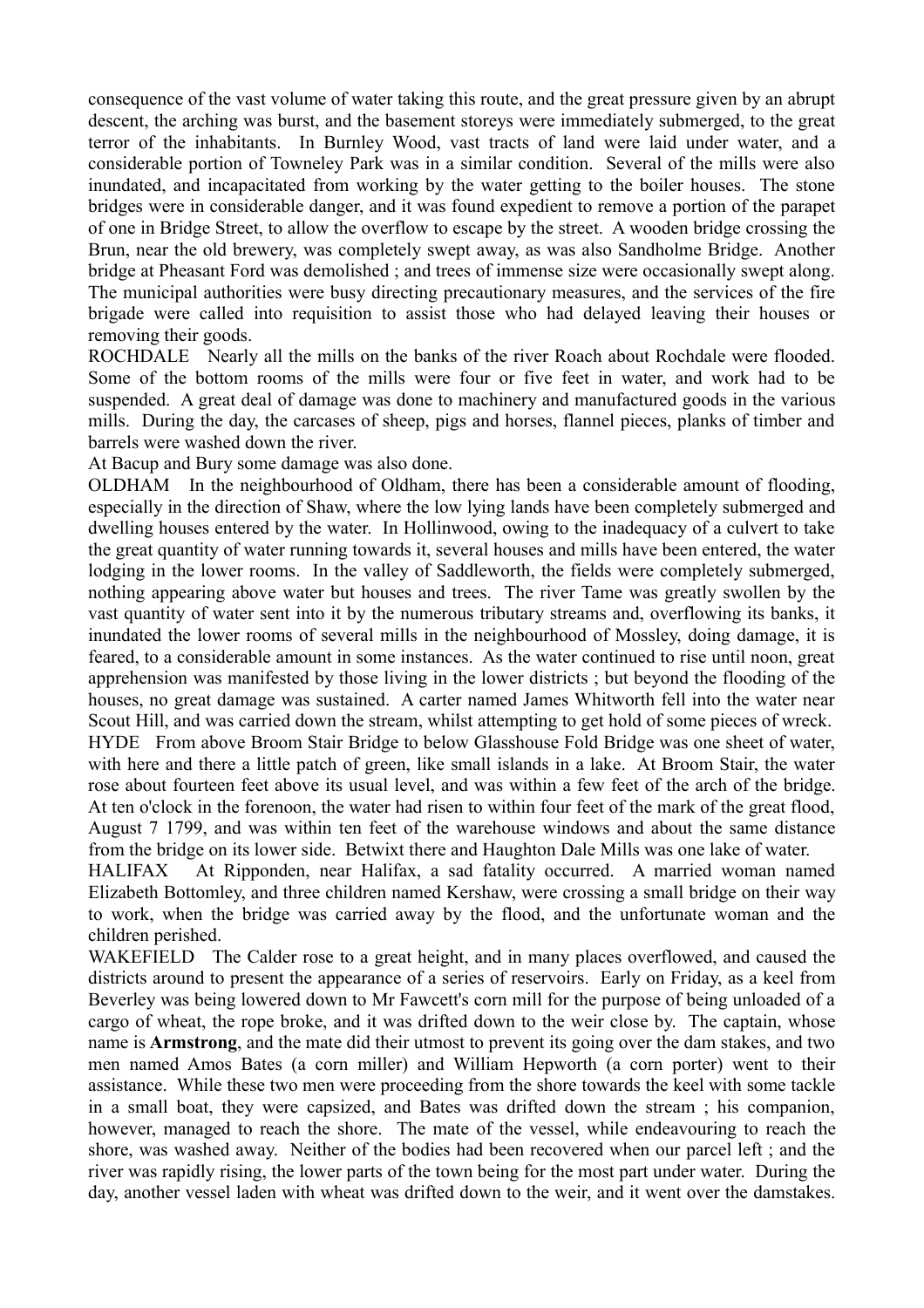The wires belonging to the United Kingdom Electric Telegraph Company were blown down, and communication was stopped. It is believed that the total loss sustained by parties whose premises have been inundated cannot be much under £100,000. The principal sufferers are the corn factors and millers, great numbers of whom have establishments on each side of the banks of the Calder. Thousands of quarters of grain have been under water, and enormous quantities of flour have been converted into pig food. Many of the worsted and woollen manufacturers, whose mills have been "standing" since Friday have also sustained much damage to their stock of material and valuable machinery.

DONCASTER During Friday night last, an immense volume of water came down the river Don, and towards morning the banks were overflowed, and a large tract of country on the north side of Doncaster was flooded. So suddenly did this take place that one farmer in the neighbourhood had 27 sheep drowned in one of his fields, and many other farmers whose land is adjacent to the river either lost cattle or had very narrow escapes from doing so. Between Conisborough and Doncaster, a man went down to the river about four o'clock on Saturday morning, and hooked several carcases of sheep and beasts as they were being carried down the swollen stream ; he also went into a field near at hand, and drove out forty sheep which, had they remained, must have been drowned in less than an hour afterwards. The Great Northern Railway at Hemsworth, on the line to Leeds, was flooded some 18 inches deep in the morning. As usual, the lower part of Doncaster was inundated, many houses in Marsh Gate having the water in up to the ovens, and families being compelled to migrate into the upper storeys, where they will be in a state of imprisonment for several days. It is no uncommon thing, in these visitations, for the inhabitants of this unfortunate locality to take their pigs upstairs with them ; but, in consequence of the forcible cutting of an embankment by the inhabitants themselves some years ago, the floods have not been so severely felt in Marsh Gate and the lower part of Doncaster as used formerly to be the case.

#### **26 December 8 1866 Manchester Assizes**

THE JERSEY STREET OUTRAGE Joseph Rodgers (20), Henry Holland (23), John Glenning (20), Thomas Craven (18), John Dorning (18), Joseph Sloane (22) and Richard Macready were charged with the manslaughter of William Lee on the  $26<sup>th</sup>$  September. Mr West and Mr Hopwood prosecuted ; Mr Higgin, in the absence of Mr Cottingham, defended Rodgers and Dorning, Mr Ernest Jones defended Holland, Macready, Sloane and Craven, and Mr Cobbett, Glenning. The case has excited great interest, and the court was crowded with spectators.

Mr West opened the case, remarking that the circumstances connected with the offence with which the prisoners were charged disclosed a state of things discreditable to this city. He then shortly related the facts as they appear in the following evidence. The first witness was

**Ellen Jewell**, wife of Edwin*(sic)* Jewell, a boatman on the Wigan and Manchester Canal. She and her husband were going with a boat horse along Jersey Street about five in the evening, when she recognised Rodgers, who threw his arms around her neck. She went after him to ask what he did it for, when he began to strip as if to fight. She left him and returned to her husband, Rodgers following her. Her husband joined her, and spoke to them, when a mob numbering about 25 came round and began thrashing her husband and pulling him about. One of them got on the boat horse's back. Witness and her husband tried to get away. One of the crowd caught the horse by the head and another by the tail. The deceased came up and asked the one on the horse to get off, but he would not. Lee had his hands in his pocket. Rodgers came and hit him by the side of the head and knocked him down. He got up, and Holland came and knocked him down again. He got up no more after that, but the mob kicked him and knocked him about on the ground. Holland kicked him on the right temple. Witness could not tell which of the rest kicked him. Her husband went to fetch a policeman, and returned with one. The crowd then dispersed, and deceased remained on the ground. She saw one of them jump off the horse upon the deceased's neck.

**Edward Jewell** deposed to seeing a crowd of young men pushing his wife, and all behaving as if they wanted a row. They seized his horse, and one of them, Dorning, got on it. He asked him to get off, and those behind began to thrash him. When he turned to him, then those behind buffetted him.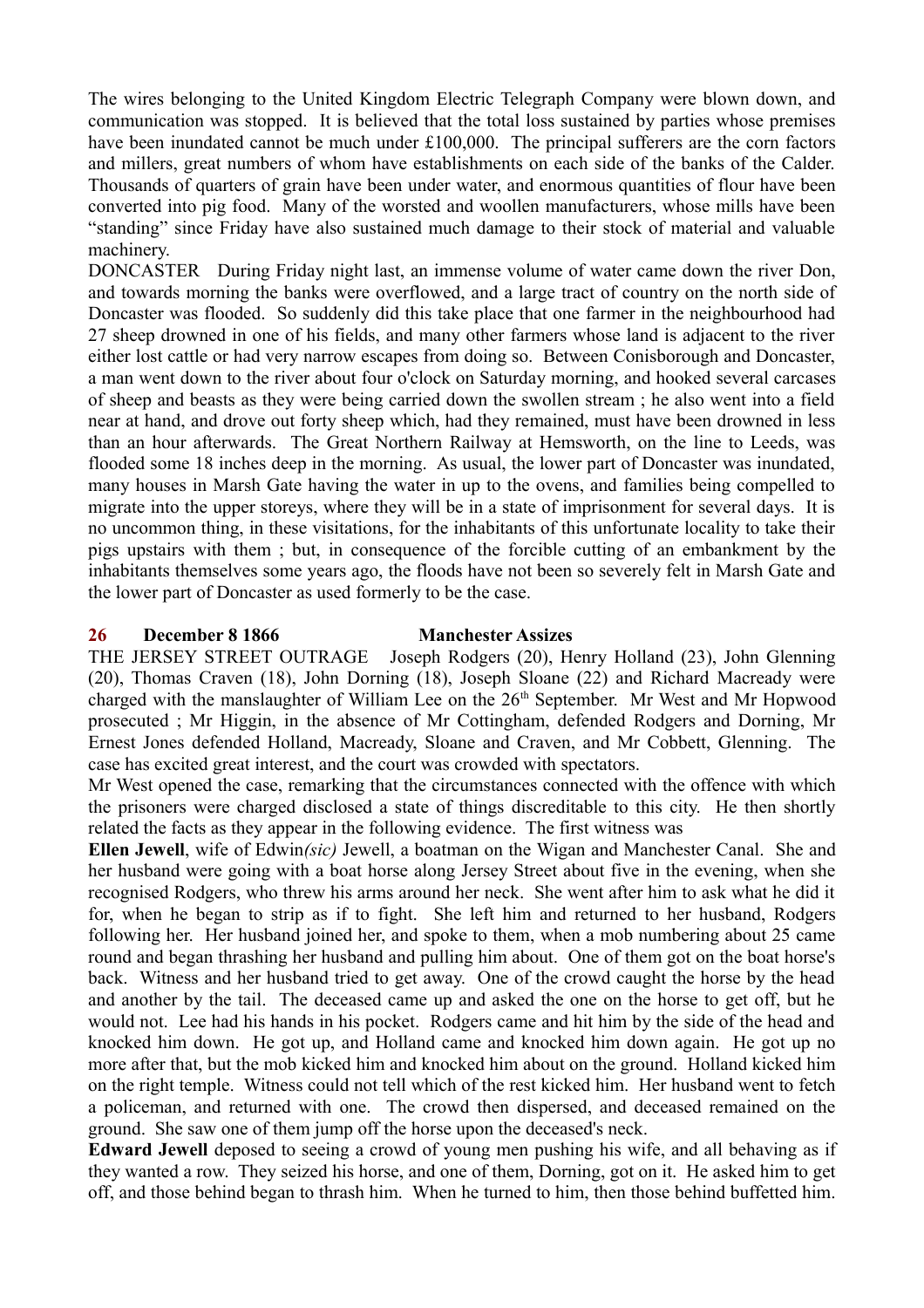The deceased came up, and asked Dorning what right he had on the horse's back, and why the people could not allow witness and his wife to go on quietly. One of them knocked deceased's hat off, and Rodgers and Holland knocked him down. He got up, and was knocked down again. Whilst this was going on, witness was struck by Dorning and Macready. He went for a policeman directly after deceased was knocked down a second time. He did not recognise anyone else. When he returned with a policeman, Lee was lying dead on the ground. Witness and the policeman ran after Rodgers, and caught him in his mother's house. Later on, about ten o'clock, he saw Holland and three others at a public house. One of them uttered abusive language, recognising him as having given Rodgers in charge, and they attempted to follow him, but two detectives were with witness and prevented them. Macready took part in beating witness. In cross-examination, witness said that on Wednesday night he was unable to identify Rodgers. He never saw Dorning until now. Witness struck at the man with the halter.

Mary Fowler, a widow living in Bengal Street, was called, and deposed that the row began before she got up to see what was going on. She saw a fight and a mob round a horse, and Dorning on it, who knocked the deceased's hat off. Lee was speaking to the man on the horse's back. Rodgers knocked Lee down. He got up, and was knocked down again by Rodgers and Holland. They all began kicking him while on the ground. She identified Sloane and Macready as kicking at Lee, but she could not say whether they touched him. She saw the others, but could not say whether they took any part in it. She called, "Police", and they ran away. She helped to lift up Lee, and he died in her arms. In cross-examination, she said that all the prisoners were perfect strangers to her.

Jane Foster, a married woman living in Jersey Street, deposed to seeing Dorning on the horse, and Lee remonstrating with him. Dorning knocked his hat off over his eyes, and Rodgers knocked him down. Macready came up and kicked him. Witness saw no one else kick him. She went to help to pick him up. Rodgers ran after her and called her a vile name, and was going to kick her, but was prevented by the cry of "policeman". The policeman and boatman ran after him. She went to Lee, and he was dead. She could identify Rodgers, Dorning, Macready and Sloane, but did not see the latter do anything.

William Barber, a spinner, was about 30 or 40 yards away from the affray. Was there when the policeman came up, and saw Craven running with the rest.

Joseph Simpson, police-constable, deposed that Jewell came to him at 25 minutes past six, and he went to the place, and saw Lee on the ground, and heard that the men who had knocked him down had run away. He went to the corner and saw some men running ; he pursued them through several streets, and of one of them he never lost sight till he went into Poland Street, into a house. Witness followed, and found him lying on the stairs, out of breath. Jewell was behind him, and said this man (Rodgers) was one of the worst. Being charged at the station with wilful murder, he said there were 24 of them in the row, and he was not the only one. He was wearing clogs (produced). In cross-examination, witness said he never lost sight of him.

David Ackerley, a spinner, was with the deceased before the row began. He saw Rodgers strike the woman, and deceased told the men not to ill use her. Rodgers then knocked deceased's hat off, deceased followed the hat, Rodgers going after him 20 or 30 yards, and struck him again. Witness saw Holland striking him, and Sloane came up also and struck him ; witness then ran to his assistance, and he was knocked down himself by someone not in custody. He saw Dorning get on the horse.

Inspector Bateman of the detective force took Craven into custody at his house in bed, and when charged, he said he was not there. He took his clogs (produced).

Sergeant Rowbottom of the detective force took Holland into custody in Long Street, Ancoats. He then went to Holland's father's in Whittaker Court and took Glenning. Holland said he knew nothing, and Glenning said he was not there at the time. He afterwards took Dorning in Wigan, on the 3rd of October. He said, they were all in the Beehive beerhouse, and went out for the purpose of a fight, when the boatman came up the street with a horse, when he (Dorning) got on the horse for the purpose of attracting the attention of the others who were fighting. The boatman asked him to get off, and the man that was dead attempted to pull him off. He then jumped off the horse and ran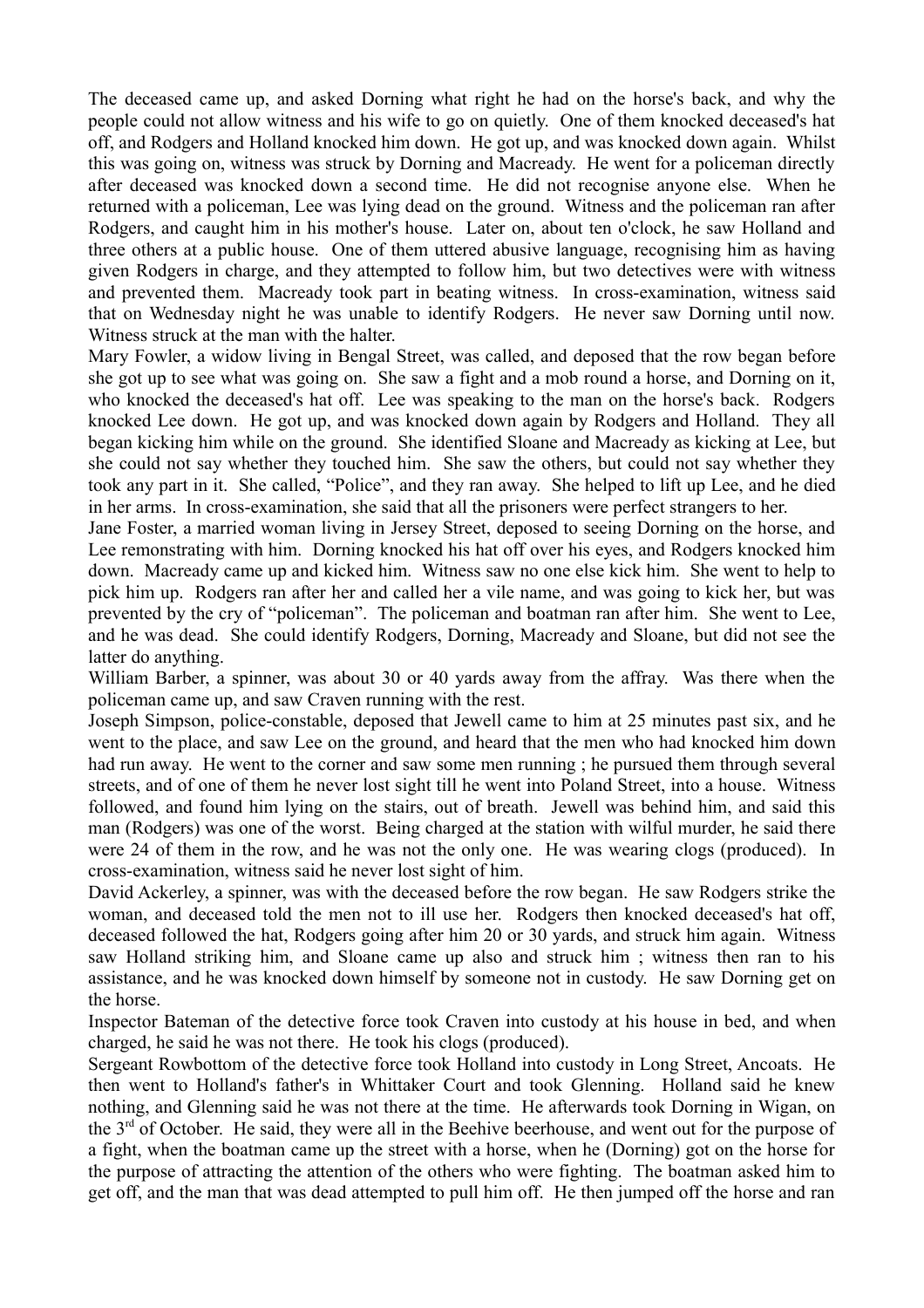away. Witness afterwards took Macready on the  $27<sup>th</sup>$  November in Manchester. In crossexamination, witness said Holland told him he was in Bolton.

Francis Butler, police-constable, apprehended Sloane, who said he was drunk and asleep in a beerhouse in Jersey Street, half an hour before and also half an hour after, and Mrs McKnight could prove it.

Mr Pearse, senior house surgeon of the Infirmary, made a *post mortem* examination, and found no natural cause of death. He found externally a number of bruises on the face and head, especially the back part of the head. There was a contused wound under the right eye, a severe bruise external to the right temple, and blood issuing from the right ear. There were no other bruises on the body. There was an aggregation of bruises, the most serious being on the right temple. Internally, on removing the scalp, he found numerous extravasations of blood corresponding with the external bruises. There was no fracture of the bones. On removing the top of the skull, he found six or seven ounces of extravasated blood on the brain, and a laceration of the brain substance, exactly corresponding with the bruise on the right temple. The one injury was sufficient to account for death. Some of the external bruises appeared to have been done with the fist, and the others might have been caused by a kick. In cross-examination, witness said that the other bruises, except the one on the temple, were not sufficient to have caused death.

The statements made by the prisoners when before the magistrates were then read. Glenning's statement was that two days before the occurrence, he went to Leeds, slept in the night asylum, and returned the next day, late at night, about 11.30. Holland said that he was at Oldham. Craven said that he was in his house at the time. A friend came and told him that a man was killed. He went out, and ran with the crowd.

His Lordship said that there was no evidence of overt acts as against Craven and Glenning, and directed an acquittal as regarded those two.

Mr Higgin then addressed the jury for Rodgers and Dorning. He agreed with the remarks of Mr West in opening the case, that the occurrence was discreditable to the city of Manchester. There were two questions for the jury. The first was a question of faith as to the identity of the prisoners. The second was one of law, as to what particular acts by any of the prisoners conduced to the death of Lee. With reference to Dorning, it was impossible to deny that he was there, after his statement at Wigan to the police-constable. The principal evidence against him was that of Mrs Jewell, who said that he jumped on deceased from the horse's back. It was shown by the medical evidence that the wound on the temple caused his death ; and that was the result of a kick, which was given on the ground. None of the witnesses said that Dorning took any part after he jumped from the horse, therefore he was not directly concerned in the death of deceased.

His Lordship said he should rule that all who assisted were guilty of manslaughter.

Mr Higgin, with reference to Rodgers, said he should not deny he was there, but that there was no evidence to implicate him directly in this crime, for he was only pointed out as having struck Lee and knocked him down, and not as having kicked him.

Mr Jones then addressed the jury for Macready, Holland and Sloane. With reference to Macready, he said the most formidable evidence was that of Mary Fowler, who said she saw him kick Lee. He asked the jury to bear in mind the remark of Mrs Jewell, that it was very difficult to tell who was there. Another witness, Foster, could only recognise him by his hair, and at first confounded him with Holland, both of them having red hair. As regarded Sloane, Mrs Fowler said he kicked deceased ; but the learned counsel commented on the fact that when she met Mr Scott, she said nothing as to whom she had seen, although she mentioned the occurrence. He should call evidence to prove Sloane was at the Beehive public house at the time. As to Holland, he admitted the case was strong, but his defence was also strong. He should call seven witnesses, three of whom were before the magistrates and four were not. The case of Holland was different than that of Sloane. In the latter, the evidence for the prosecution was weak in the latter part of the story, which he should rebut by similarly strong evidence in favour of the prisoner. He called, for Holland, Michael Curly, a hawker, who remembered that on the  $26<sup>th</sup>$  September, he saw Holland in Oldham at half past three. Witness came to Manchester on the same evening, and heard of the death of Lee, and he recollected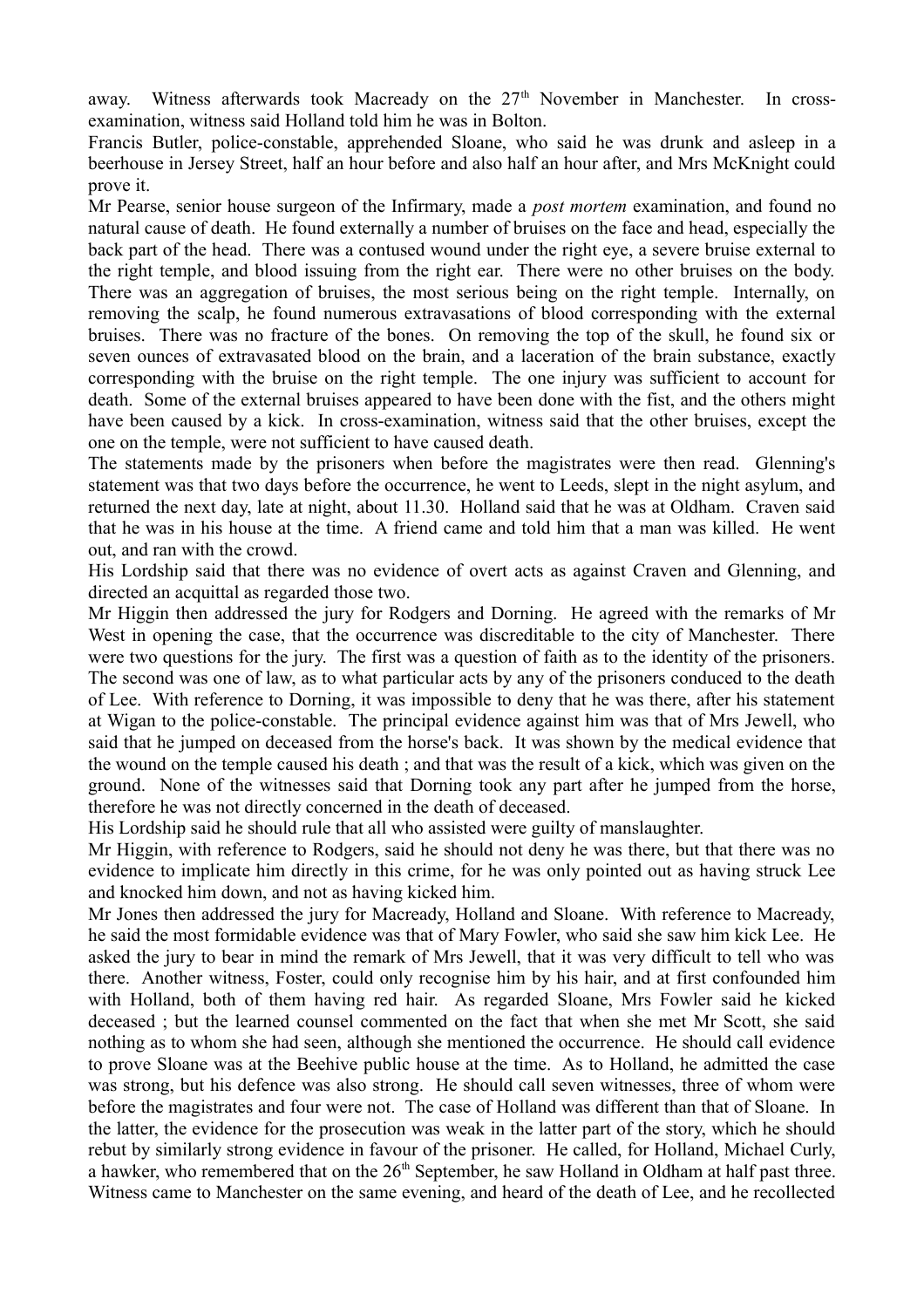having seen Holland. Mary Ann Kelly saw him coming down Oldham Road that evening at ten minutes past five. They talked together. He went down Ancoats Lane. He said he was going to Bagshaw's beerhouse, and she saw him there at 25 minutes to six. She took him some tobacco. In cross-examination, she said it would take ten minutes to walk to the place where the outrage was committed. She did not hear till next morning of the death of Lee. Alice Taylor, servant at Bagshaw's beerhouse, deposed that Holland was there about half past five. The latest she saw of him was at a quarter past eight. In cross-examination, she said Holland's wife came in that evening. John Lacy deposed that he heard of the death of deceased about eleven o'clock. Saw Holland in Bagshaw's beerhouse at six o'clock, and remained with him till ten. In cross-examination, he said Holland had called in the interval at his father's house. Margaret Holland, sister of the prisoner, said she heard of Mr Lee's death the Friday following. Her brother was in Bagshaw's beerhouse the evening of the 26<sup>th</sup> September. He was at a wake in the neighbourhood at a quarter to 10. In crossexamination, she said she never knew what her brother was taken for. The policeman took Glenning that night at a quarter past one, at her house. John Craven, brother of the prisoner Craven, said he never saw Holland or Glenning in the crowd. In cross-examination, he said he saw Rodgers, Dorning and Macready. On the part of Sloane, Mr Jones called Ellen Ireland, who lives at the Beehive in Jersey Street. She remembered the evening of the death of Mr Lee. She was then standing on the steps of the Beehive. Sloane was asleep in the tap room with several others. He went out about 25 minutes past six. In cross-examination, she said she could only remember Sloane, although about 25 young men came in at the same time. Susannah McKnight, the landlady of the Beehive, said Sloane was in at three o'clock. About 24 came in at that time. They all left, with the exception of Stone, who remained in the house asleep, and he was there during all the time the row was going on. John Connoley gave similar evidence. He left Sloane asleep in the beerhouse at ten minutes to five. He saw Rodgers, Macready, Sloane and Holland there. He went back and found Sloane in the same position as he left him. Mr Jones made a few more remarks, and Mr West replied.

His lordship then summed up. He said there could be no doubt, according to the medical evidence, that the death of the deceased was caused by one of the blows received. As to the law of the matter, all who were parties to the assault were guilty of manslaughter, although only one blow caused death. It was only necessary to prove that they were acting in concert to show them all guilty. The crime was the same, and any question of degree of guilt must be considered on apportioning the punishment. So far, then, as related to the general, all concerned were guilty. It would be necessary for the jury to treat each case individually, and see how far each of the men had a common object. He had directed the acquittal of Craven and Glenning because, although they might be present, there was no proof of any overt acts. As to the alibi, the jury would have to compare the evidence of those who said they were there with the those who said they were not.

The jury retired, and after five minutes consultation, found a verdict of guilty against all the prisoners.

The learned Judge, in sentencing them, said : They had been convicted of the crime of manslaughter, and it was one which differed in degree. It was quite plain that a very large number of rough, bad characters went out for the purpose of committing an assault on the quiet peaceable inhabitants. They succeeded in assaulting Mr and Mrs Jewell, and when the unfortunate man Lee came up to do no more than his duty, they fell upon him, beat him and kicked him, so that he died. The evidence showed that Holland inflicted the severe blow which caused death, and as regarded his case, the question was whether or not it was murder. He thought that if the indictment had been one of murder, probably it would have been reduced to manslaughter. As he had been guilty of the act which occasioned this man's death, the sentence upon him must be that he be kept in penal servitude for 15 years. As regarded Rodgers, he was very active in the violence inflicted, but it was shown that he had not inflicted such severe kicks as Holland. He would be kept in penal servitude for 10 years. Sloane and Macready, although it was shown that they kicked the deceased when on the ground, yet had not been so active, and they would each be sentenced to five years' penal servitude. As regarded Dorning, it had been shown that he was a party to the assault, although there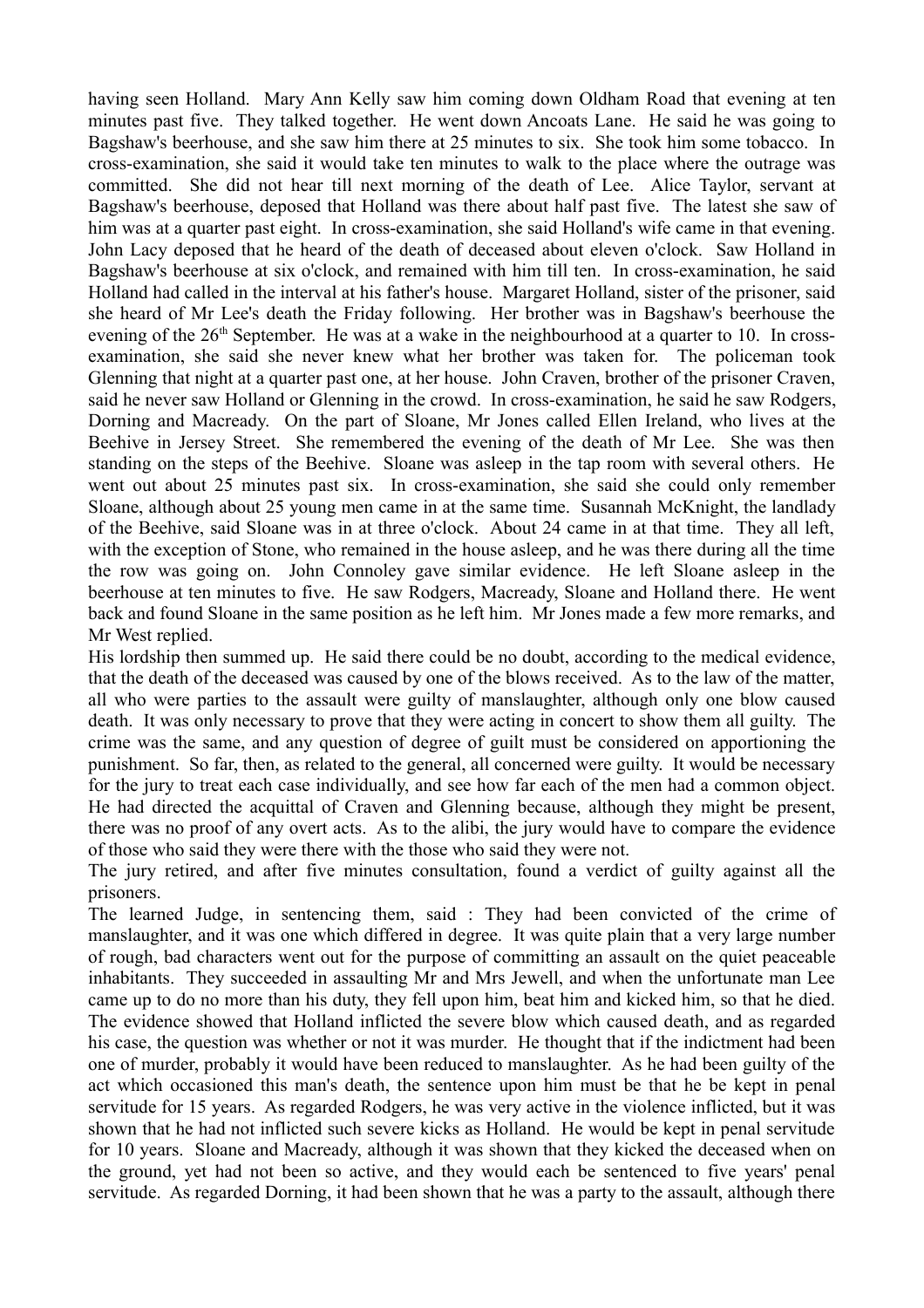was no evidence that he had kicked the deceased while on the ground, and the same sentence was passed upon him that would have been passed had the man lived – namely 18 months imprisonment with hard labour.

## **27 December 15 1866**

DROWNED BY FALLING THROUGH A BRIDGE An inquest was held on Thursday, before the city coroner, on the body of **John Shoebottom**, a boatman drowned in the Bridgewater Canal. The deceased and a brother boatman, both the worse for drink, were going home after midnight in the direction of a wooden bridge across the canal, in Castle Field. The deceased, in crossing the bridge, suddenly disappeared, having either fallen through a hole or tripped himself up, so as to tumble over the side. On being taken out of the water, though this was but five or six minutes after the accident, he was quite dead. **Mr William Armstrong**, one of the inspectors of the canal, said he did not think the deceased had any business to go over the bridge. He had examined the bridge since the accident, and found it in the unsafe state described. The breakage, however, appeared freshly done, as if one of the boards had just been forced up and removed from its place. The bridge was commonly used by boatmen and people in the potato trade. He (the inspector) did not know who was responsible for keeping it in repair. The jury, in returning a verdict of accidental death, said they considered some blame to attach to those to whom the bridge belonged, as its unsafe state caused the fall which ended in the man being drowned.

[Note name given as Sidebottom in article 35]

#### **28 January 12 1867**

SERIOUS STABBING CASE AT WIGAN At the County Police Court, Wigan, on Friday, a case was made public in which the knife had been used in a most dastardly manner, and with a result which it is feared will prove fatal. On Thursday afternoon, a party of boatmen and colliers were drinking at a public house in Aspull, about a couple of miles from Wigan, when a quarrel arose, and two men, named James Thompson and **John Deakin**, went out to fight. The fight resulted unfavourably to Thompson, who was seen immediately afterwards to draw his pocket knife and then follow Deakin into the house, and stab him deliberately between the lower ribs on the left side, inflicting a wound several inches in depth. The man fell at once, and Thompson made off, but he was very soon apprehended. The wounded man was taken to his boat on the canal near, in a very dangerous state.

#### **29 March 16 1867 Manchester Spring Assizes**

THE BRIDGEWATER CANAL NUISANCE This case had been preferred against the Bridgewater Canal Trustees in December 1865 by certain inhabitants of the district, and had been adjourned from time to time at previous assizes.

Mr Kay, who appeared for the prosecution, said he had to move the postponement of the trial of the indictment which was pending against the defendants until the next assizes. The defendants were the owners of the canal which extended from Manchester to Runcorn, a distance of 28 miles, on a level, there being no lock gates at all, so that when the water was affected prejudicially at Manchester, like effects were felt at the Runcorn end. Some years previous to December 1865, the proprietors of the canal had experienced great difficulty in supplying the canal with a sufficiency of pure water, except at very great expense and outlay, to raise water into the canal at Runcorn ; and they had, under the powers of an Act of Parliament, carried into the canal the waters of two streams which passed through Manchester – the Medlock and the Cornbrook. At that time, prior to the indictment, these two streams were both poured into the Manchester end of the canal, and at present were nothing better than sewers of the worst description. The sewage of the streams was passed into the canal, and in December 1865, the state of the canal was such that the whole of the water for many miles was simply common sewage water, and not only had it been carried into the bed of the canal, but in addition to that, the solid matter had always been carried in, and the consequence was that prior to this indictment the solid matter had formed itself into islands protruding from the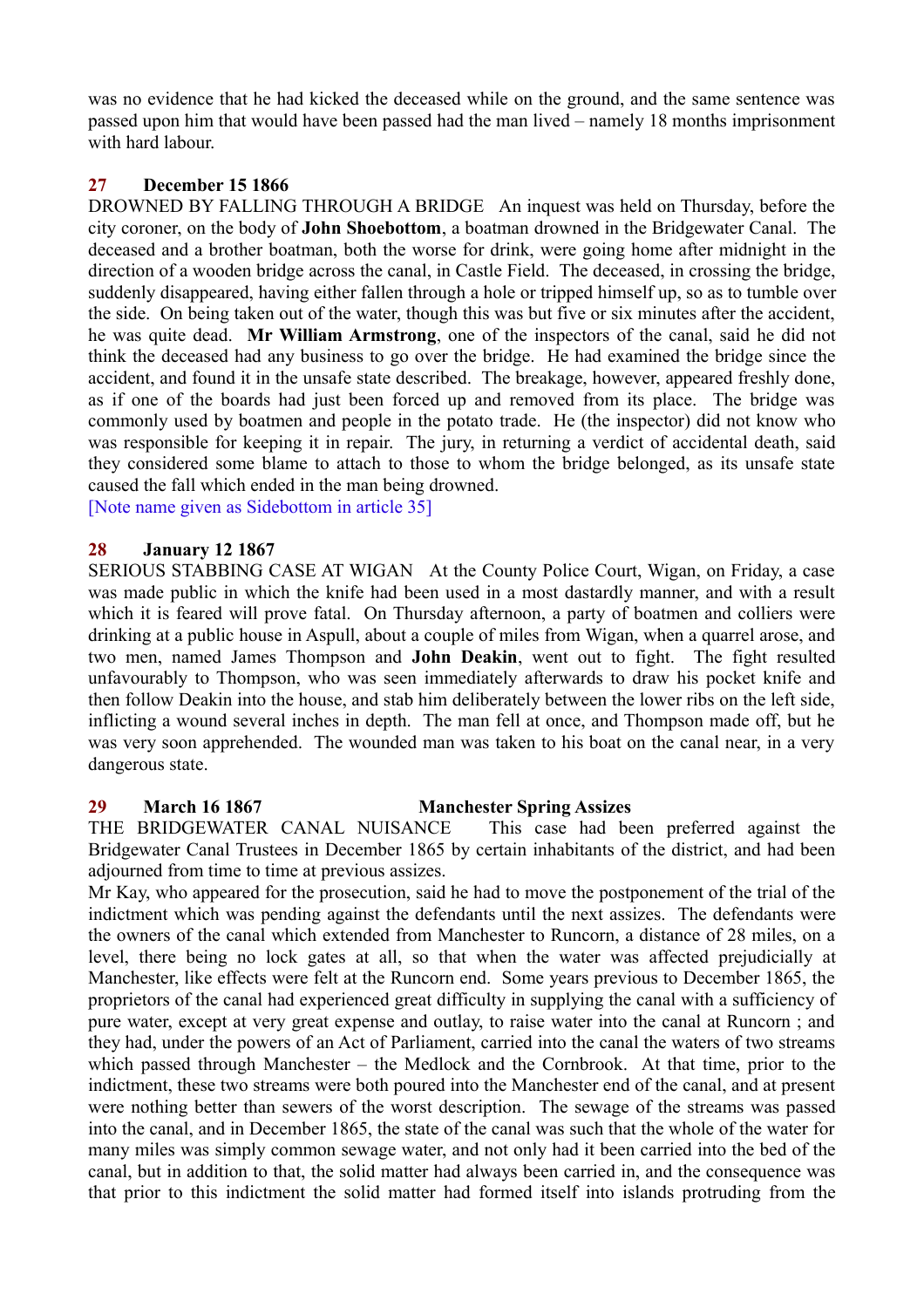surface of the water. In wet weather, the evil effects were not sensibly perceived, but when the weather was dry, the effluvia was unbearable. The canal passed through a populous district through the suburbs of Manchester, and by the villas of a great number of gentlemen connected with business in town. Things grew so horribly bad in 1865 that the inhabitants must leave their houses along the line of the canal and cease to inhabit that part of the country at all, or else they must strive to put an end to the nuisance which had been created. Shortly before this indictment was preferred, the case of the Bradford Navigation Company had been decided in the Court of Queen's Bench, and the facts of the two cases were exactly analogous. Upon the Bradford case, this one was founded. The defendants said they were justified under the Act of Parliament. The prosecution now said, as at Bradford, that no Act of Parliament could justify the creation of such a nuisance. In the indictment preferred in December 1865, the grand jury returned a true bill, and the prosecution, who had gone to considerable expense, were ready to go on with their indictment at the Christmas assizes ; but, on the application of the defendants, the trial was postponed, in order to give them an opportunity of trying to remedy the evils complained of. The prosecution agreed, and the trial was postponed to the July assizes. At that assizes, the prosecution were again ready for trial, and at that time he was bound to admit the defendants were going to considerable expense in experiments at the Manchester end of the canal. They had employed an able engineer, Mr Cawley, and under his directions, they were carrying on an extensive series of operations. Application was made for the postponement of the trial until these operations could be completed, in order that it might be seen whether they would remove the nuisance. The judge said that, according to the practice of the court, it would be necessary to adjourn the case until the spring assizes. That course had been adopted. Since the works had been brought to a completion, the weather had been rainy, and there had been no hot weather, and thus there had been no opportunity, as yet, of testing whether these works were efficacious. For four or five days during the cold weather, the smell had been again perceived from the water. It had been examined by gentlemen of great experience and long practice and, from their report, as well as from observation, he believed it was doubtful whether the works which had been carried on would remove the mischief ; for they found that there was no provision made for an adequate supply of pure water to the canal, and also there appeared to be no provision for the absolute exclusion of the waters of the Medlock. The prosecution had been put to considerable expense in preparing for trial. If they found that the works had substantially got rid of the nuisance, the gentlemen whom he represented would be only too glad to withdraw from the prosecution without asking anything further from the defendants. He therefore asked his lordship that the case should not be tried this assizes. To try it now would involve considerable expense, and that expense might be rendered unnecessary if it was found that these works were sufficient in hot weather to remedy the evils complained of. He would promise that, whether it were hot or dry weather, if by the time the summer assizes began, the nuisance had not been again perceived, they would undertake to drop all further proceedings in the matter. They did not wish to keep these proceedings hanging over the defendants ; but they begged leave to remind them that, up to the present time, the trial had been postponed, at the request of the defendants themselves, from assize to assize ; and he now, on the part of the prosecution, asked, for the first time, that it might stand over to the summer assizes. If the nuisance still existed at that time, the great expense which had been incurred in the preparation of plans and witnesses would not have been thrown away, but would be useful at the trial.

Mr Quain QC, who appeared for the trustees, opposed this application. He urged that there was no use in trying an indictment that was founded in December 1865. The facts since then had been entirely altered because, as was shown by affidavits on both sides, the trustees had gone to a very great expense – no less than £8,000 – in altering the state of things, and to keep out the water of the Medlock from the canal. By trying an indictment founded in December 1865, they could only try on evidence of a state of things then or previously existing. When this canal was dug by the Duke of Bridgewater, he had the power to take the waters of the Medlock, and at that time it was a pure stream, but since then, flowing through Manchester and coming from Oldham, it had become a foul stream, and having been used before was still used. Supposing a verdict of guilty had been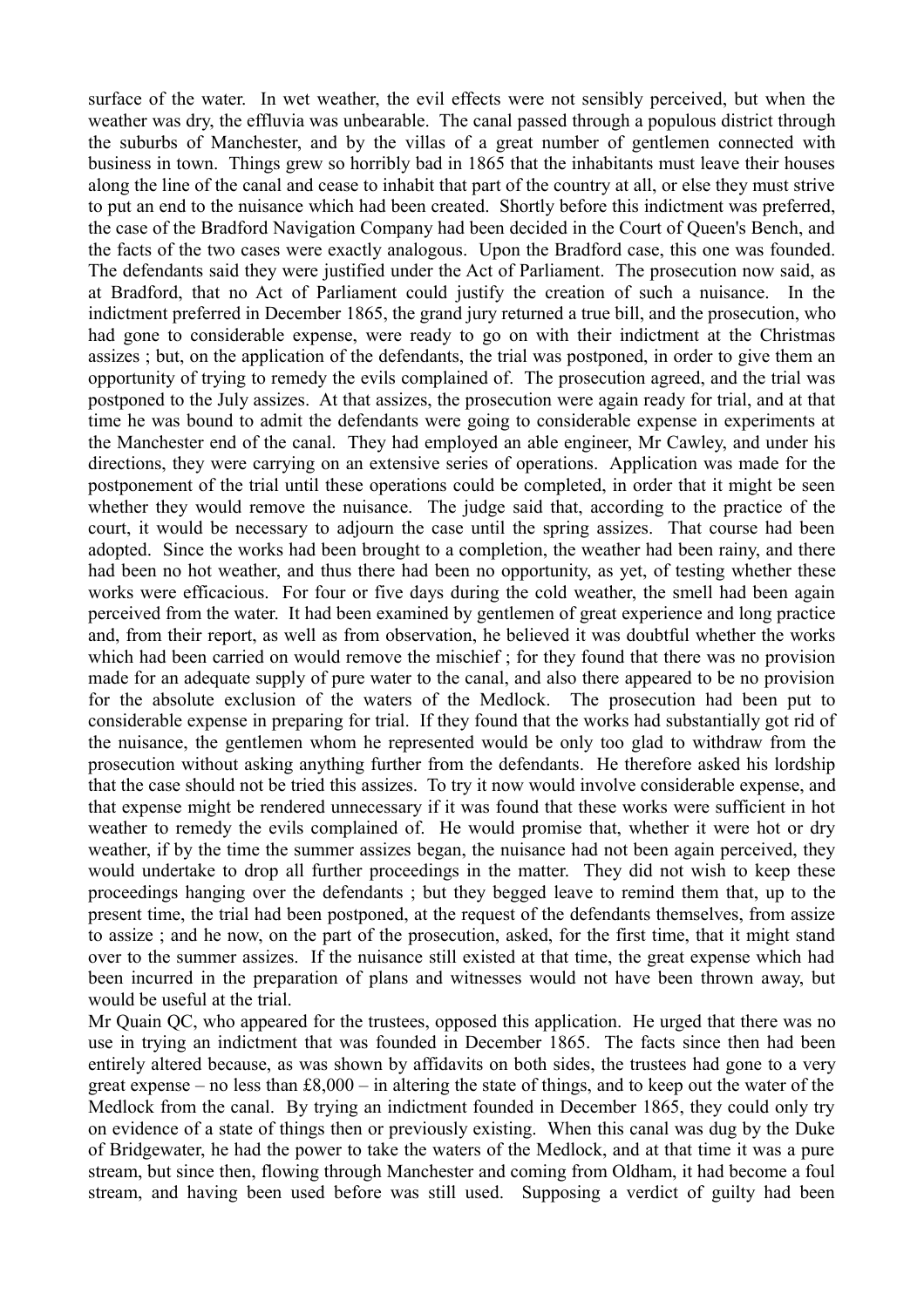recorded in 1865, the result would have been that his Lordship would have suspended judgement and given the trustees time, in order to endeavour to abate the nuisance. They had endeavoured to keep out the waters of the Medlock, and works for that purpose had been successful, as would be seen by Mr Crawley's affidavit. The waters of the Cornbrook were not now used. There would be no difficulty, at the next summer assizes, if the works were not successful, in prosecuting a fresh indictment founded on a fresh state of things. They now got water from Rochdale and Worsley. They asked that the indictments might be dropped. It would be met by the assertion of a right which much lead necessarily to extensive litigation.

Mr Kay replied that the real question remained what it was in December 1865, whether the power of their Acts of Parliament justified them in the use of the waters of the Medlock. He had an affidavit of their engineer, which showed that there had been no provision for shutting off the waters of the Medlock. That was the grave ground of complaint in December 1865, and it was the real ground of complaint now. The question would arise now as then, whether then, under the Act of Parliament, they were justified in making use of the waters of the Medlock, and whether that excused them from the nuisance which they created.

His Lordship said that it was clear, from the affidavits, that the trustees of the Bridgewater Canal had, by the very large expenditure of money they had gone to, shown that they were satisfied that there was a cause for complaint, and it was also quite clear that they had earnestly endeavoured to remedy that cause of complaint. It was impossible to doubt, seeing that £8,000 had been spent to separate these foul waters from the canal, that they had intended to remove the cause of complaint, but though this was the case, yet it was possible for them to fail to do so. There had been no opportunity of knowing whether they had done all that was necessary to be done to prevent these nuisances. Under these circumstances, he thought it was reasonable that the trial should be postponed. As to what had been said upon the point that they would be trying an indictment under circumstances quite different from the circumstances under which it was preferred, that objection would be applicable to any time during the past year, for he understood that when these complaints were brought distinctly and formally before the trustees as a matter likely to give rise to litigation, they at once employed an engineer to remove the complaint and prevent the nuisance. The only object of the indictment in such cases as this was that the nuisance should be abated. They had the distinct assurance that if the nuisance was abated, the plaintiffs would not try the case at all. What better could be done? Supposing they pleaded guilty of having caused a nuisance in existence in 1865, they would never be called up for judgement ; and if they were, it would be a nominal penalty that would be inflicted. Under all circumstances, the whole complaint seemed to have been treated in the best possible spirit, and there had better be a postponement.

#### **30 March 16 1867 Manchester Spring Assizes**

WOUNDING **James Thompson** was convicted of wounding **John Deakin** at Aspull. The prosecutor and the prisoner are both boatmen and, after they had been drinking in a public house, the prisoner stabbed the prosecutor in the abdomen. The surgeon, Mr J Leyland, described the wound as dangerous, and said that if the prisoner had been a stouter man, the prosecutor would have "kicked the bucket". The witness gave his evidence in a very extraordinary manner, and his lordship said that this was the first time he had heard a medical man use such an expression in court. Gentlemen usually gave their evidence before they dined, but witness appeared to have done so afterwards. The accused was sentenced to fifteen months imprisonment with hard labour.

## **31 March 16 1867**

FATAL ACCIDENT TO A BOATMAN An inquest was held on Thursday before Mr Herford on the body of **Isaac Astett**, a boatman late of Cadishead. It appeared from the evidence of a brother boatman that while he and the deceased were engaged in getting their boat through the lock at Mill Bank, near Warrington, the deceased's leg got foul of a coil of rope and was fractured in two places. He was conveyed to the Royal Infirmary, where he sank under his injuries. The jury returned a verdict of "Accidental death".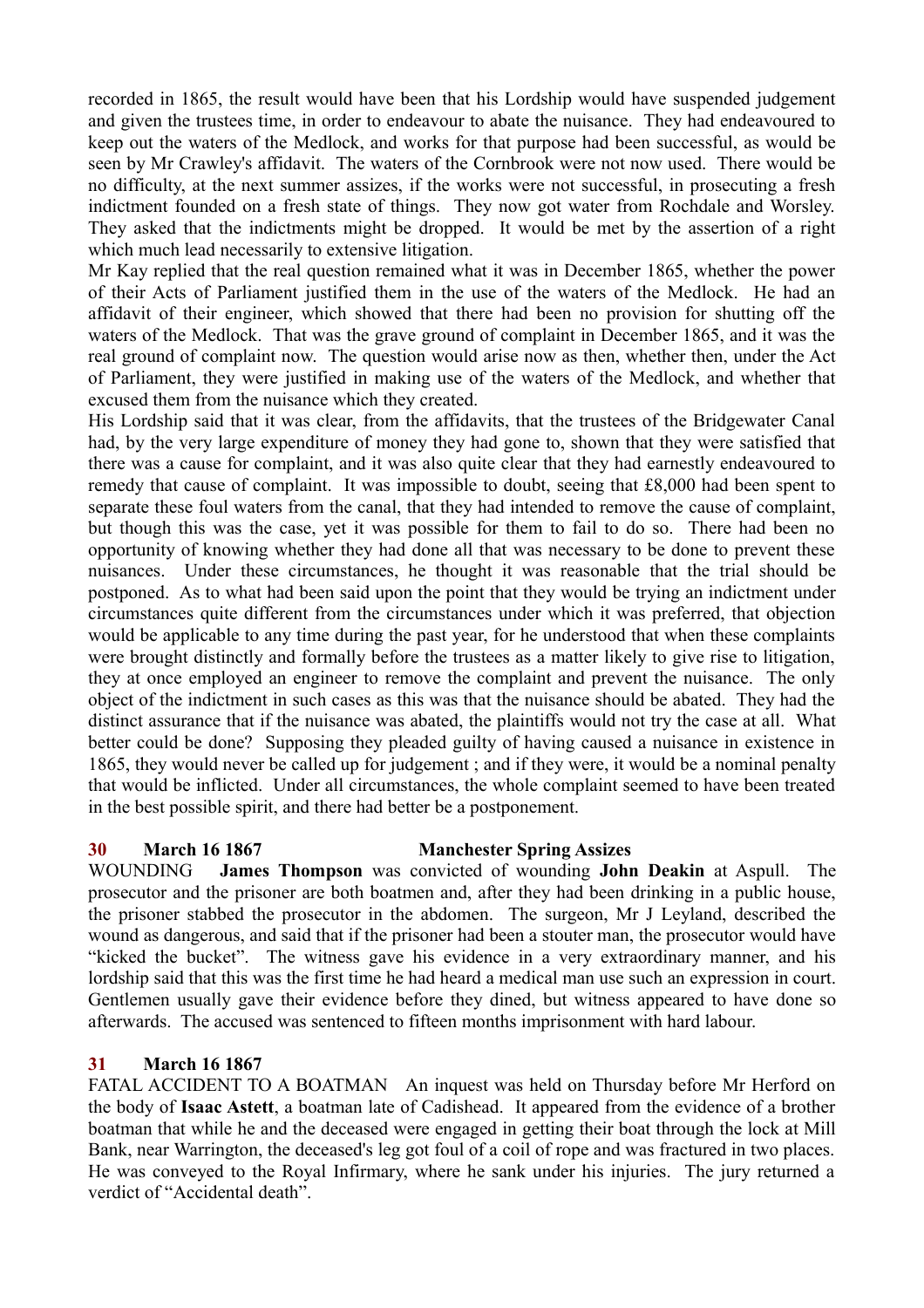## **32 June 1 1867**

A RACE FOR LIFE About five o'clock on Thursday evening, a seaman belonging to the brig *Aracaty*, outward bound and anchored in the Mersey, fell overboard. He was rapidly swept away in a northerly direction by the tide, which was ebbing. His critical position was observed by four river boatmen, named **Charles Danalow, David Berry, John Hannan** and **William Martindale** ; by the river police, who were on duty, from their "look out house" ; and also by the crew of the steam tug *Relief,* Captain Roose, all of whom immediately cast off from the Prince's Landing Stage for the purpose of rescuing the unfortunate man who was struggling for his life. The four boatmen mentioned above took the lead, and maintained it, the steam tug *Relief* and the river police following close in the rear. For about twenty minutes, the scene was a most exciting one. The crews of the respective row boats bent to their oars as if each man's life depended upon the stroke, and the oarsmen seemed to vie with each other in their efforts to get to the drowning man. Ultimately, the crew of the river gig were the first to reach the spot, and rescued the man from his perilous position. The poor fellow's life was saved, but when taken into the boat he was much exhausted, although he afterwards rallied on Captain Roose of the tug *Relief* giving him some stimulants. The boat was towed by the tug to the Prince's Landing Stage, and the rescued man, whose name is James Berry, was handed over to the police on duty, who speedily took him to the receiving house at the Prince's Dock, where his wants were promptly attended to. Those who witnessed the scene were loud in their praise of the boatmen who so promptly exerted themselves to save the life of a fellow creature. To the crew of the river gig belongs the credit of being the first to reach the drowning man ; but this by no means detracts from the praiseworthy conduct of the others. Old boatmen who witnessed the affair declared they had seen many a rowing match, but they had never witnessed such gallant rowing as there was in this race to save life.

## **33 July 20 1867**

SHOOTING ANCOATS ROUGHS **David Rushby**, a canal boatman, was charged at the New Bailey, on Monday, with shooting at a number of lads upon the canal bank in the neighbourhood of Ancoats, on Sunday, and wounding three of them, named Joseph Nicholson, George Hackney and William Hill. The evidence showed that the prisoner was passing along the canal in a boat in the locality indicated, when he and his master, who was leading the boat horse, were set upon by a large number of the blackguard lads of the neighbourhood, who assailed them with mud and missiles of every description. Nothing they could do availed to rid them of their tormentors and, goaded to extremity, the prisoner went into the cabin, from which he fetched a loaded gun which he fired into the midst of them. The three boys named were very slightly injured by the pellets with which the gun was loaded. The defence was that the prisoner was not aware that the gun was loaded, that he had no intention of injuring the lads, but only desired to frighten them away. His employer, whilst giving him an excellent character, gave an account of the annoyance to which the boatmen are exposed while passing along the canal in this district that would excuse any retaliation but the extreme measure resorted to on this occasion. The policemen who apprehended the prisoner said there was a very bad lot who frequented the canal bank in this district, especially on Sundays, but it was not the special duty of the police to look after them, the canal bank being private property. The bench said they believed that the prisoner had acted as he did only with the intention of frightening the lads, and not believing the gun to be loaded ; and they considered that he had received considerable provocation. He must, however, for the future take care not to take such a dangerous instrument for this purpose. Under the circumstances, they would dismiss the case.

## **34 September 21 1867**

ATTEMPTED MURDER OF A POLICEMAN AT BIRMINGHAM At the Birmingham Police Court on Saturday, James Fox, 35 years of age, a shearer, was charged with having, in company with four other men not in custody, assaulted policeman Jackson and thrown him into the canal near Fazeley Bridge, Birmingham, on Tuesday night last about a quarter to eleven o'clock. The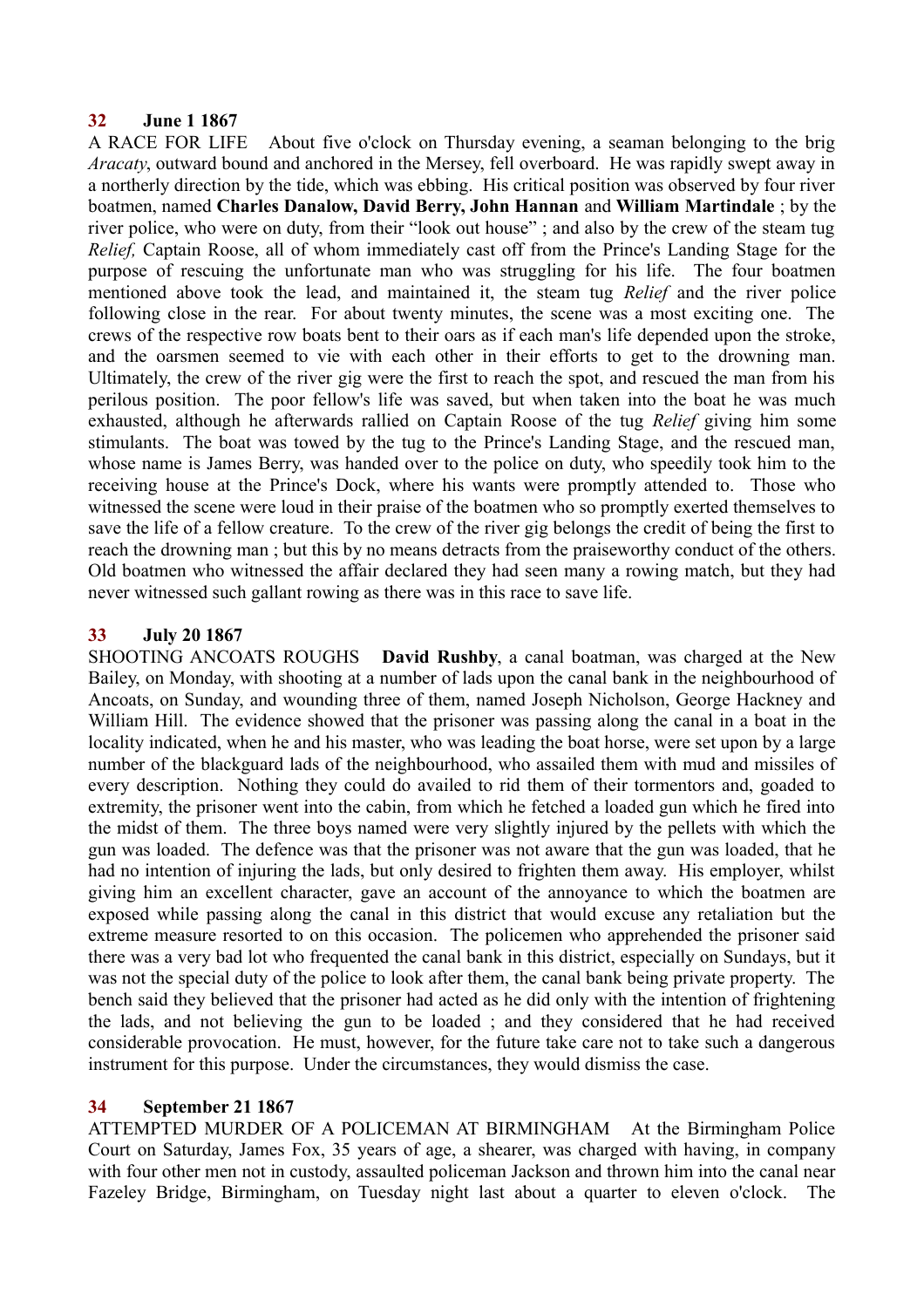policeman gave evidence of the attack made upon him. While on duty by the side of the canal, he was seized by one man, while another struck him on the side with a stick, and three others kicked and boxed him. He was knocked down and kicked when down, and while disabled from offering any resistance, he was lifted up and thrown into the canal. He became insensible in the water but, as he afterwards learned, he was picked up by a boatman, put in a cab, and taken to the hospital, where he recovered. He could not identify the prisoner ; he did not know any of the men who attacked him. A lad named Henry Padmore said he saw the prisoner running away, and having heard that a policeman had been thrown into the canal, he suspected the prisoner and asked him "what was up?" The prisoner said, "I have been throwing a policeman into the canal", and he said, also, "I did it because he arrested a friend of mine". Witness asked him his name, and the prisoner very candidly said it was Fox. Another lad said he heard five men at a street corner agree to attack Jackson. One of the men, speaking of Jackson, who was walking by the side of the canal a short distance off, said, "That is the fellow as took him". The five men then went up to Jackson, witness following stealthily to watch. They seized Jackson, kicked and beat him, and threw him into the canal. The prisoner was one of those men. The two lads who gave the evidence were unknown to each other. The defence was an alibi. The magistrates discharged the prisoner, evidently not thinking the first witness's statement credible, and not placing implicit reliance on that of the other lad.

## **35 December 14 1867 Manchester Winter Assizes**

SIDEBOTTOM, ADMINISTRATIX v EGERTON AND OTHERS The plaintiff in this case is the widow of **John Sidebottom**, who was the captain of a boat plying on the Bridgewater Canal ; and the defendants are the trustees of the Duke of Bridgewater's estates. The action was brought to recover damages sustained by the plaintiff through the death of her husband, owing to the alleged negligence of plaintiffs in neglecting to keep a bridge over the canal in proper repair, whereby the deceased fell through into the canal and was drowned. Mr Temple QC, attorney general for the county palatine, with Mr Leresche, appeared for the plaintiff ; and Mr Quain QC with Mr Crompton, for the defendants.

Mr Temple, in opening the case, drew attention to the Acts of Parliament under which the Bridgewater Canal was formed, which gave the trustees power to take land, to enter land, to remove obstructions, and to make towing paths, and to maintain the bridges over the canal in proper condition, and there was also a section whereby all persons should have free liberty to use all these ways for the purposes of merchandise. The deceased was the captain of the *Dew*, belonging to Messrs Brundrett and Whiteway, who also owned another boat called the *Rock*. The deceased's boat was moored at the Harrington wharf, and on the 12th of December, he went into Manchester with a friend, the captain of another boat, which was moored at the Corporation Wharf. They went to the Dog Inn, Deansgate, and had a glass of spirits each. When they left at night to return to their boats, they found the gates at the bottom of Liverpool Road closed. They then turned round Wellington Street into the yard. The deceased, to go towards his boat, had to cross an arm of the canal, and when in the middle of the wooden bridge, he fell through a hole and was drowned.

It was stated by various witnesses that the bridge was in a very insecure state. The plaintiff said her husband was 55 years of age, and earned from £3 to £3 10s a week. They had no family.

Mr Quain submitted that there was no case to go to the jury, for there was no liability on the part of the trustees. The deceased was not using the canal at the time, but had been in the Rochdale Canal, and had moored empty at this place for his own pleasure and, besides, he might have gone a nearer way, and had no business to cross the bridge at all. This portion of the premises was not under the operation of the Bridgewater system. Mr Quain then proceeded to argue on the improbability of men like the deceased falling through an aperture 10 inches wide. It was alleged that he did not fall through the hole at all, but over the side, in a state of intoxication.

Several witnesses deposed to seeing deceased that night in a state of intoxication. It was also endeavoured to be shown that from the place where the deceased was found, it was impossible for him to have fallen where he was alleged to have fallen. The lamps were not lit on the night of the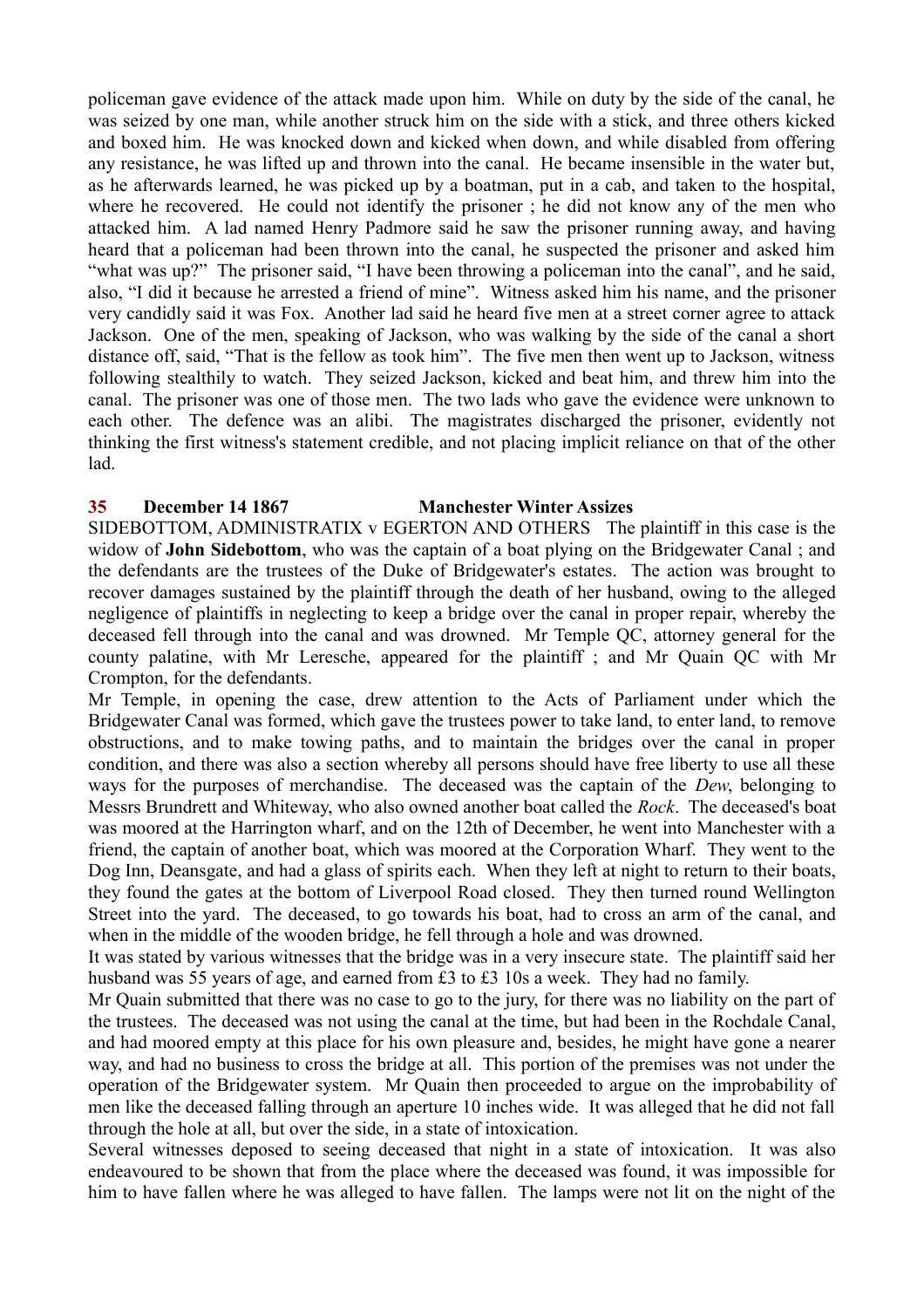accident, because no work was going on. Evidence was also called to prove that the hole was not large enough to allow of a man falling through ; and that the strength of the bridge was tested after the accident by four men jumping on it at once, and that it did not give way.

The Judge, in summing up, said it was certain that boatmen would come to town, and that they would go to public houses, and the question was whether, under the circumstances of the case, the defendants were bound to keep this bridge in repair ; and, if so, was it in repair, and did the deceased contribute to the accident himself. He would, if necessary, reserve a point of law raised by Mr Quain – whether the land being purchased from another party made any difference in the liability.

The jury found a verdict for the plaintiff ; damages £400. [Note name given as Shoebottom in article 27]

## **36 February 29 1868**

MYSTERIOUS DEATH OF TWO LOVERS An inquest was held on Saturday before Mr Herford, city coroner, on the bodies of Thomas Royle, a book keeper, and Elizabeth Gilleard of Ormond Street, found drowned in the Rochdale Canal. Catherine Gilleard identified the body of Elizabeth Gilleard as that of her sister, with whom she lived. She also identified the body of Thomas Royle. Witness said that Royle and her sister were to have been married. They left the house in company on the previous Saturday for a walk. No quarrel had occurred between them. Witness and her mother were surprised that Elizabeth did not return, and they sat up half the night waiting for her. She had never been out late before. On the following Wednesday, witness went to Whitefield, where Royle used to lodge, and there she learned that he had not been heard of since Saturday. Witness and her friends used to pass jocular remarks about the expected marriage and, when nothing was heard of her sister or Royle for some days, she thought they had made a run-away match. Royle often said he intended the marriage to be a very quiet one. Clementina Broster, a neighbour, said she saw Royle on Saturday afternoon, and he said to her that he intended to take an omnibus to Newton Heath, and would thence walk to Oldham, and return to tea that evening. A boatman named **John Cunningham** proved the finding of the bodies, and added that he saw no marks of violence or any appearance of a struggle. **William Diamond,** lock-keeper, said the bodies were found on different sides of the lock ; but this, he said, might be attributed to the flushing of the water. Constable Schofield said he found £2 7s 6d in Royle's pocket, and some letters on matters of business. The watch he carried had stopped at 25 minutes to ten. Another constable said he was present when Elizabeth Gilleard was taken out of the water. There was no appearance that she had been ill treated, and her dress was not the least disordered. Mr C J Cullingworth, physician's assistant at the Royal Infirmary, deposed as to the condition of the bodies after a week's immersion. He detected a slight mark on Royle's eyelid, which might be attributed to the fall. Under the fleshy part of the scalp, there was also a slight lump and an effusion of blood, which might be caused by the head striking against some substance at the bottom of the canal. The medical evidence further showed that a strong smell of alcohol was detected in Royle's stomach, but there was nothing to show he had been an habitual drinker. The witness found nothing of the kind in examining the body of the woman. Nothing appeared in evidence to confirm the report previously current that the deceased were together at a house in Portland Street on Saturday week. The jury returned a verdict of "Found drowned".

#### **37 August 1 1868 Manchester Summer Assizes**

THURSDAY **David Thomas** (18), **George Thomas** (28) and **Robert Fiston** (22), all canal boatmen, were accused of having, on the  $13<sup>th</sup>$  May, feloniously, unlawfully and maliciously wounded and caused grievous bodily harm to **Francis Twemlow**, a boatman aged about 30, in Dale Street, Manchester, with intent to maim, disfigure and disable him. Mr Taylor prosecuted, and the prisoners were defended by Mr Cottingham.

Prosecutor deposed that the prisoners, after severally challenging him to fight, which he declined to do, made a united and unprovoked assault upon him, threw him down, and kicked him severely on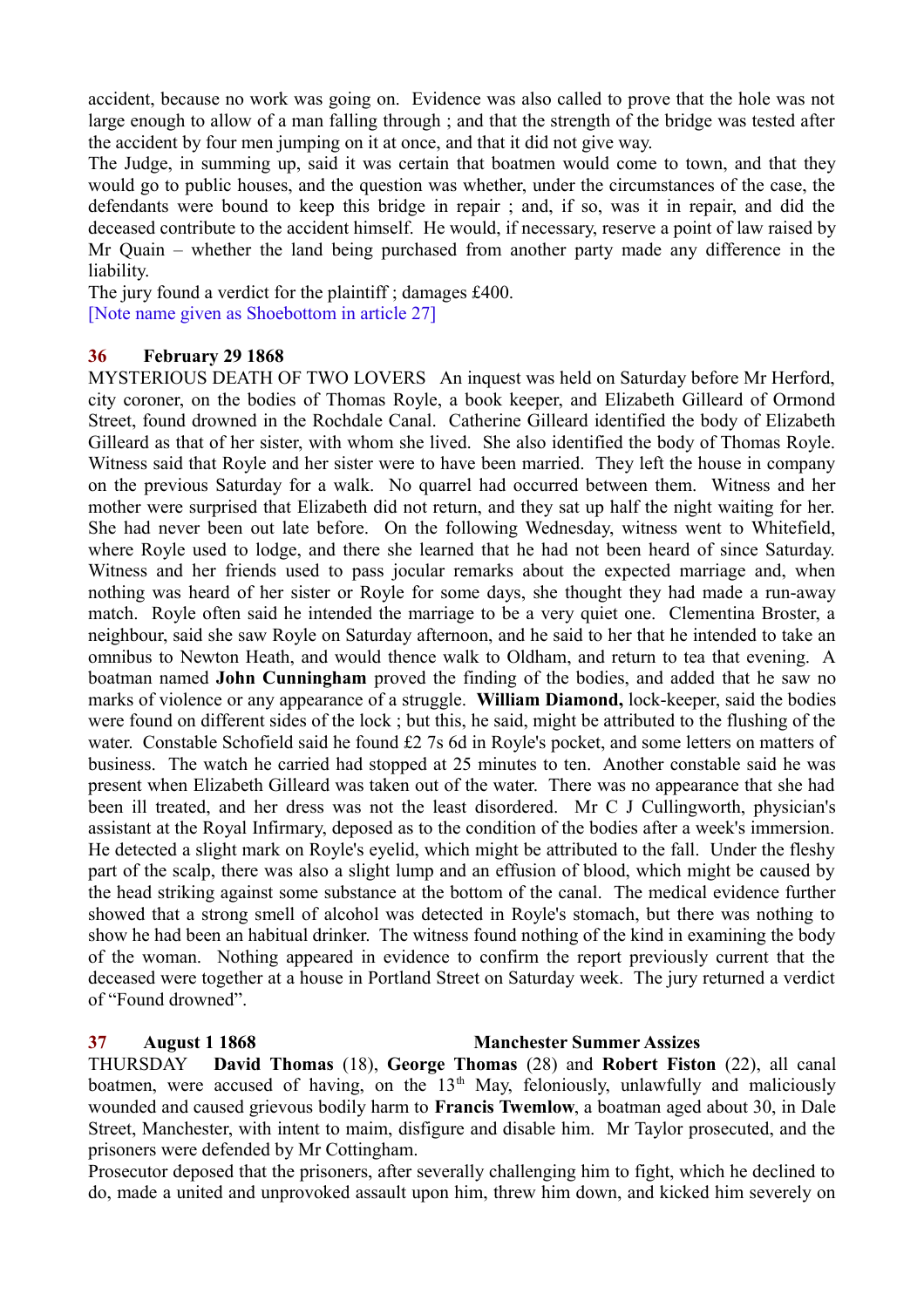the head, causing blood to flow profusely and rendering him insensible. He stated that after the first assault, while he was still lying on the ground, George Thomas said, "Let us go back ; he isn't half milled yet", and they returned and renewed the assault. In cross-examination, witness said he did not believe that the prisoners were actuated by any malicious intention against him, but that the affair had arisen out of their having had "a sup of drink". Witness was himself quite sober. Another witness, brother in law of the prosecutor, deposed that, though Twemlow offered the prisoners no provocation, he actually struck the first blow, being compelled to do so in self defence. Dr Trueman, surgeon at the Infirmary, who dressed the prosecutor's wounds, described their nature – one being a wound on the left temple as deep as the bone and an inch and a half long, and said they appeared to have been caused by kicks. A week after the wounds had been dressed, the prosecutor was tolerably well. Witnesses called for the defence stated that the origin of the row was that the youngest prisoner, David Thomas, after some altercation, was twice struck by the prosecutor, and that the other prisoners, who at the time were drinking in an adjoining public house, were afterwards sent for and interfered, along with another man unknown, in order to see fair play. One of the witnesses declared that Twemlow had not been kicked at all in his view, and that the wound he had sustained on his head had been caused by a fall on a stair. The jury found the prisoners guilty of unlawfully wounding and they were each sentenced to one months imprisonment with hard labour.

## **38 October 10 1868**

BOATMEN'S BETHEL, KNOTT MILL On Tuesday evening, the annual meeting of this useful and unpretending institution was held in the schoolroom off Liverpool Road. There was as usual a crowded attendance. Mr Jacob Bright MP had been announced to preside, and Mr Bazley MP to take a part in the proceedings ; but both gentlemen were absent. Mr Councillor Livesley occupied the chair. The Rev J Shipman gave an account of the operations of the institution during the past year. 36,000 tracts and books of various kinds had been circulated, which was over 14,000 more than last year. They had now, however, an additional agent to assist in their distribution. The ordinary operations of the institution included weekly services and visitation of the sick, and both had been attended by much success. With regard to the educational department, both the school there and the one in Stanley Street had been well attended, better than last year. They were open to the children of boatmen, and the orphans of this class of men. The night schools had not yet been opened for the present season. They also had libraries open, not only to the children but to their parents, who were allowed to take the books away with them on giving the names of their boat and master. Special services had been held for mothers, which seemed to have had a good effect. They had formed a friendly society on something like a temperance basis ; and they had likewise a savings bank, in which the boatmen could deposit their money and withdraw it at pleasure, without trouble. The financial statement showed that up to the end of September, which was about a month earlier than their usual yearly account was made up to, they had received altogether £500 16s, and their expenditure had reached the same amount less £1 18s, which they would have been in pocket had they not just incurred some expense in improving their present premises. A number of gentlemen afterwards addressed the meeting.

#### **39 October 30 1869**

BOATMEN'S BETHEL, KNOTT MILL The annual meeting of this institution was held on Monday evening, there being, as usual, a crowded attendance at tea. At the meeting which was afterwards held, the Mayor presided. The Rev J Shipman, one of the secretaries, made a statement of the operations of the institution during the past year. The usual Sunday and weekday evening services had been more numerously attended than at any time during the past ten years, and in every department of the institution, there was evidence of progress. The two agents of the society at Knott Mill, as well as the one connected with Stanley Street, had devoted much time to visitation, and upwards of 20,000 books, tracts and periodicals had been distributed. Many of these were the gift of friends, and caused a considerable saving to the funds. The Sunday school had never been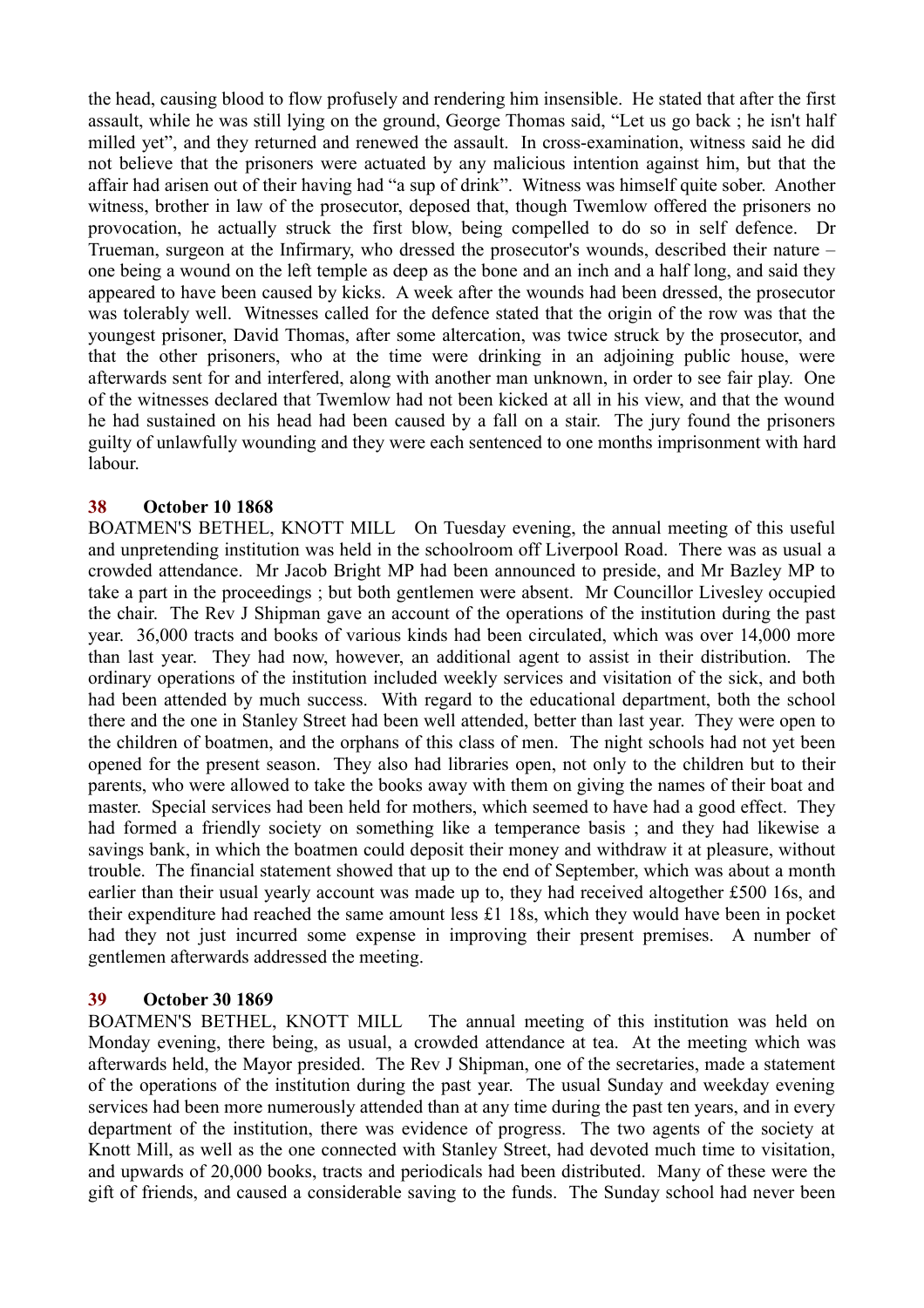better attended, nor was there ever the same amount of order and attention before. There were 23 gratuitous teachers, who devoted themselves with great earnestness to their work. The day school was under the care of Miss Shipsides, and it was to be noted that every boatman's child, fatherless child, or child of parents who could not afford to pay, received their education for nothing. The savings bank was found very useful, although the amount of the deposits was not large. They had a band of hope with 112 pledged abstainers, and an average weekly attendance at the meetings of about 200. They had also a section of the Cadets of Temperance, parents, on payment of 1 1/2d a fortnight, receiving £5 on the death of a child. The Sons of Temperance were a friendly society which paid its members during sickness 12s a week for three months, 8s a week for the next 26 weeks, and £12 on the death of a member. They had 35 to 37 members, and £26 in hand. The institution at Stanley Street was in a correspondingly prosperous condition. Mr Shipman remarked that he had noticed a great improvement in the habits of the people, a great advancement in regard to dress, and increased comforts in the cottages of the sailors. With regard to the finances, the income had been £509 14s 2d of which £437 8s 8d were subscriptions, £30 from the day schools and £39 15s 6d in contributions from the Sunday schools. The expenditure had exceeded the income by £16 13s, which they now owed. The Mayor expressed his great interest in the institution, and his appreciation of the useful work it was performing. He remarked that since he had been mayor he had been introduced to several charities of whose existence he previously had no knowledge, and he was quite sure that institution only needed to be better known to be much more widely supported. (Applause) Mr Shipman here read letters of apology from Lord Ellesmere, Mr Jacob Bright MP, and other gentlemen, who were unable to attend. Mr Bright was laid up at home, and was not likely to be out for the next few days. The Mayor being obliged to leave, the chair was taken by Mr T Whitworth MP, who briefly expressed his satisfaction with the institution. Several other gentlemen afterwards addressed the meeting. The proceedings were further enlightened by the singing of a number of children connected with the schools.

## **40 January 8 1870**

POACHING At the County Police Court, Strangeways, on Tuesday, Wright Cross, joiner, Swinton, and Robert Mather, collier, Swinton, were each fined £5, or a months imprisonment in default, for poaching on the farm of Mr Gilbody at Swinton. Cross had been fined £5 for a similar offence at the last petty sessions at Worsley. **Charles Fradley**, canal boatman, was fined £2 and costs for poaching with dogs in Trafford Park, on the information of Robert Spencer, gamewatcher to Sir Humphrey de Trafford.

#### **41 February 19 1870**

THE LATE MR J N SHIPSIDE The funeral of Mr Shipside, assistant minister at the Boatmen's Bethel and a prominent advocate of the Band of Hope and temperance movements, took place at Ardwick Cemetery on Saturday, and was attended by a numerous procession, whose members assembled in Blantyre Street, Hulme. It was formed in the following order : Sons of Temperance, Order of Rechabites, Bands of Hope, general temperance friends, executive committee of the Lancashire and Cheshire Band of Hope Union, Staley Street Mission, and Boatmen's Bethel. After these were the hearse, the members of Mr Shipside's family, relatives, ministerial friends and private carriages. The procession numbered nearly 700 persons, and was preceded by an efficient brass band, and comprised all sects and parties, many coming from the surrounding towns to show their respect for Mr Shipside's memory. Crowds of spectators lined all parts of the route. The cortege arrived at the cemetery at 4.30, where a large number of persons were awaiting its arrival. The Revs Mr Shipman, Mr Taylor and Mr Bate officiated at the funeral service. After a few words from the Rev J Shipman at the grave side, and the singing of the hymn "For ever with the Lord &c", the people dispersed.

#### **42 April 16 1870**

A WOMAN DROWNED IN THE IRWELL On Tuesday, an inquest was held at the Veteran Inn,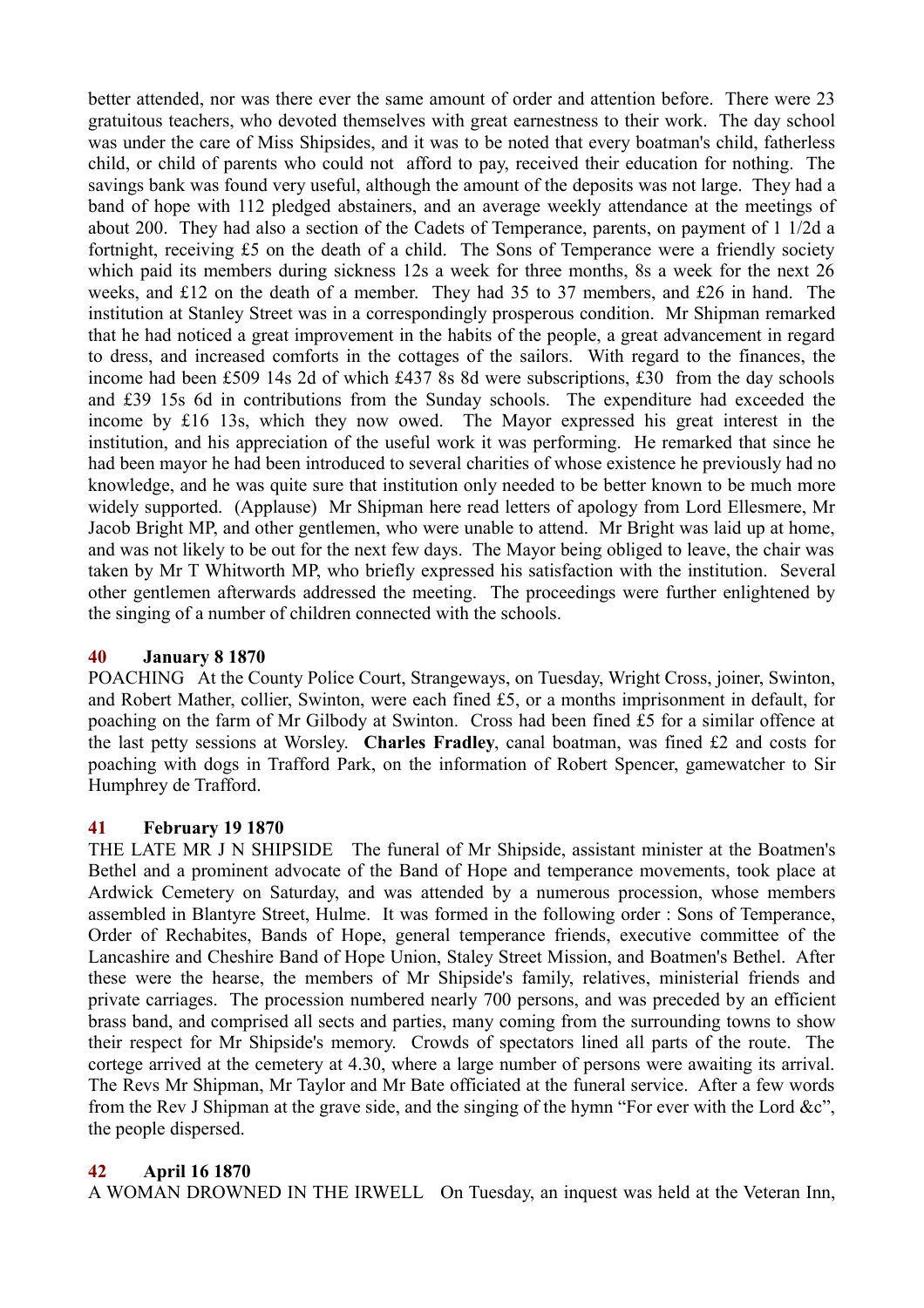Stanley Street, Salford, before Mr F Price, coroner, on the body of a woman named **Ann Blockley,** wife of **Peter Blockley**, a boatman living at 18 Hardman Street, Deansgate. The husband deposed that the deceased "was in the habit of taking a drop of drink, and had done so for a fortnight". She was very "flighty" on Saturday last, and shortly after rising on Sunday morning was missed from the house, but no particular notice was taken of her absence until evening when, in consequence of her not returning home, inquiries were instituted, and it was ascertained that her body had been found in the forenoon in the river Irwell. **Nathaniel Holt,** a flatman, gave evidence to the effect that whilst conversing with some of his fellow craftsmen near the wharf on Sunday afternoon, he observed a woman struggling in the water near to them. They immediately rescued her, but she shortly afterwards expired. The jury returned a verdict to the effect that deceased had met her death by drowning, but that there was no evidence as to how she got in the water.

# **43 May 7 1870**

A boatman named **Rae** was recently convicted at the Derbyshire quarter sessions of stealing a partridge. A covey had been shot at by a party of gentlemen, and the prisoner picked up the bird in a field over which one of the party had a right of shooting. The question in dispute was the condition of the partridge when it came into the prisoner's possession, and the jury found that it was in a dying state and could not escape. They therefore convicted Rae of having taken the bird fraudulently, with intent to deprive the owner of it. On Saturday, the Court of Criminal Appeal quashed the conviction. Five judges held that a bird or an animal in a wild state was not regarded as property, and that it was never intended to make those who preyed upon game thieves as well as poachers.

# **44 May 14 1870**

ROBBERY FROM A BOATMAN On Wednesday, at the Salford Borough Police Court, before Sir J I Mantell and Mr T Davies (Mayor), **Thomas Herring** and Sarah Savage were charged with stealing £10 10s from a boatman named **Calyta Milnes.** The prosecutor was drinking with Herring, another waterman, on Tuesday at the Britannia Inn, Regent Road, Salford, and fell asleep there. On being roused up, he called for a quart of beer, but found that all his money was gone, and his companion was also missing. The landlord, on being informed of the man's loss, informed him that the prisoner Herring had changed a sovereign before he left. A search was then made for Herring, who was four hours afterwards found at Knott's vaults, in company with the female prisoner. Milnes asked him for his money, upon which Herring dropped a sovereign, which the woman picked up and gave to the prosecutor, saying, "If it is thine, take it". The male prisoner was remanded for further inquiries, and the woman was discharged.

## **45 August 27 1870**

A WOMAN DROWNED AT BARTON On Saturday afternoon, as a boatman named **James Walker** was passing along the river Irwell near Barton in his boat, he saw the body of a woman floating on the water. He obtained assistance and got the body out. It was taken to the King's Head Inn to await an inquest.

## **46 October 15 1870**

FLOOD AT PRESTON The heavy rains of Saturday caused the river Ribble to overflow its banks in some places in the neighbourhood of Preston, and serious apprehensions of damage from the next tide were entertained. About the time when it flowed, however, 11.20 pm, there was a rather strong wind from the east, which materially reduced the height of the flood. The Miller Park at Avenham was yesterday morning under water in its lowest parts, but this arose from the drains being rendered inoperative by the freshet in the river, which rose considerably above the drainage outlets. **Thomas Hesketh**, boatman, had two or three boats carried away by the flood. All the low lands east and west of Preston were flooded to some extent, but we have not learned that any serious damage was done.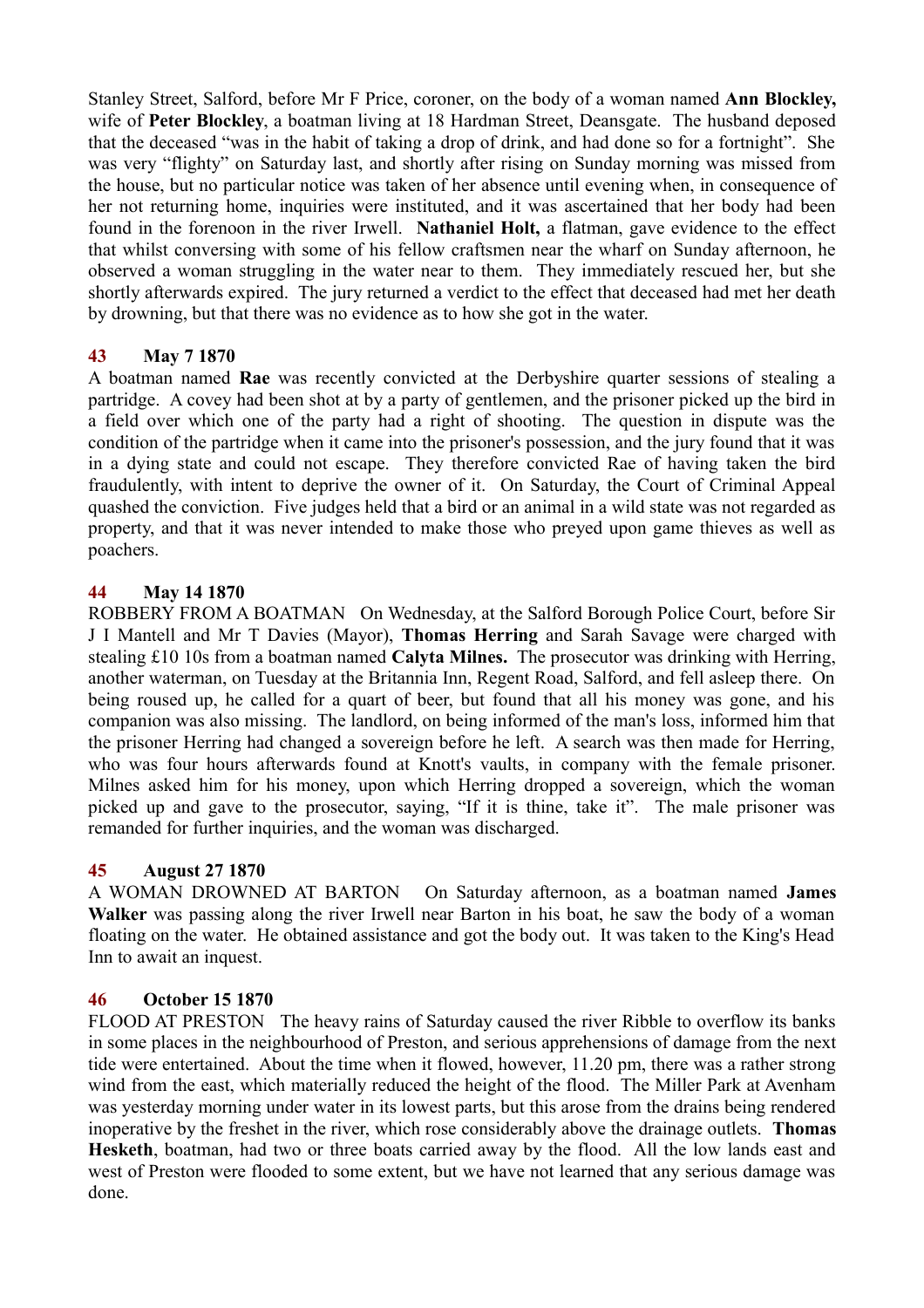### **47 December 17 1870**

A MOTHER CHARGED WITH MANSLAUGHTER On Monday an inquest was held before Mr Edge, district coroner, at the Commercial Inn, Aspull, on the body of **Mary Gill,** the infant of **Henry Gill**, boatman. It appeared that on Thursday night, the mother, **Eleanor Gill,** and the father returned drunk to their flat at Aspull, and in the morning the brother and sister of the deceased found the child lying dead and cold upon the floor beside the mother. A surgeon stated that the child had died from suffocation and, after the verdict of the jury, the mother was committed to the Manchester Assizes on the charge of manslaughter, upon the coroner's warrant.

## **48 January 7 1871**

THE WEATHER AND THE BRIDGEWATER CANAL The change in the weather on Thursday was a very welcome one to the traders on the Bridgewater Canal. For many days, communication on the canal between Manchester and Liverpool has been stopped owing to the frost, the canal being entirely blocked between Liverpool and Broadheath, Altrincham, although kept open thence to Manchester to some extent by means of the ice boats, which have required as many as eight horses to draw them. Many vessels were with difficulty towed from Manchester to Broadheath, where they were frozen up, and the consequence was that great distress ensued amongst the boatmen and their families, some of whom have been on the verge of starvation. The Guardians of the Altrincham Union, on Wednesday, on the distress being reported to them, ordered a relieving officer to visit the boats and administer relief where necessary. Yesterday, the ice was broken, but the damage to boats from the floating ice and the difficulty in towing deter navigation at present, except in a few cases.

## **49 March 18 1871**

THE GUNPOWDER EXPLOSION AT LOW WOOD On Tuesday afternoon, Mr W Butler, coroner, held an inquest at the Ainsworth Arms, Backbarrow, on view of the body of **Thomas Walker,** one of the men injured by the recent explosion at Low Wood. The deceased at one time, it was thought, would have recovered from his injuries, but on Sunday last a relapse occurred, and he expired. The first witness called was John Atkinson (sub manager at the works) who stated that the deceased was employed at the mill as boatman and labourer, but on the day of the explosion assisted in the corning house, when the accident occurred. All the men employed in the mill were wearing flannel clothes without pockets, and shoes without nails. About half past twelve, witness heard the explosion in the corning house, and went in the direction of the sound. He met deceased coming away from the mill led by another man. On questioning deceased, he learnt that he had been watching for the powder to come through the rollers when the explosion occurred. The other three men in the corning house were all killed. Witness had no notion whatever as to how the explosion occurred. Deceased told him that all was going on right so far as he knew when the accident happened. When deceased found he was injured, he got into the mill race to put out the fire around his neck. Witness wished it to be understood that the work was not perfectly strange to deceased. He had been employed in the corning house at odd times for a week before the accident. The deceased was not forced to work in the corning house against his will. James Collinson, clerk at the works, stated that all the men employed there emptied their pockets on a board before they entered the works that morning. They put on their flannel dresses. Dan Walker met deceased coming from the corning house, who told him he had no idea how the accident happened. Mr Collinson, recalled, said deceased told him he was not forced to work in the corning house. Dr Stunt said that deceased died from nervous exhaustion caused by the sudden shock. A verdict was given "that Thomas Walker died from injuries received at the explosion, but how caused there was no evidence to show". The jury suggested that a petition should be sent to the Home Secretary asking Government to appoint an inspector over powder works generally throughout the kingdom.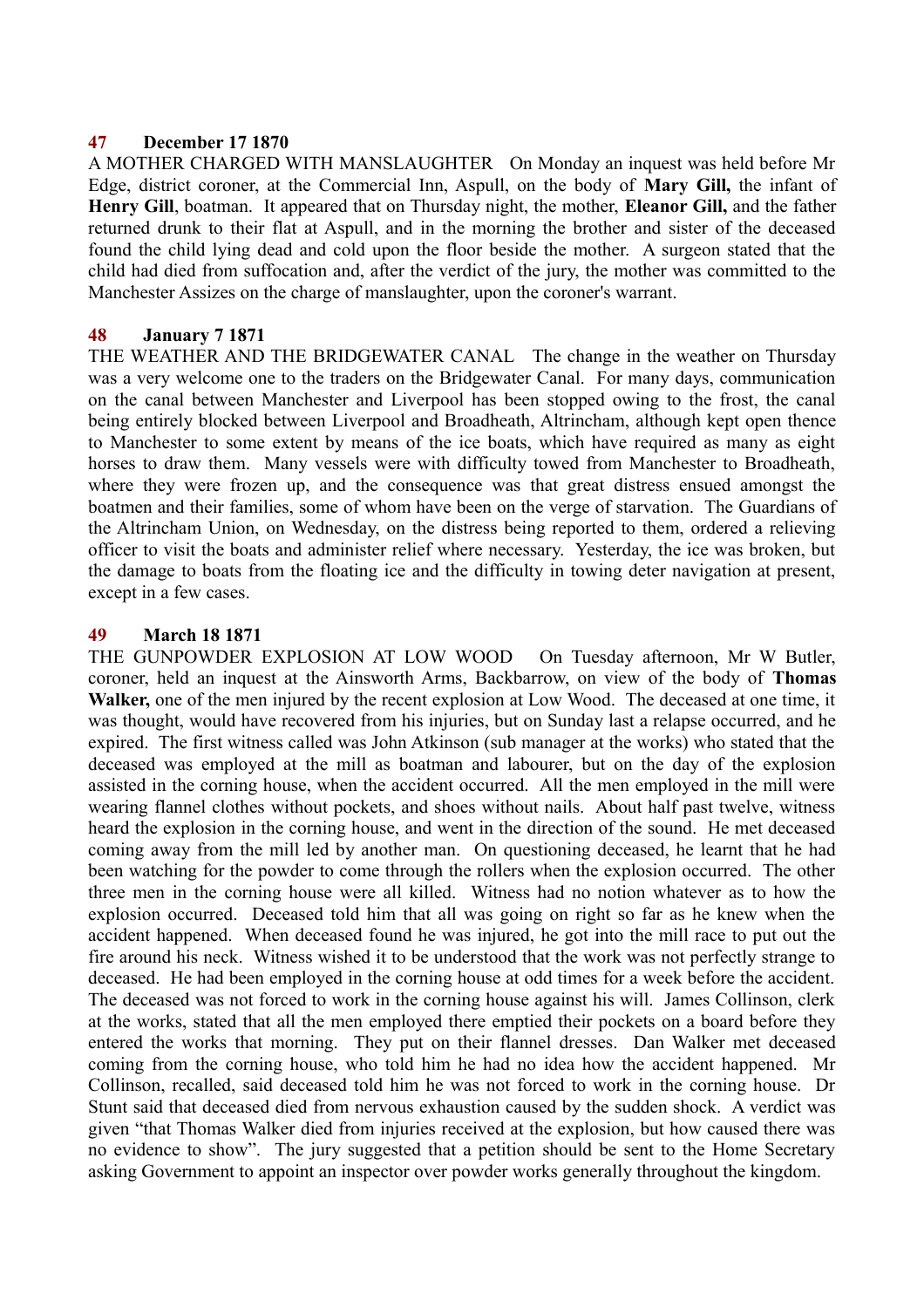## **50 June 24 1871**

MANCHESTER QUARTER SESSIONS The following sentences were passed during the day : -Six months : **James Hadfield**, 16, boatman, for stealing on the  $13<sup>th</sup>$  of April twelve dog combs and two dog crosses.

## **51 July 8 1871**

FATAL ACCIDENTS About half past three o'clock on Sunday afternoon, a child named **George Martin,** whilst in company with his father near the canal at Bradford-cum-Beswick, touched one of the boat horses, which resented the liberty by kicking him in the chest. A doctor was immediately sent for, but the poor child expired in five hours. He was six years old, and resided with his father, a boatman, in Mill Street, Bradford.

## **52 July 29 1871**

ALLEGED MANSLAUGHTER IN MANCHESTER At the Waterloo Hotel, Withington, on Tuesday, Mr Frederick Price conducted an inquest touching the death of **Charles Burgess**, boatman, 41 years old, who lived at No 2 Crown Street, Chester Road, Hulme.

The first person who gave evidence was **Ann Burgess,** the wife of the deceased, who said that on Monday evening the  $17<sup>th</sup>$  inst at about ten minutes to six o'clock, her husband, having been in bed since half past ten in the morning, got up and went out. She accompanied him to the gates of the yard belonging to the Trustees of the late Duke of Bridgewater in Chester Road. A man named William Johnson was standing there. She could not tell who spoke first, but her husband and Johnson began swearing at each other. Johnson pushed witness's husband, who then struck him. The quarrel lasted a few minutes longer, and then Johnson's wife came up, shook the deceased, and hit him on the face. **Samuel Johnson** (boatman, Ordsal Lane, Salford) then came across from his brother William's beerhouse, which is on the side of Chester Road opposite to where the quarrel was taking place. He hit the deceased a blow on the right eye and knocked him on his back, causing his head to strike the stones. The deceased became insensible immediately, and remained so until the following morning. At the back of his head there was a small wound, which bled a little. About ten o'clock on Wednesday night, he was removed to the Chorlton Union Workhouse at Withington. He had not given Samuel Johnson any provocation whatever when Johnson knocked him down.

Henry Edwards deposed that he was a butcher, residing at 60 Chester Road, Hulme. On the  $17<sup>th</sup>$  of the present month, he was standing at his own door, and saw the deceased and William Johnson quarrelling. In a minute or two they commenced to fight. They struck one another with their fists ; but, in his opinion, no blows were given that could do any harm. The struggle was more like wrestling than fighting. He went across the road, and when he got to them they had ceased to struggle, and neither seemed any worse for the blows which had been exchanged. He then saw Samuel Johnson come out of his brother William's house, walk straight across the street to the deceased and, without saying a word, raise his right arm and knock the deceased down. He did not appear the worse for drink when he did this. He came out of his brother's house with his shirt sleeves rolled up, and he walked straight back when he had given the blow, which was a very violent one.

Dr William Webster, assistant resident medical officer of the Chorlton Union Workhouse at Withington, said : I saw the deceased immediately on his admission into the house on Wednesday night last. He was in a state of muttering delirium. On his body were two marks of violence – one on his right eye, and the other, which was a cut about an inch and a half long on the back of his head. He died at half past ten o'clock last Friday morning, without having once been sensible during his stay in the Workhouse. On Monday afternoon, I made a *post mortem* examination of the body. The organs in the abdomen and the chest were all healthy. On opening the head, I found a large clot of blood at the anterior part of the right side of the brain. There was also a fracture of the roof of the eye's socket – the frontal bone. The clot of blood was close behind and above the fracture. There was a second fracture in the occipital bone at the back of the head, and a small quantity of blood, corresponding with the fracture, effused between the membranes and the bone.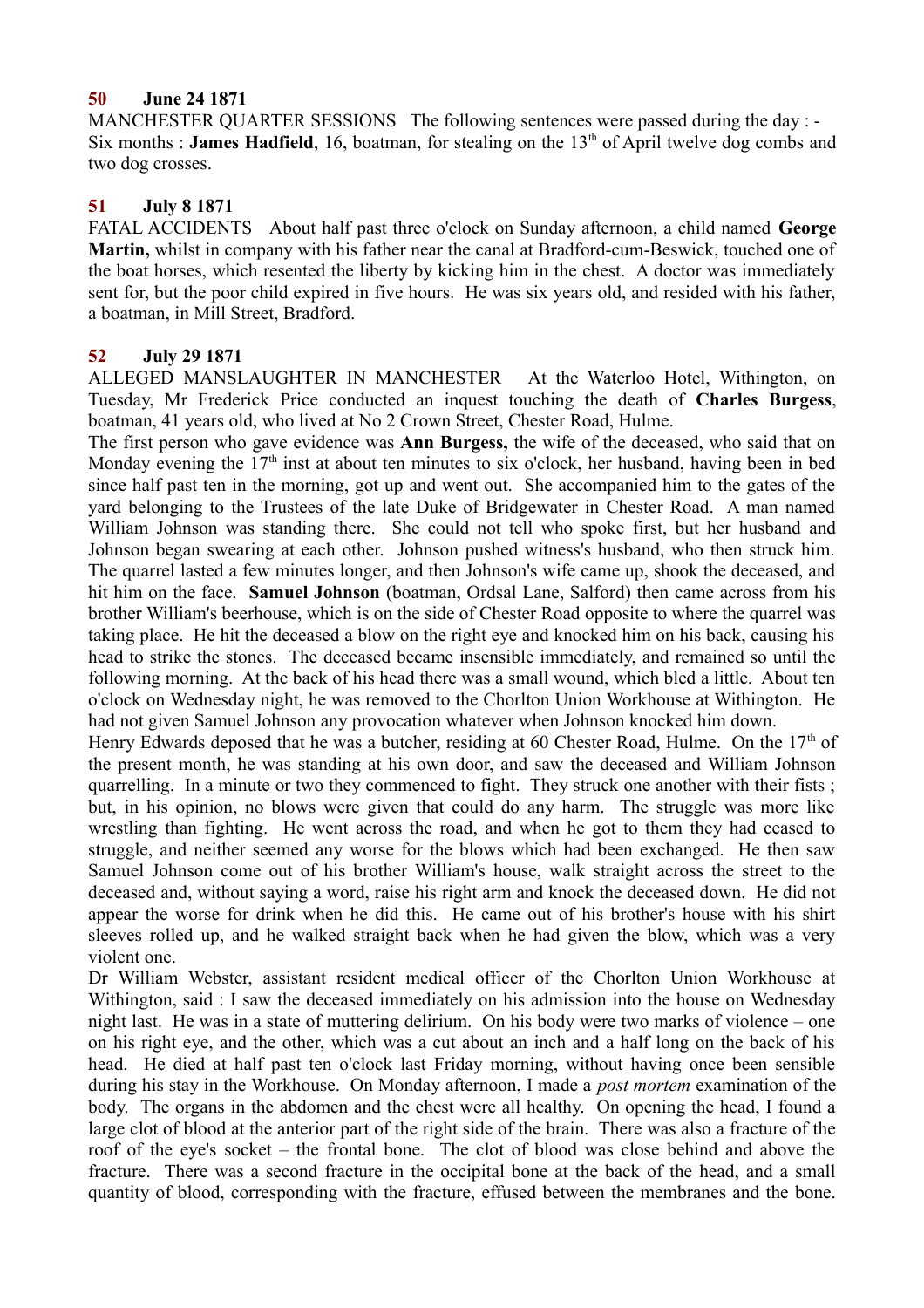In my opinion, death was caused by the rupture of the blood vessel behind the frontal bone, and the formation thereby of the clot of blood. The fracture of the blood vessel might have been caused either by a very violent blow on the eye, or by the deceased falling on the back of his head. The fall described by one of the witnesses would, in my opinion, be sufficient to account for all the appearances on the body, except that round the eye.

A verdict of "Manslaughter" against Samuel Johnson was returned by the jury. The man was afterwards committed for trial by the city magistrates.

# **53 August 28 1871**

SALFORD HUNDRED INTERMEDIATE SESSIONS The intermediate sessions for the hundred of Salford commenced its sittings on Monday at the Assize Courts, before Mr W H Higgin (QC), chairman, and a bench of magistrates.

The following sentences were passed :-

Four months imprisonment : **Richard Strickland,** boatman, for felony at Droylsden on the 1<sup>st</sup> of August.

## **54 September 2 1871**

THE LATE GALE AT LIVERPOOL On Saturday evening, during a stiff breeze and a heavy swell caused by the gale on the previous day, two Mersey boatmen named **Nagle** – father and son – were bringing the captain of the *Mary Durkee* ashore, when the boat was struck by a wave and upset. The occupants could all swim, however, and clung to the keel, where they remained for upwards of two hours, during which time they had drifted nearly out to sea. They were at last observed and rescued by a pilot boat, when it was found that the younger Nagle had been drowned by the waves which constantly dashed over them. An inquest was held on Tuesday, and a verdict of "Accidental death" was returned.

## **55 September 2 1871**

KILLED IN A STREET FIGHT An inquest, which has been adjourned two or three times, was concluded at the Town Hall, Chester, yesterday, relative to the death of Thomas Simpson, who was killed in a street fight, in that city, soon after midnight on the  $6<sup>th</sup>$  of August. The evidence given by the various witnesses who were present was very confused, and in some points contradictory. The most consistent account was that of the deceased's brother, who was in his company, had a quarrel with two men named Davies and Douglas, and fought with Davies in Frodsham Street. Afterwards, Davies and Douglas followed them into Queen Street, and there the quarrel was renewed. Deceased's brother asked a boatman named **Matthew Edwards** to see fair play. Edwards, after watching the fight some little time, took part in it, and knocked down both Davies and Douglas. He also struck deceased on the forehead, which knocked him down. Deceased was insensible and, on hearing that the police were coming, some of his companions carried him off. As he was being taken away, Edwards tried to coax him to speak, and said he had no intention to strike him at all, he thought it was Douglas that he was hitting. Deceased was taken to the Infirmary, and died two days afterwards, never having regained consciousness. A *post mortem* examination revealed a fracture of the skull and congestion of the brain. The jury returned a verdict of manslaughter against Edwards, who has made off.

## **56 October 28 1871**

POLICE NEWS **George Lewis**, boatman, Henry Street, Lymm, was, at the County Police Court, Strangeways, before Sir J I Mantell, yesterday, ordered to be imprisoned during the ensuing six months, for violently assaulting Police-constable William Langhorn at Cadishead, Barton-on-Irwell, at a late hour on Thursday night.

## **57 January 6 1872**

MANCHESTER CITY SESSIONS A general quarter sessions of the peace for the city of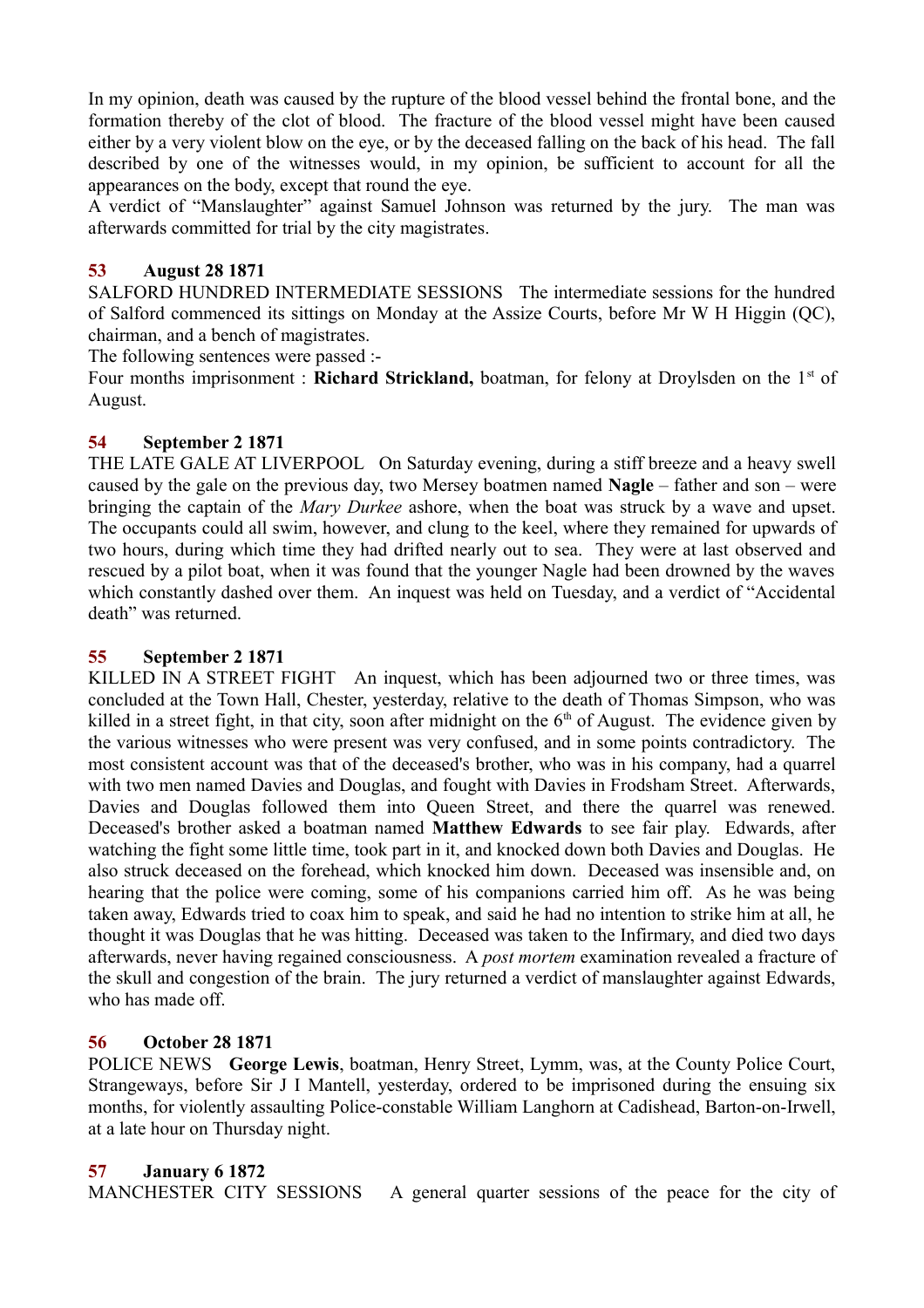Manchester commenced at the Assize Courts on Wednesday. Mr H W West QC, MP, Recorder, presided.

The following sentences were passed yesterday :-

Twelve months : **Joseph Martin**, 50, for felony, along with three others, on October 14<sup>th</sup>. Six months : **George Dean,** boatman, for theft, on the 14<sup>th</sup> October.

# **58 March 8 1872**

SALFORD HUNDRED INTERMEDIATE SESSIONS The Salford hundred intermediate sessions commenced on Monday at the Assize Court, Strangeways.

Tuesday : The following sentences were pronounced :-

Acquitted : **John Carroll**, 18, boatman and **James McElroy**, 19, boatman, accused of stealing, at Droylsden, 7s and a pair of boots from the person of Thomas Walker.

## **59 March 9 1872**

MANCHESTER CITY SESSIONS The general quarter sessions of the peace for the city of Manchester were opened at the Assize Courts, Strangeways, on Monday, before Mr H Wyndham West, QC, MP, recorder.

The following sentences were passed during the day, Mr Leresche presiding in a second court :-Three months : **Edward Anson,** 18, boatman, felony.

# **59 May 4 1872**

POLICE NEWS At the Manchester County Police Court on Monday, **John Balshaw**, boatman, resident in Liverpool Road, was fined £5 for ill treating a horse on the river bank at Barton-upon-Irwell - Sir J I Mantell, the presiding justice, remarking that he would have imposed a penalty of £20 if he had had the power. A witness stated that on Sunday afternoon he saw the prisoner in charge of two horses near the river Irwell at Barton. One of the beasts slipped down, whereupon Balshaw said, "This is the way I shall serve you, you ----", and pushed the handle of a whip twice up the animal's nose, causing it to bleed, as the witness said, "like a tap".

## **60 June 1 1872**

SALFORD HUNDRED QUARTER SESSIONS The following sentences have also been given :- Six months imprisonment : **William Price,** 28, boatman ; **William Stevens**, 34, boatman ; **Peter Walker,** 26, boatman ; and William Simkinson, 40, beerseller, for stealing, at Chadderton on May 2, 220 lb of cotton owned by the Bridgewater Trustees.

## **61 July 13 1872**

MURDER AT LEEDS A boatman named **John Dearden** is in custody at Leeds for having murdered his wife, by shooting her in the head with a six barrelled revolver.

# **62 July 13 1872**

SUSPECTED MURDER AND SUICIDE AT WAKEFIELD On Wednesday morning at an early hour, the inhabitants of Eastmoor, Wakefield, were startled by the discovery that a woman had, to all appearance, been cruelly murdered in her bed, and that by the man who had for some months past cohabited with her, and the excitement was further intensified by the discovery, two or three hours later, that the man himself had put an end to his own existence by hanging. It appears that, acting upon information received, Inspector Wood visited the house of a man named **Isaac Townend**, who lived in Camplins Yard, Eastmoor. The officer found the door fastened, but very soon made an entrance, when the lifeless body of a woman called Ruth Hollins, about 45 years old, was found on the bed. When the above facts were first ascertained by the police, it was not known what had become of the supposed murderer. It was thought he had absconded. About half past ten, however, a man named Joseph Best observed something suspended from a beam in a shed erected in a field near the waterworks, in Ouchthorpe Lane. On approaching it, he found it to be the lifeless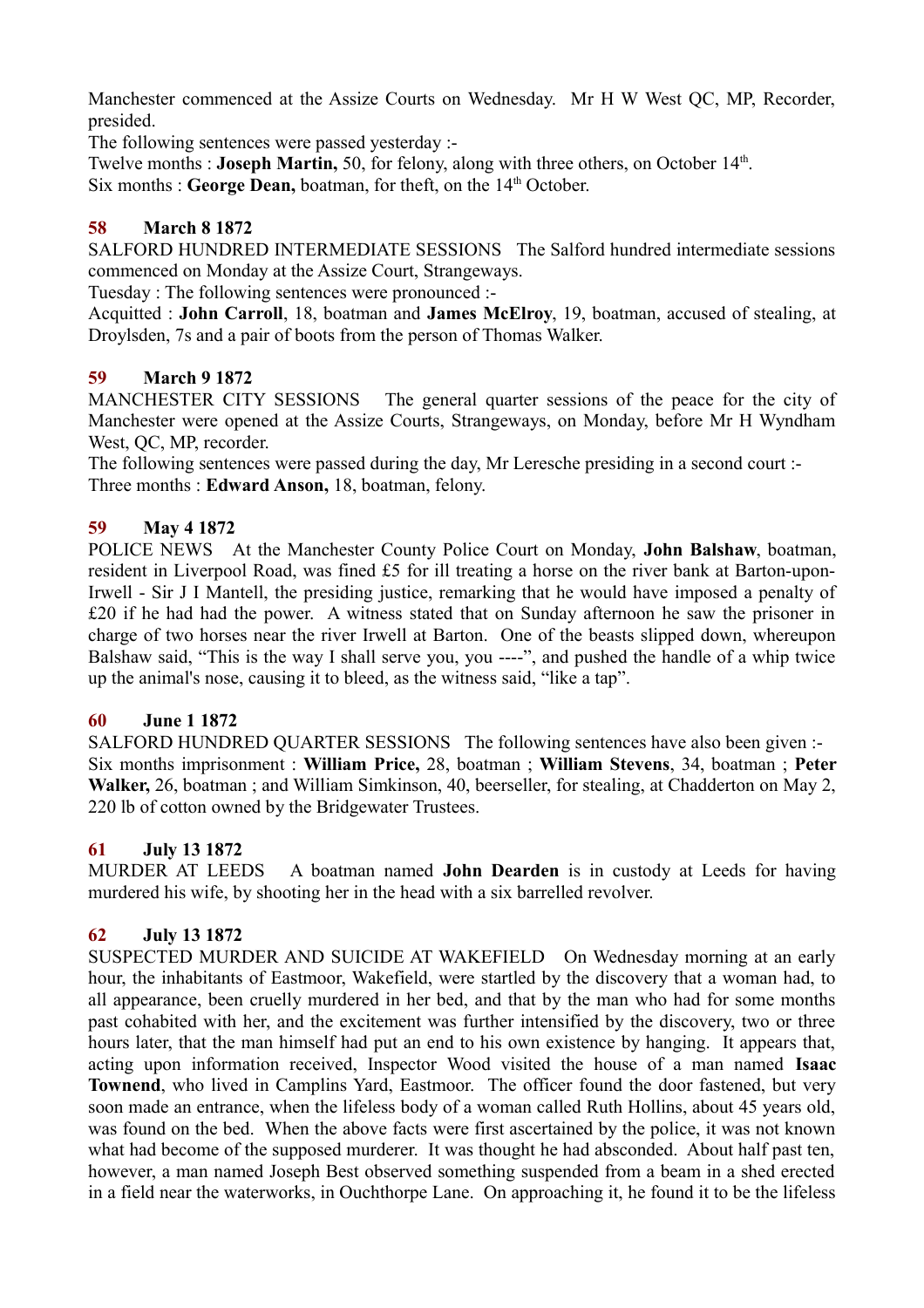body of Townend, hanging by the neck by a piece of cord. It appears that the murdered woman, who had been drinking for some days past, was last seen alive on Tuesday night about half past six. Townend, who was apparently about the same age as his paramour, was a native of Eastmoor, but for many years lived elsewhere. Formerly, he was employed as a boatman, but for the last twelve months or so he was in the service of Mr John Moxon, cab proprietor &c, Eastmoor, who spoke of him as being a quiet, steady, hard working man. The house the two lived in belonged to Mr Moxon, who was, it is said, the first person to discover the dreadful deed ; for as Townend did not appear at his work at the usual time yesterday morning, he sent messengers to call him. They called and shook the door of the house, but no one answered. Eventually, Mr Moxon went himself ; and, failing to get a reply, he looked through the window of a room, and was horrified to see the woman lying apparently dead on the bed. He at once called Inspector Wood who, as stated above, went and effected an entrance into the room. She was then found to be partially undressed. Dr Wade was shortly afterwards called in, and made a *post mortem* examination of the body in the afternoon. There were discolourations of the skin about the neck, especially at the back, and on the side of the face.

## **63 August 24 1872**

POLICE NEWS On Wednesday, at the Salford Police Court, **Charles Martin, William Walker** and **Richard Walker**, boatmen, recently employed by Mr J Davies, Runcorn, were charged with offending against the Masters and Servants Act. About five weeks ago, the prisoners started with their boats to go to Preston Leigh but, on arriving at Salford, were detained in consequence of the canal banks having broken down. During their detention Mr Davies advanced sums of money to them, and when the boats could resume the journey, the defendants refused to continue working unless the prosecutor promised not to ask for repayment of the money advanced. He refused to do this ; and the defendants, without giving him notice of their intention, abandoned their boats, thereby causing damage to them and their cargoes. The defendants were sentenced to pay 20s each or go to prison for 14 days.

## **64 September 21 1872**

A BOATMAN DROWNED Shortly before eleven o'clock on the night of the  $17<sup>th</sup>$  inst, a boatman named **Isaac McCormick**, 38 years old, was drowned in a lock of the Rochdale Canal at Failsworth. He was in company with two other boatmen, when they heard a splash in the water, and found that the deceased had disappeared. They searched the water with boat hooks and, at the end of 15 minutes, pulled out the dead body of McCormick.

## **65 October 26 1872**

GALLANT CONDUCT OF A LIVERPOOL LIFEBOATMAN One of the most daring acts of bravery which has been recorded since that performed by Joseph Rogers on the occasion of the wreck of the Royal Charter was (says the *Liverpool Albion*) a few days ago witnessed on the coast of North Wales, within a few miles from the spot where that unfortunate vessel was lost. It appears that eight men, comprising boatmen and riggers, were engaged in Liverpool to proceed to Carnarvon for the purpose of bringing the barque *Queen of the Fleet* round to the Mersey. The men were taken down in the steamer *Warrior* (Captain Green) which was to tow the vessel round after she had discharged a cargo of timber from St John, NB. The barque left Carnarvon on the morning of the 3rd instant in tow of the *Warrior,* at the time when one of those heavy northerly gales which then visited the coast was raging. The vessel, however, was well sheltered whilst passing through Menai Straits, and on reaching Beaumaris it was resolved to take the Penman Sound, which lies between Puffin Island and the Mainland, and pass to windward of the island. At this point the full fury of the gale was felt, the sound being quite exposed to the northerly winds, and not the slightest shelter was afforded. The sea was running very high, and the vessels had made considerable headway, when the barque, which was pitching and rolling, owing to her being in ballast trim, was struck by a heavy sea, and the tow rope parted. Attempts were immediately made to get out another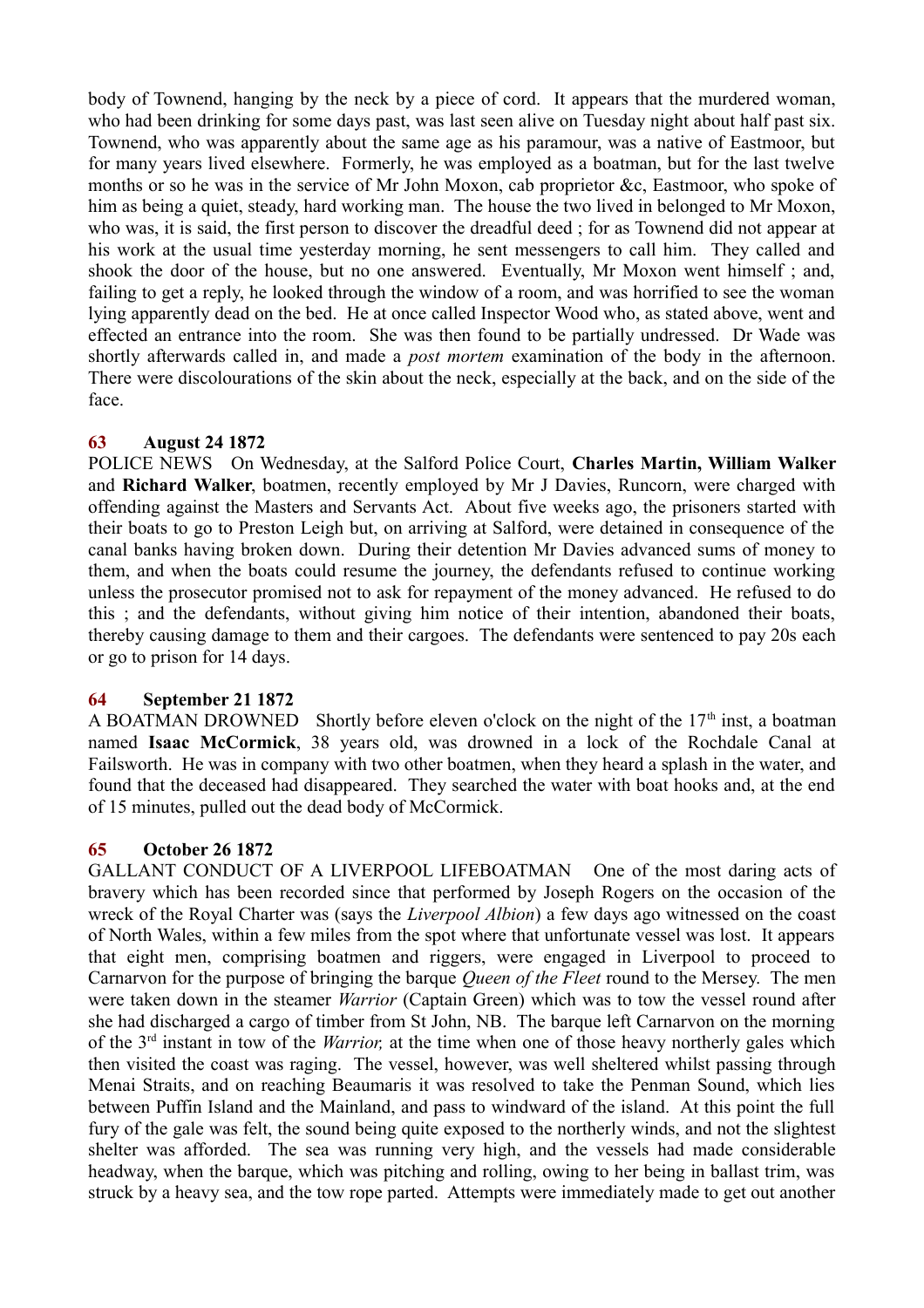hawser, but before that could be accomplished, the sea and wind had driven the *Queen of the Fleet* on to a ledge of rocks lying on the north side of the island. The first blow unshipped the rudder, driving it upwards many feet, and the vessel began to labour very heavily, each sea causing her to roll first on one broadside and then on the other, until it became almost impossible for those on board to prevent themselves from falling into the sea, The crew consisted of Captain Holmes, his son, and the eight men already mentioned ; the captain's wife and daughter being also on board. Signals of distress were made as soon as possible, and were seen from the Penman lifeboat station, some distance from the distressed vessel. At this critical junction, the vessel seeming to open with every blow, and the sea, which was making a clean breach over her, threatening to sweep every soul out of her, one of the crew named **James Moore,** a Liverpool boatman and also one of the crew of the Liverpool tubular lifeboat, gallantly came forward and volunteered to swim to the island with a rope, to effect a means by which the rest could be landed. At least one hundred yards lay between the vessel and where Moore could effect a landing, the sea breaking all along the island most terrifically ; but, nothing daunted, Moore, having divested himself of part of his clothing, and with the deep sea line fastened round his body, heroically plunged into the angry sea. For a time, he was entirely obscured, and when first seen was halfway to the island, struggling forward most bravely at one moment, and the next being carried back almost to the vessel. Still he struggled on to accomplish his praiseworthy aim, and at length he successfully reached the shore, having been dashed against some of the points of the rocks, and sustained severe injuries to several parts of his body. After recovering himself a little, three others of the crew were in turn hauled through the surf by Moore, and an attempt was made to haul a fourth one but, unfortunately, the line got entangled with the rocks, and it was with much difficulty that the poor fellow was hauled back to the vessel in an exhausted state. It was now resolved, as those already landed had been more or less injured by the rocks, not to attempt the same means again, but as the tug steamer lay at the lee side of the island, Captain Green with some of his crew had landed and, with the assistance of the four men already saved, the steamer's punt was carried round the island and, by means of the rope attached to the vessel, the boat was launched through the surf ; and after being hauled backwards and forwards several times, the rest of the crew, with the two females, were safely landed on the island. In landing the remainder of the boat, Captain Green of the *Warrior* performed very meritorious services, remaining in the boat till all were landed. The wind having somewhat changed and moderated, and the tide risen, the vessel beat over the rocks for some hours afterwards, and was boarded by the crew of the lifeboat in a sinking state, but was ultimately got on a sandy beach, when some temporary repairs were effected, and the vessel was got round to Liverpool in a shattered condition. The courage and daring of James Moore cannot be too highly recommended. He has on four occasions rescued lives on the Mersey at the risk of his own, and has also been instrumental in saving lives by means of his boat, in each case having appeared before the Liverpool Shipwreck and Humane Society, and received rewards in recognition of his gallant services.

## **66 November 30 1872**

SALFORD HUNDRED INTERMEDIATE SESSIONS The following sentences were passed on Tuesday :-

Twelve months imprisonment : Daniel O'Neill, 22, carter, **William Whittle**, 20, boatman, and **William Quinn**, 30, boatman, for stealing 30 cwt of pig iron, the property of the Bridgewater Navigation Company.

#### **67 December 7 1872 Leeds Assizes**

MANSLAUGHTER OF A BOATMAN NEAR WAKEFIELD **Samuel Mountain**, 29, waterman, was charged with the manslaughter of **Ralph Greenwood** at Walton on the 28<sup>th</sup> August last. Mr Wheelhouse was for the prosecution, and Mr Campbell Foster defended the prisoner. The bill was ignored against prisoner's wife, **Emma Mountain**, who was supposed to have been under the control of her husband. On the day in question, the deceased, who was in command of a boat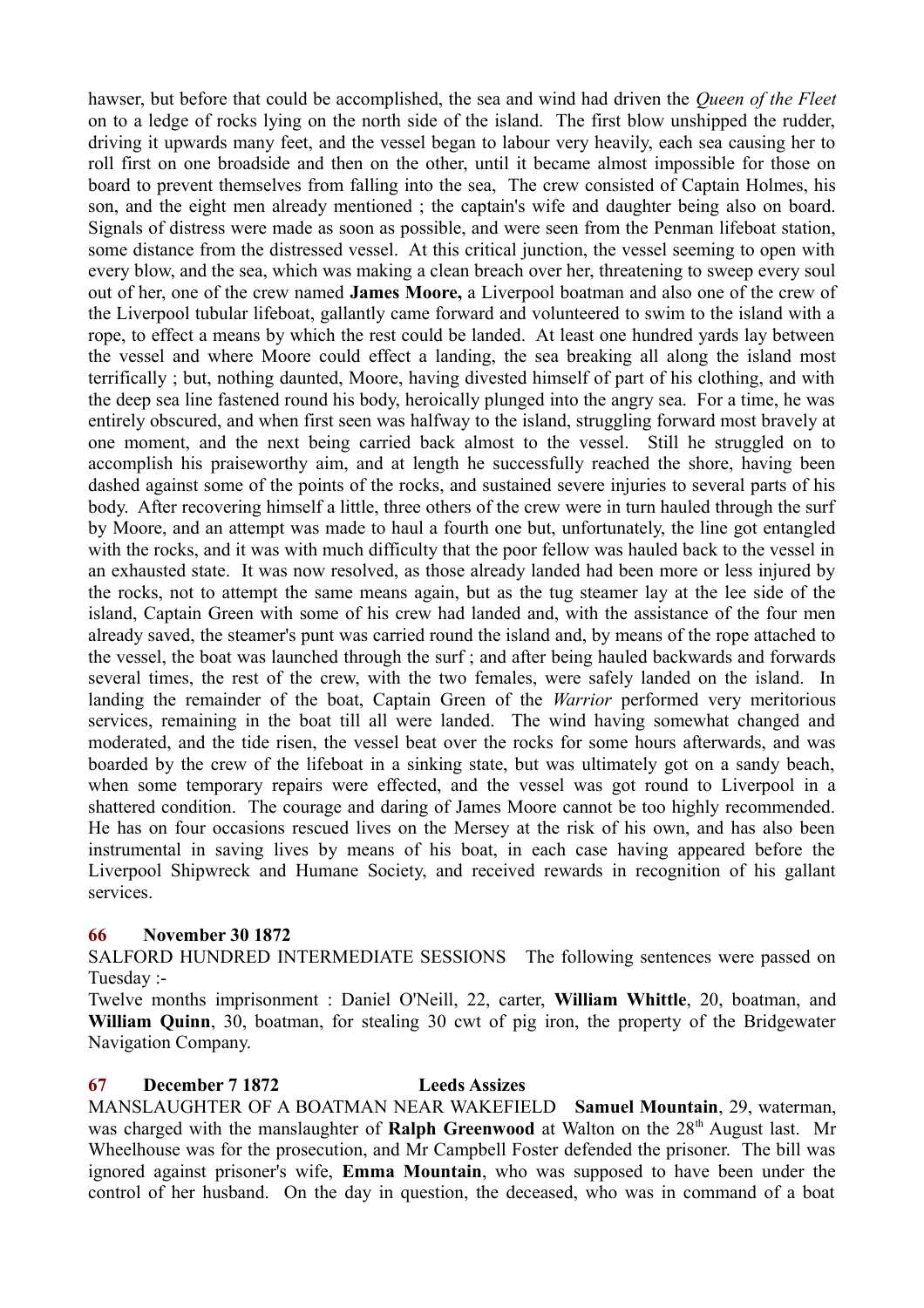belonging to the proprietors of the Oaks Colliery near Barnsley, was near the lodgekeeper's bridge on the Wakefield and Barnsley Canal at Walton, near Wakefield, on his voyage with a cargo of coal from Barnsley to Sowerby Bridge. Prisoner was also captain of a boat belonging to Mr William Fieldhouse, and he and the deceased had a little altercation as to which vessel should first pass the lock. In the course of the quarrel, deceased stepped on board the prisoner's boat, and there struck and assaulted the prisoner's wife, and knocked her down. Greenwood was thereupon savagely struck on the head with a hatchet by the prisoner, who hit him no fewer than six times about the head. Deceased staggered on to the hauling path, and was able to give information of the attack to a policeman. Greenwood was subsequently removed to the Clayton Hospital, where he died as the surgeons were attempting to trepan one severe injury inflicted on his skull. The defence set up by Mr Foster was that the fatal injury might have been caused by Mrs Mountain striking him with the knife with which she was then cutting cabbage, or by Greenwood's falling over the coals, or in the course of the two men struggling together ; or it might have been the result of the blow from the hatchet. Such being the uncertainty of the case, how could the jury clearly attribute the injury to the action of the prisoner? The jury found the prisoner guilty, and he was put back for sentence until this (Tuesday) morning.

## **68 January 10 1874**

BODY FOUND IN THE IRWELL On Thursday morning, **Robert Brown**, a boatman living at 2 Back Irwell Street, while on the Irwell near the Racecourse, Cross Lane, Salford, saw the body of a woman floating in the water. The head was embedded in the sand, and this prevented the body drifting. The police were informed of the occurrence, and the body was taken to the Queen's Hotel, Ordsal Lane, where it awaits identification. Deceased was about 40 years of age, and had on a wedding ring. There was only a farthing found upon her.

## **69 February 28 1874**

LOCAL AND DISTRICT At the County Police Court, Strangeways, on Wednesday, a boatman named **John Salt** was fined £5 and costs, with the alternative of two months imprisonment, for working a horse in an unfit state. The animal was described as being in a weak and emaciated condition – nothing but skin and bone – and Sir J I Mantell, the stipendiary magistrate, said it was one of the worst cases that had come under his notice.

## **70 March 14 1874**

FARMYARD ROBBERIES AT OLD TRAFFORD At the County Police Court, Strangeways, on Monday, **Samuel Meredith**, boatman, Lombard Street, Manchester, was charged with being on the farm of Sir Humphrey de Trafford, Trafford Park, with intent to commit a felony. About half past two o'clock on the morning of Sunday 23<sup>rd</sup> ult, Police-constable George Wilson was on duty in plain clothes in the park, when he heard someone in the farmyard endeavouring to silence a dog that was barking. As he entered the yard, prisoner, who was near the duck cote, ran away. The officer followed, and prisoner turned round and struck at him with a wooden railing that he had pulled up. Wilson knocked him down with his staff, and afterwards conveyed him to the police station. There had been eight turkeys and eight ducks stolen earlier in the night from the farm, and in the pockets of the coat that the man was wearing a large quantity of ducks' feathers were found. Superintendent Bent stated that for some months prior to the capture of the prisoner, there had been nightly robberies of poultry from the farm yards in the district. Since his arrest, not a single robbery had occurred. Prisoner, who has been convicted of felony at Runcorn, was sentenced to three months imprisonment as a rogue and a vagabond.

## **71 March 14 1874**

MANCHESTER CITY SESSIONS The following sentences have been passed at these sessions :-**Charles Neale**, 33, boatman, for robbery.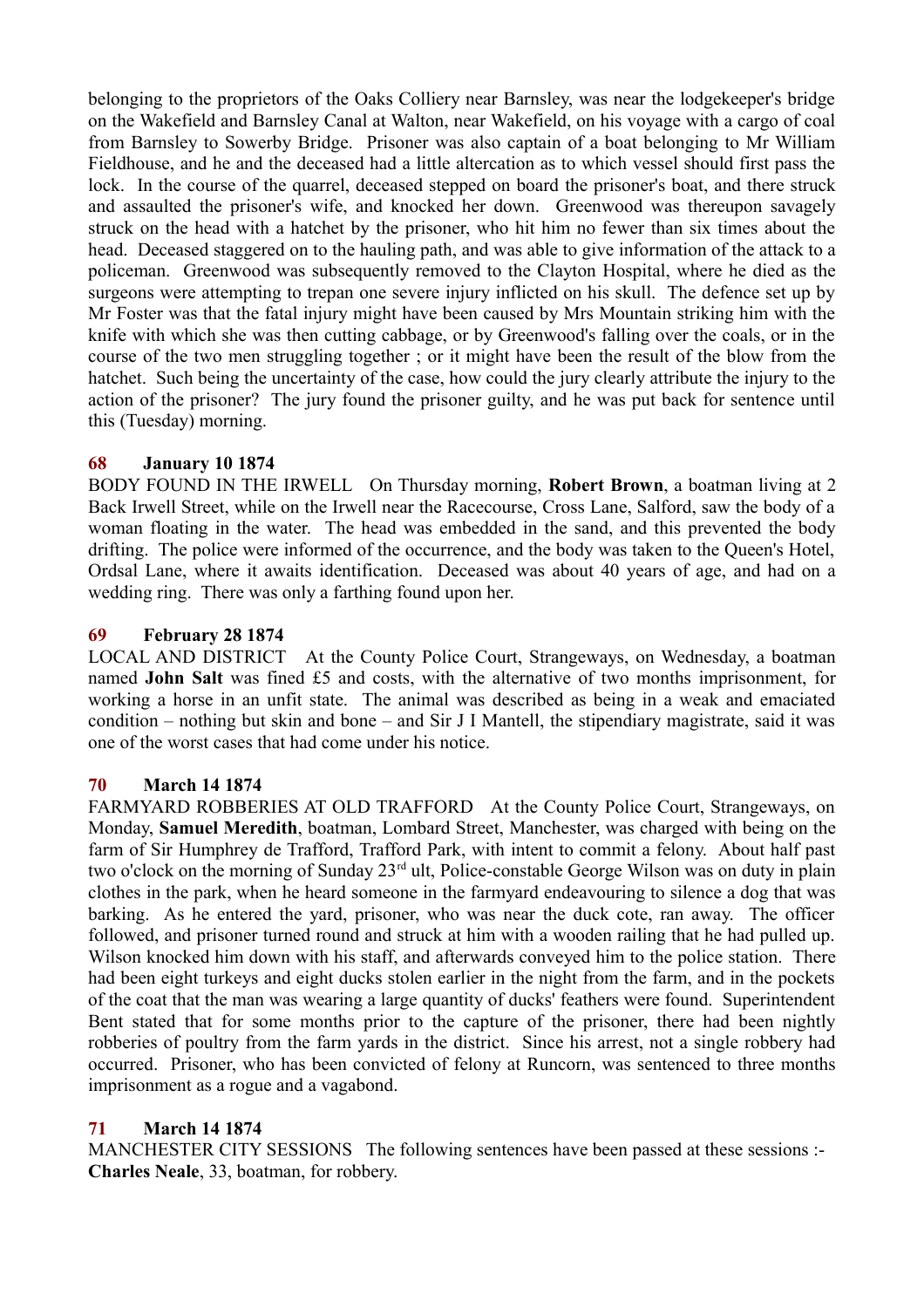# **72 April 11 1874**

HORSE STEALING At the County Police Court, Strangeways, on Tuesday, **John Eccles**, boatman, who already stood committed to the sessions for horse stealing, was brought up on a further charge of stealing a horse belonging to **Thomas Matthew Bird**, boat proprietor, Bradford. Prisoner was employed by Mr Bird to take a boat along the canal to Rochdale about a fortnight ago, and instead of returning with the horse, he took the animal to Pendlebury and offered it for sale at the Lord Nelson Inn, Pendlebury. Eventually he sold the horse and collar for a trifling sum. In answer to the charge, he said he found the horse straying on the canal bank, without anyone to take care of it. He was committed to the sessions on this charge also. He is concerned in other robberies.

# **73 June 20 1874**

POLICE NEWS At the Salford Police Court, before Sir J I Mantell, on Saturday, **George Waterworth,** boatman, was sentenced to three months hard labour for having negligently left his wife and three children chargeable to the Salford Union since the beginning of February last.

# **74 August 22 1874**

SALFORD HUNDRED INTERMEDIATE SESSIONS Sentences were passed as follows :-

Six months and three years police supervision : **Edward Hanson**, boatman, for stealing at Droylsden, on the 25<sup>th</sup> July, 40 lb of lead owned by Christopher James Schofield.

Seven years and seven years police supervision : **William Holt,** 24, boatman, for stealing at Chorlton-cum-Hardy on the  $17<sup>th</sup>$  of July, a mare and a horse belonging to George Clarke.

Acquitted : **Enoch Williams,** 21, boatman, charged with stealing a wheelbarrow at Worsley.

# **75 August 29 1874**

DEATH FROM SUNSTROKE AT CLIFTON On Tuesday, Mr F Price, district coroner, held an inquest at the Beehive Inn, Rake Lane, Clifton, on the body of **Ellen Lee**, aged eight years, daughter of **Robert Lee,** employed as a boatman by the Clifton and Kearsley Coal Company, and residing at Ram's Fold in the above township. **Ann Lee** said she was the mother of the deceased girl, who had up to Saturday last from the date of her birth enjoyed good health. On Saturday last, she went into the fields along with five other children about half past one o'clock, and before half past two, she was brought home quite dead. There were no marks of violence upon her. It was a very hot afternoon, and witness was persuaded that the deceased's death was the result of sunstroke. Deceased became black about the head and ears almost as soon as she was dead. Mary Ann Rostron deposed that she saw the deceased playing on some boards or pieces of timber. Witness's attention was arrested by the call of the deceased's elder sister. She saw the deceased fall forward from off the timber on to the grass. The girl's lips immediately went black, and she closed her eyes and died. The day was very hot, and deceased had no hat on, and there was nothing to shade her from the burning sun. Witness believed that the intense heat of the sun at the time was the cause of her death. The Coroner, in summing up the evidence, said it was quite clear that the deceased died from congestion of the brain, which is commonly called sunstroke. The jury returned a verdict accordingly.

## **76 September 12 1874**

SAVAGE WIFE KICKING IN SALFORD At the Salford Police Court, before Sir J I Mantell, yesterday, **James Ashton**, boatman, 12 Everard Street, Ordsal Lane, was brought up on remand, charged with having brutally assaulted his wife. The prosecutrix stated that last Tuesday night the prisoner reached home rather drunk, and used foul and threatening language to her. Being afraid of him, she left the house until after eleven o'clock, when she returned and found that the prisoner had gone out. He returned shortly afterwards and chased her into the cellar, where he knocked her down and kicked her on the face, head and ribs. He wore heavy hob nailed boots. Mr W E Hodson, district surgeon at the Salford Hospital, said that the prosecutrix was brought to the hospital about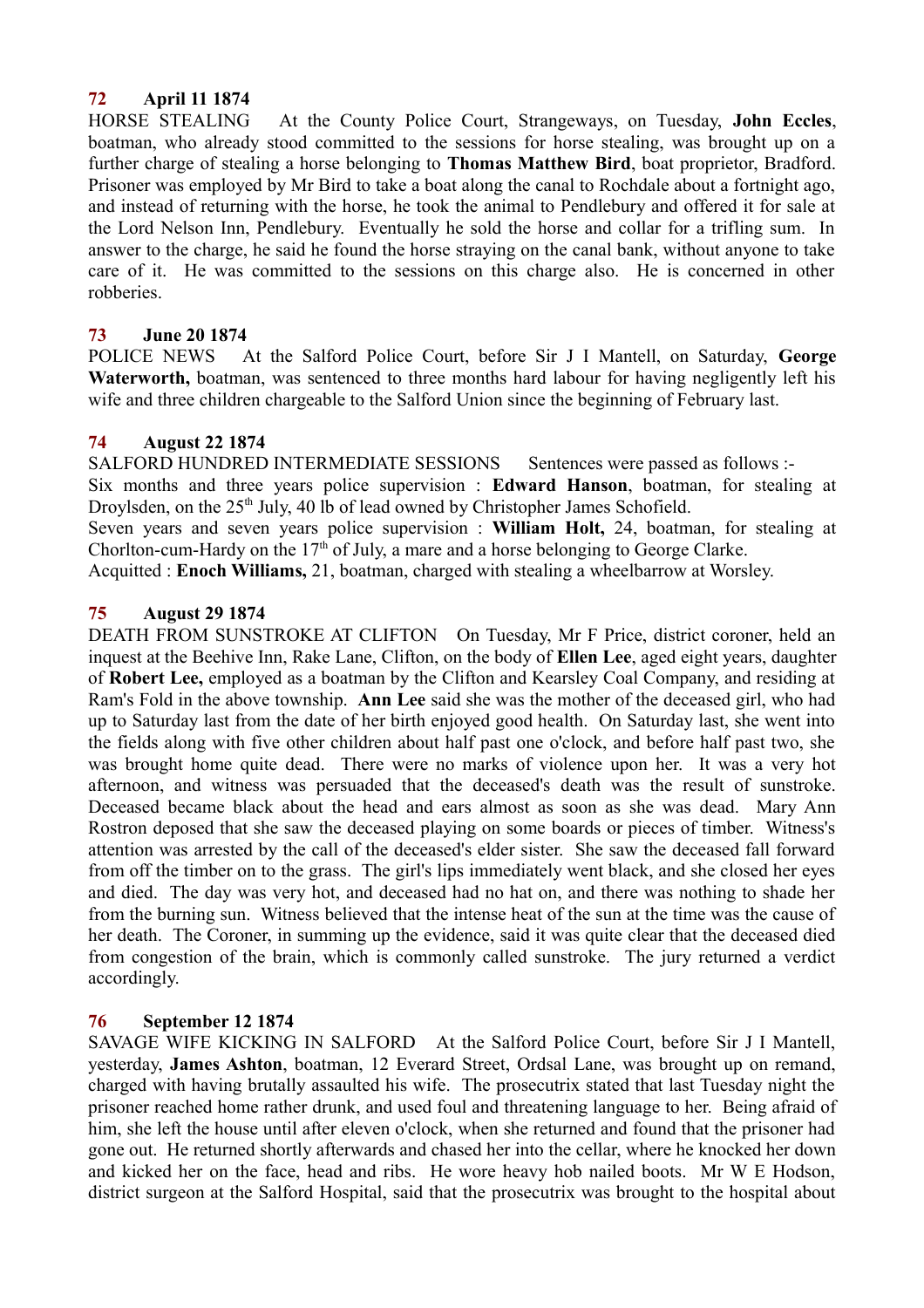one o'clock on Wednesday morning. She was suffering from a broken rib, two scalp wounds (one an inch long, and penetrating the bone, and the other half an inch long), and bruises on the left cheek, right arm, and right shoulder. Police-constable Christie stated that on Tuesday, at midnight, hearing cries of "murder", he went into the prisoner's lodgings. He found the prosecutrix in the cellar, bleeding profusely from the head. The officer took the woman to the Salford Hospital, and the prisoner to the police station. Sir John Mantell said the prisoner would have to go for trial at the Quarter Sessions ; and he (Sir John) should be astonished beyond measure if the jury acquitted the prisoner. It was the clearest case of brutality that he had ever heard of, and he was sure that such a ruffian as the prisoner deserved five years penal servitude as much as any man that ever got it in this world.

## **77 September 12 1874**

VIOLENT ASSAULTS IN SALFORD At the Salford Police Court, before Sir J I Mantel and Mr W W Goulden, on Wednesday, **Henry Baxter,** boatman, 27 Lower Duncan Street, Regent Road, was brought up for assaulting his wife. Police-constable Pritchard said that on Saturday evening, about nine o'clock, he entered the prisoner's house, because he had heard screams of "murder" issue from it. The prisoner was just kicking his wife, who was bleeding profusely from the nose. He (the officer) took the prisoner to the central police station at the Town Hall ; and there, when the prosecutrix was about to append her mark to the entry of the charge, the prisoner said, in a threatening manner, "Touch the pen if you dare, and I'll let you see what I'll do when I come out". The prosecutrix, whom it had been necessary to bring up under a warrant before she would give evidence, stated that on Saturday night the prisoner gave her a black eye and made her mouth bleed. He was sentenced to hard labour in gaol for six months.

## **78 October 10 1874**

THE GUNPOWDER EXPLOSION The Regent's Park explosion does not seem less terrible after the lapse of a week. The full effects of it had not become adequately known on the day of its occurrence ; still less had there been time to reflect upon the slender chances by which the actual calamity was divided from something infinitely greater. The insufficiency of the law with respect to the carriage and storage of explosive substances had been vaguely recognised, and a Parliamentary Committee was appointed last session to investigate the subject. Its report was an echo of the complaints which had been current, and yet so great was the apathy prevailing in the matter that it still seemed unlikely there would be any early legislative action. There is now a prospect that "something may be done" on the spur of such a warning as was given last week ; for though it is lamentable to think of the loss of life and property which resulted from this explosion, it is small indeed by comparison with what is continually imperilled, and may be any day sacrificed. Tons of gunpowder are transported daily through more populous parts of the metropolis than that in which the explosion took place, and the restrictions or supervision are a practical nullity. It is provided by the Act of 1860, which regulates the conveyance of gunpowder, that no greater quantity of powder than 500 barrels shall be carried at any one time in any boat &c, except in certain specified cases which are obviously apart from the conveyance through London ; and there are also clauses limiting the quantity carried in the Thames, providing against combustible matter, fire or lights, while the boat is loading or unloading, and providing that the barrels of powder shall be protected by tarpaulin or hides. Smoking on board is prohibited at all times, but in other respects the restrictions do not extend to the time such boats are moving about through the most thickly inhabited places, and gunpowder may, as in the case of the boat which exploded, form part of a miscellaneous cargo. Yesterday week, London was aroused by the explosion on board a boat which was one of a train of six, in tow of a steam tug on the Regent's Canal. The three men on the boat which exploded perished at once. Some of the men in the other boats are in hospital, and it is not yet ascertained what light they may be able to throw upon the cause of the explosion. Possibly they can add nothing to what has been stated at the inquest by the steerer of the steam tug. He states that the

boats left the City Wharf of the Grand Junction Canal Company at 8 am and passed along the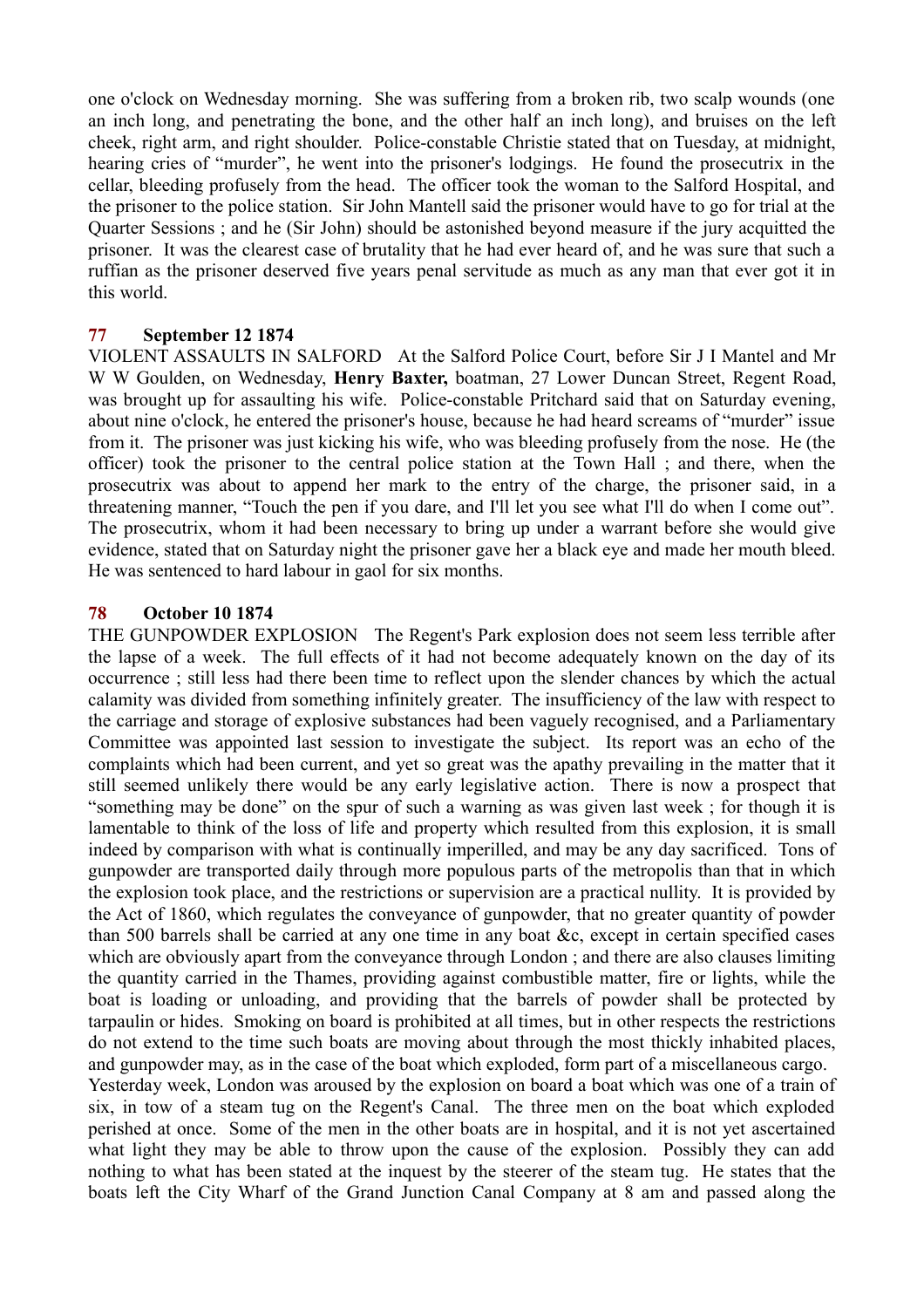Regent's Canal for two hours. When they steamed out of the basin, there was lightning. This may have been the origin of the suggestion made by another boatman, who was asleep when it happened, that it was lightning that did the mischief. The steerer of the steam tug, however, says there was no lightning nor rain after the boats had started. The explosion occurred beneath the North Bridge, a light structure, which was blown into the air. The witness says that after the tug had passed the bridge, he heard a voice from behind call out, "Stop, this boat's afire". He immediately rang the bell to stop. The engine "stopped dead". A momentary stoppage was made, but nothing could be seen. The engine was put in motion again, and about the same time the man noticed a little blue "bursticle" of flame on the boat next but one behind. It rose no higher than the plank on the boat, and it at once disappeared. All was dark again for several seconds. The call of "Stop!" came from the boat where the blue light was afterwards observed, and in less than a minute from the call, the explosion occurred. "It all went up with a blue flare", followed, of course, by no end of smoke. The boat which thus exploded was called the *Tilbury,* and at the inquest the particulars of her cargo were read over by the Grand Junction Company's traffic manager. Besides a large number of casks of gunpowder, making altogether about five tons, there were casks of lead, parcels of stationery, two cases of drugs "not declared, and not charged at a danger rate", a bundle of cloth, a quantity of sugar, some barrels of currants, a cask of borax, one of petroleum and four of benzoline. The discovery of this article among the cargo struck the jury very forcibly, but the inquiry stands adjourned till Monday, after eliciting nothing else beyond the manager's inability to suggest an alteration of the system of traffic. He may have been justified in his remark that it was rather a question for the company's directors than for himself. He is, however, of opinion that a boat cannot be put on specially for five tons of powder. "If it cannot be sent with other things, some other means of conveyance must be found".

Among the several questions arising out of this explosion, the liability of the insurance companies and of the canal companies for damage done is one of the most prominent. The Regent's Canal Company, however, plead that they are not carriers, but simply owners of a highway which they are bound to open freely to all comers in boats, on payment of toll. The most important of all the questions, however, remains that of the way in which this explosion came about, and even if the coroner's inquiry should fail to do more, it will probably convince most people that some better system of regulation is needed for such a traffic as that of gunpowder. The boats employed in carrying gunpowder to and from the Woolwich Arsenal are under stringent rules. They are painted of a colour to warn other vessels of their contents ; they are fitted with lightning conductors ; they are in charge of picked men ; care is taken as to the materials of the boat's construction and the mode of packing, and the possibility of a spark from a passing steamer, a chimney, or elsewhere, is so guarded against by the use of tarpaulin, hides and other coverings, that probably the powder would be absolutely inaccessible to such a danger. Some rigorous system of inspection is required in the case of private depots and private conveyances of gunpowder. At the inquest, several of the boatmen have given evidence, and they seem to be persons who had little knowledge or concern as to the character of their cargo. Their employers had, probably enough, observed the law's requirements in the matter, but the Committee's report, already referred to, had exposed their insufficiency, and the occurrence of this explosion has elicited from many quarters evidence enough of the fact that, in the absence of proper supervision, reasonable precautions are constantly neglected.

## **79 October 10 1874**

THE GUNPOWDER EXPLOSION IN LONDON – THE INQUEST The inquest on the bodies of the men killed was opened at twelve o'clock on Saturday, at the Marylebone Workhouse, by Dr Hardwicke.

The Coroner, in opening the proceedings, said that that day they would be of a very formal character, inasmuch as there was a vast deal of evidence to be prepared before the inquiry could be thoroughly entered upon. The jury would, therefore, only view the bodies and take sufficient evidence for the purpose of identification, after which the inquiry would be adjourned.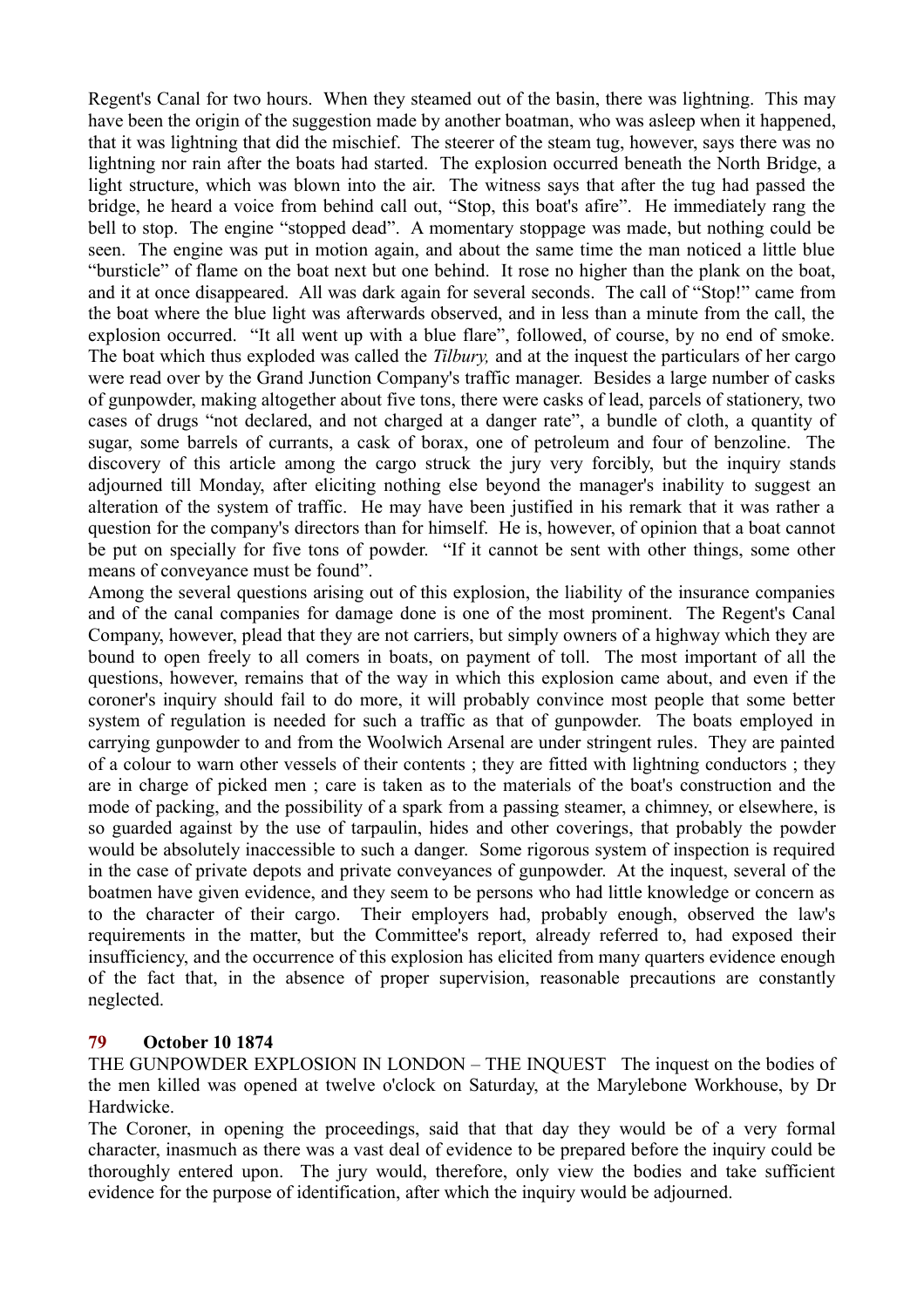The jury hereupon went and viewed the bodies, which were in a terrible state of mutilation. Evidence of identification was then gone into.

**Edward Hall,** living at Branston, Northamptonshire, said : I am a boatman, and knew **William** Taylor. He was a labourer on the boats. I last saw him alive at the Camden Town top lock on Friday morning about half past four. I do not know his age. When I saw him, he was waiting for us to come through the top lock. Our boat was the *Limehouse*. He had on his boat a general cargo. I do not know what it was. He went through the lock before us. The name of his boat was the *Tilbury.* The *Ready* and the *Jane* had gone through before me. I saw nothing after we left the Camden Lock, as I was in my cabin. I had just undressed and gone to bed when the explosion occurred. I cannot say what my impression was at the time. I have no opinion, unless it was the lightning that caused it. I felt the shock. My boat sank ; she was knocked all to pieces. I was knocked out of bed against the fireplace, and I lost my senses. I cannot say how long it was before I "came to" as I was in the water. I saw nothing more of Taylor after we left the Camden top lock. I dare say it was an hour before we found out what the explosion was, because we did not know what boats were on the other side of the bridge. On making inquiry, we found Taylor was missing. I had a general cargo of sugar and other merchandise for Northampton. There was a small bit of fire in my grate. I did not see any sparks coming from the steam tug – not to come the distance where I was. The sparks will not usually fly from the chimney a distance of more than two or three yards. I am sure of that. I do not think that the sparks would be carried further by reason of the breeze as we were passing the bridge, as the air was very still that morning. I cannot say whether there was any fire on board the *Tilbury*.

Evidence was then taken of the identification of the body of **Charles Baxton**.

John Hill deposed as follows : I have known Charles Baxton for the last six or seven years. He was the captain of the *Tilbury*. I last saw him alive on Thursday night, at the City Road Wharf, at about eight o'clock in the evening. I spoke to him. He was loading his boat there, at the Grand Junction Wharf. I did not see the goods that he was taking in. I saw some of them  $-$  a few nuts, some sugar bags, casks and all sorts. I did not know what was in them. I do not know whether there was any gunpowder there or not. I could not see.

Hereupon it was decided to adjourn the inquiry till Wednesday.

The inquiry was resumed on that day, at the Marylebone Workhouse, before Dr Hardwicke, deputy coroner.

**Edward Hall** said he had been on board the *Limehouse* for 23 years, and personally superintended the storage of the cargo. He knew every cargo that went on board his own boat. Had occasionally taken gunpowder. Might say that he had taken gunpowder once a year. He had been captain of the *Limehouse* for three months, during which time he had not taken any gunpowder. Took the powder generally in tins. Never recollected taking a ton at a time. It was always put in the bottom of the boat. There was no fall from the wharf to the boat. The casks had to be shifted. Had never noticed afterwards any small particles that had escaped. As captain of the boat, he slept on board his vessel. The Coroner : Do your men smoke on board?

Witness : Not my men. I do.

The Coroner : Are you allowed to smoke there?

Witness : We are.

By Major Majendie : What orders have you with regard to caution?

Witness : To clothe it with tarpauling, not to clothe up goods. Was in the habit of taking government powder, and had directions given not to have fires on board. With other powder, they had fires. When he had carried powder, he had fires on board. Did not wear a special dress when putting the powder on board. Did not search the men to see whether they had matches. Did not wear any special shoes. Wore their ordinary boots. It was the practice to water the boat before the powder was put on board. The metal of the boat inside was iron. Did have fires on board at the time of loading. Had known instances when Hall's barrels had been bad. The bottoms had dropped out and the powder was spilt. Two bottoms fell out six months ago. The powder was gathered up and put into the barrel again. Did not know if there was any fire on board the *Tilbury*. Immediately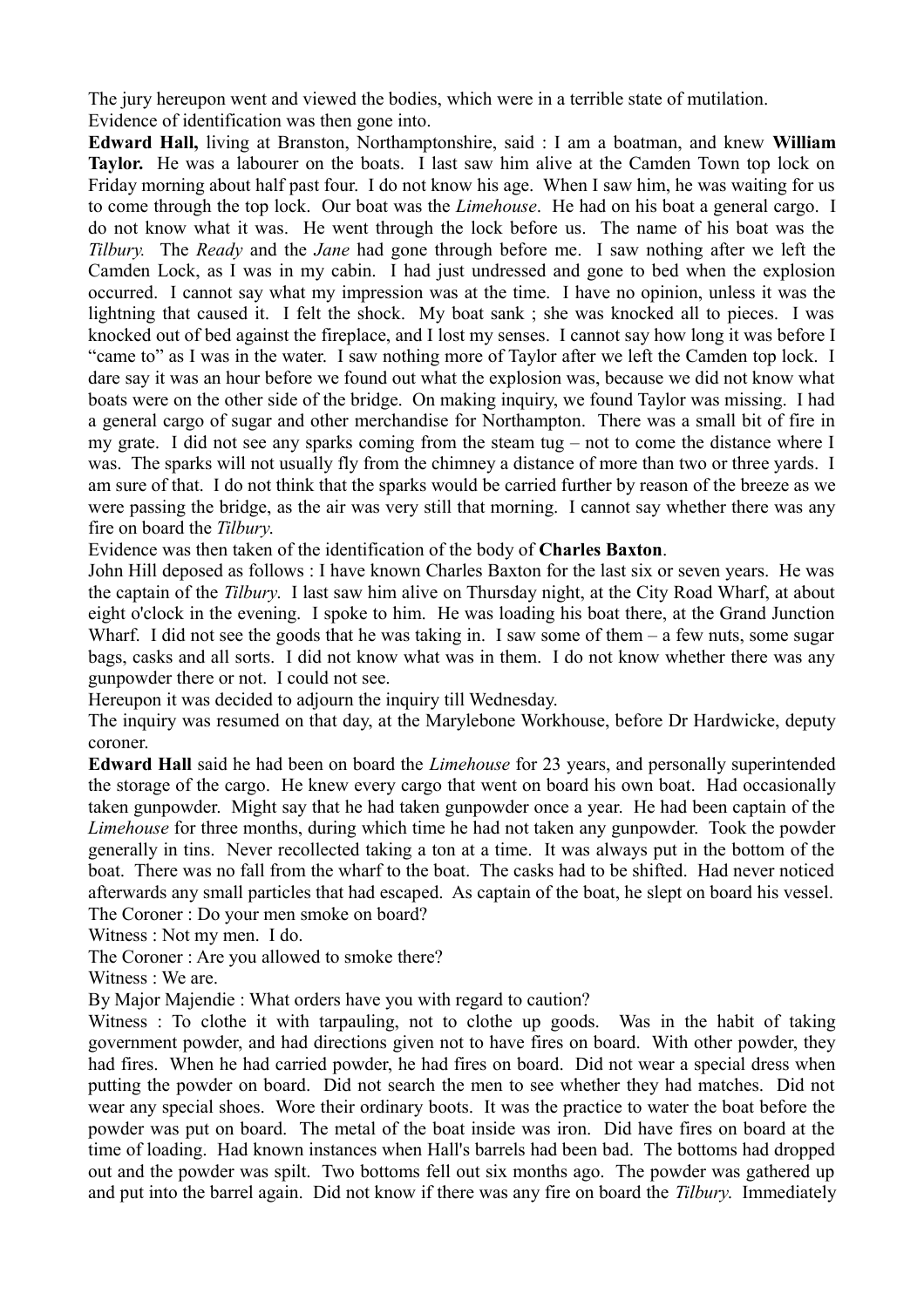he was saved, he ran back to Camden Town. Did not see any smoke on board the *Tilbury* before the explosion. Saw no light on board the *Tilbury*.

By a Juror : Did not sign any bill of lading of the cargo put on board. Saw a flash of lightning a few minutes – about two minutes and a half – before the explosion. It had been a stormy night.

Hill, a labourer, recalled, said he was in the employ of the Grand Junction Canal at times.

A Juryman : On the last occasion you said it would be worth more than your place to inquire what was in the casks.

Witness : I only meant that it was not my duty to inquire what was in the casks.

By the Coroner : He had loaded gunpowder at the City Wharf ; but received no instructions.

By a Juryman : Was told when loading gunpowder that it was gunpowder, and received instructions not to smoke.

By Major Majendie : Received instructions to take the greatest precautions. Was not allowed to smoke when loading any goods. A tarpauling was put over the powder that was not put over other goods. Had loaded powder often, but never saw a leaky barrel. The instructions were not to put in any goods that were leaky.

**Mr Hugh Hughes** said he had been at Wharf Road as traffic manager of the Grand Canal Company. Tug steamers came to the wharf. Gunpowder came there in vans, was put on board barges, and sent away in considerable quantities. No Government powder came into the City basin, but chiefly blasting powder. He was not personally cognisant of the particular quantities sent away.

The Coroner : What is the largest quantity you have known on board?

Witness : Five tons ; that which was carried by Baxter. The men had not any printed precautions. The men knew the precautions necessary, he believed, had bills of lading sent on Thursday. The cargo of the *Tilbury* was a general cargo of groceries, with five or six tons of powder in casks ; also a package of gunpowder, weighing one quarter and 14 lb. The large bulk was sent by Sligo and Wilks, and consigned to A Greaves, druggist, Chesterfield. The package was to Pearson and Brown, Leicester, from Curtis and Co. [A tin case was handed to the Coroner containing gunpowder, many of which were found on the banks after the explosion.] Was now aware that benzoline was on board.

A Juryman complained that Mr Hughes was desired to read the bill of lading. Yet knowing that benzoline was on board, he had described the cargo as general. This was the very essence of the inquiry, and ought not to have been omitted. ("Hear, hear", by several jurors).

Thomas Cherry, picker off at the wharf, said he knew the cargo of the *Tilbury* was groceries and timber. Had no written instructions as to loading gunpowder.

Major Majendie : Were there any other barrels?

Witness : Yes, of sugar.

Major Majendie : What else? Did you know there was any petroleum on board?

Witness : Yes, six. They were stowed three abreast at the sides.

By Major Majendie : The only instructions about storing petroleum was that the barrels should be bung up to prevent their leaking. The loading of the *Tilbury* was completed at three o'clock. The barrels were covered up with good tarpaulin. The instructions with regard to powder was to water the ground from the powder house. He did so. The boat was very damp from the rain. Never received any regulations as to matches and books. Smoking was not allowed on the wharf. Sometimes fires were on the boat when powder was being put on board. Was not aware that there was any order against fires being on board a boat when it was being loaded with powder. The *Tilbury* was very low in the water.

By a Juryman : Was responsible for seeing that the barges were properly sent off. He had seen gunpowder and petroleum sent together before. The precaution for preventing fire falling in the powder was the tarpaulin. The light of the gas was sufficient for the purposes of loading. Did not observe any fire on board or light from the cabin.

Mr Hughes, recalled, said the invoice produced was a copy of the bill of lading.

Major Majendie requested him to read out the items of the cargo of the Tilbury which was set down, and from which it appeared that amongst other things, there was one package of gunpowder, some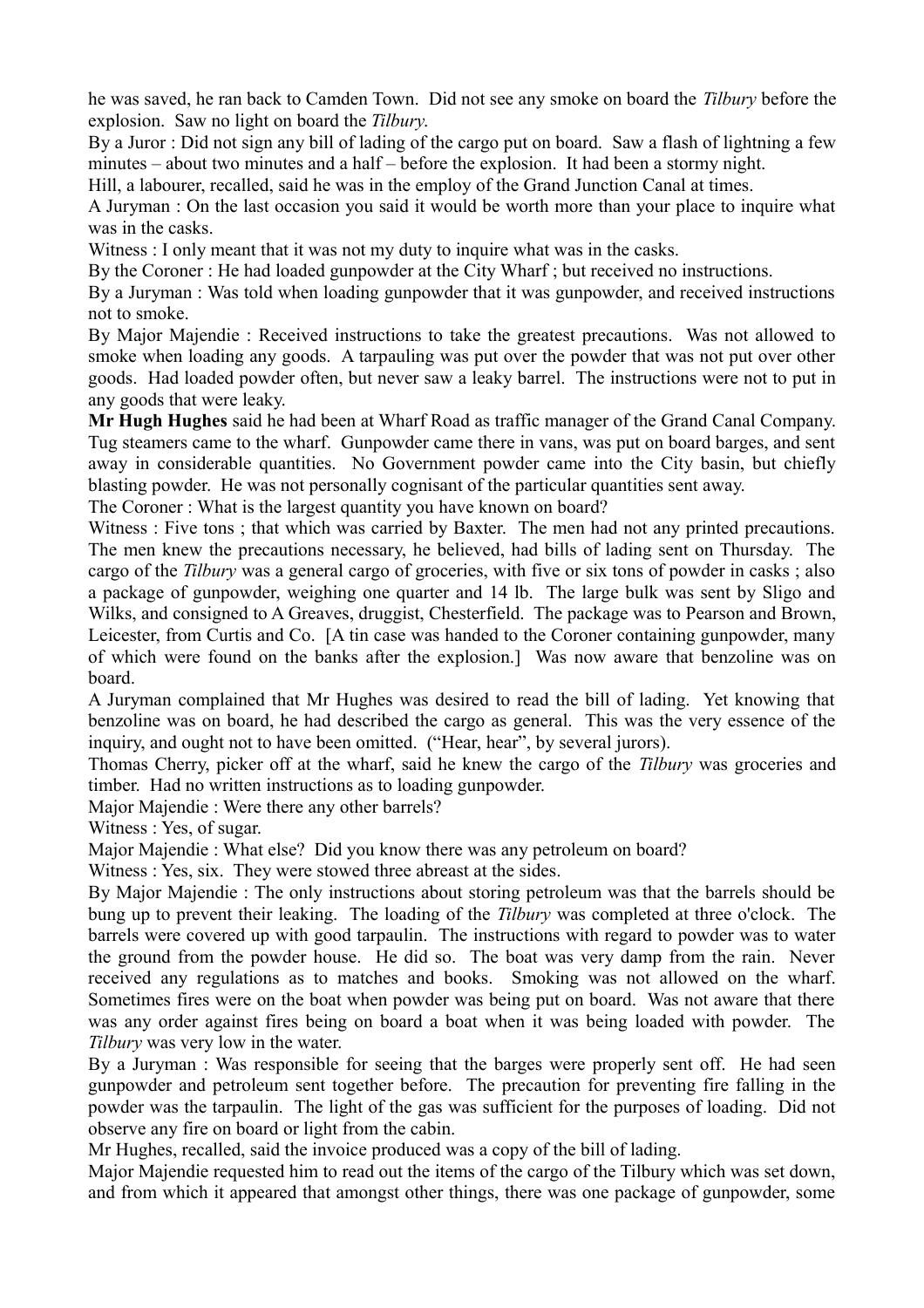casks of drugs, one case of borax, one cask of petroleum, one case (contents not been stated), the gunpowder alluded to, and two barrels of benzoline. On board the *Jane* (the next boat to the steam tug), two barrels of benzoline and 49 casks of gunpowder. The *Ready* had also gunpowder on board. On board the *Dee,* there was 1 barrel of petroleum, 1 can of naphtha, 10 barrels of paraffin and 1 can of spirit – could not say what. The *Hawkesbury* had on board a barrel of oil, a barrel of benzoline, 4 casks of spirit and 24 casks of gunpowder.

The Coroner asked if it was necessary that gunpowder and petroleum should go with a general cargo.

Witness said it was. The various goods arrived from time to time, and had to go on board to make up the cargoes as they arrived. If this system was prevented, they would have to give up the carriage of explosives.

The Coroner : Have you any responsible officer for seeing the boats go off with gunpowder on board?

The witness said no ; there was only a general overseer.

Mr B Cooper White, on behalf of the Grand Junction Canal Company, said they were simply owners, and not public carriers ; in fact, they did not carry on trade at all. The canal was a public highway, and the canal owners were bound to receive all traffic. All they did was to receive the money at the locks. They were very much in the position of turnpike trustees.

The Coroner : Do I understand that the traffic is carried on in the same manner as hitherto?

Witness : Yes, but we shall avoid putting petroleum, as far as possible, with gunpowder. We have had no gunpowder to carry since the explosion.

The Coroner : Then am I to understand that you are not prepared with sufficient details to say that you will stop such a dangerous system of traffic?

Witness : Not without first consulting my directors.

**William Harding,** captain of the steam tug, said he was lying down when the explosion took place. He was awoke by the shock, and fell against his mate. He had seen smoking in the cabins. The benzoline was put on board the tug while he was away, or he should not have allowed it.

**Francis Clarke,** the company's boatman, gave similar evidence.

Several other witnesses having been examined, the inquiry was adjourned.

#### **80 October 4 1874**

GUNPOWDER AND BENZOLINE The verdict of the coroner's jury on the great gunpowder explosion is that it was "caused by the ignition of the vapour of benzoline by fire or light in the cabin of the *Tilbury*". The jury add that "in the stowage or transport of the cargo, the Grand Junction Canal Company omitted proper precautions, and were guilty of gross negligence. We further say that the existing statutory laws are entirely inadequate to secure the public safety in these matters". On all the points touched by this verdict, the evidence is very interesting and instructive. The way the explosion happened was shown experimentally. It will be remembered that some of the boatmen on the train of barges had noticed a blue flame a few seconds before the explosion. One of those witnesses was able to perceive that it came from the cabin. It had also been proved at a very early stage of the inquiry that among the cargo of the Tilbury were some casks of benzoline in addition to the five tons of powder. The whole was covered over with tarpaulins. This was a sound and proper protection against sparks or damage coming from without, but it had the effect of preventing escape in the case of fire breaking out within. This was an accident that in all probability would not have occurred on this occasion but for the presence of the benzoline, though from the statements made of the want of strict precaution by men who were ignorant of the materials they handled, one cannot say with any confidence that all risk would have been avoided if the benzoline had been absent. This is an especially dangerous product of petroleum, or coal tar oil, giving off an inflammable vapour at the very moderate temperature of 50 degrees Fahrenheit. The vapour would ignite in contact with a light, whether of a fire, a candle or a match, or even with anything red hot, such as a cinder in the cabin fireplace. Dr A S Taylor, FRS, gave evidence on these characteristics of benzoline, and observed that wooden vessels will not secure the vapour.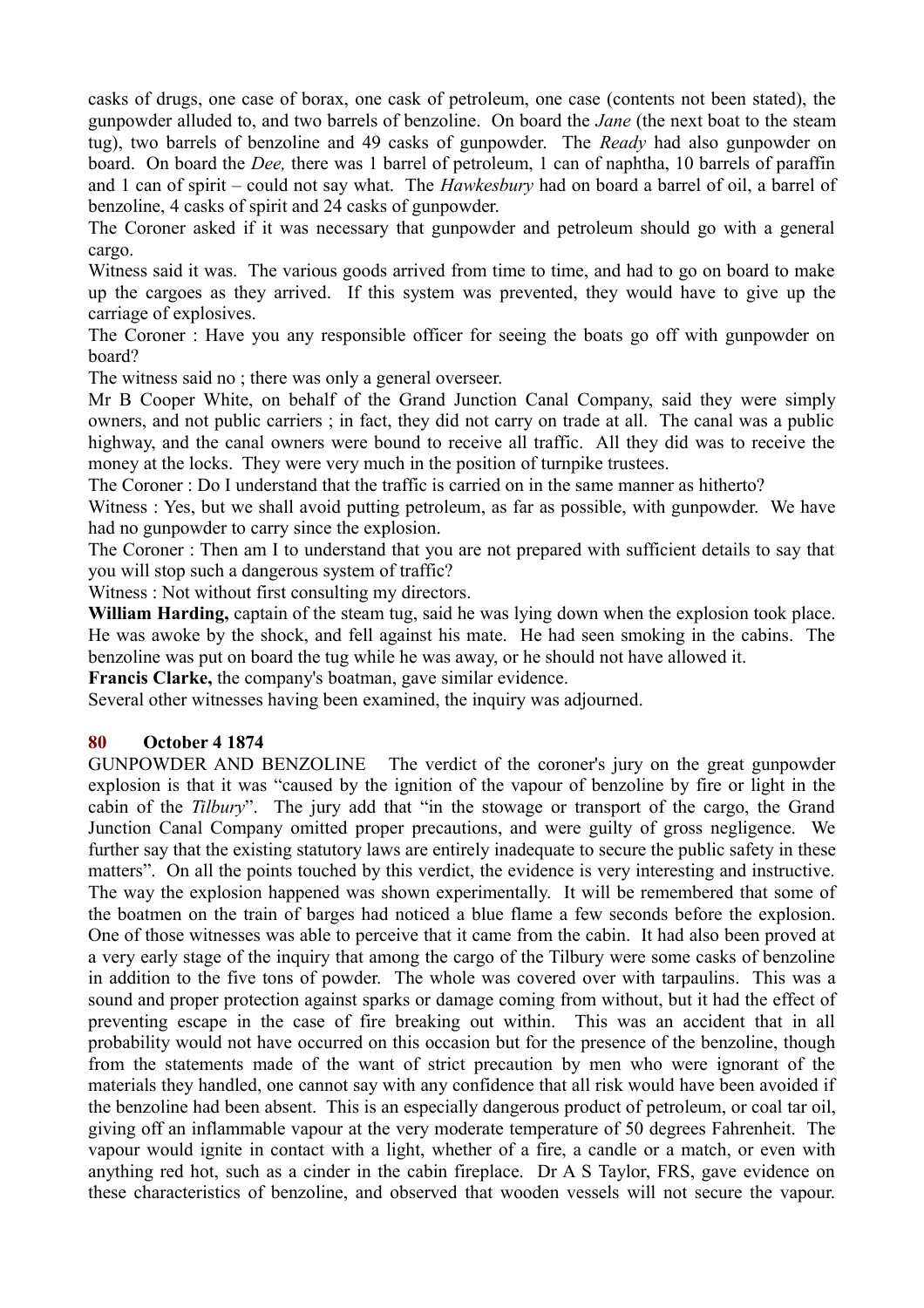"Glass alone will keep it in, and then the vessel must have a close stopper. The vapour would come out through a cork". There can be no doubt, then, of the presence of this vapour beneath the tarpaulin of the *Tilbury* after the casks had been there ten hours. The vapour diffuses itself rapidly through atmospheric air, and when the quantity of air is large the vapour, on coming in contact with fire, bursts into a pale bluish flame. "All air", said Dr Taylor, "flows towards the fire, and the draught set up would cause the benzoline vapour to flow in, and come in contact with the fire".

The theoretical explanation was demonstrated practically by another witness, Major Majendie, RA, who is the Government Inspector under the Gunpowder and Nitroglycerine Acts. He produced an exact model of the *Tilbury,* on the scale of 3/4in to a foot. He poured into the forward end half an ounce of liquid benzoline, taken from Mr Barringer's store at Hackney Wick. He covered the boat with a sheet of tin in the shape of the tarpaulin. After waiting eight minutes for the vapour to be diffused, he introduced a lighted taper into the cabin at the other end of the boat. There was at once a loud report, and the flame spread to the liquid benzoline at the bow. The tin covering was thrown off by the explosion towards the bow, while the cabin was thrown off at the stern. It was objected by the Canal Company's counsel that this was not a fair representation of what would have happened on board the *Tilbury,* because in the model boat there was no cargo to obstruct the passage of the vapour. To this, the easy answer was that a load of goods on board the boat, by taking up space, would really have facilitated the passage of the vapour towards the fire. It was then suggested that the fire in the real cabin was further off the benzoline than the lighted taper in the model, but when it was pointed out that ten hours had been allowed for the vapour to collect in the real cabin, while only eight minutes had been allowed in the model, this objection also was disposed of. Considering the great difference of time, the illustration could not be affected by the admission which the witness made, that a tin covering was more favourable than one of tarpaulin to the collection of the vapour.

Both the theory and the experiment of the scientific witnesses were corroborated by the evidence of the boatmen. One of those who saw the blue flame heard a voice call out, "Stop, this boat's afire". Another boatman, who saw the flame and heard a report, also heard the steersman of the *Tilbury* call out, "That's nearly blown me out of the hatches already". He is supposed to have taken it for a flash of lightning. There was time to start the boats again, after the momentary stoppage when the cry was heard on the steamtug. The gunpowder exploded only after a distinct interval from the burst of flame. Dr Taylor, in answer to a questioner, said "a gaseous explosion is usually short and sharp in its report ; whereas gunpowder is a little more slow. It requires some little time for a large mass of gunpowder to go off. The vapour would, however, form a sheet of flame over the whole, and it would not be necessary that the powder should actually be touched by the flame. Gunpowder ignites at 540 degrees. A spark requires 1000 degrees of heat to be luminous. Gunpowder thus ignites at a heat which is not visible". It only needs to remember one other piece of circumstantial evidence, that the bargemen's cabin had, as usual, a ventilating aperture "looking towards the cargo" to make all that took place as plain as if it had passed before one's eyes. The vapour burst into a blue flame after entering that aperture. The flame disappeared from view as it passed out of the aperture and along the vapour under the tarpaulin. During the few seconds that all was dark again, the flame was on its way to the powder barrels, and then there was heat enough to cause the explosion. All the men on board the Tilbury itself were killed, but had their lives been spared, they could probably have added nothing to our information respecting the carelessness of which they were the victims. These unfortunate men do not appear to have contributed in any way to the disaster by their own conduct. The inquiry has confirmed the worst impressions of the magnitude of the daily risks from unprotected conveyance of gunpowder through populous towns. As the coroner remarked in summing up, the jury had before them "the facts of the traffic at present – how fires were alight on the boats, smoking was common, and fiery engines preceded the dangerous convoy". It was impossible to avoid the conclusion that the law is utterly inadequate to enforce precaution, and that it ought to be amended forthwith.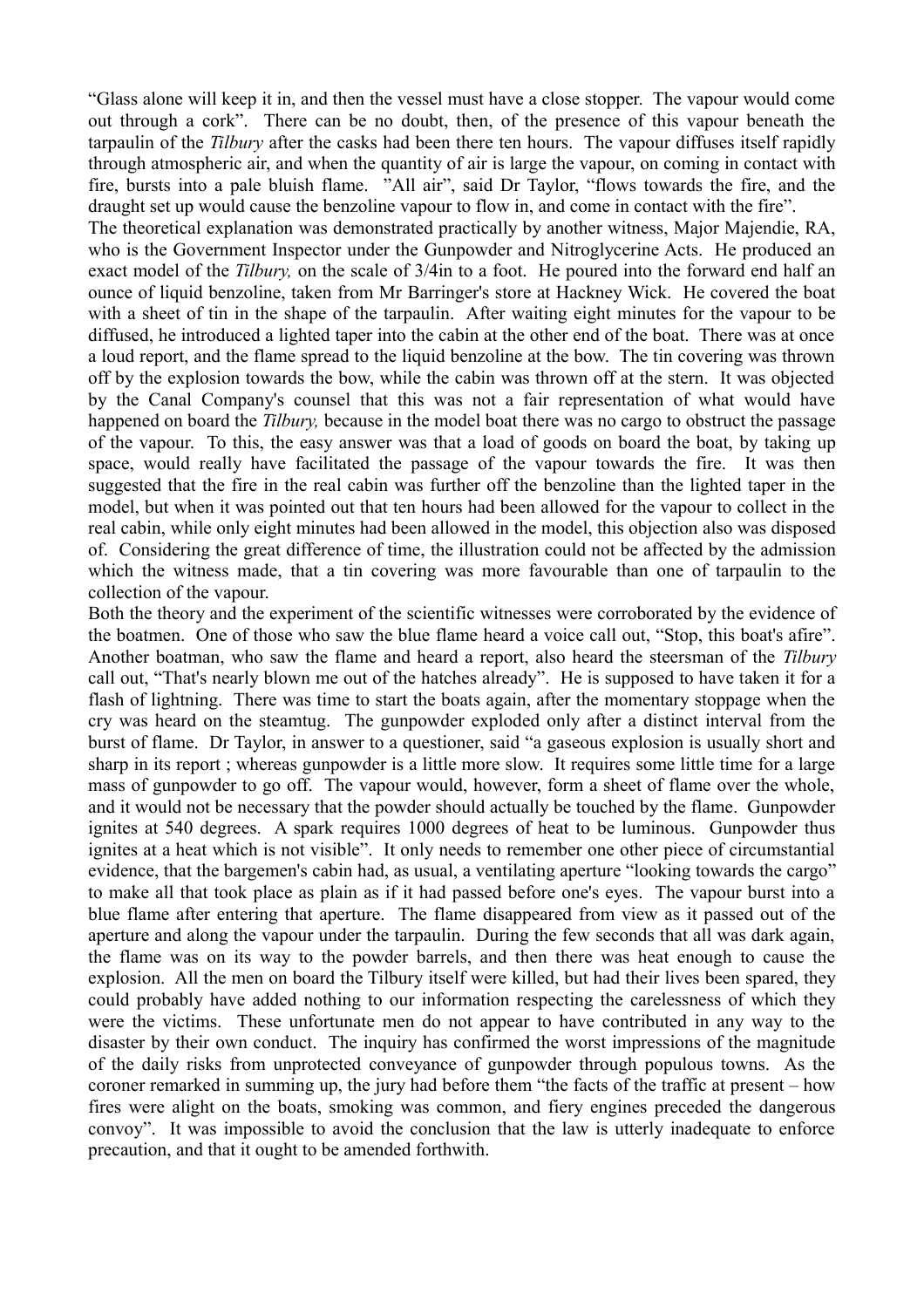## **81 October 31 1874**

MANCHESTER QUARTER SESSIONS The following sentences were passed on Wednesday :-Twelve months hard labour : **Enoch Rawlinson,** 23, boatman, for stealing £7 3s belonging to his master.

**Henry Robinson**, 34, boatman, for theft.

## **82 November 7 1874**

ASSAULT WITH AN IRON BAR At the Salford Police Court before Sir J I Mantell, on Saturday, **James Turner,** boatman, was charged with having violently assaulted **Ralph Ashton,** boatman, Clifton, at Agecroft on Thursday afternoon last. The men were each in charge of a boat on the Bridgewater Canal, when they quarrelled concerning the accidental pulling of the prisoner's horse into the canal by the prosecutor's boat, and it is alleged that the prisoner struck Ashton with an iron bar, fracturing one of the bones of the forearm. Mr W Bennet contended that the injury to the prosecutor's arm had not been caused by the prisoner, and called witnesses to prove that his client only used his fists, and that in self defence. The prisoner was sent for trial at the quarter sessions.

## **83 November 14 1874**

THE BOATMEN'S BETHEL The annual tea meeting in connection with the Boatmen's Bethel, Knott Mill, was held on Monday at the institution. There was a large attendance. After tea, the chair was taken by the Earl of Ellesmere. There were also on the platform the Rev Earl Mulgrave, Mr C E Cawley MP, Mr Alderman Booth, Mr Councillor Batty, The Rev J S Balmer and Mr J H Raper.

The Rev J Shipman (Superintendent of the Bethel) made a statement with reference to its history and work. He said that there were floating about on the rivers and canals of this country 100,000 men and women who did not come within the influence of the ordinary means used to reach society, in a religious sense. To meet the spiritual wants of this class, in the year 1846 a society was started in London with the object of establishing such institutions as the one within whose walls they were met, and soon after the year 1857 that Bethel was established. Subsequently a branch was formed in Stanley Street and, still later, one at Liverpool, where there were two men at work whom with the three in Manchester, made a total of five engaged in work among the boatmen of this district. With reference to the particular institution, he stated that the regular religious services held there were, as a whole, well attended, and this was especially the case in regard to the past year. The Sunday School, to which was attached an efficient staff of teachers, was in a flourishing condition, and the day school, under the management of Miss Bateman, was progressing satisfactorily. Here the children of boatmen, whenever they came into the city, were supplied with books and everything needful for their education. During the year, 500 deposits had been made in the penny bank by 72 depositors. It was also notable that the men among whom they laboured had presented two petitions to the House of Commons – one in favour of the entire closing of public houses on the Sabbath day, and the other against the lengthening of hours. The amount received in subscriptions and donations was £373 5s 6d ; proceeds from day school pence £7 10s ; Sunday School collection £12 5s ; total income £393 ; leaving a balance of £14 1s 9d against the institution, which was a reduction compared with the debt last year. (Hear).

The Chairman, after expressing the pleasure he felt at being present on that occasion, said he was glad to hear that that station was in a state of prosperity, and he hoped that it might continue to be so. He assured his hearers that, though his connection as an employer of the class among which the work of that institution lay had, by the sale of the Bridgewater Canal, been severed, he had not ceased to take an interest in those who travelled on it, and he trusted he should never cease to do so. (Applause).

Mr C E Cawley MP, Mr E Leader Williams, the Rev Earl Mulgrave and other gentlemen afterwards addressed the meeting.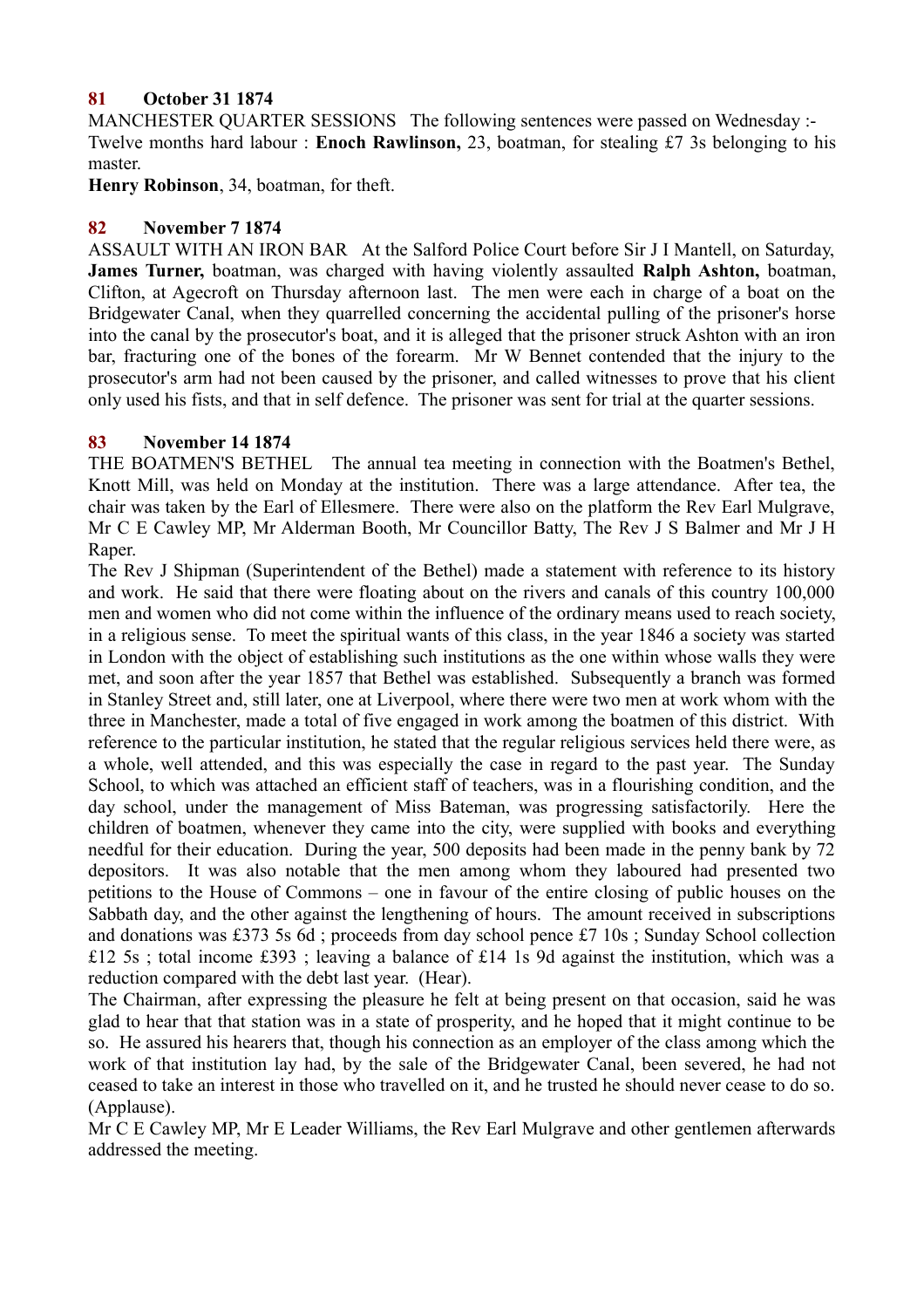## **84 November 28 1874**

POLICE NEWS At the Manchester City Police Court, on Monday, **Thomas Ramsbottom**, a boatman, was charged with disorderly behaviour and assaulting Police-constable James Dalton in the execution of his duty. On Saturday night, the prisoner was at a beer house in Scott Street, Hulme, and ordered beer and cigars, for which, when he got them, he refused to pay. The constable was called in to remonstrate with him, but he was met with threats of violence on the part of the prisoner, and on trying to take the latter into custody, was thrown down by him, kicked and bitten in the thumb. Ramsbottom has already been in gaol for a similar offence, and he was now ordered to undergo three months hard labour.

## **85 December 19 1874**

WIFE MURDER AT LIVERPOOL At the Liverpool Assizes on Wednesday, before Mr Justice Mellor, **William Worthington** (33), boatman, was charged with having, at Liverpool, on or about the 29<sup>th</sup> August last, wilfully murdered his wife, **Ann Worthington.** Mr Samuel and Mr Shee prosecuted, and the prisoner was defended by Mr Cottingham.

The prisoner was a flatman, and the deceased and a daughter by a former wife lived with him on board his flat. On the night of the 29<sup>th</sup> August, a Mrs Daley, who lived in Vauxhall Road, heard screams from a yard in which boatmen put up their horses, at the back of her house. On opening the window, she saw the prisoner, whom she knew, kicking his wife several times violently as she lay in a crouching position. Subsequently, a policeman was sent for but, although the deceased's face was covered with blood, he refused to interfere, as it was a "matter between man and wife," The prisoner and the deceased afterwards went on board their flat, and immediately they had got into the cabin, the prisoner began again to kick his wife violently. He gave her one kick in the abdomen with such force that she fell from a form on which she was sitting. The prisoner then went to bed, and the deceased put her head upon the bed and lay on the floor. It was alleged that the next morning about seven o'clock, the prisoner rose and gave the deceased another violent kick on the side, and a blow on the arm with a poker. The unfortunate woman died a few days afterwards at her sister's house in Wigan from the injuries she had received, and it was now stated that the prisoner had not received the slightest provocation for what he had done.

The police officer who declined to take the prisoner in charge was rebuked by his Lordship, and told that in future when he saw signs of recent violence, it was his duty to take the person charged with inflicting that violence into custody, even though that person was the husband of the injured individual.

The medical evidence was to the effect that death resulted from pleuro-pneumonia, aggravated by violence.

Mr Cottingham, for the defence, contended that the crime, if it was murder at all, was only constructive murder ; and the prisoner might have been guilty of a certain amount of violence, without intending to inflict serious injury.

The jury, after an absence from court of 40 minutes, returned with a verdict of "Wilful murder", and strongly recommended the prisoner to mercy.

His Lordship passed sentence of death in the usual form.

## **86 March 6 1875**

FATAL RAILWAY ACCIDENT An inquest was held on Wednesday by the City Coroner with reference to the death of **William Bilsbury**, a boatman aged 24, and lately residing in Ellesmere Street, Leigh. On Saturday morning, the deceased was knocked down and run over by an engine on the London and North Western Railway at West Leigh. When picked up, it was found that he had had both of his legs broken. He was conveyed to the Manchester Infirmary, and died there on Monday. A verdict of "Accidental death" was returned.

## **87 March 13 1875**

POLICE NEWS **Edward Spencer,** a boatman in the employment of Mr Bates of Runcorn, was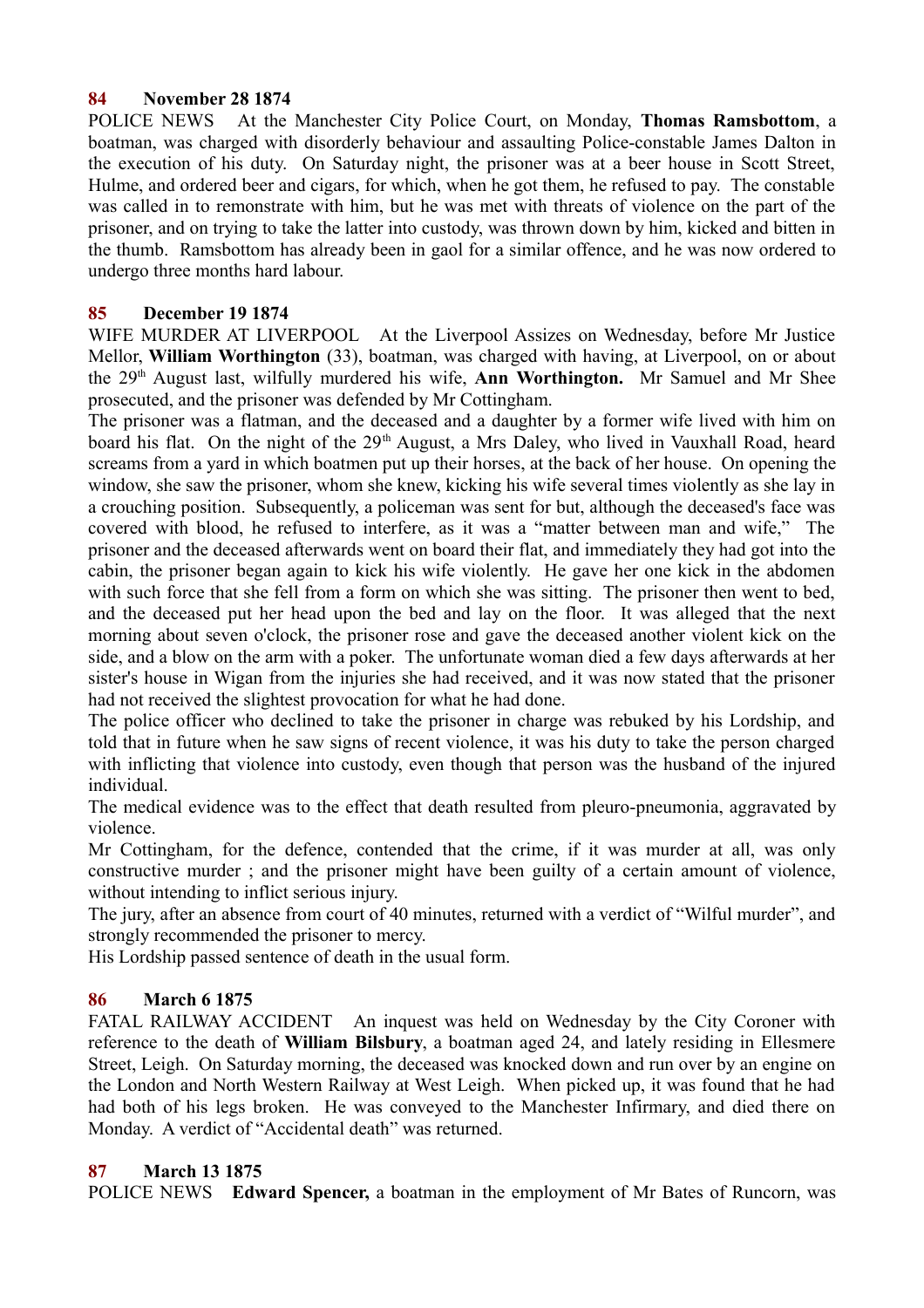brought up at the County Police Court on Monday, before Sir J I Mantell, charged with having assaulted his wife, **Mary Spencer.** It appeared from the evidence of the prosecution that on Friday afternoon, the prisoner was engaged in carrying coal from Worsley to Runcorn on the Bridgewater Canal. As the boat was passing through Patricroft, prisoner told the prosecutrix to stop at Monton Bridge to get some corn for the horse. He stayed behind to assist his brother, who was close to, to get a horse out of the canal ; and the prosecutrix thinking it would be better to go on to Worsley, neglected to stop at Monton Bridge. A short time after she reached Worsley, the prisoner came up. He took a stone and threw it at her. It struck her in the temple with such violence as to knock her into the canal. She was dragged out of the water by two men. Her husband was half drunk at the time, and he had been drinking for three or four days. The prisoner earned from £3 to £3 15s a week. The prosecutrix stated that if her husband were sent to prison, she would have to work the boat herself, and she would be content if his Worship would bind him over to keep the peace. His Worship said he would like to see the prisoner go to penal servitude, but if he sent him to prison, he would be leaving his wife and family in poverty, because it seemed that, wretch though he (the prisoner) was, he really did find them a living. He would be bound over in two sureties of £25 each, and his own recognisance of £50, to keep the peace for six months.

## **88 March 20 1875**

KICKING CASE At the Manchester City Police Court on Saturday, before Mr Headlam, **Robert Morton**, a boatman, was charged with having committed a violent assault on **Peter Moston,** another boatman. The prisoner was taken into custody by police-constable T Lambert. The prosecutor said that on the  $10<sup>th</sup>$  inst, he was standing on the wharf at Castlefield waiting for his boat, which was coming along the canal, when the prisoner came up in a state of intoxication and, without any provocation, struck the witness a blow on the head, knocking him down. He then kicked him on various parts of the body, and caused severe injury to his left arm, after which he threatened that if the witness would "fetch his mates" he would serve them in the same way. The prisoner was sent to gaol for two months, with hard labour.

## **89 May 29 1875**

CORONERS' INQUESTS An inquest was held upon the body of **Thomas Henry Morris**, aged 19, a boatman, lately employed by Mr W Aldred, Manchester. On Tuesday night, between seven and eight o'clock, the deceased had raised the "paddles" of a lock of the canal near Oxford Street, and had got upon the top of the lock gate to walk across, when his foot slipped and he fell to the bottom of the lock, striking his head upon the stone foundation. When got out, about fifteen minutes afterwards, he was quite dead. The jury returned a verdict of "Accidental death".

## **90 July 17 1875**

MANCHESTER QUARTER SESSIONS The business of these sessions closed on Saturday. Three months imprisonment : **John Proudclough,** 50, boatman, for theft.

## **91 August 21 1875**

POLICE NEWS At the Salford Police Court, before Sir J I Mantell, on Wednesday, **John Beattie,** boatman, Joule Street, Ordsal Lane, was sentenced to four months imprisonment for having assaulted his wife in their own house on the morning of the  $11<sup>th</sup>$  inst, and Police-constable Eyre, when the officer apprehended him on Monday evening. **James Roughley,** boatman, Union Court, Union Street, was sentenced to two months imprisonment with hard labour for having on Tuesday evening violently assaulted his wife and Police-constable Hough in Hampson Street.

## **92 August 21 1875**

In the course of a quarrel on Tuesday night, between two boatmen at Peterborough, one named **Thompson** stabbed the other, named **Read,** twice in the chest. Thompson was remanded on the charge on Wednesday. Read is not expected to recover.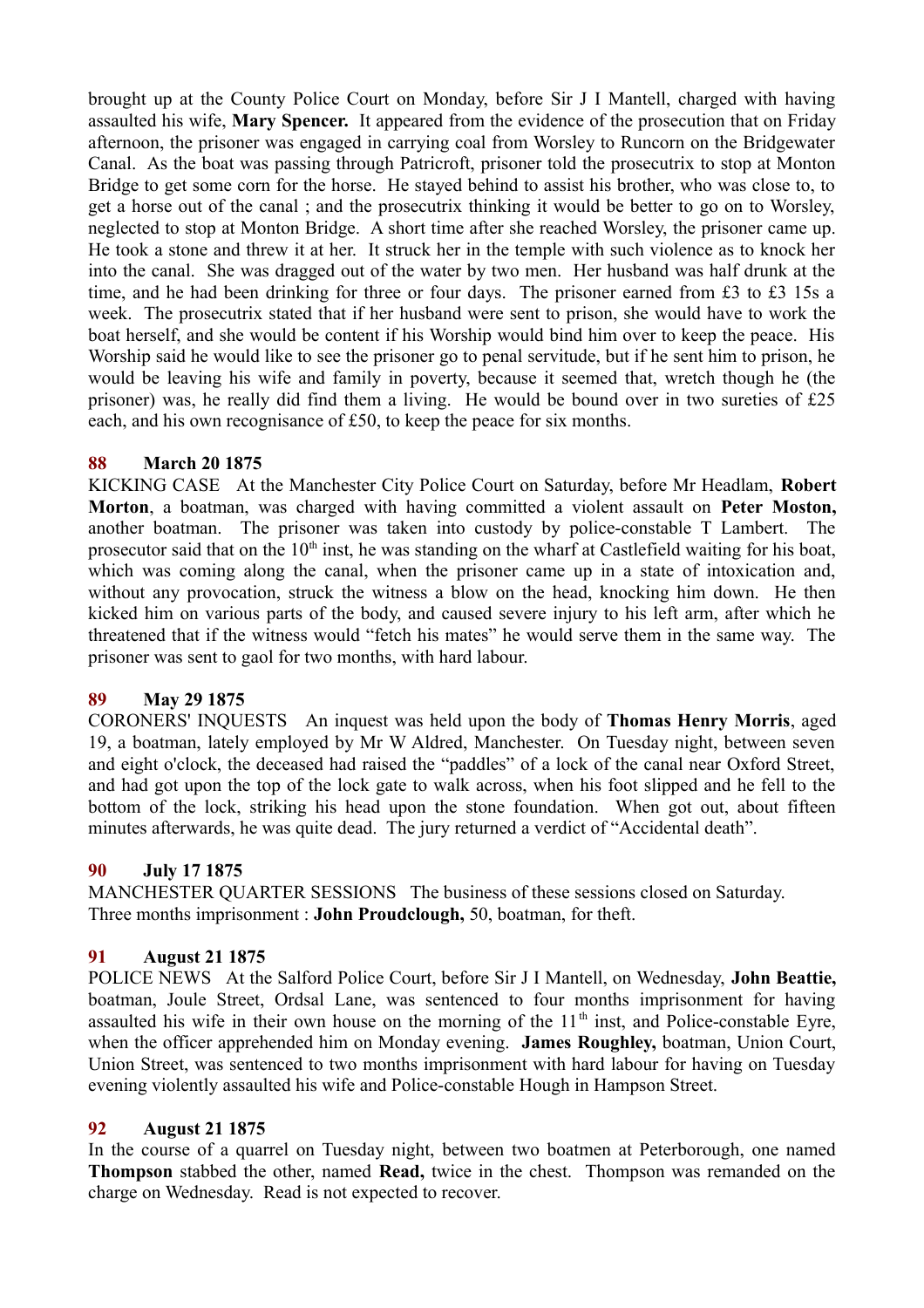## **93 December 4 1875**

POLICE NEWS At the Salford Police Court, before Sir J I Mantell, a boatman named **James Ruffley** was brought up for assaulting another boatman named **James Martin**. The boats to which the two men belonged met in the Bury and Bolton Canal at a place within the borough of Salford on the 13th October ; and a quarrel took place between the complainant and defendant as to which boat should give way while the other passed. A scuffle ensued, in the course of which Ruffley knocked Martin into the water ; but the latter was got out again without serious injury. The defendant was fined £5 and costs, with the alternative of a month's imprisonment.

## **94 December 18 1875**

THE CHARGE OF MURDERING A GIRL IN A CANAL BOAT On Saturday, the Staffordshire boatman, **Frederick Musson,** aged 23, and his putative wife, **Annie Maria Hillman**, aged 21, whose trial at the winter assizes at Stafford on the charge of murdering Elizabeth Lowke had occupied nearly two days, were found guilty of manslaughter and were sentenced by Baron Amphlett each to twenty years penal servitude. The deceased was seven years of age, and had been handed over to the accused by her widowed father, to act as their nurse and general drudge. After about four months ill feeding and exposure and beating, the child was found dead in the boat, her body being a mass of bruises and sores. The immediate cause of death was injury to the head, the result, it is believed, of blows from a whipstock, with which she had been often beaten.

## **95 March 11 1876**

MANCHESTER QUARTER SESSIONS The general quarter sessions of the peace for the city of Manchester were opened on Monday at the City Police Courts, Minshull Street, before Mr H W West QC, Recorder. The following sentences were passed during the day by the Recorder and Mr J H P Leresche, who presides in the second court :-

Two months imprisonment : **Samuel Smith**, 18, boatman, for theft.

The following sentences were passed on Wednesday :-

Three months imprisonment : **Thomas Day**, 24, boatman, for theft.

## **96 April 1 1876**

LOCAL AND DISTRICT At the Salford Police Court, before Mr W W Goulden and Mr J F Mart, on Tuesday, a young man named **Robert Lawless**, who follows the occupation of a canal boatman, was charged with having stabbed **Elizabeth Doyle**, with whom he has been cohabiting in a house in Wood Street, Deansgate. For some time, however, the prosecutrix has been staying with her sister in Morris Street, Gore Street, Salford, and on Monday night the prisoner called to request that she would go away with him. She refused, upon which he pulled out of his pocket a clasp knife, and stabbed her in her upper lip, which was nearly penetrated by the blow. He was committed for trial at the quarter sessions.

## **97 April 15 1876**

SALFORD QUARTER SESSIONS The general quarter sessions of the peace for the hundred of Salford commenced on Monday morning at the Assize Courts, Strangeways. The following sentences were passed on Wednesday :-

Nine months imprisonment : **Robert Lawless**, 21, boatman, for maliciously wounding Elizabeth Doyle at Salford.

#### **98 April 29 1876**

MANCHESTER QUARTER SESSIONS The general quarter sessions of the peace for the city of Manchester were opened on Monday at the police courts, Minshull Street, before Mr H W West OC, Recorder. The following sentences were passed during the day :-

Three months : **Thomas Buckley**, 26, boatman, and Jas Taylor, carter, for theft.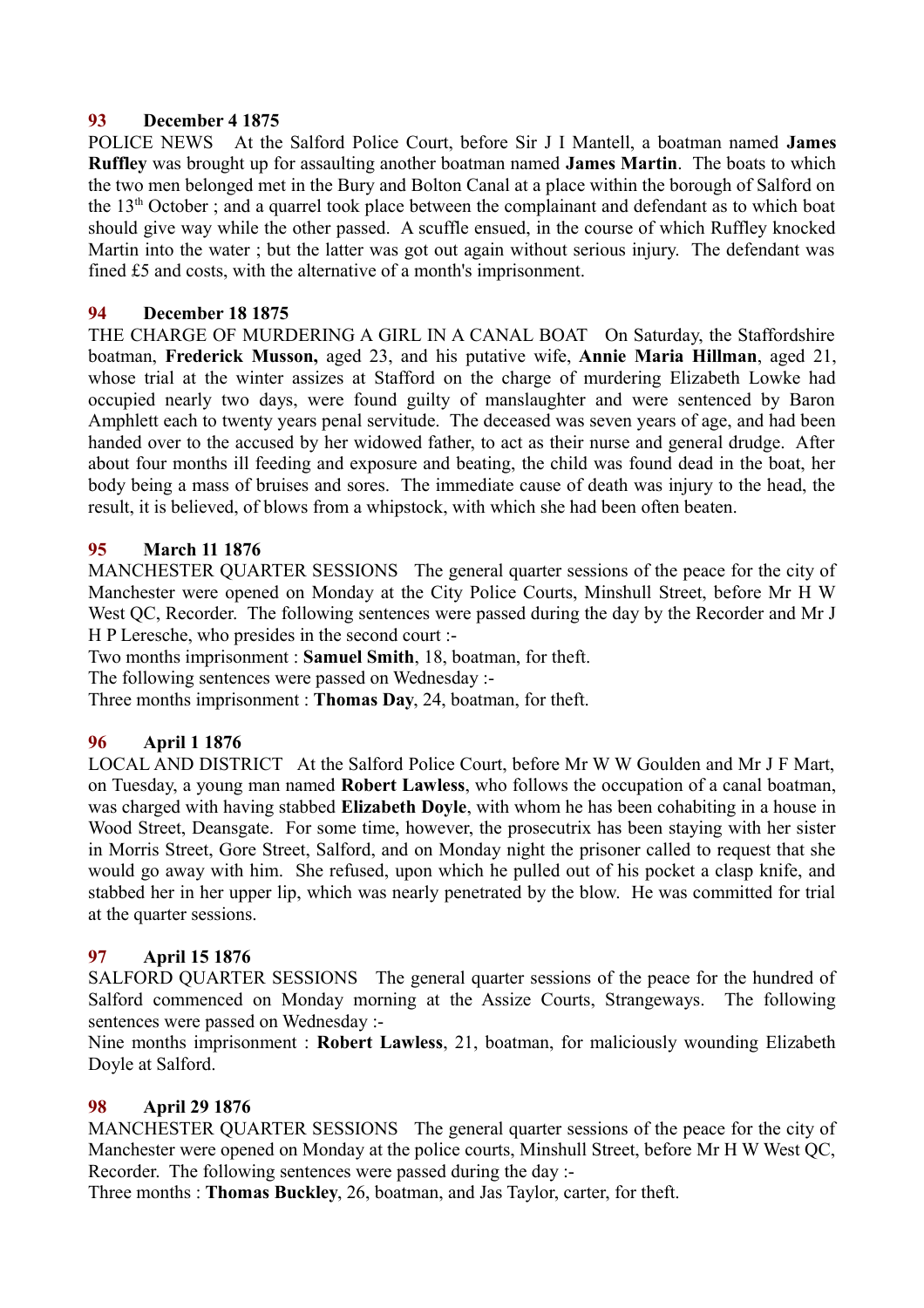### **99 May 13 1876**

A boatman named **William Green**, living in Ann Street, Bridgewater Street, on Thursday was engaged in repainting his flat, which was in the Bridgewater Canal, when he fell into the water, striking his head against the boat in his fall. He was at once taken out of the canal and removed to the Royal Infirmary, where efforts were made to restore him to consciousness, but without success. The City Coroner held an inquest on the body yesterday, and a verdict of "Accidental death" was returned.

## **100 May 27 1876**

SALFORD SESSIONS The business of these sessions commenced at the Assize Courts, Strangeways, on Monday. The following sentences have been passed :-

Eighteen months imprisonment and four years police supervision : **Edward Hanson,** boatman, for stealing at Droylsden on the  $13<sup>th</sup>$  May, a shirt, the property of Robert W Hulme.

#### **101 July 15 1876**

## MANCHESTER SUMMER ASSIZES

CHARGE OF CHILD MURDER AT BARTON-UPON-IRWELL Sarah Ann Jackson was charged with having, at Barton-upon-Irwell on the  $27<sup>th</sup>$  March, wilfully murdered her newly born female child. Mr Addison appeared for the prosecution, and Mr Fleming for the defence.

The case for the prosecution was as follows. The prisoner worked in a mill at Patricroft, and lodged with a boatman and his wife, named **Collins**. Prior to the 27<sup>th</sup> March, Mrs Collins had noticed that prisoner was in the family way and had asked her about it, prisoner, however, constantly denying it. On the  $27<sup>th</sup>$  March, she came back from the mill at about half past five, and complained of feeling poorly. She appears to have gone out again in a short time to an old water closet, and was there confined of a female child. She then returned to the house and, after remaining there an hour or two, went again to the water closet, took the child away, and put it in the canal, which is a short distance from the place where she was confined. The counsel for the prosecution stated that possibly the death of the child might have resulted from its being neglected immediately after birth, when the mother, probably in order to avoid suspicion, returned to the house for some time. In that case, she would be guilty of manslaughter or, at least, if it could not be proved that the child had had an independent existence, of concealment of birth. The medical evidence showed that the child had died very shortly after its birth. There were no marks of external violence on the child. The child had probably breathed whilst being born, but it was possible that it might have died before it was completely born. Probably, however, it had died from cold and exposure shortly after birth,

His Lordship said that there was no evidence to find the prisoner guilty of murder or manslaughter, because it had not been proved that the child had had an independent existence.

The jury found the prisoner guilty of concealment of birth, and sentence was deferred.

## **102 July 29 1876**

SERIOUS ASSAULT CASES At the Manchester County Police Court on Tuesday, **Henry Bradshaw**, a boatman in the employ of the Tyldesley Coal Company, was charged with assaulting John Walker Preston of the firm of Messrs Preston and Co, silk merchants, Manchester. On the 15<sup>th</sup> of the present month, Mr Preston and his two sons were walking along the towing-path of the Bridgewater Canal, near his premises. A horse, which was drawing two boats, was driven in front of them, and they were nearly thrown into the canal. The complainant spoke to the boy who was in charge of the animal, and touched it with the object of getting it out of the way. Upon seeing this, the defendant, who was steering the boat, jumped on the towing-path and struck him a violent blow in the face, knocking him down. His Worship imposed a fine of 20s and costs, with the alternative of 14 days imprisonment.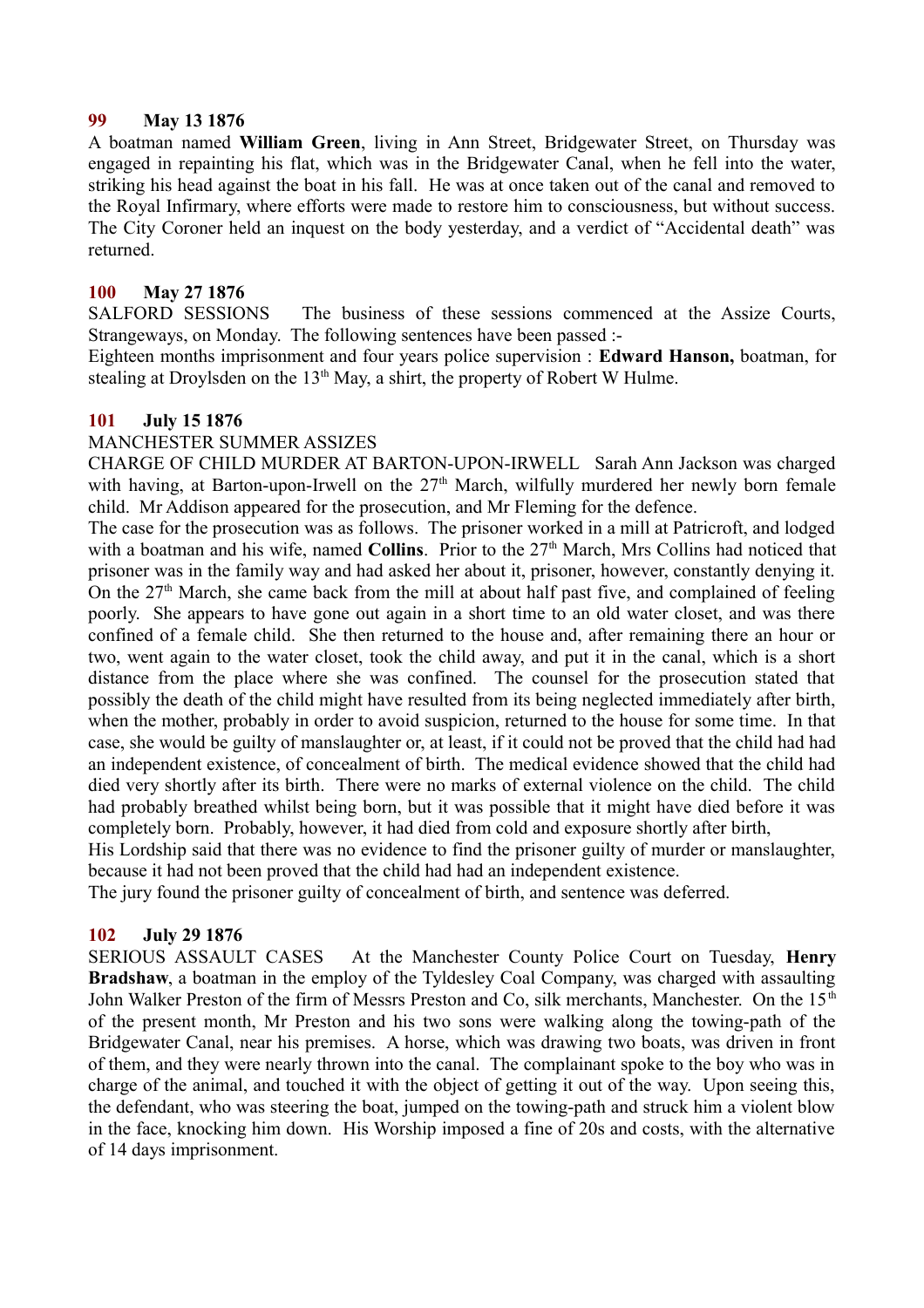## **103 September 16 1876**

POLICE NEWS At the Salford Police Court on Monday, a young man named Robert Hogg, a labourer belonging to the Adelphi, was brought up for an assault upon **John Cookson**, boatman, Spaw Street, New Bailey Street. The prosecutor was sitting at his door on Saturday night, when the prisoner and two companions came up. The prisoner exclaimed, "Hello! I've had it in for you for twelve months", and knocked the prosecutor down. After which he and his companions kicked Cookson as he lay upon the ground. He was sentenced to two months hard labour in gaol.

## **104 October 21 1876**

CRUELTY OF A MOTHER At the meeting of the Warrington Board of Guardians, on Wednesday, the Chairman (Mr Pickthall) stated that an infant aged ten months had been taken into the house in a most emaciated condition. It appears that the mother, **Margaret Birkenhead**, residing at Sankey Bridge, was a very drunken character, and had neglected this and her other children. Her husband, a canal boatman, being a good deal from home, she was constantly out drinking. The child was just alive, but that was all. The grandmother of the infant produced it before the Guardians, and it was a mere skeleton. She said that her son's wife constantly left the children whilst she went out drinking, and on this last occasion, had left the infant from Wednesday to Friday night without the least food or any attention, and had she (the grandmother) not found it in bed, then it must soon have died. It was so weak it could only take a little milk now and then, and had to be fed with a spoon. The medical officer said it was a case of sheer starvation, as the child was otherwise healthy. The Chairman said it was the most shocking case he had ever seen, and it was unanimously decided to prosecute the mother for her inhuman conduct.

#### **105 December 16 1876**

MANCHESTER QUARTER SESSIONS The following sentences were passed during the day by the Recorder, and Mr J H P Leresche, who presides in the Second Court :- **James Whalley,** 22, boatman, for theft.

#### **106 January 6 1877**

POLICE NEWS At the Salford Police Court, before Mr E Walmsley and other magistrates, **Henry Barker,** boatman, Nangreave Street, was fined £1 and costs at the instance of Inspectors Williamson and Chambers for having on the  $2<sup>nd</sup>$ ,  $3<sup>rd</sup>$ ,  $4<sup>th</sup>$ ,  $5<sup>th</sup>$  and  $6<sup>th</sup>$  ult cruelly treated a horse by neglecting to supply it with sufficient food.

#### **107 January 13 1877**

SALFORD QUARTER SESSIONS The following sentences were passed during the day :- Acquitted : **James McRoy**, boatman, with stealing at Stretford, on the 28<sup>th</sup> September, three coats and other articles of wearing apparel from Thomas Edwards.

#### **108 February 17 1877**

MURDERS At the Salford Police Court on Thursday, a married woman named Mary Ann Woods, aged 32, Flax Street, Adelphi, was brought before Sir J Iles Mantell for attempting to drown her infant child, four months old. **Peter Walker,** a boatman in the employ of the Bridgewater Navigation Company living at Lymm, Cheshire, said that about two o'clock on Wednesday afternoon, he was on board a boat on the river Irwell, near Prince's Bridge, Salford, when his attention was called to the prisoner, who was standing in the river, holding a child in her hands under the water. Witness could reach her from the towing path, and he took the child, which was nearly dead, from her, giving it to his wife who was on the boat. The child was insensible, but after it had been undressed and rubbed, and brandy and water administered, it recovered consciousness. He also pulled the prisoner out of the water. Detective Sergeant Quick stated that he received the prisoner into custody at the chief police station on Wednesday afternoon, and charged her with having attempted to murder her child, and to commit suicide. The magistrate remarked that he saw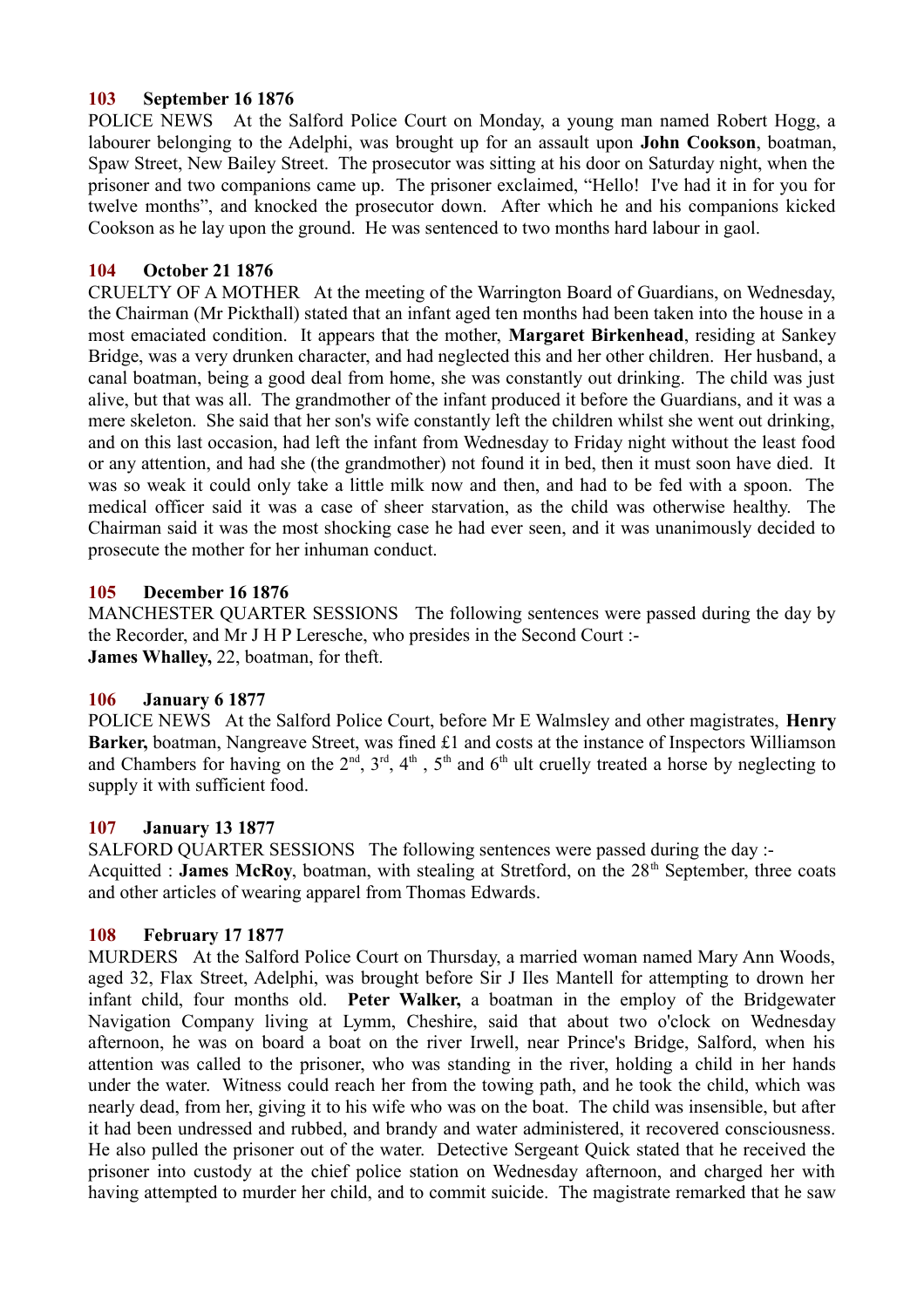no reason whatever for supposing that the woman wanted to commit suicide. She appeared to have gone into the water solely to drown her child. She would have to go for trial at the assizes.

## **109 February 24 1877**

SALFORD HUNDRED SESSIONS On Tuesday, sentences were passed as follows :- Twelve months imprisonment : **Edward Mevins**, 19, boatman, theft at Salford.

# **110 March 3 1877**

MANCHESTER QUARTER SESSIONS These sessions resumed the trial of prisoners on Saturday morning, the Recorder (Mr H W West) presiding. The following sentences have been passed :-

Eight months imprisonment : Henry Beedon, 19, groom, stealing a sack of corn, the property of the Manchester, Sheffield and Lincolnshire Railway Company ; **George Ashley**, 30, boatman, stealing five pieces of calico, the property of the same company.

# **111 March 17 1877**

SINGULAR CASE OF ASSAULT At the Salford Police Court on Monday, **Frank Rothwell,** a boatman upon the Bury and Bolton Canal, was brought before Sir J I Mantell, on a charge of having assaulted his wife and caused her to swallow a pin. Between two and three o'clock the same morning, he and his wife, while on board their boat near Oldfield Road, quarrelled in the cabin concerning a kitten which he had given away against the wishes of the prosecutrix. The latter was dressing herself, and was sitting up in bed holding a pin between her teeth, when her husband struck her upon the mouth, causing her to swallow the pin. According to the statements of the prisoner and his daughter, who was present during the quarrel, the prisoner only hit his wife with his stocking ; but police-sergeant Harrison, who subsequently met the whole family going with Mrs Rothwell to the Salford Hospital, stated that the woman had told him that her husband struck her with his hand. Mr William Walter, house surgeon at the Salford Royal Hospital, informed the magistrate that he saw the prosecutrix at the institution between three and four o'clock that morning, and he was of opinion that there was great danger that the pin which she had swallowed might cause death by sticking into her internally. The prisoner was remanded for a week, but was admitted to bail, himself in £100, and two other persons in £50 each.

## **112 April 21 1877**

SUSPECTED MURDER OF A CANAL BOATMAN The Coroner for South Cheshire on Wednesday investigated a case in which foul play is suggested, at Waverton, near Chester. A boatman named **Morris** was walking alongside of his boat between Beeston and Chester early on Monday morning, when he saw another boatman named **Charles Moston** of Wolverhampton, lying on the bank with his head and shoulders dreadfully bruised and battered, and apparently dying. He shook him and shouted to him, and Moston opened his eyes and groaned. He was then carried on board Morris's boat, and was having his lips moistened with brandy when he expired. Dr Watson was called, and he gave it as his opinion that deceased's neck had been dislocated or fractured. Moston was engaged on board the *Usk* (**Captain Probert**) which left Beeston for Chester the previous night. When the boat was moving off, Morris, who found him as described, saw Moston jump on board quite sober. The Coroner said the case was very suspicious, and ordered the arrest of Captain Probert, and adjourned the inquest in order to allow a *post mortem* examination.

# **113 May 5 1877**

THE MURDER OF A BOATMAN At Broxton on Thursday, the prisoners **John Probert,** a boatman in the employment of the Shropshire Union Company, and **Jane Probert,** his wife, already committed on the coroner's warrant for the murder of **Charles Moston**, another boatman of Wolverhampton, at Waverton on the  $15<sup>th</sup>$  of April, were brought before the magistrates on the same charge. The deceased man was found on the canal bank with two of the principal vertebrae of the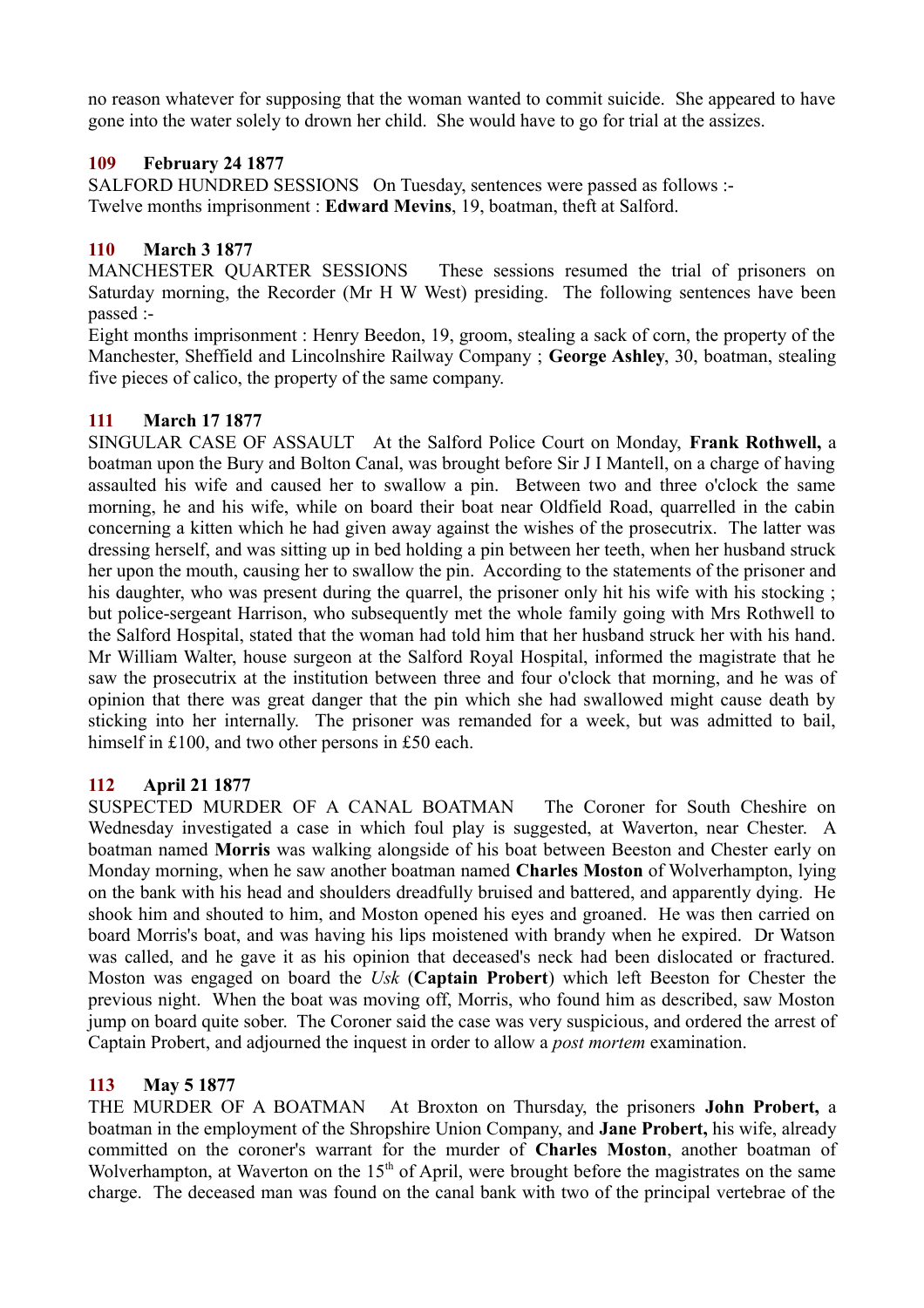spine fractured, and died in a few minutes. The medical evidence showed that extreme violence must have been used. The facts are pretty well known. Among some 16 witnesses examined, only two or three were able to append their signature to the depositions, and the evidence disclosed some of the most shocking features of canal boat life. In some instances, several adults of both sexes were living in a small cabin, and in one boat were a man, his wife and five children. One witness had never heard of the Bible. The prisoners made the same statement as before the coroner, and were committed to take their trial after a hearing of eight hours.

## **114 June 9 1877**

THE DIOCESE OF LICHFIELD At Lichfield, on Monday, the Venerable Archdeacon commenced his first visitation. He mentioned that the bishop of the diocese had taken upon himself the entire responsibility of the new mission to canal boatmen, and had engaged a chaplain and ordered a church boat, in which his lordship himself would make the first missionary journey. He also intimated that the scheme for the division of the archdeaconry of Staffordshire had been approved, and that eight of the twenty rural deaneries would be placed under the care of Sir Lovelace Stamer, as Archdeacon of North Staffordshire.

#### **115 June 30 1877**

RESCUE FROM DROWNING A boy, seven years old, named William Henry Everton, son of David Everton, Derwent Street, Ordsal Lane, while playing on the bank of the Irwell near Woden Street on the afternoon of the  $26<sup>th</sup>$  inst, fell into the river. The lad was carried some distance by the current, and eventually sank, but **Mark Addy**, a boatman living in the vicinity, plunged into the stream and rescued the boy. Addy has now rescued 31 persons from drowning.

## **116 July 21 1877**

POLICE NEWS Yesterday, at the Manchester City Police Court, before Mr J Galloway and Mr Jardine, a canal boatman named **Samuel Bailey** was committed to the sessions for burglary. The prisoner was found by police-constable Bowerman early yesterday morning on the premises of the prosecutor, who keeps the Commercial Inn, Egerton Street, Hulme. The officer called the assistance of another constable named James, and the prisoner in trying to escape fell into the arms of the officer James.

## **117 August 25 1877**

FOUND DROWNED An inquest was held on Monday before Mr E Herford, city coroner, relative to the death of **Joseph Smith** of 2 Collier's Row, Gaythorn, a boatman aged 32 years. The deceased was found drowned in the canal, near the Ancoats Lane lock, on Friday morning, having fallen from his boat on the previous night. The jury returned a verdict of "Found drowned".

#### **118 September 15 1877**

A BOATMAN DROWNED An inquest was held on Monday before Mr E Herford, Manchester, city coroner, touching the death of **Richard Jacksworth,** boatman, aged 25, of no settled place of residence. The deceased had been in the employment of the Shropshire Union Canal Company on a boat named *The Wren*, and on Friday night he was on the Bridgewater Canal near Castlefields, Manchester. He was seen to take a "shaft" to push the boat from one side of the canal to the other, and shortly afterwards was missed from the boat. He was subsequently found in the water, quite dead. The "shaft" was still sticking in the woodwork at the side of the canal, and it is supposed that it had pulled the deceased from the boat into the water. The jury returned a verdict of "Accidental death".

#### **119 November 3 1877**

CHESTER AND NORTH WALES ASSIZES **John Hughes,** 28, flatman, was indicted for the manslaughter of Nicholas Martin Stevens, a Cornish sailor, at Runcorn on the 20<sup>th</sup> October.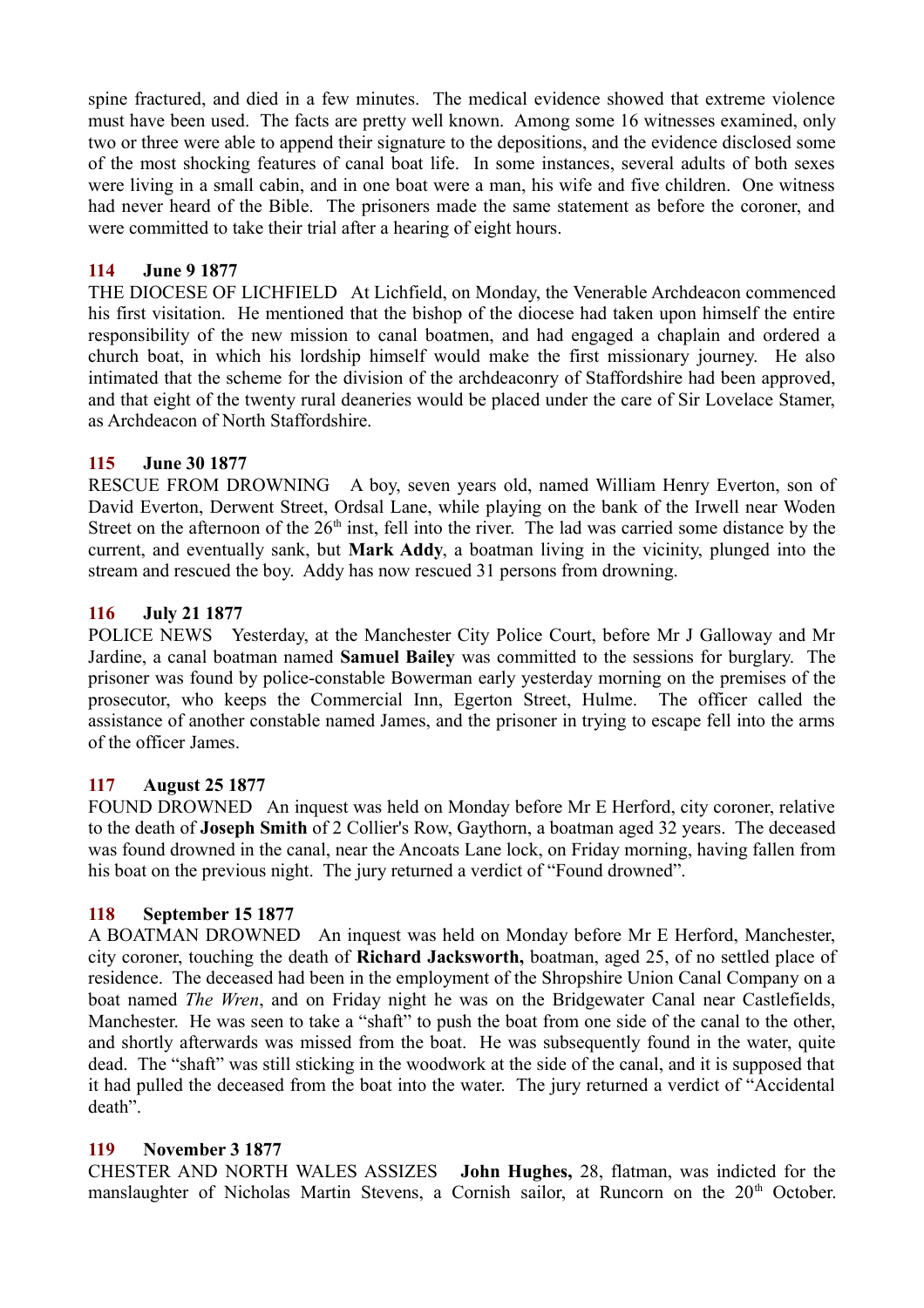Stevens, the deceased, was a mate on the schooner *Annie*, and the prisoner an ordinary hand on board the *Dee*, both of which were lying at Runcorn. Stevens had been in town, and was returning home about half past ten o'clock at night, a little in drink, when a row between the prisoner and his wife, in which the former was kicking and beating the latter in the most brutal manner, induced the deceased and a mate to interfere, when the prisoner pitched into them, and knocked them both over the side of the boat *Dee* into the water, and deceased was drowned. It was contended by the counsel for the defence that the death of Stevens resulted from accident. A fight took place on a pitch dark night on board a little boat, and it was not an extraordinary, though regrettable, circumstance that one should fall over the side and be drowned. The jury returned a verdict of "Guilty" and the prisoner was sentenced to three months imprisonment with hard labour.

## **120 November 17 1877**

A boatman named **James Harper** fell into No 3 lock at Marple on Thursday, and was drowned. The deceased belonged to Ashton, and was about 30 years of age.

## **121 December 8 1877**

POLICE NEWS At the Manchester City Police Court on Wednesday, before Mr T Dale, **John Hadfield, alias Robert Fitton,** a boatman of Newton Heath, was charged with breaking into and entering the warehouse of the London and North Western Railway Company, Ducie Street, London Road, and with stealing therefrom twelve sacks of corn, value £10, the property of the company, between the night of the  $7<sup>th</sup>$  and the morning of the  $8<sup>th</sup>$  of July last. On the morning of the  $8<sup>th</sup>$ , he was seen by a watchman named Wild, in the employ of the Manchester, Sheffield and Lincolnshire Railway Company, sweeping up corn on the aqueduct bridge on the canal, not far from the warehouse, and suspecting that something was wrong, Wild obtained assistance, and found the prisoner and two other men, one of whom has since been committed to prison for nine months for another offence at Liverpool, loitering about the place. They also found that the warehouse had been entered, and the corn stolen. It was suggested on behalf of the prosecution that the prisoner had loaded the corn on to his boat and made off with it. The prisoner, for whom Mr F H Marshall appeared, had absconded at the time, and nothing had been heard of him until the beginning of the present week, when he was apprehended at Droylsden by police-constable Seabury of the county constabulary. He was committed to the sessions for trial.

#### **122 January 19 1878**

MR MARK ADDY A public meeting was held on Saturday evening in the Salford Town Hall for the purpose of presenting a purse of 200 guineas and an illuminated address to **Mr Mark Addy**, the well known Salford boatman, in recognition of his services in rescuing persons from drowning. The Mayor (Mr Alderman Walmsley) presided. The borough members, Mr W T Charley and Mr O O Walker were present. Mr Charley, MP, in making the presentation, said that Mr Addy had saved 37 persons from drowning, and his mission had been a nobler one that that even of our soldiers and sailors, just in proportion as it was nobler to save life than to destroy it. Mr James Smith presented an address from the Salford Hundred Humane Society, whose bronze, silver and gold medals have already been awarded to Mr Addy.

#### **123 February 23 1878**

CITY SESSIONS The general quarter sessions for the city of Manchester commenced on Wednesday at the Sessions Courts, Minshull Street. The following sentences were passed during the day :-

Twelve months imprisonment : **Walter Barker,** 20, boatman, stealing a pair of boots and other articles, the property of John H Heywood, on the  $2<sup>nd</sup>$  January.

#### **124 February 23 1878**

POLICE NEWS At the Manchester County Police Court on Saturday, before Mr J W Maclure and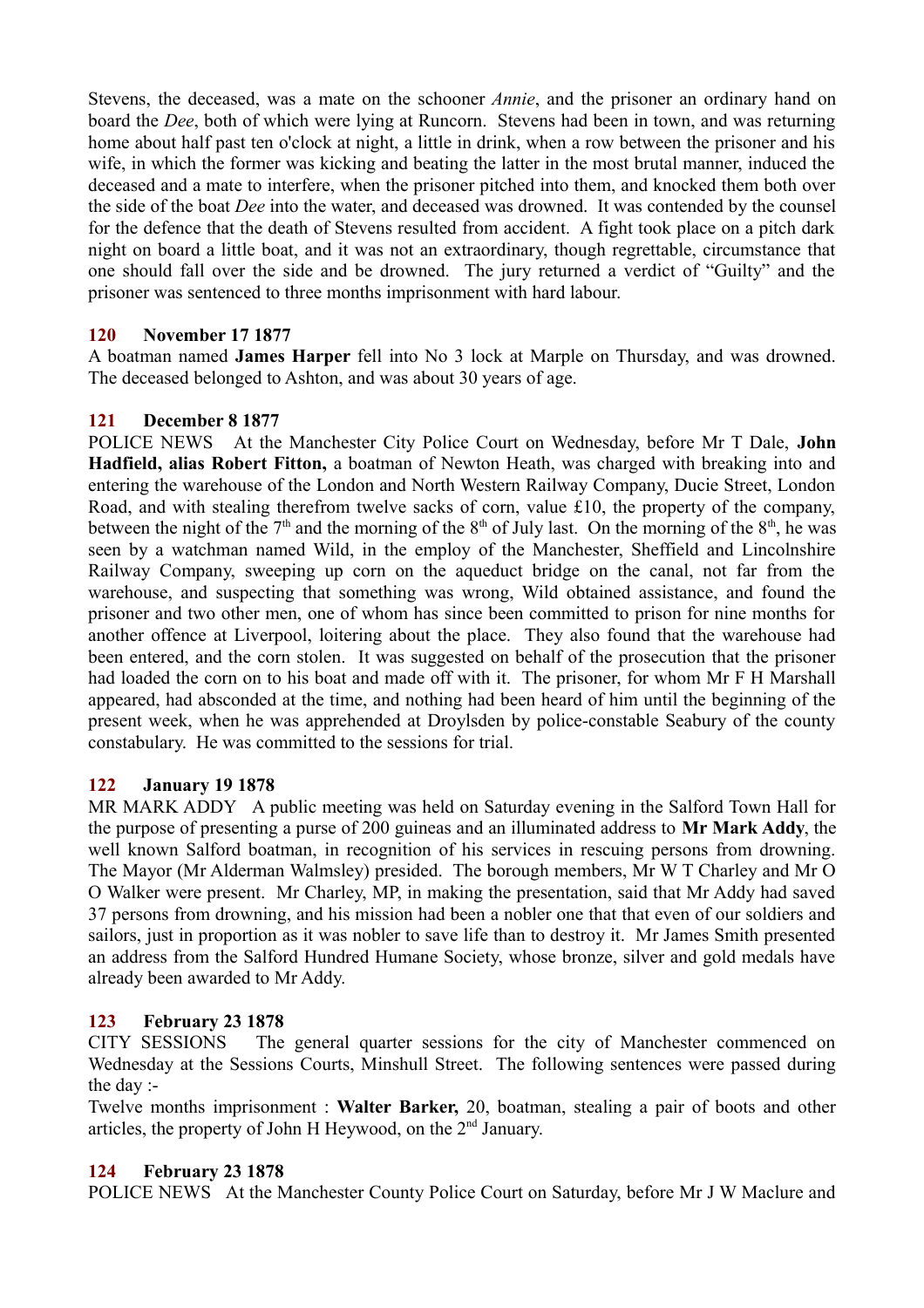Mr C L Clare, **Benjamin Wood,** canal boatman, was charged with having unlawfully wounded his wife. Evidence was given that on Wednesday evening, as the prosecutrix lay ill on the deck of her husband's boat at Miles Platting, the prisoner, who was under the influence of drink, seized her by the ears and dashed her head violently against the timber, causing a wound an inch long, and penetrating to the bone. She became insensible, and on recovering consciousness and attempting to leave the boat, the prisoner kicked her. The prisoner was committed for trial at the quarter sessions.

# **125 March 2 1878**

MANCHESTER CITY SESSIONS The general quarter sessions of the peace for the city of Manchester were continued on Saturday, at the Sessions Courts, Minshull Street. The following sentences were passed :-

In the case of Eliza Ann Hughes, 19, factory operative ; **John Hoare,** 18, boatman ; and Patrick Conway, 16, labourer, indicted for wounding Thomas Bowden on the  $20<sup>th</sup>$  January, the prosecutor was not able to appear, and the prisoners will take their trial at the assizes.

# **126 March 2 1878**

SALFORD HUNDRED SESSIONS The business of the intermediate sessions of the peace for the hundred of Salford was commenced on Monday at the Assize Courts, Manchester, Mr W Higgin, QC, presiding. The following sentences were passed during the day by the Chairman and Mr A Aspland, who presided in the second court :-

Fifteen months imprisonment : **Benjamin Wood**, 46, boatman, unlawfully wounding **Elizabeth Wood,** at Newton on the 13<sup>th</sup> January.

# **127 March 30 1878**

POLICE NEWS At the County Police Court on Tuesday, before Sir John Iles Mantell and Mr C L Clare, **Roger Miller**, Miles Platting and **John Turkey**, no settled residence, both boatmen, were charged with being upon the premises of Lawrence Lee, butcher, Philips Park Road, Bradford, for a felonious purpose. The prisoners were seen to jump over the yard wall of Mr Lee's premises on the night of the 18<sup>th</sup> inst, and were chased and captured. A grid over the cellar window was afterwards found to be broken, and it appeared that the prisoners were attempting to break into the premises, but had been disturbed. They were committed for trial at the sessions.

# **128 April 20 1878**

SALFORD HUNDRED QUARTER SESSIONS The following sentences were passed during the day :-

Three months : **Roger Miller,** boatman, for having at Bradford on the 18<sup>th</sup> ult been found in a shop with **John Turkey,** with intent to commit a felony.

## **129 June 25 1878**

MANCHESTER CITY SESSIONS The quarter sessions for the city of Manchester were opened on Wednesday at the Sessions Courts, Minshull Street. The following sentences have been passed :- Eighteen months imprisonment and seven years police supervision : **Geo Ashley,** 29, boatman, for stealing a tame fowl.

## **130 July 27 1878**

DROWNING IN THE ROCHDALE CANAL On Saturday afternoon, Mr Coroner Molesworth held an inquest at the Cotton Tree Inn, Boarshaw, Middleton, on the body of a boy named **Patrick Clifford,** 14 years of age, a boatman's assistant, who was drowned the previous afternoon in the Manchester and Rochdale Canal at Boarshaw. The boy lived at Sowerby Bridge, near Halifax, but ran away from home last New Year's Day, and was taken in by a man named **Peter Youlding**, of Hulme, Manchester, who has charge of a boat running between Manchester and Sowerby Bridge. At the time of the accident, deceased was engaged about the locks, when he fell in and was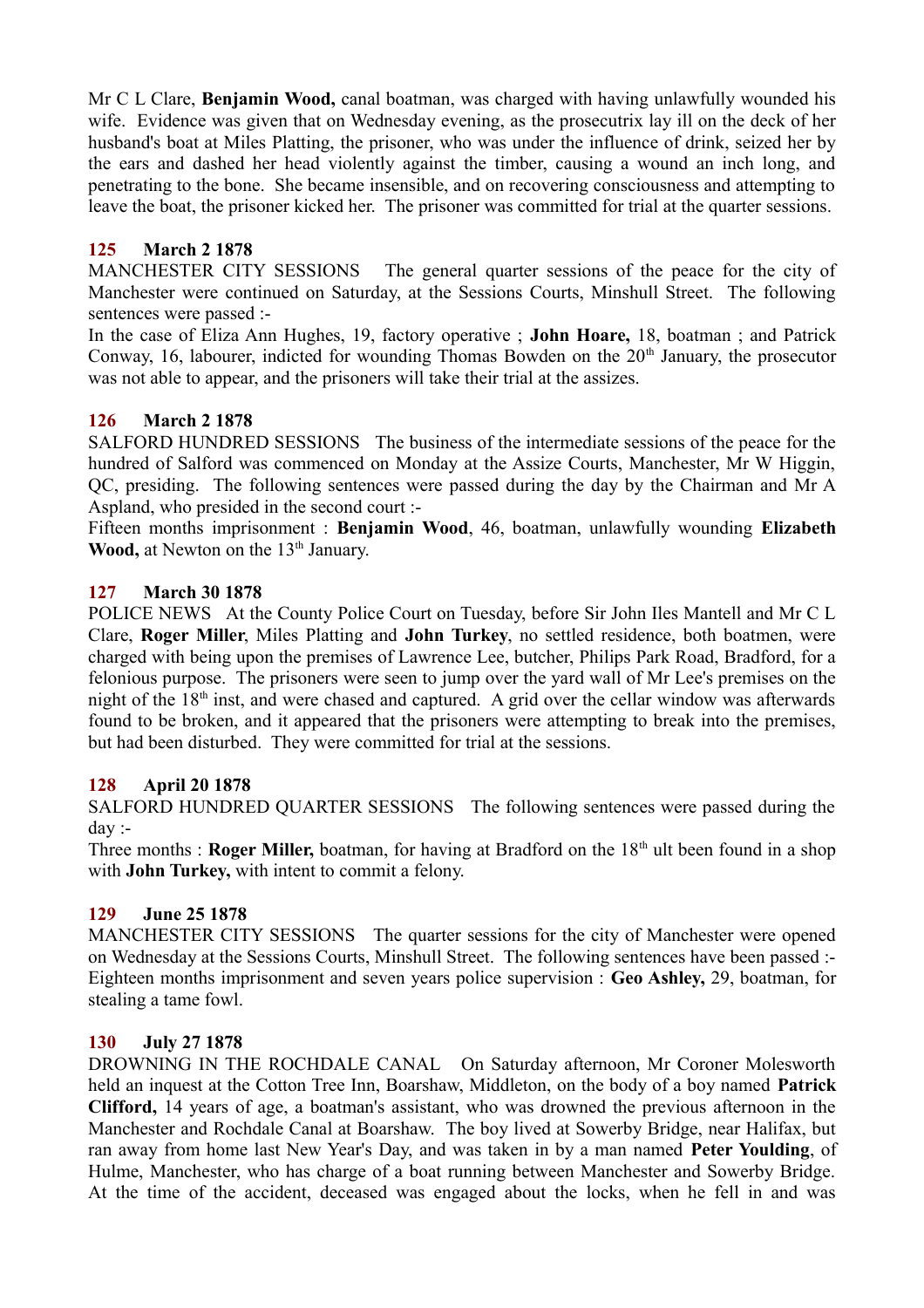drowned, twenty minutes elapsing before his body was recovered. A witness named **William Cox,** of Manchester, deposed to pulling deceased out. In reply to the Coroner, he said he never saw a canal, with the exception of the Manchester and Rochdale Canal, but what had railings round the locks, so as to prevent accidents. This was, in his opinion, the most dangerous canal in the kingdom in winter time. When it was frosty, they had to crawl on their hands and knees across the locks for fear of slipping in. Several of the jurymen remarked that this was a shameful state of affairs, and a disgrace to the canal company. The Coroner remarked that some time ago, he had a similar case as this, and the jury passed a recommendation that the locks be railed off. He brought the matter before the canal company at the last annual meeting but one, and he was given to understand that it should be done. It was undoubtedly the most dangerous and unprotected canal in the kingdom. It was only a matter of about £1 for every lock. The jury returned a verdict of "Accidental death", and passed a recommendation to the Canal Company to have the locks fenced off. The Coroner said he would forward the recommendation at once, and would also send a very strong letter to the company, as he was very much annoyed that no notice had been taken of the former recommendation.

## **131 August 3 1878**

POLICE NEWS At the Manchester County Police Court, on Wednesday, before Sir J I Mantell, **William McEvoy**, canal boatman, was fined £2 10s and costs for causing a horse, of which he was the owner, to be worked while in an unfit state at Worsley.

#### **132 August 21 1878**

POLICE NEWS At the Manchester County Police Court on Wednesday, before Mr J Aitken, **James Pittifer,** canal boatman of Runcorn, was fined £3 and costs for working a horse whilst in an unfit condition at Worsley on the  $20<sup>th</sup>$  inst.

#### **133 September 7 1878**

POLICE NEWS At the Manchester County Police Court on Thursday, before Mr H Pearson and Mr S Watts, **George Clay,** master boatman of Runcorn, was fined £2 and costs for working a horse in an unfit condition at Worsley on Wednesday.

#### **134 October 26 1878**

MANCHESTER CITY SESSIONS The general quarter sessions of the peace for the city of Manchester were opened on Monday in the Sessions Court, Minshull Street. The following sentences were passed during the day :-

Nine months imprisonment : **James McKoy**, 24, boatman, stealing a horse and set of harness, the property of Joseph Davies.

#### **135 November 23 1878**

POLICE NEWS At the Manchester City Police Court on Thursday, a boatman named **Alexander Simms** was charged before Mr F J Headlam with having assaulted Acting Sergeant Joshua Sykes. About ten o'clock on Wednesday night, the prisoner, who had previously been cautioned by Sykes for his conduct towards some passers by, attacked the officer in Quay Street, striking him several times on the head with a piece of iron. A struggle ensued between them, and three or four other boatmen came to the assistance of Simms, but Sykes kept hold of him until the arrival of policeconstable Hake, when the prisoner was taken to the station. He was sentenced to six months imprisonment with hard labour.

#### **136 December 14 1878**

REDUCTION OF WAGES The boatmen in the employment of the Peak Forest Canal Company and its various branches have received an intimation that at an early date their earnings will be reduced at the rate of 5s per boat weekly. The lime boats have also been notified of a reduction of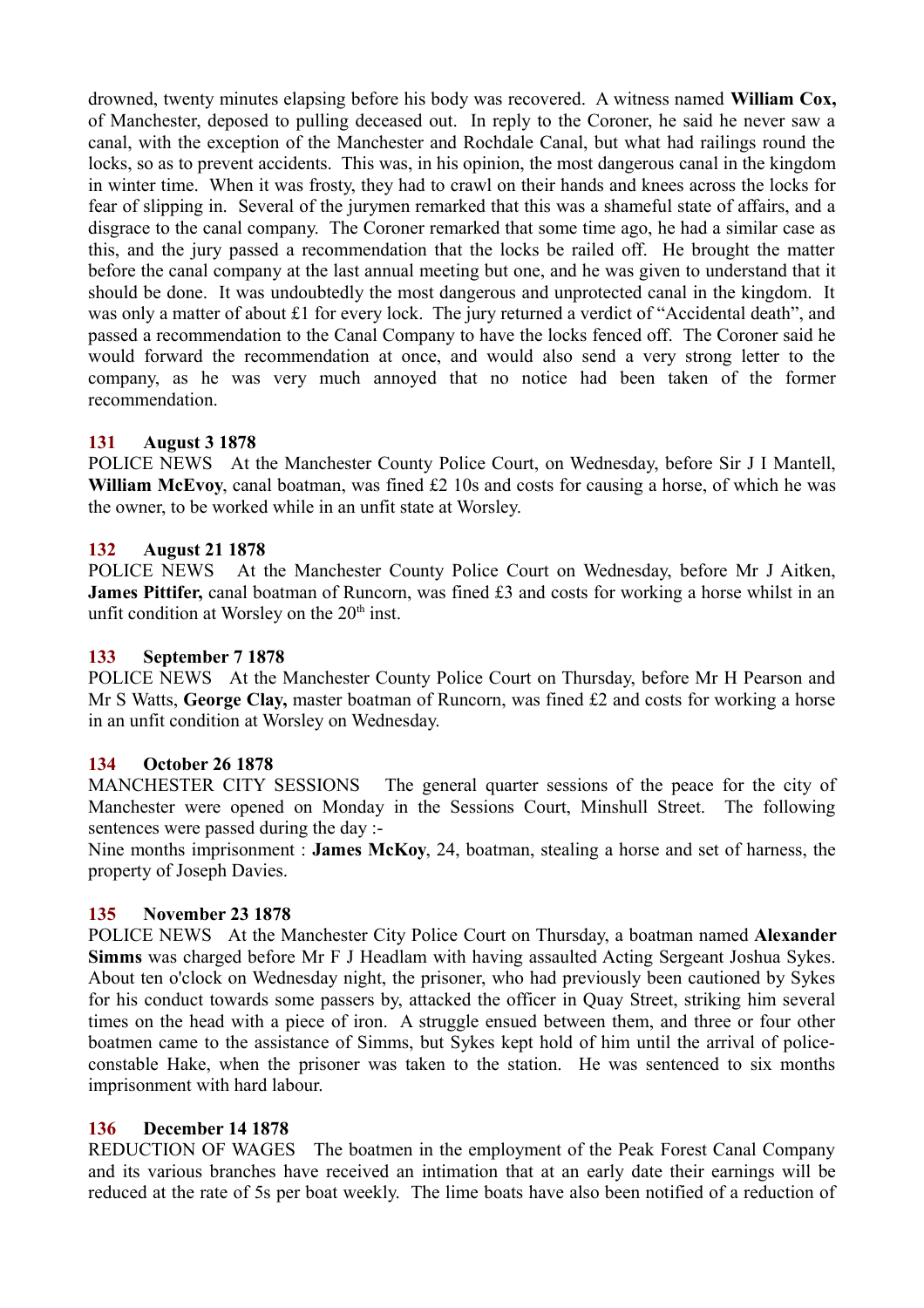3s per boat. In the quarries, both at Bugsworth and Doveholes, the pavier getters have received notice of a reduction of 2d per ton in their next payment, about Christmas. Already the labourers and other employees have been reduced at the rate of 1s per week.

### **137 December 14 1878**

MANCHESTER CITY SESSIONS The general quarter sessions of the peace for the city of Manchester were commenced on Wednesday at the Sessions Courts, Minshull Street. The trial of prisoners was soon after proceeded with, and the following sentences were passed :-

One months imprisonment : **James Gough,** 28, boatman and William Smith, 39, labourer, stealing two ropes, the property of Sarah Pendlebury.

## **138 December 21 1878**

RAILWAY COLLISION AT TYLDESLEY On Monday morning, a collision, resulting in injury to many passengers, took place between a passenger train and an engine, about half a mile on the Manchester side of Tyldesley Station, on the London and North Western Railway. The collision occurred at Green's coal siding, belonging to the Tyldesley Coal Company. The passenger train leaves Liverpool at 7.45 am, and proceeds to Manchester via St Helens and Brynne, stopping at all stations. When it left Tyldesley at about ten o'clock – ten minutes late – it consisted of eight carriages, which were all filled with passengers. As it approached the colliery siding, the pointsman, ignoring the fact of its having been signalled to him, turned an engine through the points for the purpose of crossing the up on to the down line, and at this moment the engine of the passenger train came up at a moderate speed and dashed into the engine. There was a heavy fog prevailing at the time. The drivers and stokers escaped injury by jumping from their engines a second or two before the collision happened. The front part of the passenger train engine was staved in, while the luggage engine tender was much damaged. One or two of the carriages left the rails, and great confusion and excitement reigned among the passengers. Mr Gould of Bolton, the district inspector of the line, was on the scene of the accident a few minutes afterwards, and under his directions the train, with the exception of one carriage which was so damaged as to be unfit to travel, was taken back to Tyldesley station, where Dr Duncan, Dr Hoyle and Dr Trail were summoned to attend the injured passengers, several of whom were unconscious. A few fainted away on removal from the train. The collision arose through the error of a pointsman named McNulty, who stated that he believed the train signalled to him was a luggage train which would approach on a loop line. The line is worked on the absolute block system, and it is curious to note that when the driver of the passenger train passed the signal it was all right, or "off" as it is called, but before he was able to turn the engine across the main line this signal had to be put at danger, though the passenger train had then passed the point. A number of the injured passengers did not report themselves to the railway officials. A few of those attended by the medical gentlemen were able to walk home, but the majority of them were either sent in cabs or by subsequent passenger trains. The up line was blocked for four hours.

The following were among the injured :-

**Joseph Taylor,** boatman, 8 Canal Street, Leigh ; head cut.

#### **139 December 28 1878**

THE PREVAILING DISTRESS – CHESHIRE One of the largest firms of shoe manufacturers in Nantwich has reduced by 1d per pair the price paid on boots. The staple trade of Nantwich, shoemaking, is in a shocking condition. The 5,000 artisans employed in the London and North Western engine works at Crewe have an enforced holiday inflicted on them of ten days in consequence of the slackness in trade. The men are already on short time. The Shropshire Union Company's Canal is frozen up for miles in its course through Cheshire, and the boatmen with their wives and families are in a destitute condition. About fifty boatmen with their wives and families are ice bound and starving at Nantwich, and the same state of things is general in Chester and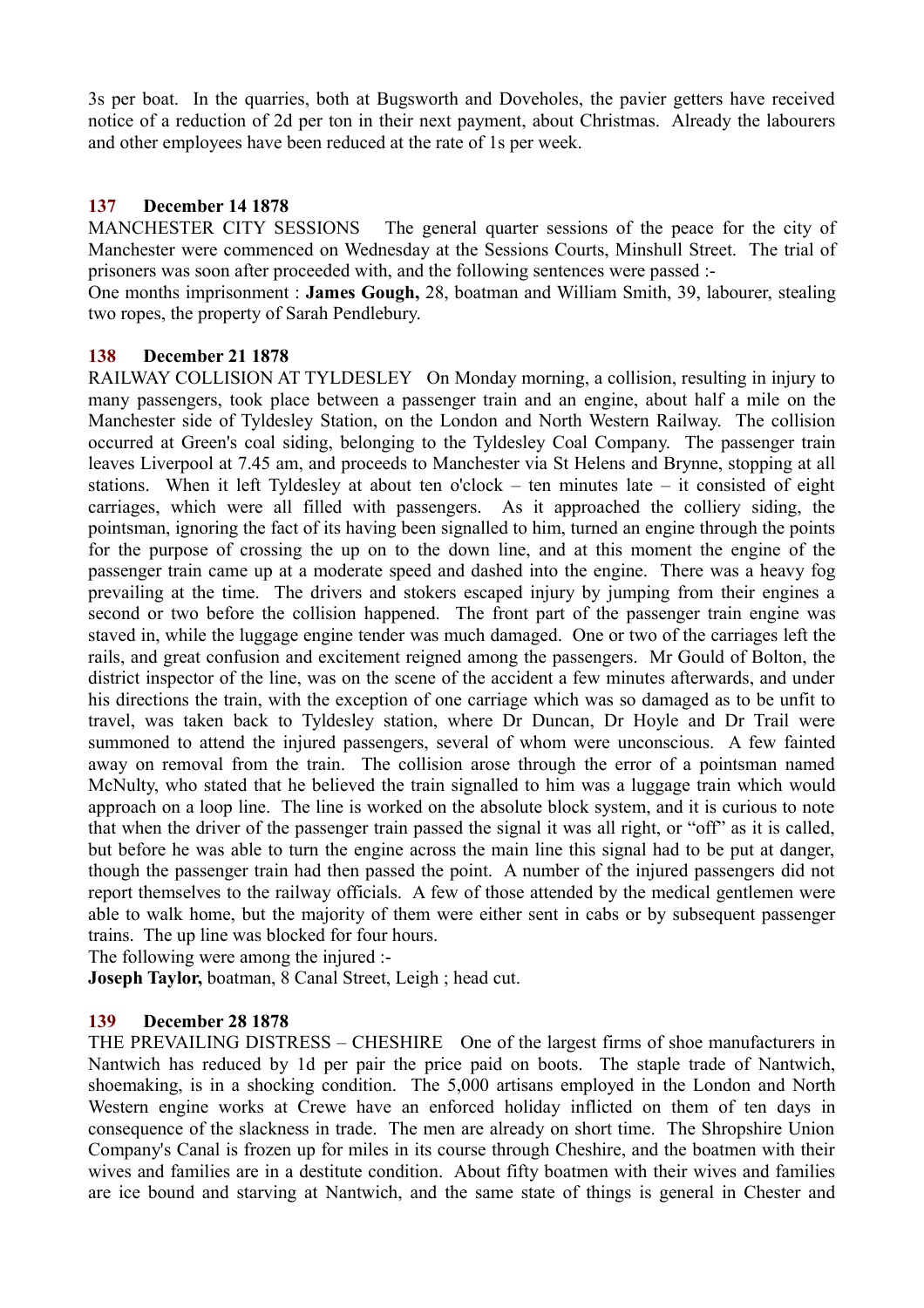Ellesmere Port. Mr and Mrs Tollemache and others have taken steps to alleviate the distress at Nantwich.

### **140 February 15 1879**

MANCHESTER CITY SESSIONS The general quarter sessions of the peace for the city of Manchester were commenced on Wednesday at the Sessions Courts, Minshull Street. The following sentences were passed :-

Twelve months imprisonment : **Thomas James Jones**, 22, boatman, stealing a rug, the property of William Carver and others.

### **141 May 31 1879**

A boatman named **Richard Speakman** was charged at the City Police Court on Wednesday with having committed a violent assault on **Thomas Kearney**, another boatman. It appeared that the men quarrelled and fought while on the towing-path of the Ashton Canal, the prisoner knocking Kearney into the water, where he remained several minutes before being rescued. He was taken to the Ardwick and Ancoats Dispensary, and it was found that the impure condition of the water had so injured his lungs that his life was in danger. The prisoner was remanded. Kearney died on Wednesday night.

## **142 June 14 1879**

THE CASE OF SUPPOSED POISONING BY CANAL WATER The inquest on the body of **Thomas Carney**, 35, boatman of 1 Back Lord Street, Bradford Street, Ancoats, was resumed on Wednesday at the court of the Manchester City Coroner, Mr E Herford. On the  $28<sup>th</sup>$  ult, the deceased and another boatman, **Richard Speakman** of 5 Aqueduct Street, quarrelled on the banks of the Ashton Canal, near Mill Street, Ancoats, and Carney either slipped or was knocked into the water. He was taken out in an unconscious condition, and was conveyed to the Ardwick and Ancoats Dispensary, where he died on the following morning, having never recovered consciousness. Dr Martin, who made a *post mortem* examination, said he found extensive inflammation of both lungs. The immediate cause of death was the formation of clots in the arteries leading from the heart to the lungs, blocking them up. The rapid manner in which the inflammation was set up, and the extent to which it prevailed, at first induced the witness to believe that there must have been present in the air cells of the lungs some noxious agent which acted upon the lung tissue but, having since examined the water of the canal where the deceased was got out, and found it much purer than he expected, he was of opinion that the inflammation of the lungs was set up not by the foulness of the water but by the water getting into the air cells. Speakman was examined, and denied having either knocked or pushed the deceased into the canal. The deceased struck him first in the quarrel, and in the struggle which followed, they got close to the water, and the deceased accidentally fell in. The witness did all he could to rescue him, and helped to take him to the hospital. The jury found a verdict of "Accidental death".

#### **143 June 28 1879**

MANCHESTER QUARTER SESSIONS The general quarter sessions of the peace for the city of Manchester were opened at the City Police Court, Minshull Street, on Monday. The following sentences were passed :-

Seven years penal servitude : **Samuel Smith**, 21, boatman, for stealing articles of wearing apparel from a canal boat, the property of **John Hughes** (nine previous convictions).

Six months imprisonment : **John Madden,** 22, boatman, stealing five tons of pig iron, the property of William T Dunn.

### **144 October 4 1879**

DANGEROUS CANAL LOCKS On Tuesday afternoon, Mr J Molesworth, county coroner, held an inquest at Bearshaw, Middleton, on the body of **Patrick Brimmick**, 25 years of age, a boatman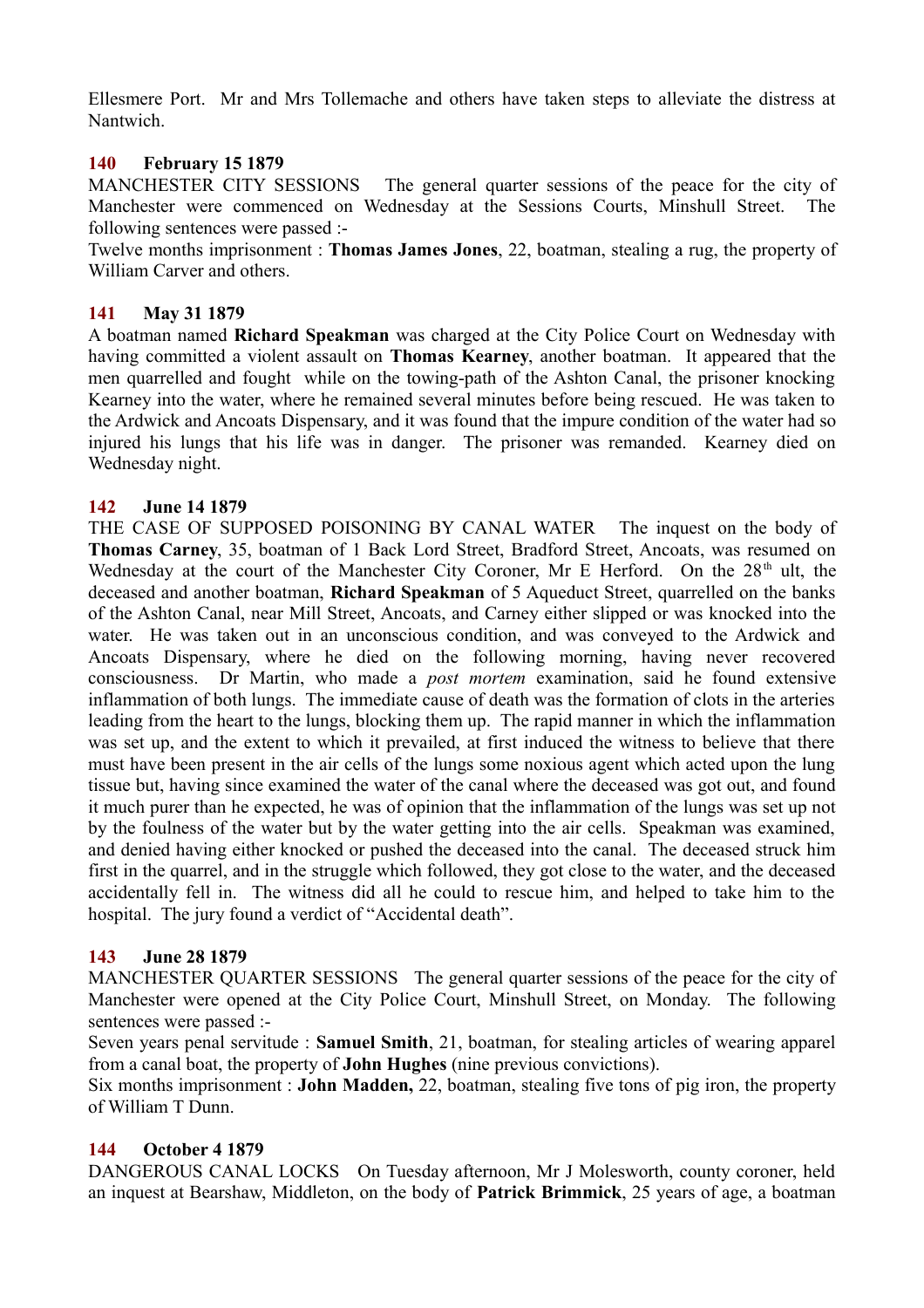late of Littleborough. It appears that the previous afternoon, the deceased was walking across a lock on the Manchester and Rochdale Canal at Boarshaw, for the purpose of opening the far paddle, when he slipped and fell in the water. He was got out in about five minutes, but he was then dead. The Coroner : It was not long since a man was drowned under similar circumstances at this lock, and at the inquest then held, the jury passed a recommendation to the proprietors of the canal to have the locks made more safe by placing handrails on each side. No notice was taken of that recommendation, and now another death had occurred. He believed the locks on the Manchester and Rochdale Canal were the most unprotected in the kingdom, and he thought that if the proprietors would take no notice of remonstrances, the legislature should take cognisance of it, because it was really a disgraceful state of things. The jury, in returning a verdict of "Accidental death", decided to forward a strong recommendation to the directors of the company to have the locks protected. James Bamford, who had been warned as a juror, but failed to attend, was fined 20s and costs.

## **145 November 15 1879**

SEVERE GALE AND SHIPPING DISASTERS On Tuesday night, a gale of unusual violence from the NNW sprang up at Liverpool, and continued throughout the whole of Wednesday with very little abatement. As is always the case, the shipping in the river was seriously inconvenienced, and several casualties took place, the worst up to a late hour being the total wreck of the schooner *Ann Shepherd.* The vessel was engaged conveying granite sets from Aberdeen to the dock extension at the northern part of the Mersey, and about eight am on Wednesday, she was driven violently against the river wall close to the Clarence dock, and continued to bump against the granite work for a couple of hundred yards, when she was literally smashed to pieces, sinking near the Waterloo dock. Just after she struck, her masts fell broken against the wall and the crew, who were in the greatest peril, climbed up the rigging and got on shore. The *Ann Shepherd* was owned in Fleetwood by Mr Edmund Porter. A collision took place later in the day between the large steamer *Brazilian* and the American vessel *Governor Tilley*. The latter vessel sustained damage, but the injury to the *Brazilian*, if any, was slight. The flat *Celestial* of Runcorn was also driven ashore early in the morning on the Dovespit Bank, outside the river, and remained aground up to a late hour. The fine iron ship *Corby,* which left the Mersey on the previous day, was obliged to return to the river on Wednesday owing to stress of weather, and while swinging to the tide in the course of the morning, she dragged her anchor, and for some time was in danger of colliding with the North Landing Stage. Another large vessel also dragged from her moorings, but was fortunately brought to in time to avert a collision. Rumours were afloat that a large steamer had been driven ashore off the Mersey, and that another vessel had sunk off the King's Dock, but up to a late hour no confirmation of the reports had been received.

About noon, a further catastrophe took place, by which one man lost his life. A river gig, in charge of four boatmen, went out to attend upon the inward bound steamer *Farnwood.* They made fast to the steamer opposite Seacombe Ferry, and immediately afterwards their boat was struck by a wave and capsized, all the men being thrown struggling in the water. Three of the men were picked up by two steamtugs, but the fourth, **Ellis Evans**, residing at 18 Sherbourne Street, was lost.

Another collision of a serious nature occurred later in the day between the two large sailing ships *Glencorse* and the *Soflid.* Both were in the river outward bound, the former having put back through stress of weather, when the *Soflid* broke her sheer, dragged, and fouled the other vessel, which was also at anchor, carrying away her jibboom. The *Soflid* was extensively damaged in the bulwarks, stanchions and deck house on the port side ; but before any further injury could be done, she was towed clear by a steam tug. Much difficulty was experienced in the navigation of the river, and up to a late hour, the wind had not abated in force, but showed indications of increased violence.

#### **146 December 13 1879**

MANCHESTER QUARTER SESSIONS The business of the general quarter sessions of the peace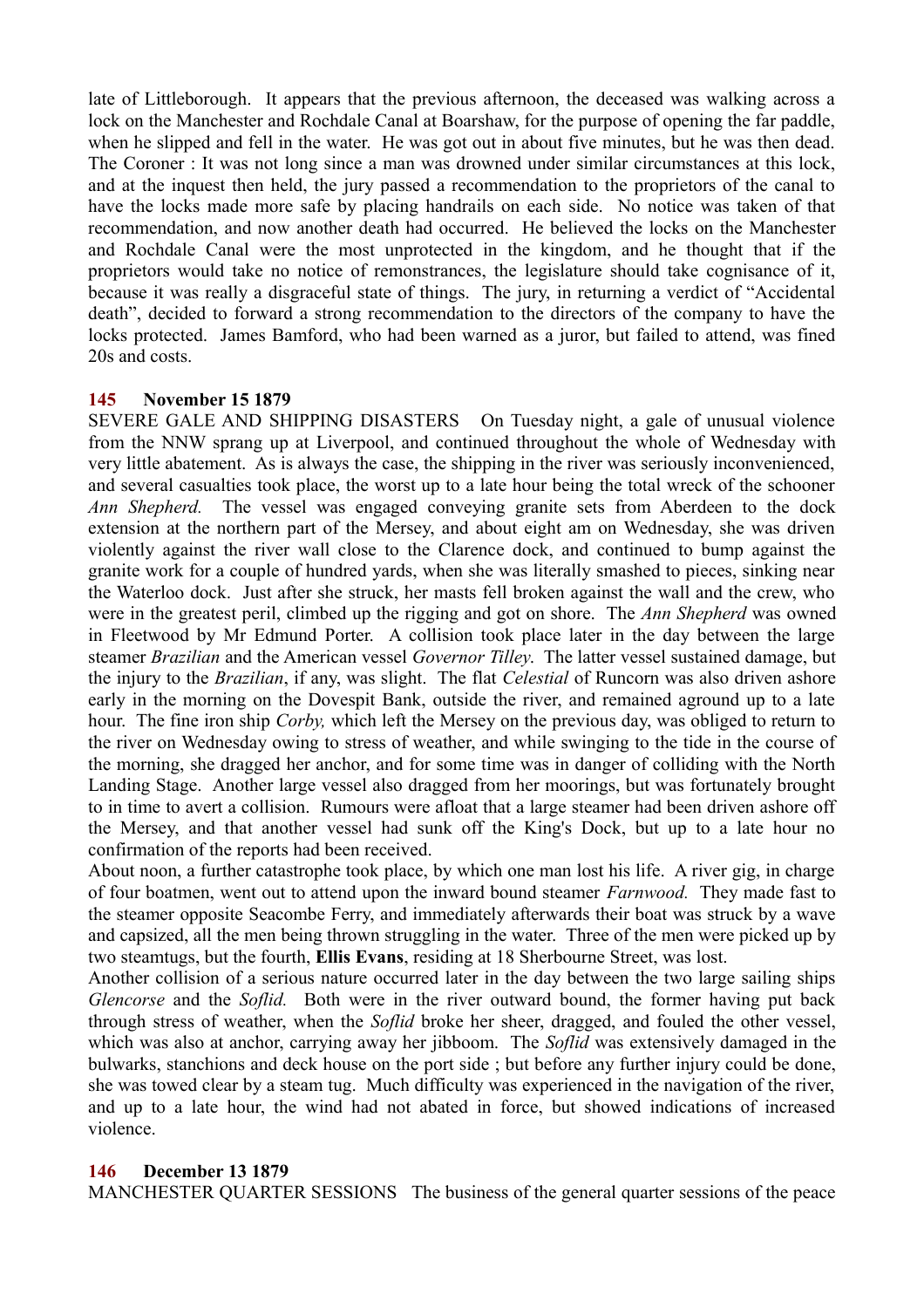for this city was resumed yesterday. Appended are the sentences passed :- Four months imprisonment : **John Underhill**, 22, boatman, for stealing a rope belonging to John **Woodhead** 

## **147 February 7 1880**

FOUND DROWNED On Wednesday morning, before Mr Smelt, deputy coroner for Manchester, an inquest was held upon the body of a man unknown, apparently about 30 years of age. The same morning, a boatman named **Venables** found the body of the deceased in the Hulme Locks, Egerton Street. There were several bruises upon the body which appeared to have been caused after death, and the opinion was that it had been in the water some five or six days. A verdict of "Found drowned" was returned.

#### **148 June 12 1880**

MANCHESTER QUARTER SESSIONS The business of the general quarter sessions of the peace for this city was commenced at the Sessions Court, Minshull Street, on Thursday morning. The following sentences were passed :-

Twelve months imprisonment and seven years police supervision : **Matthew Holland**, 21, boatman, breaking and entering the warehouse of Richard Hardwick and others on the  $15<sup>th</sup>$  inst and stealing eleven skirts ; also stealing a suit of clothes &c on the  $11<sup>th</sup>$  inst, the property of Thomas Heathcote.

#### **149 June 26 1880**

FATAL STRUGGLE A shocking tragedy is reported from Bootle, near Liverpool. A flatman and his wife were quarrelling on board their boat when, in the course of the struggle, the man kicked the woman into the water and she was drowned. The man absconded and has not been seen since, nor has the body of the woman yet been recovered. The deceased leaves a family of five children.

### **150 July 31 1880**

CASE OF DROWNING An inquest was held at Church, near Accrington, on Tuesday, respecting the death of Thomas Burton, aged eight years, who was drowned in the Leeds and Liverpool Canal at Church on Sunday evening. It appeared that the deceased and a number of others were playing on what is known as a turnbridge which crosses the canal. A pleasure boat came up, and the bridge had to be turned in order to let it pass. The deceased, after the boat had passed, endeavoured to jump on to the bridge, whilst it was in motion, from the embankment, but he missed getting a foothold and fell into the water. He was not extricated before 20 minutes had elapsed, when he was found to be dead. The Coroner (Mr Robinson) said it was to be regretted that no one should have attended either from the canal company or from the company who had charge of the bridge. It appeared to him that it was a piece of gross negligence on the part of someone. The bridges, which were very numerous on the canal would, no doubt, be a very nice, but at the same time a dangerous, plaything for boys, for they could be constantly turning and twisting those bridges on the canal. A juryman suggested that all the boatmen should carry a key to lock and unlock all reversible bridges when requisite. Another juryman said there was a notice posted near the bridge threatening prosecution to trespassers. The Coroner said these notices were like those on the railway and, as a rule, were only meant for show. Companies did not enforce their notices until it became a general rule to disregard them. That was the worst of it. If they would put notices up and abide by them, there would be some sense in them. The jury ultimately returned a verdict that the deceased was "Accidentally drowned".

#### **151 August 21 1880**

RIOTOUS PROCEEDINGS AT OLD TRAFFORD At the Manchester County Police Court on Monday, before Sir John Iles Mantell, ten youths from 15 to 18 years of age, named John Mooney, Thomas Lowther, Edward Higgins, Joseph Clarkson, John Delaney, John Morgan, John Burns,